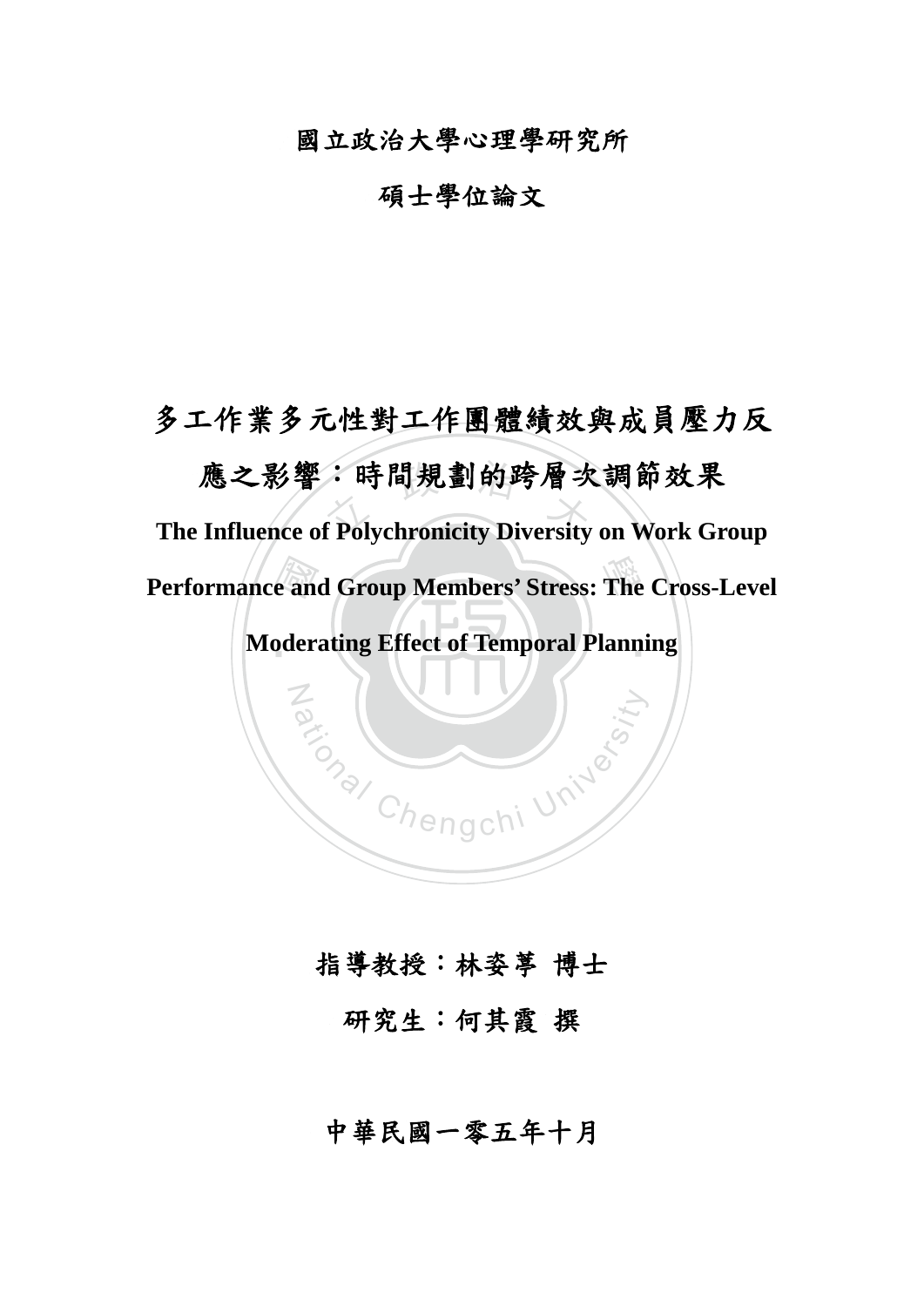間特徵<br>與個體<br>意涵ら 取入的效益。林用问卷法施测, 個體與團體之時間特徵差異會直接導致個體壓力與退縮反應,其中在高時間規劃 ‧ 在瞬息萬變的工作環境中,資訊量龐大而繁雜,工作團體成員自身的時間分 配,影響著任務執行期間的團體運作。現代快速而多工的工作要求,團體成員的 多工作業特徵顯得更為重要。有鑑於此,本研究以此為主題,同時探究多工作業 多元性對團體表現與體成員壓力之影響。而過去團體多元性研究即指出,多元 性可能會同時具有正、反面影響,本研究嘗試探討多工作業多元性所形成之優劣, 並進一步檢驗團體的時間規劃所可能扮演的跨層次調節角色,以知在甚麼情況下 多工作業多元性能具有最大的效益。採用問卷法施測,蒐集了50份有效之團體 成套問卷,包含 192 名全職工作者。結果發現,多工作業多元性有助於團體任務 績效之表現,並在額外分析中發現了任務相依性的三階調節效果。在個體層次中, 情況下,此差異與個體壓力之關係會削弱。最後依據研究結果進行討論,並說明 理論貢獻、實務意涵以及未來研究方向。

Rational Chengchi University 關鍵字:多工作業、工作團體多元性、時間規劃

N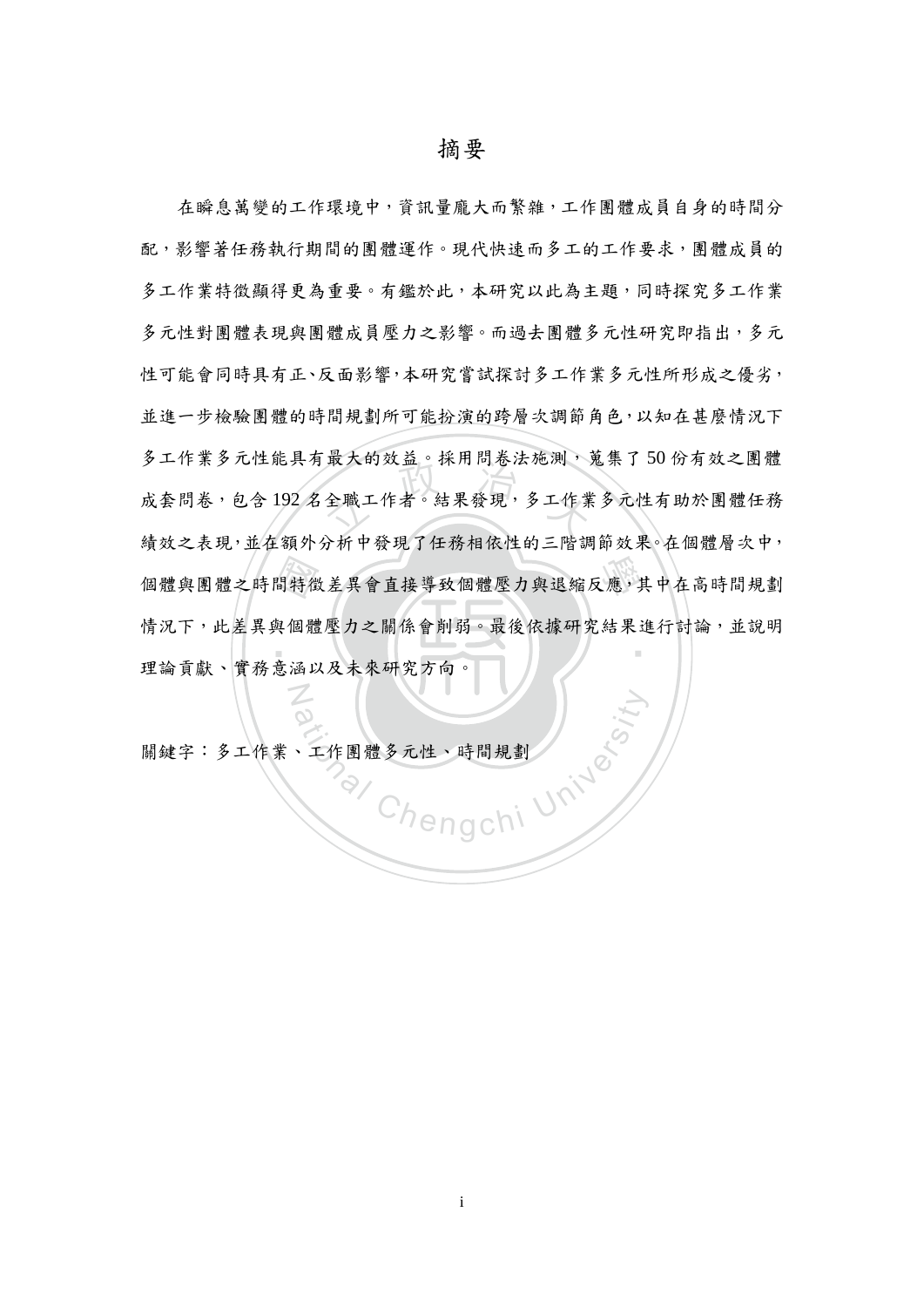### Abstract

planning than under weaker group temporal planning. Results can be used to behay<br>was<br>der v on task-oriented group performancy<br>oup polychronicity were more incor and withdrawal behavior increased. And the influence of the incongrunce on effectively compose groups in organizations and guide future group composition groups in organizations and guide future gives Temporal individual differences are an under-explored, but research-worthy form of diversity in groups. This study examines how group temporal diversity–variation in members' polychronicity—can be effectively managed to maximize group performance. Besides, how this difference effect individual stress is also examined. Results from 50 work groups reveal that polychronicity diversity had a positive influence on task-oriented group performance. Additional analysis found that task interdependence moderated the interaction effect of temporal planning and polychronicity diversity on task-oriented group performance. In other hand, when individual and work group polychronicity were more incongruent, individual stress individual stress was less positive under conditions of stronger group temporal research.

Key words: polychronicity, work group diversity, temporal planning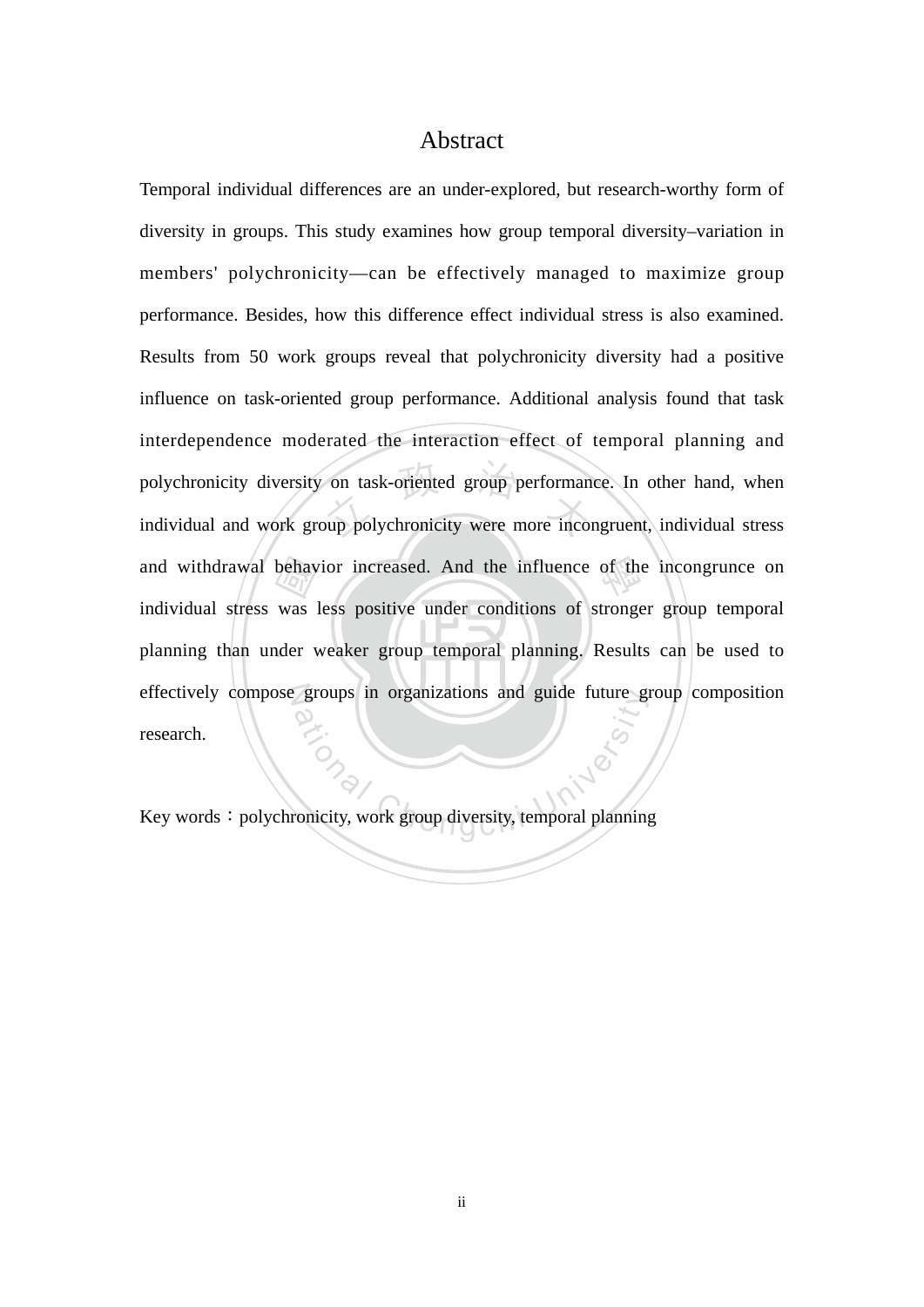| 第一節 |             |             |
|-----|-------------|-------------|
| 第二節 |             |             |
|     |             |             |
| 第四節 | . 19        |             |
| 第五節 | 團體時間規劃      | $\ldots$ 21 |
|     | 第三章 研究方法    | . 24        |
|     | 第一節 研究架構與假設 | 24          |
| 第二節 | 施測程序與研究樣本   | .26         |
|     | 第三節 研究工具    | 29          |
|     | 第三節 資料分析程序  | 35          |
|     | 第四章 研究結果    | 37          |
|     |             |             |
|     |             |             |
|     |             |             |
|     |             |             |
| 第五節 |             |             |
|     |             |             |
|     |             |             |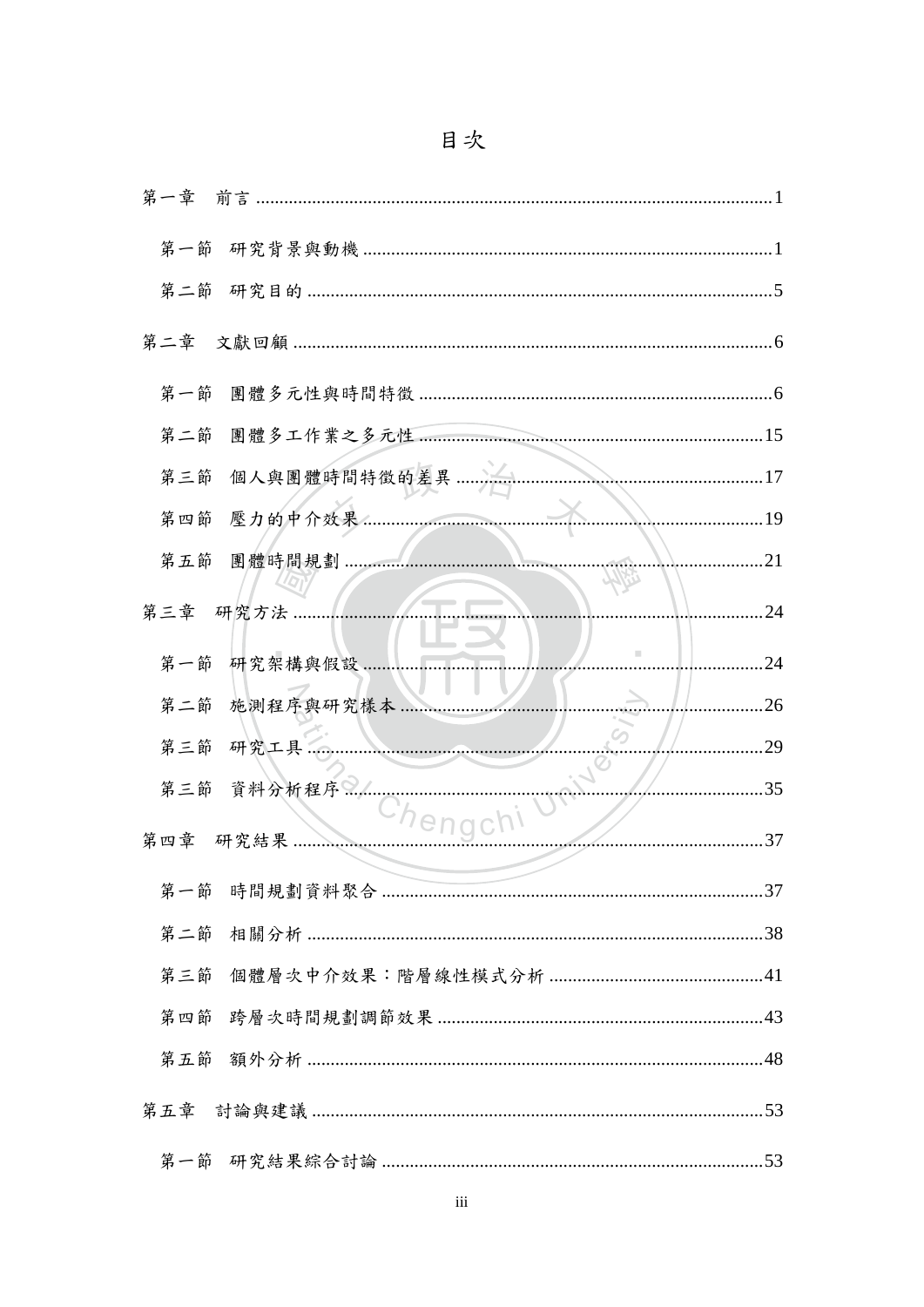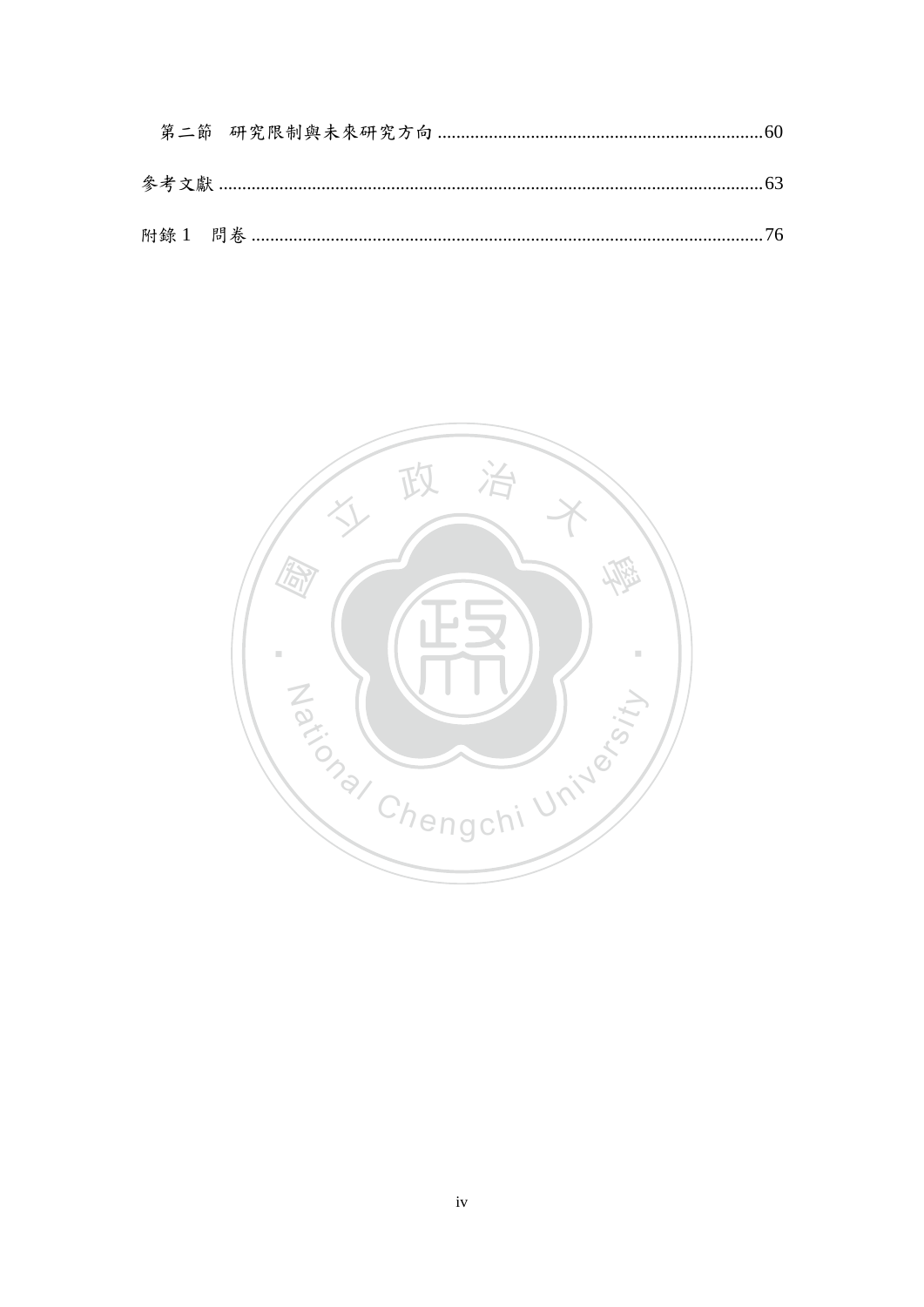|        | 表 3-1 研究假設整理                                  | 25  |
|--------|-----------------------------------------------|-----|
|        |                                               | 26  |
|        |                                               | .28 |
|        |                                               | 28  |
|        |                                               | 29  |
|        | 表 3-6 知覺團體多工作業之探索性因素分析 (N=188)                | .30 |
| 表 3-7  | 任務性績效之探索性因素分析 (N=191)<br>$\mathcal{M}$        | .31 |
| 表 3-8  | 時間性績效之探索性因素分析 (N=192)                         | 31  |
|        | 表 3-9 壓力之探索性因素分析 (N=191)                      | 32  |
| 表 3-10 | 組織退縮之探索性因素分析 (N=189)                          | .32 |
| 表 3-10 | 組織退縮之探索性因素分析 (N=189) (續)                      | 33  |
| 表 3-11 | $\mathcal{L}^{\odot}$<br>時間規劃之探索性因素分析 (N=192) | 33  |
|        | 表 3-12 任務相依性之探索性因素分析 (N=191)                  | 34  |
|        |                                               | 37  |
|        |                                               |     |
|        |                                               |     |
|        |                                               |     |
|        | 表 4-5 任務績效之時間規劃調節效果:階層迴歸線性分析 (N=50) 44        |     |
|        | 表 4-6 時間績效之時間規劃調節效果:階層迴歸線性分析 (N=50) 45        |     |
|        | 表 4-7 壓力之時間規劃調節效果:階層線性模式分析 (N=191) 47         |     |
|        | 表 4-8 團體層次三階調節效果: 以任務績效為結果變項 (N=50) 50        |     |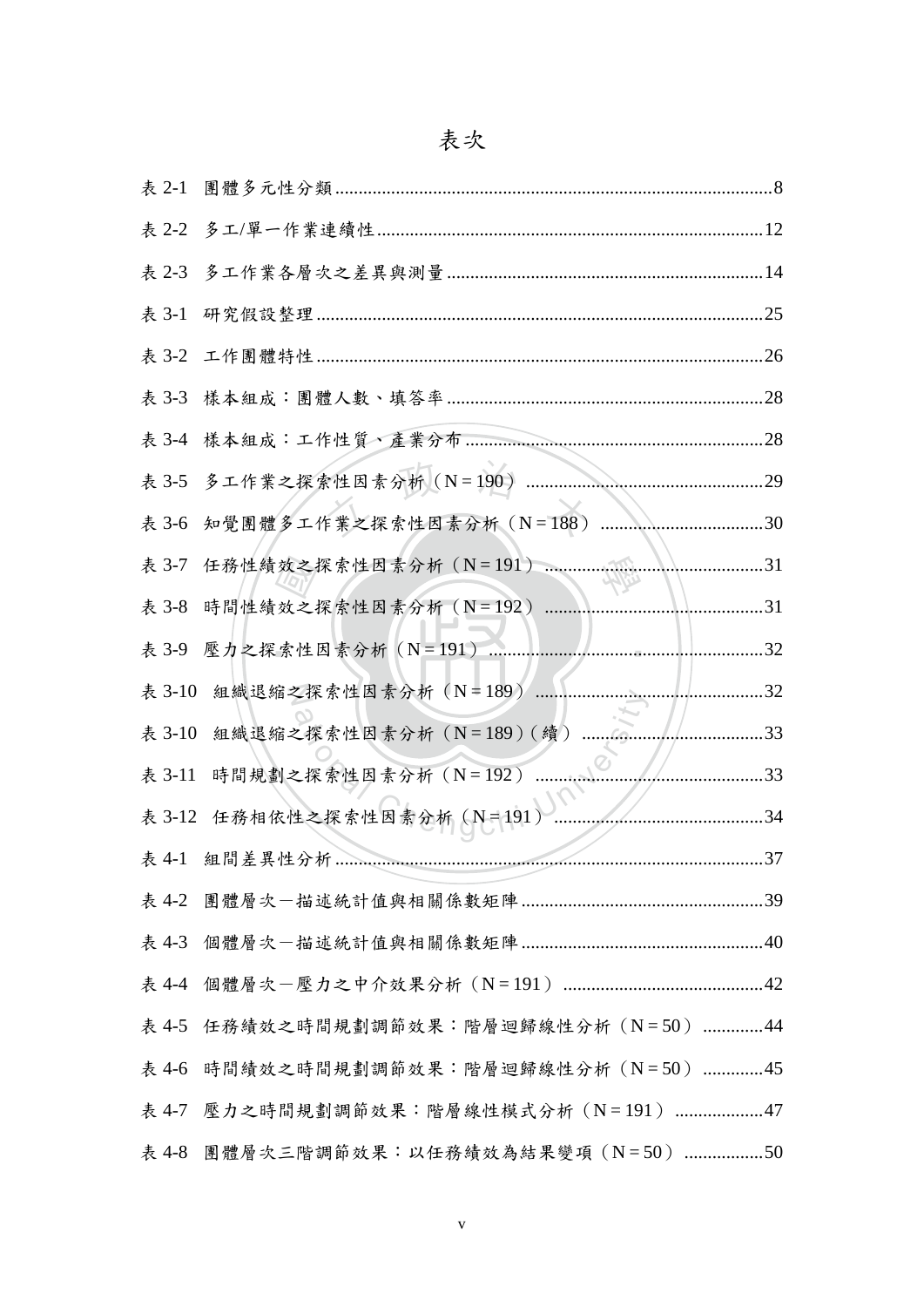| 表 4-9 團體層次三階調節效果:以時間績效為結果變項 (N=50) 51 |  |  |  |
|---------------------------------------|--|--|--|
|                                       |  |  |  |

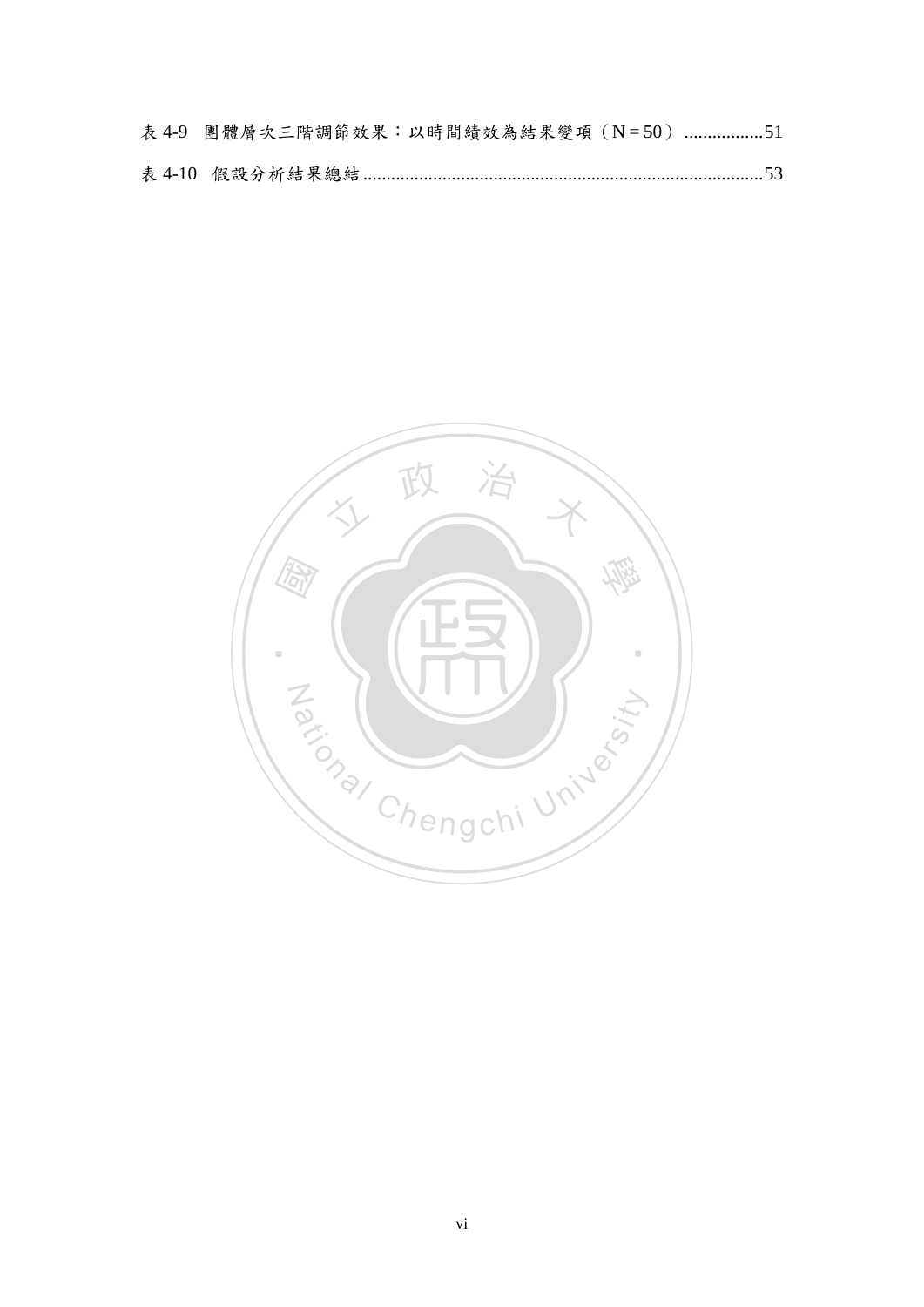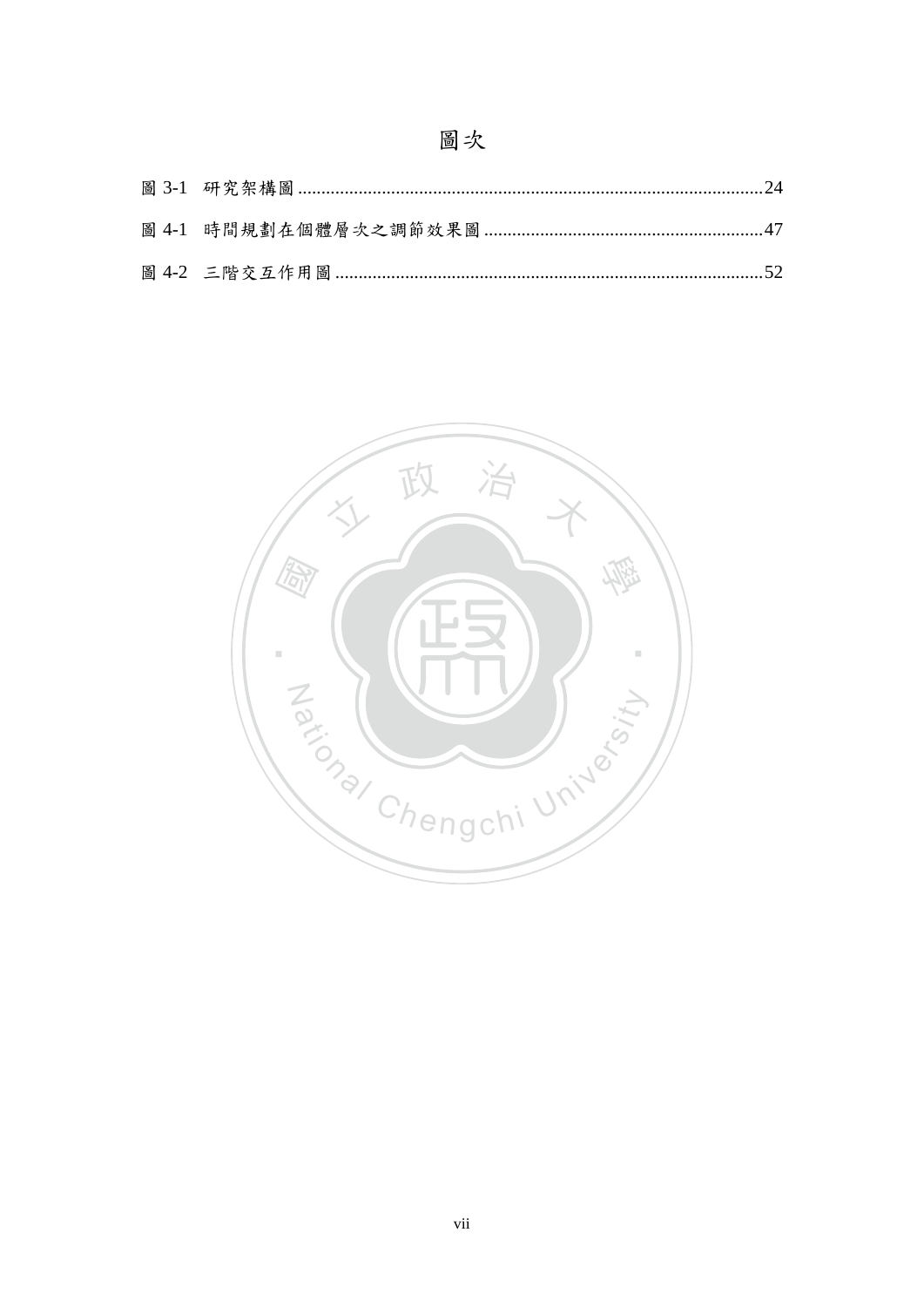# 第一章 前言

# 第一節 研究背景與動機

<span id="page-8-1"></span><span id="page-8-0"></span>『可能<br>是正面<br>,是以 ·成是越來越多元化的(Jackson, Jc<br><br>"空車旱不昧坎舉, 圍贈如何受到甘 所關注的議題,這可能是因為團體多元性對團體表現的影響效果一直未能有所共 ‧ 中亟欲了解的重要問題。 在現今的組織環境中,團體作業儼然是普遍形勢,比起單純的個人作業,組 織轉以工作團體(work group)或團隊(team)為執行任務的方式(Devine, Clayton, Philips, Dunford, & Melner, 1999)。相較於個人作業,團體通常擁有更多不同的觀 點,也對不同想法會有更詳盡的分析,因而能獲得更加深刻的見解亦更能增強任 務的完成品質(Horwitz & Horwitz, 2007)。而全球化使得人員流動不再受到地理 限制,加上市場激烈競爭激發了不同領域的合作發展,工作團體無論在人口變項 或教育、技能背景的組成是越來越多元化的(Jackson, Joshi, & Erhardt, 2003)。 工作團體多元性相關研究更是不勝枚舉,團體如何受到其組成影響是許多研究者 識,其效果可能是正面的,也可能是負面的 (見 Jackson et al., 2003; Williams & O'Reilly, 1998),是以團體多元性的影響機制,以及如何管理此機制便成為組織

明題。<br>性的工作環境,組織面臨著變動與未知的挑單<br>都需要員工應付、處理,使得員工要面對快速<br><br>與安排正是員工的一大考驗。依據過去研究 而現今高競爭性的工作環境,組織面臨著變動與未知的挑戰,計畫之外臨時 產生的任務或狀況都需要員工應付、處理,使得員工要面對快速而多工的工作環 境,「時間」的運用與安排正是員工的一大考驗。依據過去研究可知,時間就是 工作環境中的重要脈絡之一,諸如工作日程(work shcedules)(Pierce & Dunham, 1992)、工作流程(work flow)(Doerr, Mitchell, Klastorin, & Brown, 1996)、以及 周遭的整體步調或節奏 (Levine, 1988) 等,時間形成了行事的依據。Schriber 與 Gutek 於 1987 年就指出時間是組織基礎特徵,時間如何被使用對組織及其成 員有著重要的影響,尤其對員工而言,有效安排時程與利用時間影響了其在工作 上的表現與滿意度。

而 Gersick (1988) 指出,團體需要辨識相關的時間性目標、以及達成這些 目標所需執行之相關活動的時間點。此外,成功的團體亦須時常調整其活動的時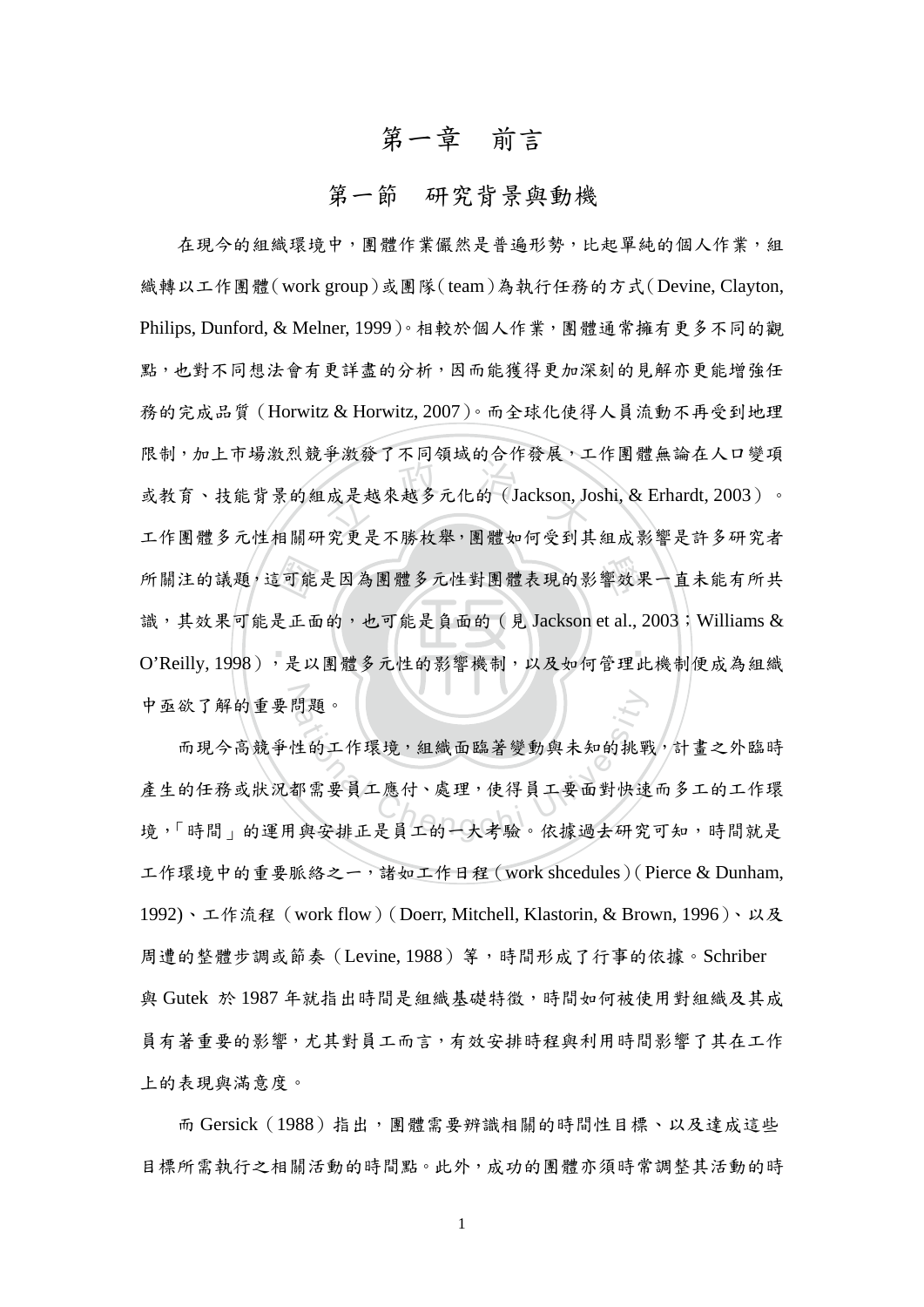間點,以符合組織時間與周圍環境的步調需求(Ancona, 1990)。「時間」議題對 團體的重要性是無庸置疑的(Harrison, Mohammed, Mcgrath, Florey, & Vanderstoep, 2003)。無論是團體或組織,都面臨著多元、競爭、不穩定的節奏、 模糊、以及充滿不確定性的環境,時間資源的應用對團體而言扮演著重大角色, 它可以反映出真實的日常經驗,時間導向的團體研究勢在必行(Eisenhardt, 2004)。

……<br>。然<br>員<br>くいで Bluedorn, 1999)、時間對團體歷程與表現的影響(Gersick, 1988)、團體如何形塑<br>共同時間規範(Janicik & Bartel, 2003)、時間共同認知對團體表現的影響  $\rm Inacdom\, \&\, 2002) \, \tilde{*}\, \circ\, \&\, \tilde{m}\, ,\, \tilde{a} \, \mathbb{R} \, \mathbb{R} \times \cdots \times \tilde{r} \, \mathbb{R} \, \mathbb{N} \, \mathbb{R} \times \mathbb{N} \, \mathbb{R} \times \mathbb{N} \, \mathbb{R} \times \mathbb{R} \times \mathbb{N} \, \mathbb{R} \times \mathbb{R} \times \mathbb{R} \times \mathbb{N} \, \mathbb{R} \times \mathbb{R} \times \mathbb{R} \times \mathbb{N} \, \mathbb$ 言關鍵的團體成員之個人時間特徵,仍相對被忽略而模糊 (Eisenhardt, 2004), N 據此,近年有越來越多時間相關的組織研究,包含了個人、團體、組織層次, 如個人時間層面的態度與行為(Jansen & Kristof-Brown, 2005; Solocombe & 共同時間規範(Janicik & Bartel, 2003)、時間共同認知對團體表現的影響 (Bluedorn & Standife, 2004)、組織與策略決策中時間所扮演的角色(Blount & 且較多還是在概念性研究而較缺乏實徵研究(Monhammed & Harrison, 2013), 可見時間議題在團體多元性研究中的重要性以及探討之必要性。

體多元性研究中的重要性以及探討之必要性。 每個個體會各自以不同的運用時間方式來達到目標,而這種時間特徵之不同, 是個體差異的根本因素 (Bluedorn & Denhardt, 1988)。其中, 多工作業, 其定義 為行動時會同時安排兩件以上事情的程度,包含頻繁地在事情之間來回切換 (Slocombe, 1999),是近年越來越受關注的,這可能是因為對於講求效率的組織 而言至關重要。Souitaris 與 Maestro (2010) 即發現,高層管理團隊的多工作業 有助於加快策略決策速度,並進而對公司財務表現有正向影響。多工作業在團體 有效、準時完成任務可能扮演了重要角色。

 且由這些擁有不同時間特徵的成員所組成的團體,是越來越被期望能在時間 壓力與動態環境中,完成大量而多樣的任務(O'Leary, Mortensen, & Woolley, 2011),在這樣的情況下,成員執行任務時的型態(多工作業)可能影響了團體 能否滿足其在有限時間內的多重任務需求,以及產出的品質(見 Monhammed &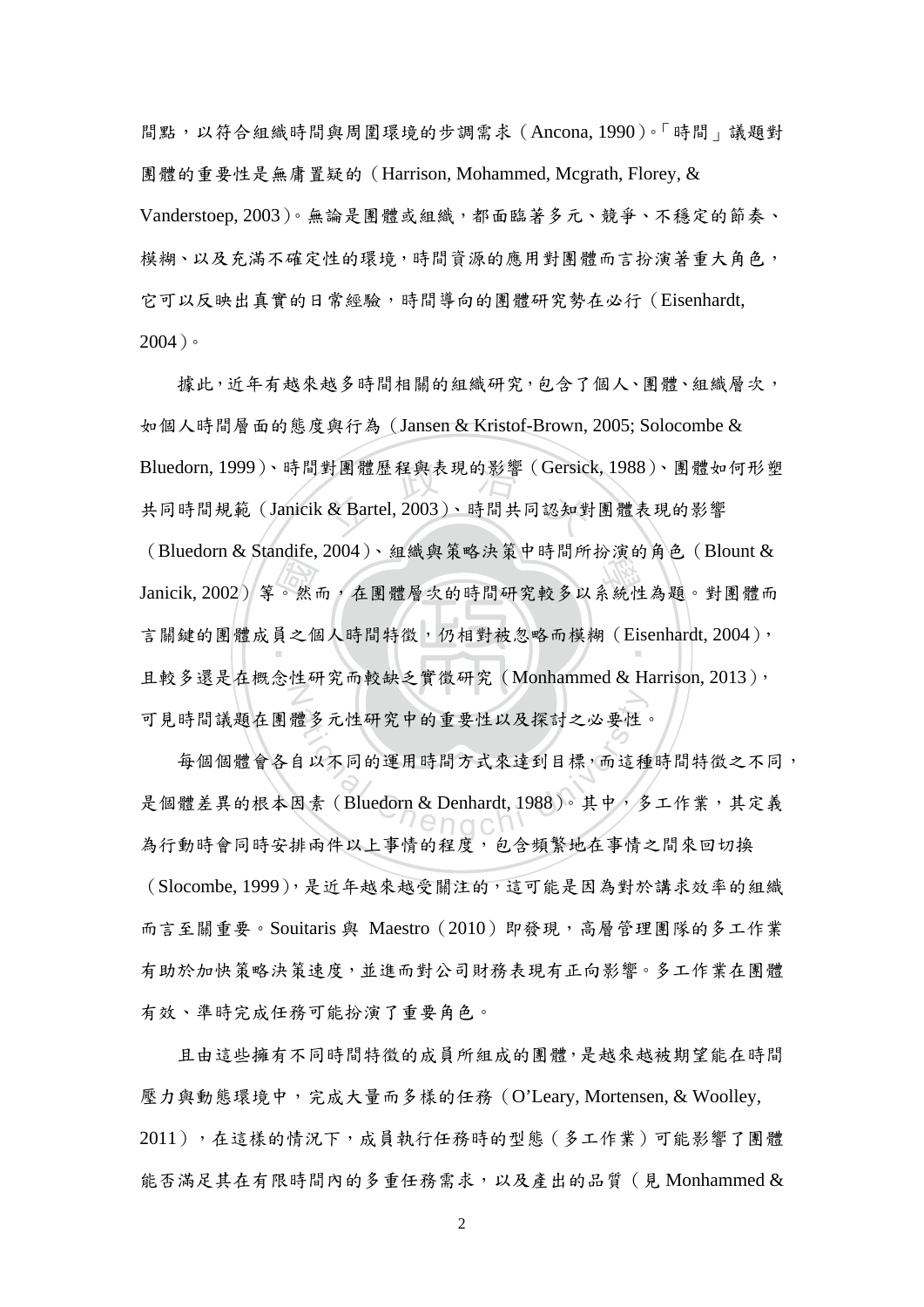Harrison, 2013)。有鑑於此,本研究欲探討團體多工作業之多元性對團體表現所 造成的影響。

,工作團體的權力,面對他人時間特<br>上個體仍必須與成員互動、合作 另一方面,工作團體的存在也是因為組織中相互依賴的任務結構,使得經常 須安排員工成為團體中某一部份來共同完成工作,而這個安排可能是在沒有這些 人同意或答應下進行(Bayazit & Mannix, 2003)。且學者指出團體中他人的時間 特徵對個體而言是一外在環境刺激,影響著個體知覺時間、以及時間安排的優先 順序 (Hackman, 1992, 引自 Jasen & Kristof-Brown, 2005; Gross, 1987, 引自 Kaufman-Scarborough & Lindquist, 1999)。換句話說,個體並沒有選擇和有著什 麼樣時間特徵的人組成工作團體的權力,面對他人時間特徵此一刺激,即使發生 不願見之情形,在職責上個體仍必須與成員互動、合作。

- 口變變的 m 21 时间短1 回短的20 TSut · Lgan & O KCmy 3、1992 + 上1 1 相保<br>性的研究,發現人口變項上與成員不同會產生負向影響,個體會有較高的離職意 圖、疏離、以及較低的滿意度。這結果顯現出個體與團體特徵相異時,可能會使 N cof-Brown, 2005)、或強迫個體以自己不習慣<br>lizzuto, & Steiner, 1999)皆是個體之壓力源,<br>負向效果。因此, 本研究欲進一步探討個體層 而針對團體中個體的研究中,Tsui、Egan 及 O'Reilly 於 1992 年進行了指標 個體產生負面結果。而過去在時間特徵之研究亦發現,在時間特徵上與團體成員 不同(Jasen & Kristof-Brown, 2005)、或強迫個體以自己不習慣的時間利用方式 執行任務(Conte, Rizzuto, & Steiner, 1999)皆是個體之壓力源,可能對個體的工 作態度與行為產生負向效果。因此,本研究欲進一步探討個體層次的團體多工作 業多元性之影響,亦即,團體中的他人使用時間的習性是否會透過壓力對個體產 生負面影響,導致團體合作上的困難,這可能會影響仰賴工作團體執行任務之組 織運作。

而在文獻回顧後發現,團體時間多元性扮演著雙面刃的角色,對團體整體表 現有著正向影響,卻可能對團體中個體形成負面結果,使得即使團體有較好的表 現,成員卻可能因時間性差異所造成的壓力而不願配合。過去學者指出,若對於 時間有共同的認知可成為一整合機制,此時,若能有組織的建構時間結構將可幫 助團體消除潛在的時間性衝突(Bluedorn & Standifer, 2004)。而實徵研究亦指出, 團體成員進行時間規劃能夠形成對時間議題的共識與行動依據,確實可減少合作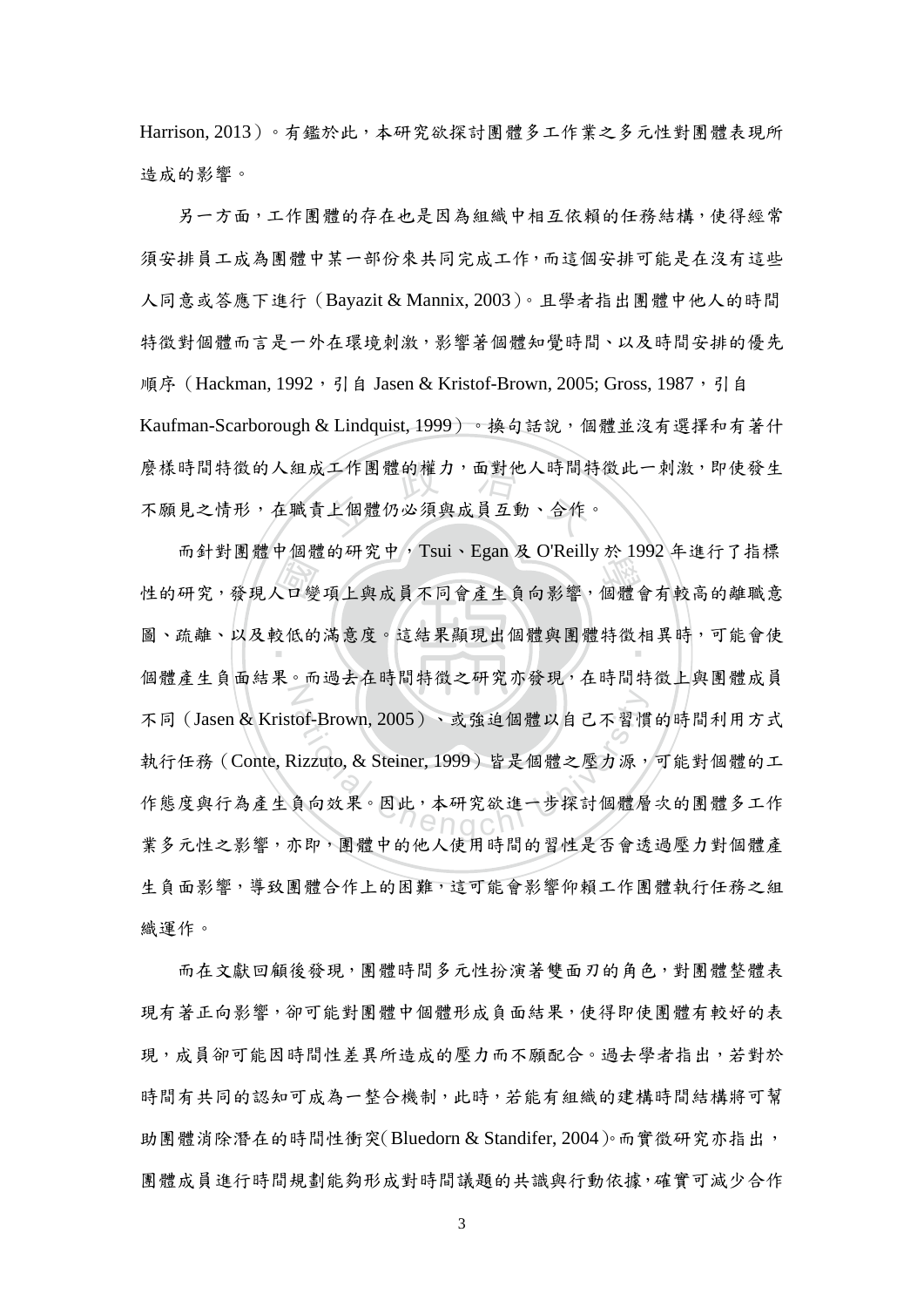時產生的時間性衝突 (Janicik & Bartel, 2003)。故此,本研究在最後一部分,欲 探究團體的具體時間規劃在團體與個人層次的調節效果,以同時強化時間多元性 在團體表現之益處,並削弱其對團體成員之負向影響。總之,本研究期許透過不 同層次的探究,對於團體時間多元性的影響機制有較為全面的了解,亦對實務現 象能夠提出更好的解釋與可能的管理方式。

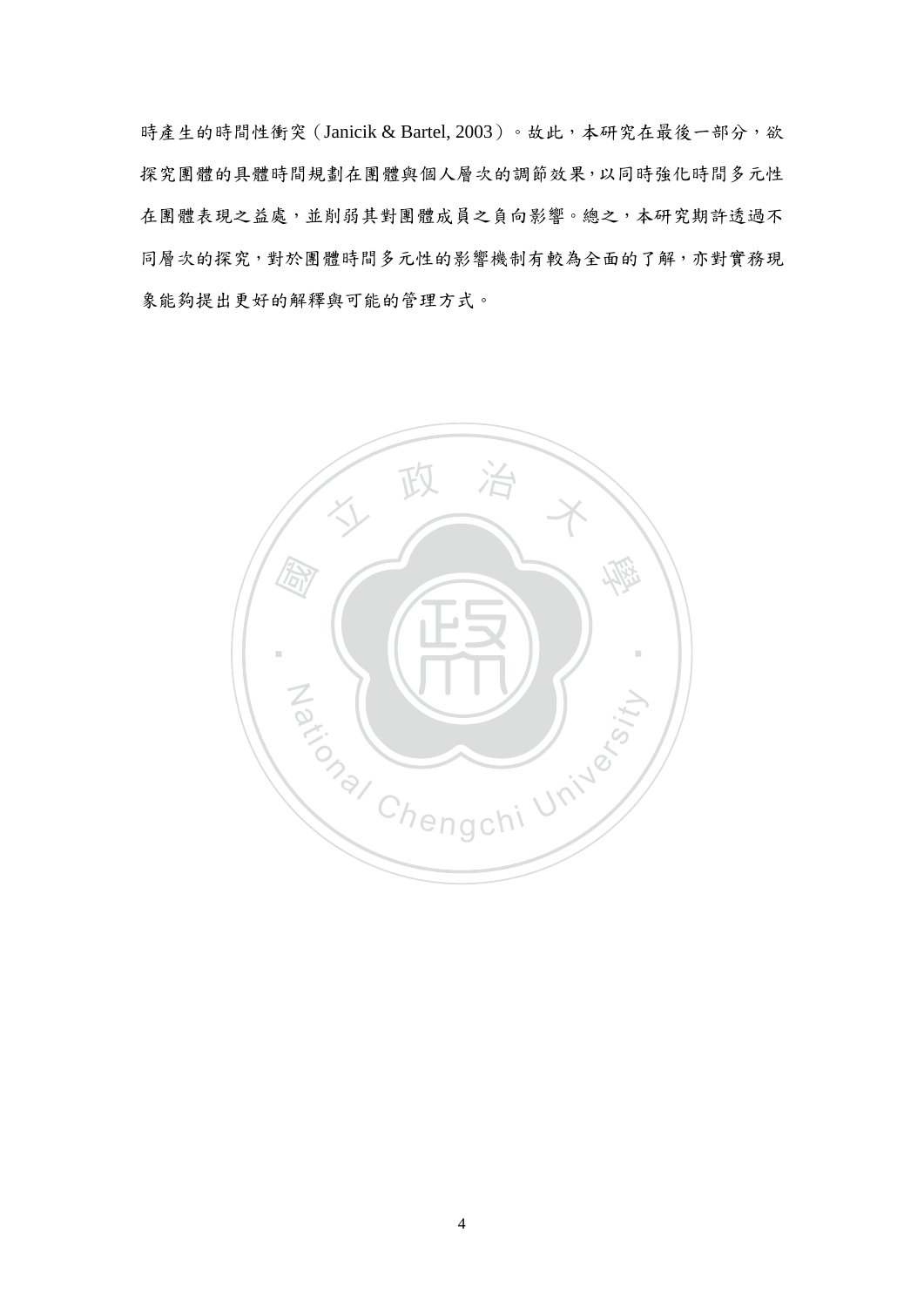## 第二節 研究目的

<span id="page-12-0"></span>基於上述,本研究主要目的為探討團體時間多元性一多工作業,在團體層次 與個體層次產生之影響及其機制。在團體層次,探討的是多工作業多元性對團體 表現之影響;而個體層次則著重在個體的反應歷程,尤以壓力為其解釋機制。並 進一步探究團體實行時間規劃之跨層次調節角色,以強化多工作業多元性對團體 之正向影響,而削弱對個體之負向影響。並以企業員工為對象,驗證以下問題: 一、團體多工作業多元性對團體績效之團體層次影響效果?

二、個體與團體時間特徵之差異對個體反應之個體層次影響效果?

- 時間特徵之差異與個體反應的關1 三、壓力在個體與團體時間特徵之差異與個體反應的關係中是否具有中介效 果?
- 四、團體時間規劃對於團體多工作業多元性與團體績效之關係是否具有團體層<br>次的調節效果?<br>五、團體時間規劃對於個體與團體時間特徵之差異與個體壓力之關係是否具有 次的調節效果?
- 五、團體時間規劃對於個體與團體時間特徵之差異與個體壓力之關係是否具有 跨層次的調節效果? ational University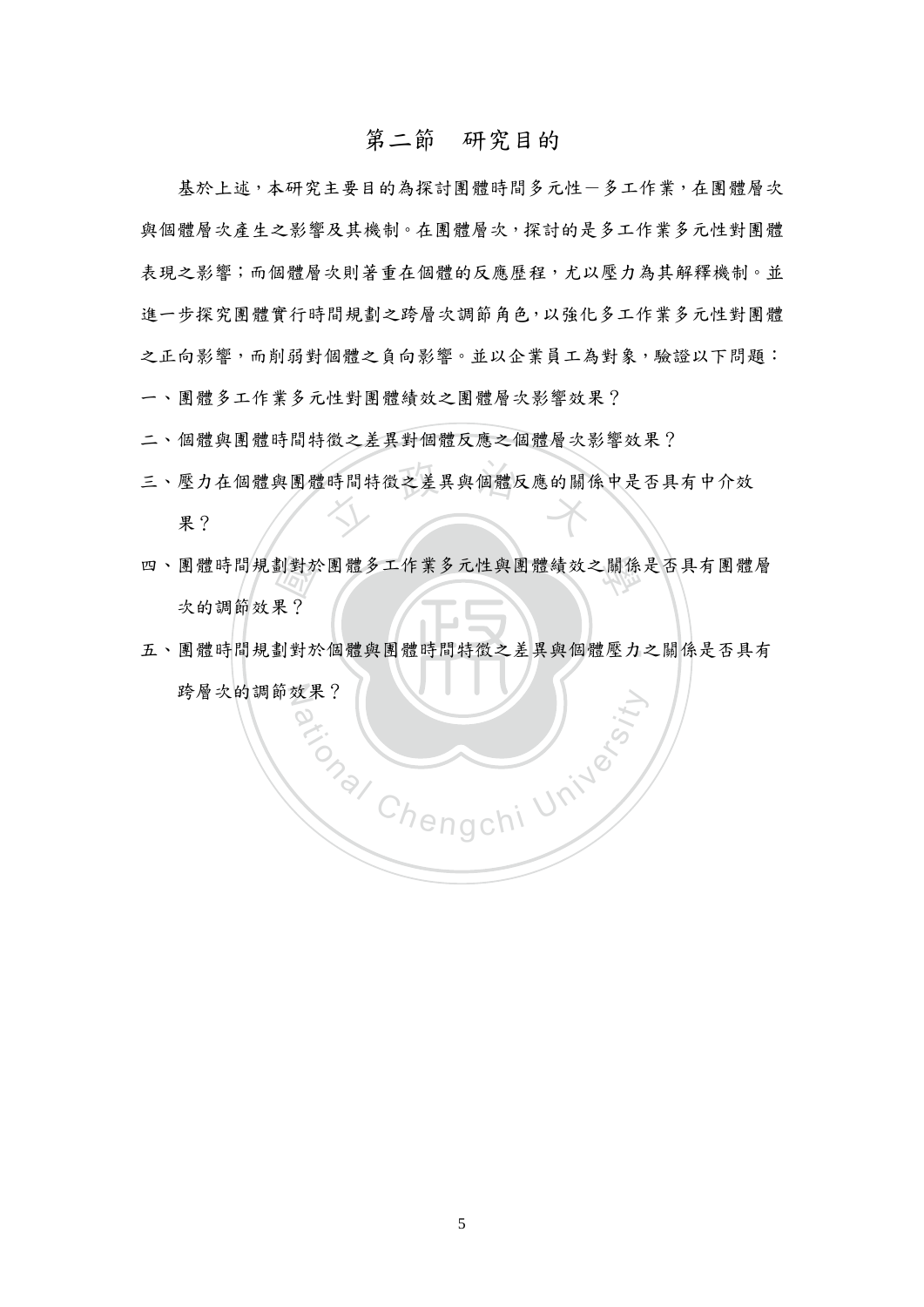# 第二章 文獻回顧

### 第一節 團體多元性與時間特徵

<span id="page-13-1"></span><span id="page-13-0"></span><sup>立</sup> <sup>政</sup> <sup>治</sup> <sup>大</sup> 在正式進入團體時間多元性之主題前,本研究欲先討論過去團體多元性的特 徵之分類與其相關研究,以對團體多元性有較為完整的瞭解。而在文獻回顧後, 發現了兩個要點:(1)過去團體多元性的特徵分類,並無法完善地解釋多元性對 團體的影響、(2)團體的時間多元性特徵,無法歸類在過去多元性特徵之分類當 中。而依據文獻,本研究將時間多元性特徵定義為:「不在任何分類內,而是與 團體成員個人特性有關並影響著團體表現的多元性特徵」。以下將進一步回顧個 體時間特徵之差異,及其在團體中的可能影響,並針對多工作業進行詳述。

一、團體多元性

Aay 及<br>差異, 學 Jackson、May 及 Whitney(1995)認為團體多元性的內涵為團體成員在各 種個人特徵上的差異,而這些特徵可分為:(1)易察覺特徵 (readily detectable N (underlying attributes)一較主觀解釋且可變<br>と個人特徵差異所形成的工作團體多元性,可<br>tted diversity)與任務導向多元性 (task-orient attributes)-透過短暫的曝光即可快速認定的特徵,一般而言是不可變的,如性 別;(2)潛在特徵 (underlying attributes) 一較主觀解釋且可變,如知識、經驗 等。而他們認為這些個人特徵差異所形成的工作團體多元性,可分為關係導向多 元性 (relation-oriented diversity)與任務導向多元性 (task-oriented diversity), 前 者為性別、種族、年齡等容易理解、普遍、不變且與社會分類相關的特徵;後者 則是諸如教育背景、職務、年資等特性,以技能(skill)為基礎且與團體成員間 的資訊異質相關。

Jackson 等人 (1995) 指出,不同導向的團體多元性對團體有不同的影響。 首先,對需要下決策的團體而言,任務導向多元性涉及了團體決策過程中可取得 的資源,尤其是任務相關的認知資源。任務導向多元性強調的是多元性影響了團 體認知層面的決策,包含辨認與排序選擇、找尋資訊、產生可選擇的解決方案、 並分析決策後的可能後果,這是一個相對理性的過程。而任務相關的易察覺特徵 和其潛在特徵是有相關聯的,例如,含採購經理、行銷經理、設計工程師、生產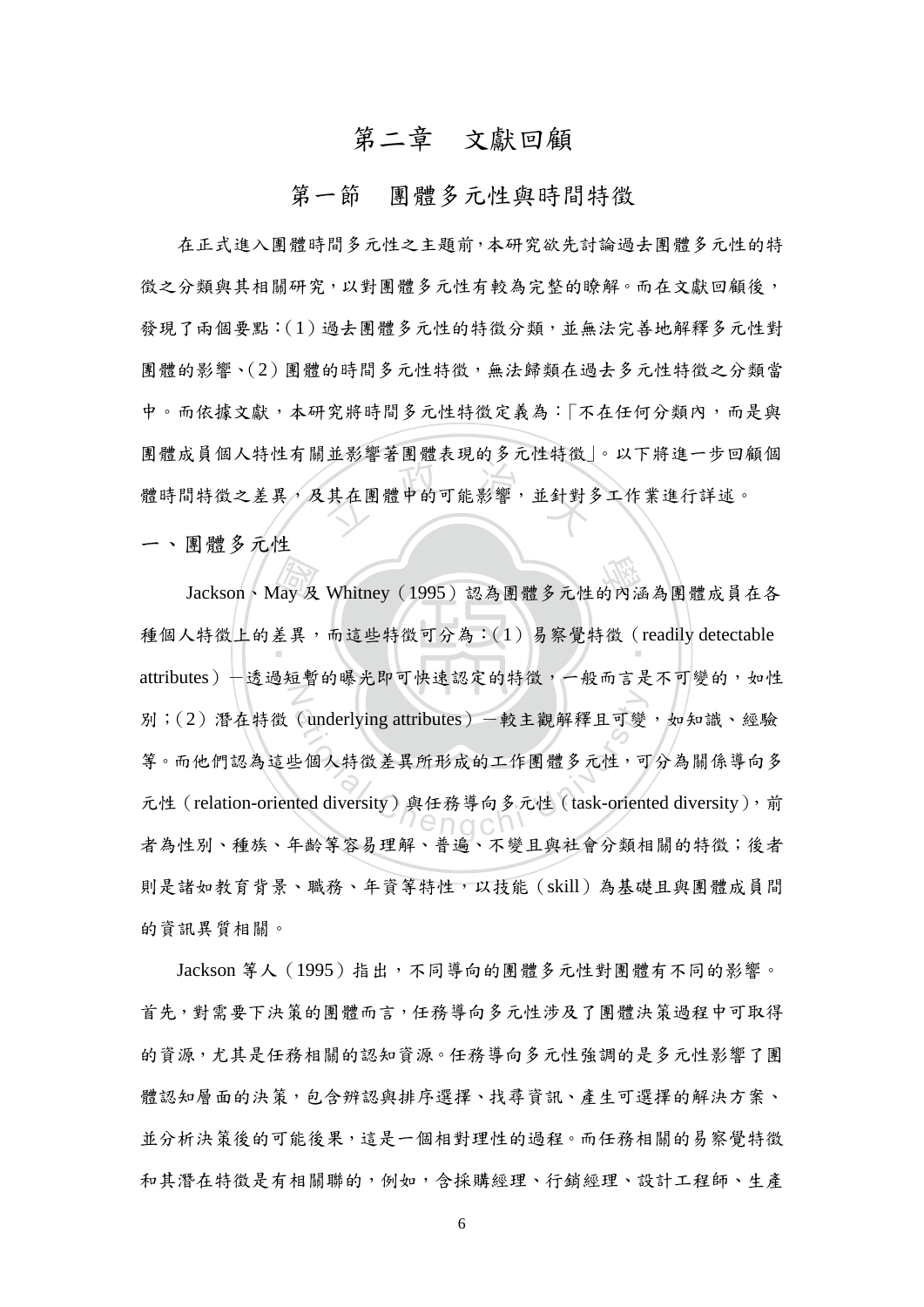工程師、客戶服務代表等人員的跨功能團隊(職務多元性-易察覺特徵),比起 功能更為一致的團體,會因各個功能單位擁有各種任務相關潛在特徵(如知識、 技能、能力等)而被預期能夠做出較好的決策。這些潛在特徵會使團體對任務有 更廣泛的認知,進而刺激資訊搜索與交換、以及任務相關的協商與資源分配。

5; Phillips, Mannix, Neale, &Gruenfe<br>:所帶來的好處,而此多元性指的是 或專業能力等差異 (Ancona & Caldwell, 1992; Winquist & Larson, 1998;<br>Wittenbaum & Stasser, 1996) 。 而這種任務導向多元性對團體的影響方式,學者稱之為資訊/決策過程 (information/ decision-making processes),是因個體間的資訊差異促使成員進行 訊息交換、討論,進而影響團體的過程(Williams and O'Reilly, 1998)。即使會形 成合作或整合的問題,這些額外的訊息仍可能增強團體結果(Gruenfeld, Mannix, Williams, & Neale, 1996; Phillips, Mannix, Neale, &Gruenfeld, 2004) 。因此,此觀 點偏向於著重在多元性所帶來的好處,而此多元性指的是資訊、教育背景、技能 Wittenbaum & Stasser, 1996)。

、<br>usser,<br>絹係導 另一方面,關係導向多元性的影響則較為情緒性,其反映了存在於脈絡本質 Z 所塑造的動力中,引起社會認知過程與情感反<br>et al., 1995)。其影響是一種社會分類的過程 的分類法,並且受到團體中關係導向、易察覺特徵(性別、種族、年齡)的影響, 這些特徵在多元性所塑造的動力中,引起社會認知過程與情感反應,進而影響團 體的互動(Jackson et al., 1995)。其影響是一種社會分類的過程,由個體間差異 引發了個體對與自己不同的他人、團體資訊、團體內偏誤之刻板印象知覺 (Williams & O'Reilly, 1998)。而刻板印象塑造了團體成員對彼此行為表現的期 望,並可能導致差異對待不同的團體成員(McGrath, Berdahl, & Arrow, 1995)。 對於團體多元性的分類,本研究整理如下表 1。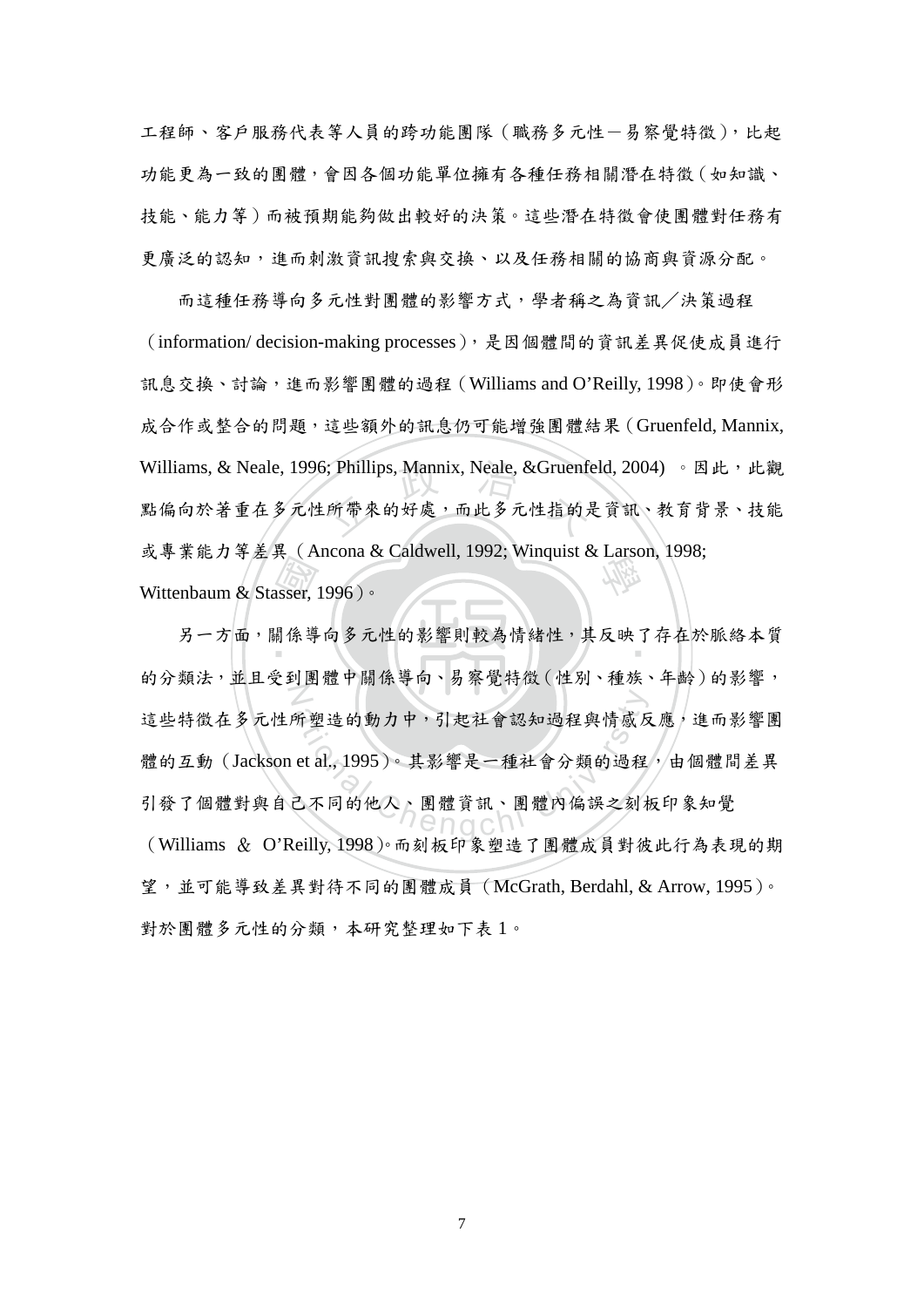<span id="page-15-0"></span>表 2-1 團體多元性分類

|       | 關係導向多元性                       | 任務導向多元性   |
|-------|-------------------------------|-----------|
| 特性    | 不可變                           | 可變        |
| 易察覺特徵 | 性別、文化 (種族、國籍)、年 年資、部門、職務、證照、教 |           |
|       | 齡、生理外觀                        | 育背景       |
| 潛在特徵  | 社經地位、價值觀、個人特質、 知識、技能、能力 (認知或體 |           |
|       | 團體外的社會連結                      | 能)、經驗     |
| 影響過程  | 社會分類                          | 資訊/決策     |
|       | 情緒性                           | 理性        |
|       | (著重在易覺察特徵)                    | (著重在潛在特徵) |
|       |                               |           |

資料來源:Jackson 等人(1995)、Williams & O'Reilly(1998)及本研究整理。

為基<br>「兩個」 反<br>平價 反 研究也根據此分類進行了大量實復 人口變項與任務為基礎之變項作為研究主題(Horwitz & Horwitz, 2007; Joshi &<br>Poh 2000)。坦博云個八類会引發的影響過程,右世學者認為し口鑽頂多云世戦 團體績效、情感評價反應 (affective-evaluative responses) 有負向的影響;而在資 訊相關面向的多元性,則和團體績效有較正向的影響 (Jehn, Northcraft, & Neale, ardt, & Xin, 1999)。然而,實徵研究結果卻<br>支持這樣的說法。Jehn 等人 (1999)發現人口<br>《員滿意度、留任意圖、知覺團體績效有顯著 而後,團體多元性研究也根據此分類進行了大量實徵研究,大部分研究仍以 Roh 2009)。根據兩個分類會引發的影響過程,有些學者認為人口變項多元性對 1999; Pelled, Eisenhardt, & Xin, 1999)。然而,實徵研究結果卻發現了不一致的 結果,而未能完全支持這樣的說法。Jehn 等人(1999)發現人口變項多元性和團 體績效無關,但與成員滿意度、留任意圖、知覺團體績效有顯著正相關;相反地, 資訊的多元性和團體工作表現、承諾則有顯著正相關。Pelled 等人(1999)的研 究則指出,無論人口變項或職務背景的多元性都和團體績效無關,而職務多元性 會增加任務衝突;種族多元性則和情緒衝突有正相關,年齡和情緒衝突負相關。 而 Webber 與 Donahue(2001)整合分析 24 篇研究後發現,無論是與工作高相關 或低相關的多元性都和團體績效、團體凝聚力無關。相反地,Horwitz 與 Horwitz (2007)的整合分析則發現任務相關多元性與團體績效(量、質)有正相關,認 為即使有其他變項會影響團體表現,任務導向多元性仍扮演重要角色。

由這些不一致的結果可知,過去團體多元性研究的分類方式,是難以區辨某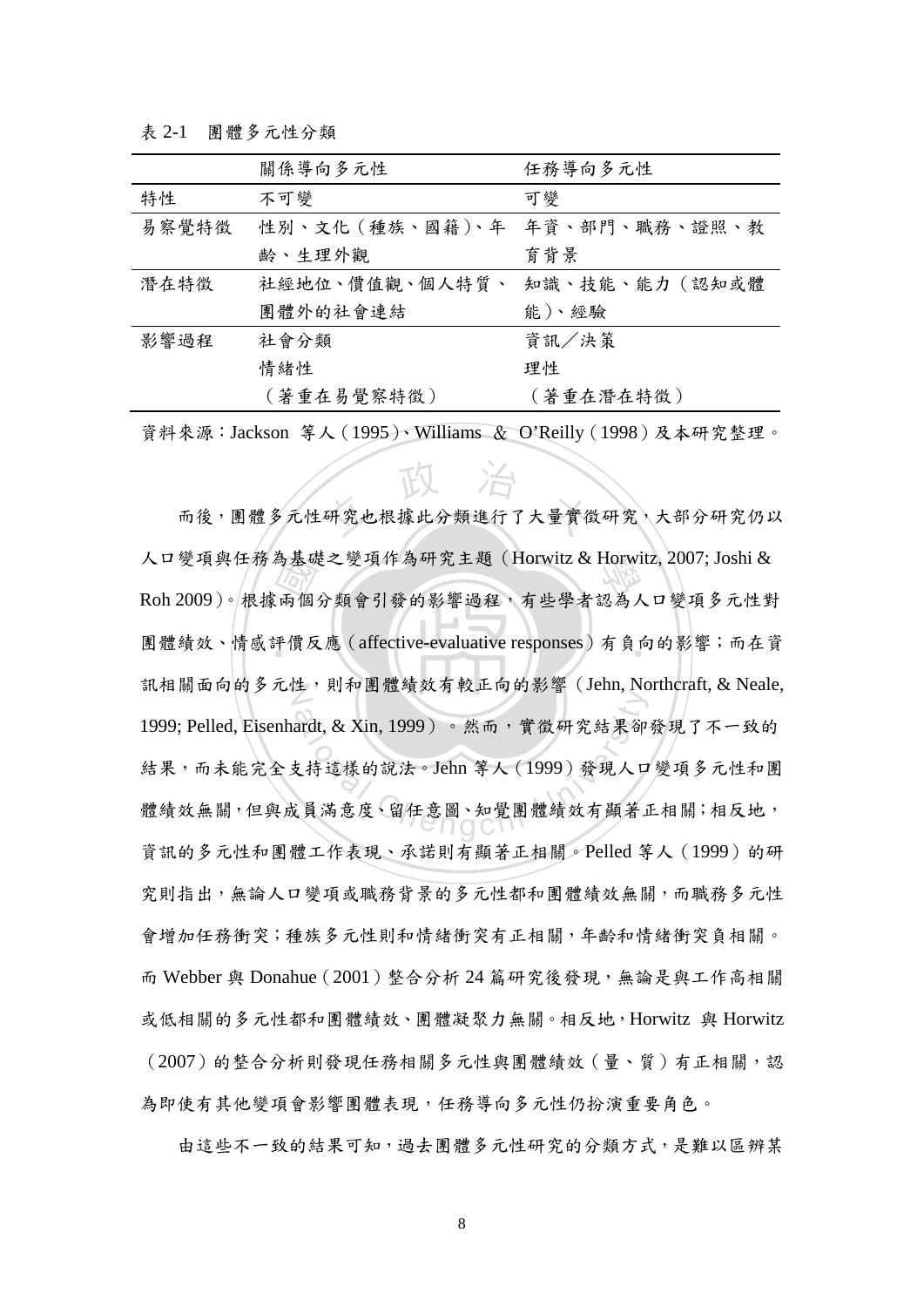一種多元性對團體會有何特定的影響。且團體多元性還有其他無法以現有分類觀 察到而較少被討論的面向,對了解團體運作有著重大關係(Van Knippenberg & Schippers, 2007)。事實上,Thomas 與 Ely(1996)即認為應有一個更廣泛的定義, 來包含所有會使成員之間不同的各種變項。後續亦有學者支持使用 Williams 與 O'Reilly(1998)多元性之定義,指的是基於人們用來斷定自己與他人不同的任 何特徵(Mannix & Neale, 2005)。

奴六兵<br>與任務<br>以經出 (過去團體多元性研究所主張的影<sup>》</sup><br>laboration model, CEM ),認為所有 的时升级社員以积共員訊/ 沃來迦柱,因為所有少凡住村做依个上都從六丁四州<br><br>的基礎,並可能與任務相關的資訊、觀點之差異有關。而有學者指出解決團體多 元性中不一致的結果,可能需要考慮組織環境中工作相關的調節變項,並注重解  $\mathbb Z$ 為基礎,本研究著重在與團體成員個人特性 Van Knippenberg、De Dreu 及 Homan 於 2004 年就提出呼籲,多元性研究應 放棄以分類的方式解釋多元性的影響(p.1018), 即並非某一種多元性特徵就具 某一種效果。他們依據過去團體多元性研究所主張的影響歷程,提出分類-推敲 模式(Categorization-elaboration model, CEM),認為所有面向的多元性原則上會 同時引發社會分類與資訊/決策過程,因為所有多元性特徵根本上都提供了區別 釋多元性根本的影響機制,以及探索新途徑以了解與測量多元性(Mannix & Neale, 2005)。以此為基礎,本研究著重在與團體成員個人特性切身相關並影響 著團體表現之面向,不以舊有關係導向/任務導向之分類看待團體多元性特徵, 而以團體中個體間之差異來探討所形成的影響。

二、團體中個體時間特徵之差異

時間是無所不在的,所有人都在經歷著不斷流逝、正在進行的時間(Shipp, Edwards, & Lambert, 2009),可見時間是如此的廣泛與普遍。而時間並不一定是 客觀而絕對,可能會因個體主觀解讀而有所不同。當詢問「什麼是時間?」時, 人們會想到時鐘、手腕上的手錶,或是牆上的日曆。這就是「時鐘時間」(clock time),不論有意識或無意識,一般人們對時間的認知。它是客觀、絕對的,獨 立於物體與事件,可測量,是獨一無二的正確(correct)時間(Bludedorn &Denhardt,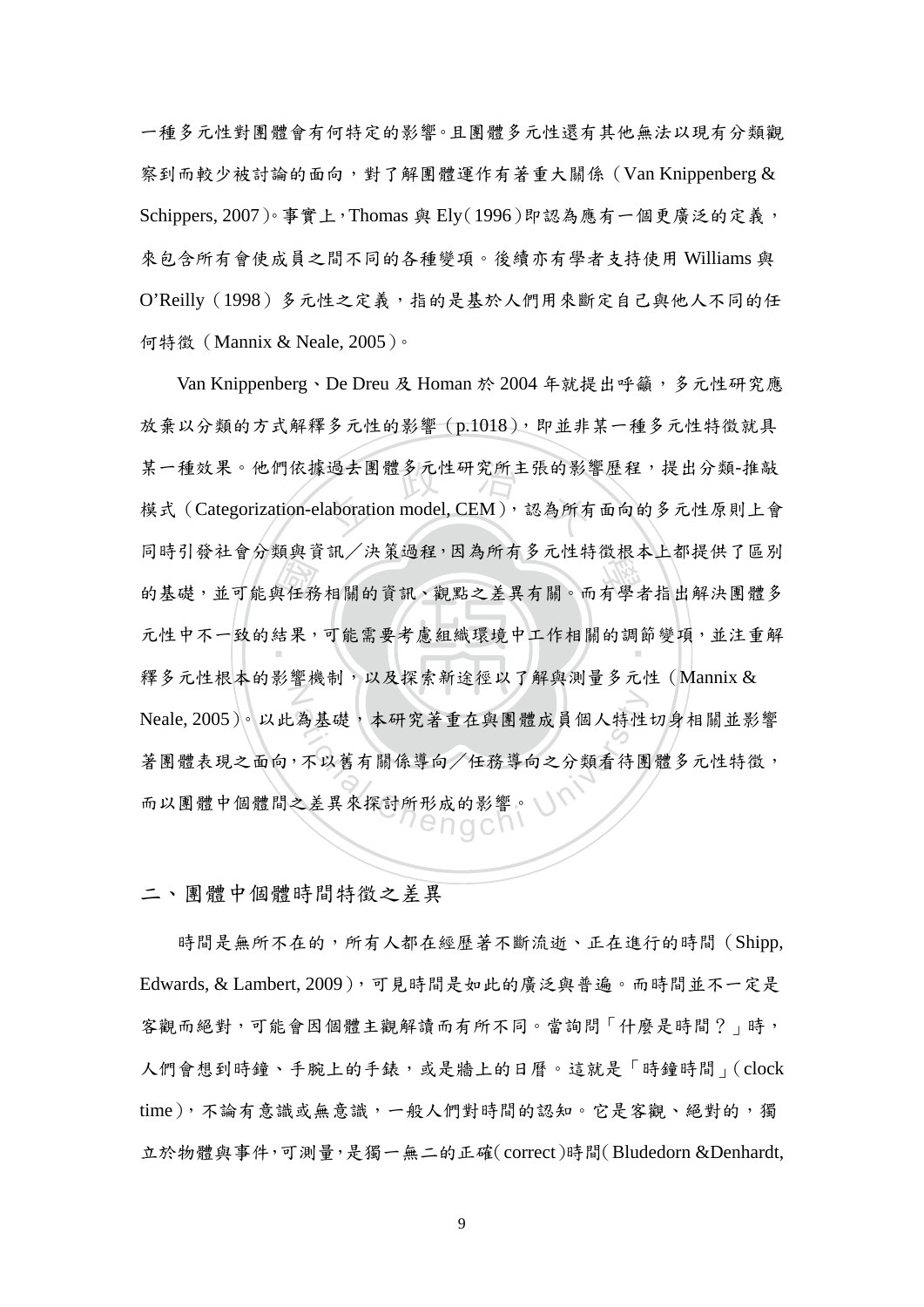1988)。然而,時鐘時間的概念太侷限,忽略了社會脈絡,對了解組織現象而言 過於簡單 (Bludedorn &Denhardt, 1988; Das, 1993; McGrath & Rotchford, 1983)。 因而後續有「社會時間」(social time)的概念,社會時間是主觀的,是個體、團 體、組織或任何實體所共享或擁有的(Lee & Liebenau, 1999)。且時間是社會的 基本結構,在社會之間、內都會有很大的差異(Bluedorn & Denhardt, 1988)。

巴名 ) 夕裡呵问相關交項,共11年 作素或少工作素的偏对定非市里安<br>因為這已被確認為基本的生活策略,代表了潛在的時間使用之核心假設 被稱為時間特徵(time personality)<br>-Smythe & Robertson, 2003 ), 是和 ‧ 因此,近二十年越來越多學者探討與個體相關的時間構念,而在這些時間相 關構念的研究中,最初是 Lewin 於 1951 年提出時間觀點 (temporal perspective) 的概念,意指在某一特定時間內,每一個人對於自己的心理未來與心理過去的整 體觀點。而這個概念亦被稱為時間特徵(time personality)(e.g., Ancona, Okhuysen, & Perlow, 2001; Francis-Smythe & Robertson, 2003), 是和個體切身相關的, 並且 包含了多種時間相關變項。其中,單一作業或多工作業的偏好是非常重要的研究,  $(Bluedorn \cdot 2002)$ 。

N edorn & Standifer, 2004; Gibson, Waller, Carpe<br>
Gibson, & Carpenter, 2001)。如 Gibson 等人<br>
論, 認為因文化背景的影響, 團隊成員會抱持 個體時間特徵之差異,在理論意涵上對團體運作都有著重要的影響(Blount & Janicik, 2002; Bluedorn & Standifer, 2004; Gibson, Waller, Carpenter, & Conte, 2007; Waller, Conte, Gibson, & Carpenter, 2001)。如 Gibson 等人(2007)針對跨 國企業團隊進行討論,認為因文化背景的影響,團隊成員會抱持不同的時間觀, 且此時間觀差異會進而對團隊的知識管理有正向或負向的影響(知識管理包含, 產出創新性的知識、知識產出的速度、以及知識轉移的速度)。而 Blount 與 Janicik (2002)認為個體步調偏好的差異,會使其對於團體在某一段時間內協調合作的 模式有不同的認知,他們假定偏好越為一致時,成員越容易達成協調,尤其是當 成員間有適當的接近性、任務相依性、以及時間性要求的連結性,更容易形成這 個協調的狀態。Waller 等人(2001)則強調成員對時限的注意與感知是有所不 同的,而這些差異會影響團體在時限內完成任務的能力。可見不同的時間特徵之 差異,會在團體中產生獨特的影響。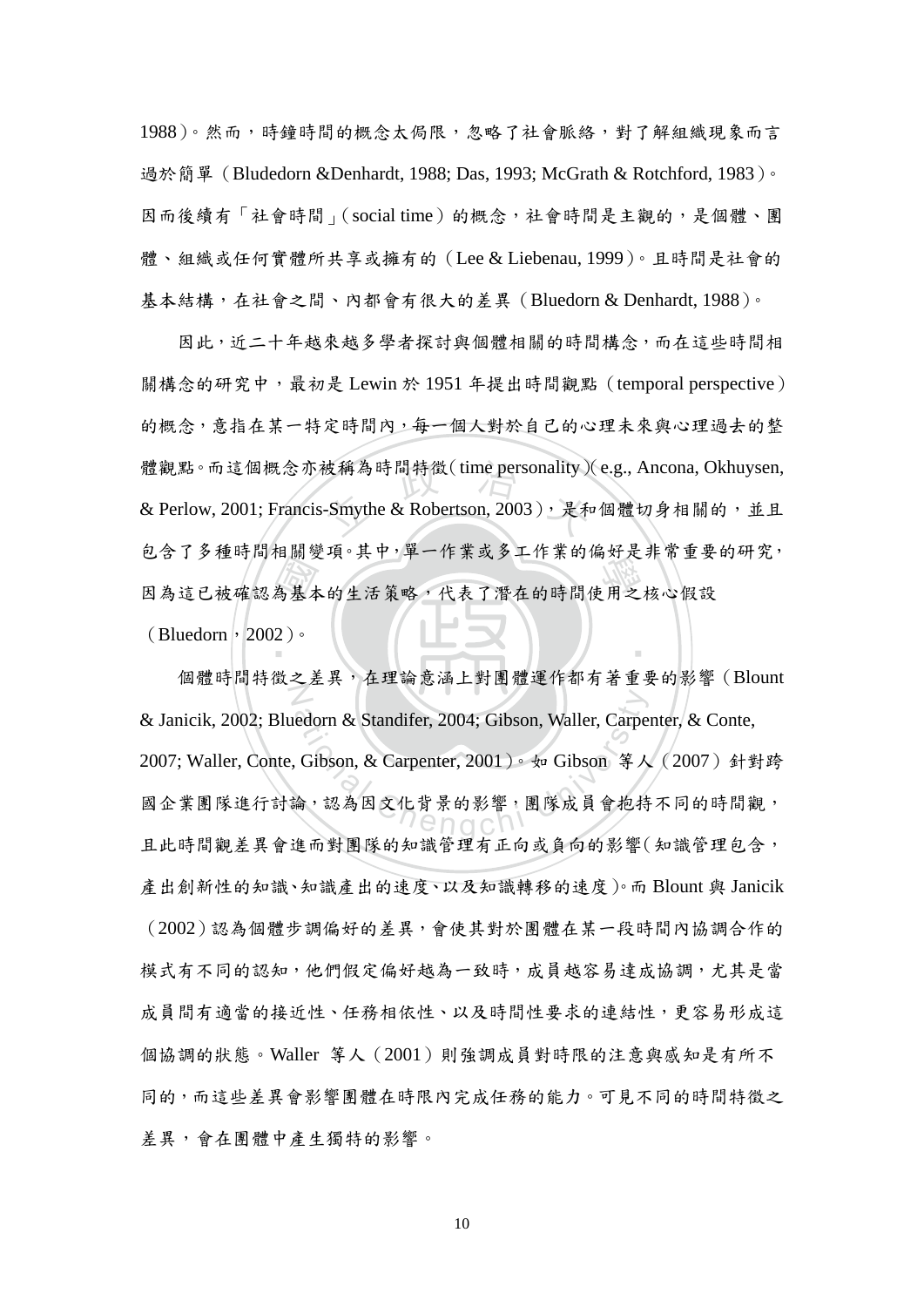過去團體時間特徵差異的研究中,依變項較傾向於測量團體的結果而非團體 績效表現,舉例來說,上述 Blount 與 Janicik (2002) 的研究即著重在團體成員 是否達到協調狀態,而 Gibson 等人(2007)則是以知識管理為結果變項。另有 些實徵研究亦是如此,Gevers, Rutte, & Van Eerde 於 2006 年以共享時間知覺為主 題,探討團隊如何形成共享時間知覺,以及其在成員步調風格差異與團隊能否在 期限前完成任務之間的調節角色,他們所注重的是時限達成。Mohammed 與 Angell(2004)則探討團體時間多元性對成員間人際衝突的影響。

生一餘裕<br>進度<br>重 2010; Mohammed & Nadkarni, 2014<br>: Harrison (2013) 的研究亦特別指 田胆衣玩用了能生主的粉音,他们認為死了工作依況下決工作困脏回臨省夕上的<br><br>工作環境,並沒有餘裕讓每個人都投注所有的精力在單一任務上,將其他的任務 ‧ 都擱置以緩慢的進度完成(Nandhakumar & Jones, 2001)。而在特定期限內完成 N 探究團體時間特徵差異影響團體績效表現的研究中,研究者曾指出多工作業 (Souitaris & Maestro, 2010; Mohammed & Nadkarni, 2014) 對團體歷程與績效的 重要性。Mohammed 與 Harrison (2013) 的研究亦特別指出多工作業之多元性在 團體表現所可能產生的影響,他們認為現今工作環境中使工作團體面臨著多工的 任務,也還會是需要投入專一的注意力在單一任務上(Waller, Giambatista, & Zellmer-Bruhn, 1999)。凸顯了團體成員的多工作業對團體績效表現的可能影響。

)。凸顯了團體成員的多工作業對團體績效表<br>次以多工作業為主題,探討時間多元性對團體<br>業之構念,進行回顧與比較。 因此,本研究欲以多工作業為主題,探討時間多元性對團體績效的影響。而 以下將針對多工作業之構念,進行回顧與比較。

### 多工作業

Hall 在 1983 年提出多工(polychonic)與單一(monochronic)時間的概念, 來描述個體間時間使用行為傾向的差異,單一作業是個體偏好一次完成一項任一 件事,這件事完成後才做下一件,是以一種線性、有順序的方式工作;而多工作 業是個體偏好同段時間內同時進行多件事情,是一種非線性、沒有順序的工作方 式 (Slocombe & Bluedorn, 1999), 即所謂的「一心多用」。雖然常以二分法的方 式討論,但多工/單一作業是單一連續性的概念(Bluedorn, 2002)。一端代表著 較高多工作業,偏好同時進行兩個以上的任務;另一端則是先完成一件再進行另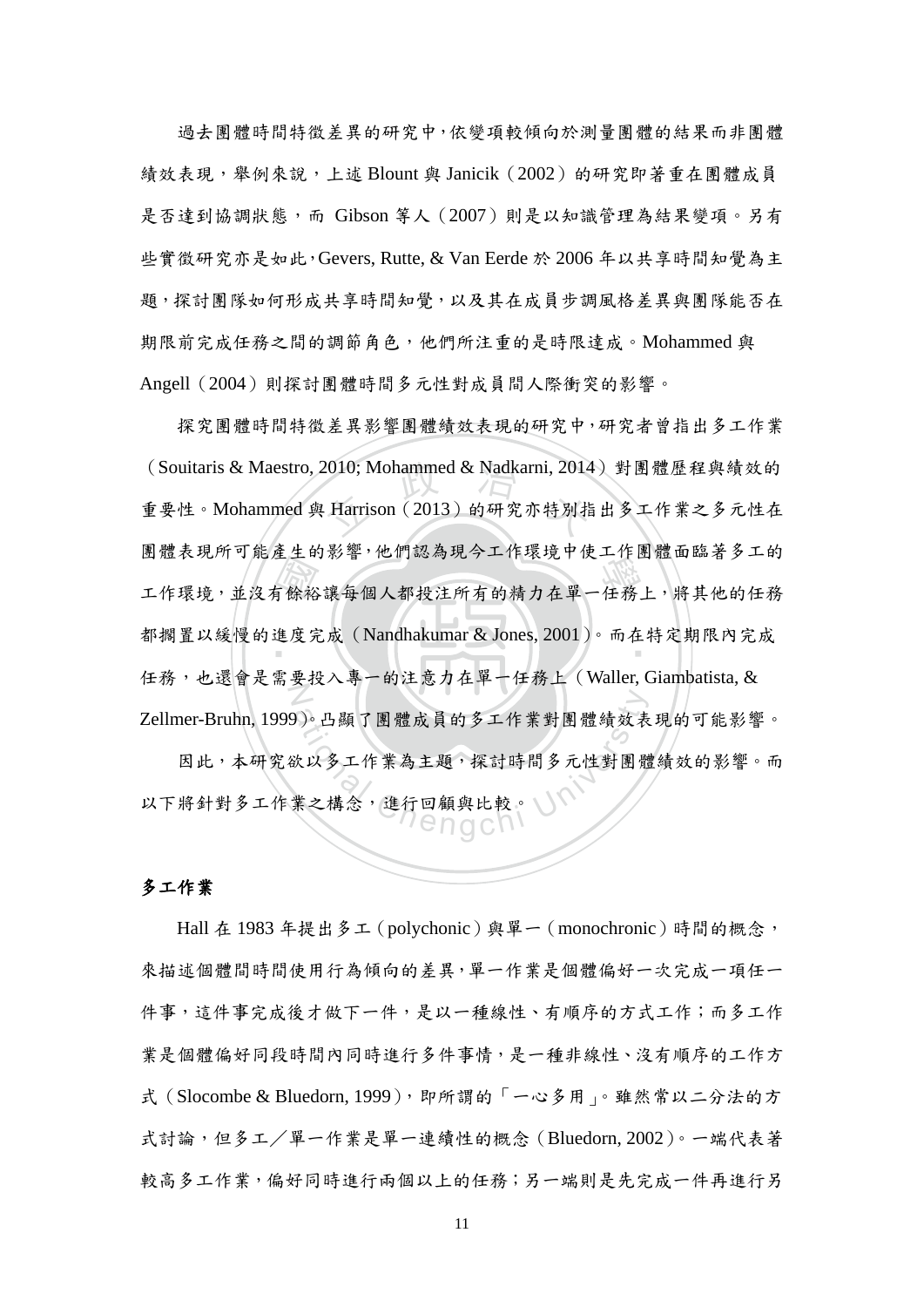一件,且甚至可能連思考、考慮任務時的模式亦是如此,代表著低多工作業或高 單一作業(Bluedorn, 2002)。因此,不需要將同步(simultaneous)、同時(at the same time)的概念視為絕對;而是以程度上的差異來區辨(Bluedorn, Kaufman, & Lane, 1992), 此一連續性的概念如表 2 所示。

<span id="page-19-0"></span>表 2-2 多工/單一作業連續性

N

| 單一作業 | 在一段時間內只有進行一個活動。                  |
|------|----------------------------------|
|      | 有些活動會同時或間歇性地進行,有些活動則一次只進行        |
|      | 個。個體在此連續性中依自己多工/單一作業程度而有所<br>不同。 |
|      |                                  |
| 多工作業 | 在一段時內同時或間歇性地進行兩個以上的活動。           |
|      | 資料來源: Bluedorn 等人 (1992)         |

有三個專案要執行一甲、乙、丙,若依序處理<br>進行乙,先處理並完成乙才開始處理丙,這樣<br>另一方面,若是間接性的型態一重新開始處理 舉例來說,現有三個專案要執行一甲、乙、丙,若依序處理一先開始處理甲 並完成才開始著手進行乙,先處理並完成乙才開始處理丙,這樣的行為是完全、 極端的單一作業;另一方面,若是間接性的型態一重新開始處理先前擱置的甲, 停止甲開始乙,停止乙回到甲,停止甲開始丙,停止丙重新回到乙等,即使緩慢 但總是處理專案的某些程序,便是較為多工作業的行為樣態(Bluedorn et al., 1992)。

簡而言之,單一作業是一次只專心進行一件事情;多工作業則是同時進行兩 件以上的事情,時間運用較為彈性、多元化。雖然對簡單而自動化的技巧而言(如 邊走路邊嚼口香糖),同時進行兩個以上的任務活動是很平凡的,但對複雜而困 難的工作任務來說,卻很少見。這是因為在任務間來回切換(多工作業)比起每 次只專注在一個任務(單一作業)來得複雜許多。若以一心多用的方式在任務間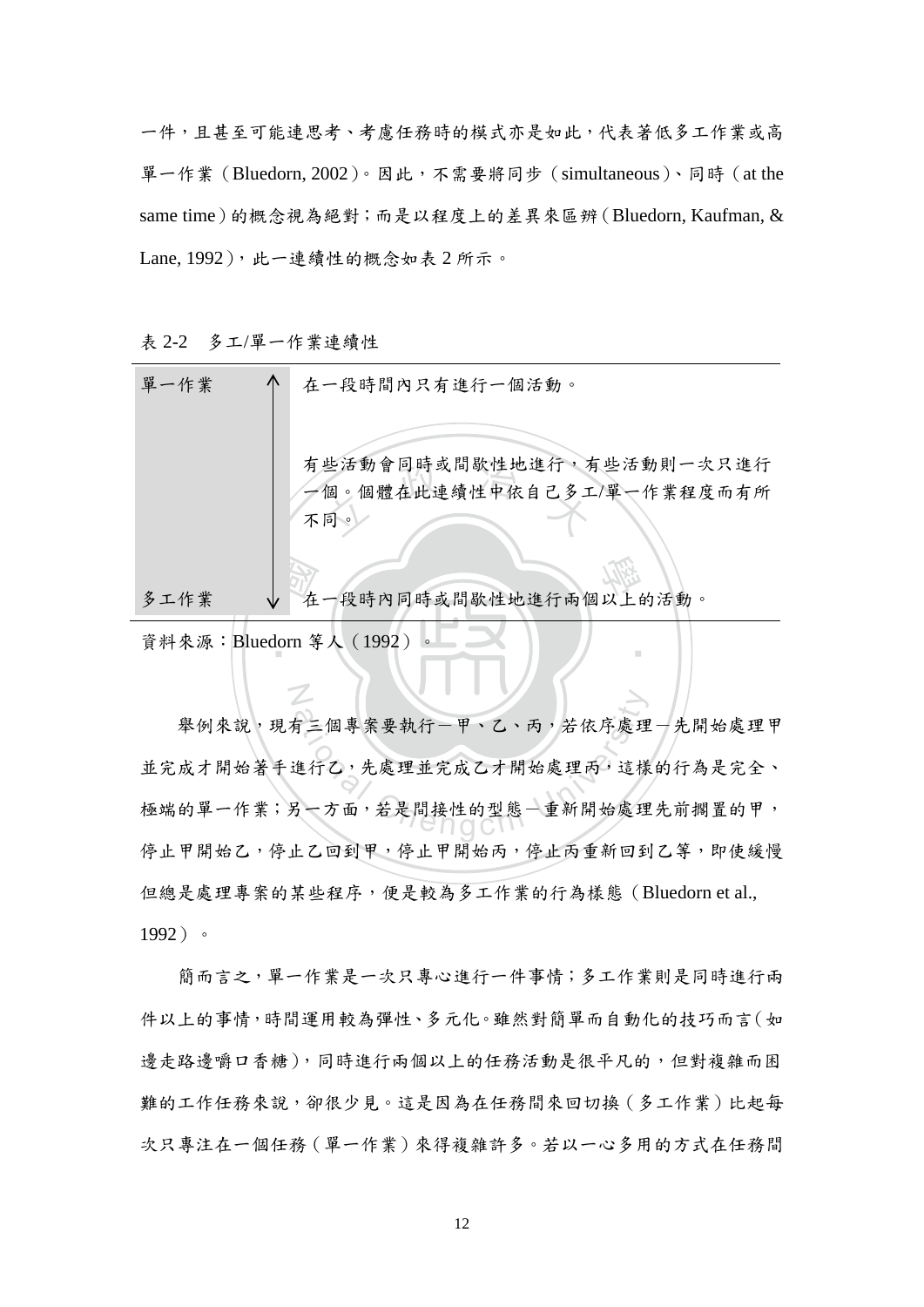來回切換,個體在從一個任務轉到另一個任務時,是涉及了同時散布或「銜接」 兩個以上的任務(Bluedorn et al., 1992)。而工作環境中的活動特性就落於兩個 極端之間,員工在任務或活動之間切換而非確實地在一瞬間同時進行(Bluedorn, 2002)。

能, 正于文公平 / 乡里忙扬的作素, 怒反眉面对足相圖龜在執行平 / 乡里忙, 我時正向或負向感受的程度,這樣感受可能來自於個體對單一/多工作業工作方<br>式的優缺點的信念, 它可能總結了個體的信念、以及看待所有相關信念的便利心 )行為,價值觀指的是個體認為單<br>:度,這樣的信念包含相信單一/多 式的優缺點的信念,它可能總結了個體的信念、以及看待所有相關信念的便利心 N 的程度,包含頻繁地在事情之間來回切換(s<br>een activities)。三種層次亦各自有測量之工具<br>業定義在行為的層面上,探討團體成員在執行 一開始提出多工作業概念被提出時是較著重在行為的描述,後 Bluedorn、 Kalliath、Strube 及 Martin(1999)針對多工作業提出更特定的概念,一為偏好同 時進行兩個以上的任務或事件,二為認為這是最好的做事方式。著重在偏好與價 值觀。Slocombe (1999) 強調針對個人的多工作業,可分為三種層次: (一)價 值觀、(二)態度、(三)行為,價值觀指的是個體認為單一作業或多工作業是最 好的做事方式的信念程度,這樣的信念包含相信單一/多工作業是更有效率與效 能、且享受於單一/多重任務的作業;態度層面則是指個體在執行單一/多重任 智代表(convenient mental substitute);行為層面的定義則是在實際行動時會同時 安排兩件以上事情的程度,包含頻繁地在事情之間來回切換(switching back-and-forth between activities)。三種層次亦各自有測量之工具,整理如表 3。 而本研究將多工作業定義在行為的層面上,探討團體成員在執行任務時的外顯行 為傾向。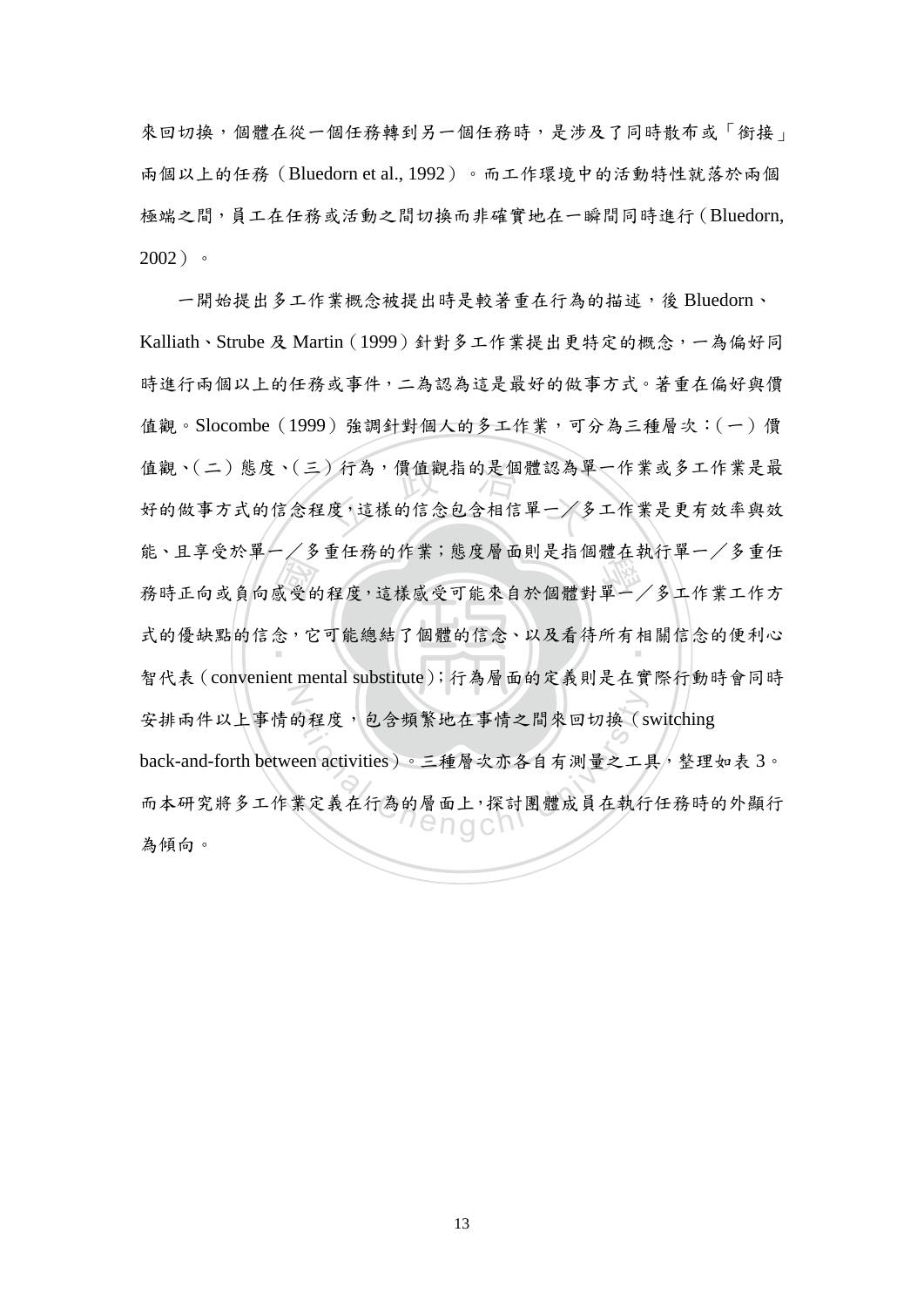| 層次   | 價值觀                    | 態度                   | 行為              |
|------|------------------------|----------------------|-----------------|
| 研究者  | Bluedorn et al. (1999) | Kaufman, Lane, &     | Solocombe &     |
|      |                        | Lindquist (1991)     | Bluedorn (1999) |
| 名詞   | Polychronic Value      | Polychromic Attitude | Preferred       |
|      |                        |                      | Polychronicity  |
| 量表使用 | Inventory of           | Polychronic Attitude | Preferred       |
|      | Polychronic Values,    | Index, PAI           | Polychronicity  |
|      | <b>IPV</b>             |                      |                 |
| 意涵   | 偏好一心多用的程               | 對同時執行多件事情            | 實際執行任務時,自       |
|      | 度,並相信自己的偏              | 的整體態度。               | 身的行為型態。         |
|      | 好是最好的做事方               |                      |                 |
|      | 式。                     |                      |                 |

<span id="page-21-0"></span>表 2-3 多工作業各層次之差異與測量

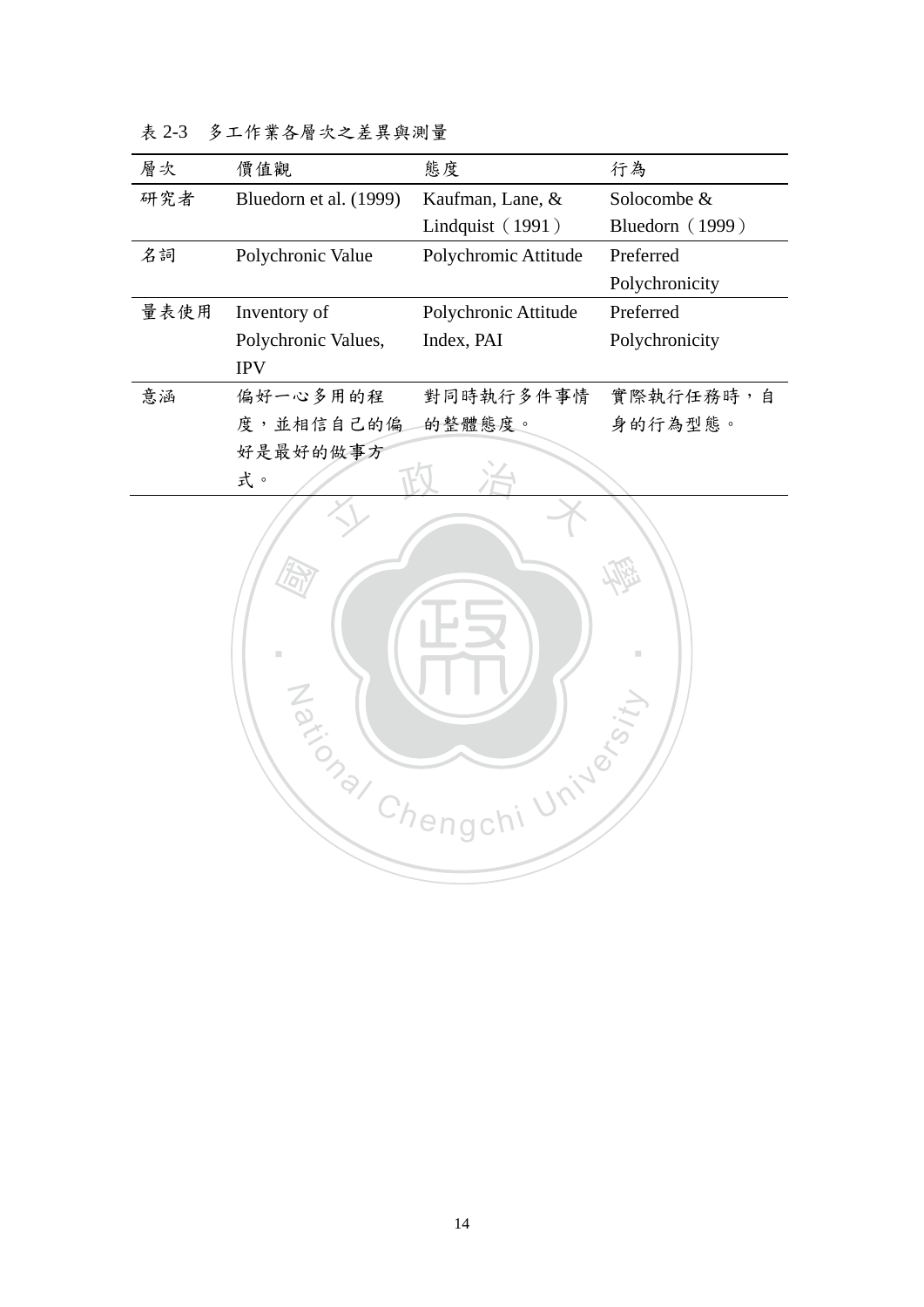## 第二節 團體多工作業之多元性

<span id="page-22-0"></span>‧能能毅<br>的方法<br>句在某 行動與願意等待更多訊息的特性,時間多元性不僅道出了環境中固有的緊張局勢<br>也使團體有更好的表現 (Eisenhardt et al., 1997)。學者進一步指出團體中的時間 特徵個體差異可能能夠讓成員各自集中在不同的目標(如,短期或長期)外,也 ‧ 平均分散的或傾向在某一時段執行)(Bartel & Milliken, 2004)。 過去學者認為時間多元性對團體是有助益的,尤其是在複雜、動態、不確定 的工作環境當中,會需要團體平衡團體多重任務需求,如速度與品質、以及短期 或長期的觀點(Bartel & Milliken, 2004; Eisenhardt, 2004)。Eisenhardt、Kahwajy 及 Bourgeois (1997) 的研究中測量每個人工作的步調,有些人較急促、不甘於 等待,快速採取大膽的行動;有些人則願意花時間去取得資訊,並分析後才進行 下一步。而他們發現在高層管理團隊中,若在這個時間特徵上變異越高,團隊有 較好的工作表現。這些時間特徵上的差異描繪了快速工作環境中,同時須要立即 行動與願意等待更多訊息的特性,時間多元性不僅道出了環境中固有的緊張局勢, 使成員能依不同的方法完成並排序子任務(如,相繼的或同時的、在時間分配中

Williams 與 O'Reilly (1998)指出團體多元性研究中的資訊/決策觀點,描 Reilly (1998) 指出團體多兀性研究中的真訊<br>20<br>如何受到團體組成異質性的影響。此觀點之核<br>資訊、知識、觀點的差異有關,而這些差異對<br> 述了資訊與決策是如何受到團體組成異質性的影響。此觀點之核心想法為工作團 體的多元性可能與資訊、知識、觀點的差異有關,而這些差異對團體的表現有正 向影響。而此資訊差異並不僅限於一般認為的資訊或任務相關的多元性,後期學 者認為,資訊/決策觀點中多元性對團體正向影響,意味著在任務相關資訊的詳 盡闡述,亦即在團體層次上對多樣訊息與觀點進行交換、處理、以及整合(van Knippenberg et al., 2004)。依據此觀點,團體中時間特徵-多工作業之多元性亦 會促進團體成員將自身時間使用偏好進行交換、處理及整合,進而對團體表現有 正向的影響。

二、多工作業多元性與團體績效

 日程安排、優先事項等,大部分的任務都需要員工去付出充分的注意力來處 理手邊的工作,而不被其他無關的任務或項目而分心;然而,為了在每個任務項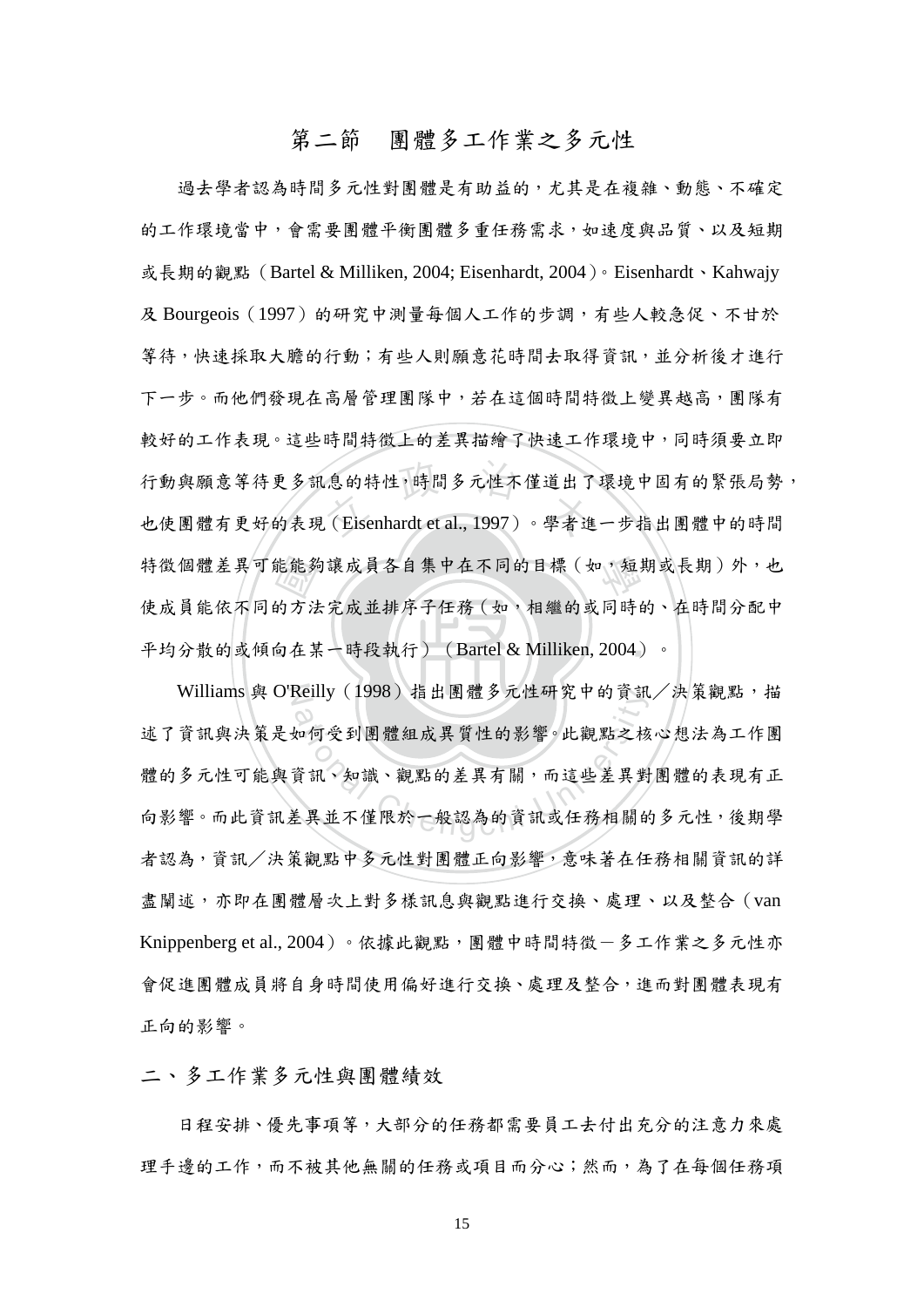目上有足夠的進展,以在最後期限內完成並按照排程進行,時間必須是與他人共 享的,員工會在各個任務中轉換,也就是說他們必須經常停下一個可能已完成或 未完成的任務,並切換而充分專注到另一項任務上 (Leroy, 2009, p.168)。且 團隊被描述為多樣任務單位,同時或依序的執行多樣過程,以協調並達成目標導 向之工作任務(Marks, Mathieu, & Zaccaro, 2001)。因此多工作業多元性對於工 作團體績效可能有著重要的影響。

的每左,每心致力於亲 将定的工作,回了引量,偏对結末在扬的引調(Bidcdoff)<br>et al., 1992),和快速完成任務的行動很符合。Schein (2010)即指出偏好單一作<br>業的個體較適合於需要高合作行為去達成緊密時限的環境。由此可知,若讓單一 ou, 1999)。且在同一段時間內,將<br>dorn et al., 1992)。而單一作業個體 業的個體較適合於需要高合作行為去達成緊密時限的環境。由此可知,若讓單一 N 合使雙方在時間使用上都產生不良的後果。然<br>-作業的個體,應能幫助團體應對高複雜度、動<br>-對立的單一與多工作業個體之特性,整合多 根據多工作業的定義,高多工作業個體能夠維持多工的狀態,同時接觸多樣 事物,並且在時間運用上也較為彈性、多元。相對之下,單一作業個體以分類的 方式感知世界(Benabou, 1999)。且在同一段時間內,將多樣活動組織在一起進 行,是有困難的 (Bluedorn et al., 1992)。而單一作業個體的優點,則包含了極大 的專注,專心致力於某一特定的工作、固守計畫、偏好結束任務的討論(Bluedorn 作業個體執行片段式、同時多樣性的工作;而使多工作業個體執行較單一、高度 集中的工作,可能會使雙方在時間使用上都產生不良的後果。然而,團體中若能 混和單一作業、多工作業的個體,應能幫助團體應對高複雜度、動態的工作任務。

因此,混和相互對立的單一與多工作業個體之特性,整合多元與分類的觀點, 並使團體成員依據個人特性分配任務,可能反而對團體的產出有所幫助。亦有學 者認為如此複雜而有著多樣技能標準需求的團隊環境,當單一作業(以專注在單 一過程的方式達成更好的品質)和多工作業(以同時管理多個專案的方式增加產 出量)整合在一起形成時間使用的多元性時,可能有助於最大化團隊產出的量與 品質 (Mohammed & Nadkarni,  $2014$ )。綜合上述,本研究提出以下假設:

### 假設 **1**:多工作業多元性與團體績效具有正向關係。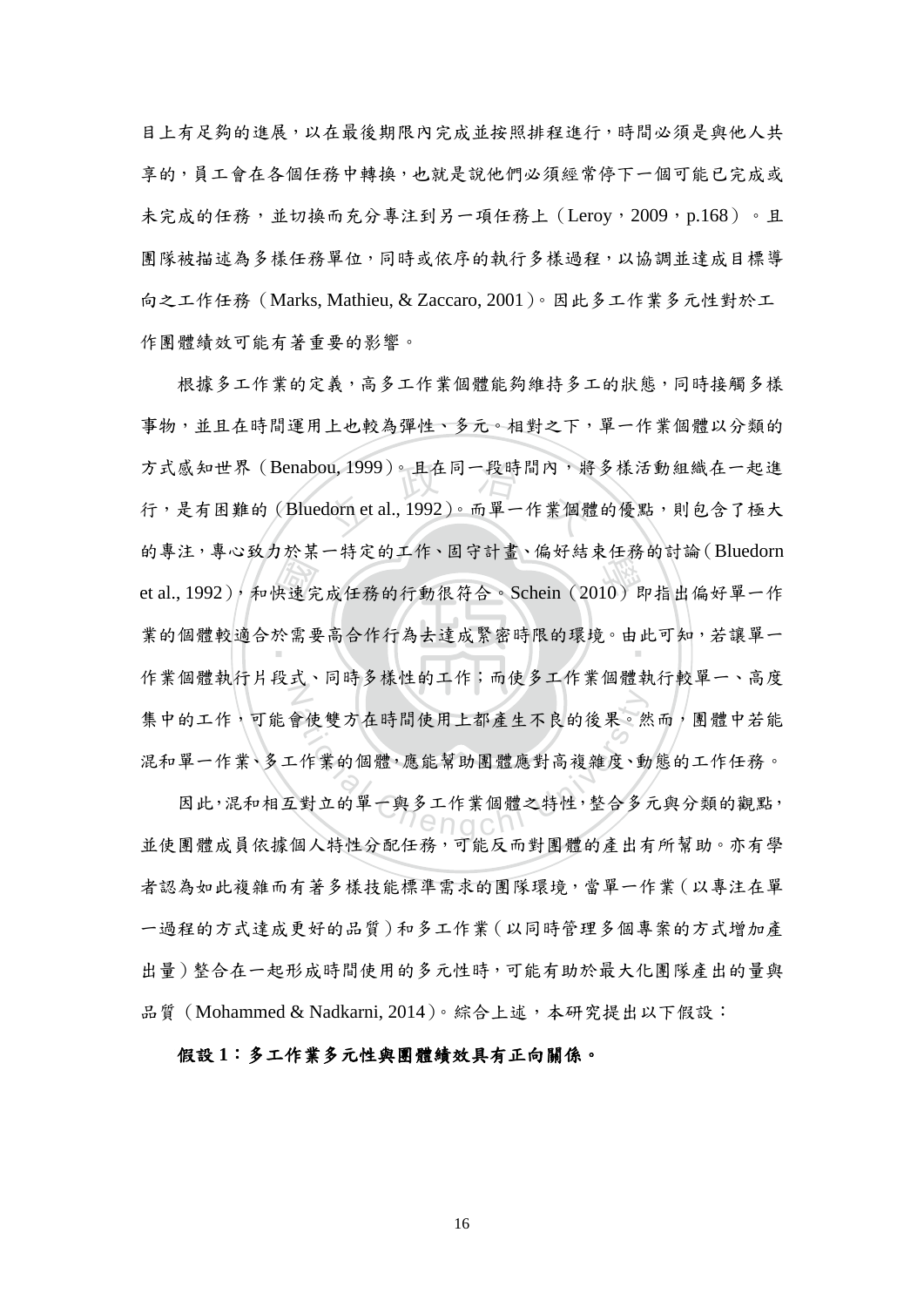### 第三節 個人與團體時間特徵的差異

<span id="page-24-0"></span>探討,團體中個體在面臨團體整體 McGrath、Kelly 及 Machatka(1984)認為個體與工作環境節奏的協調與否, 會對情感、認知、行為具有普遍且關鍵的影響。而團體中他人的時間特徵,對個 體而言即是一外在環境刺激,舉例來說,個體對他人單一/多工作業的時間使用 風格之知覺,會影響個體整體時間使用之取向、知覺的時間壓力、執行任務所花 費的時間與應安排的順序 (Gross, 1987, 引自 Kaufman-Scarborough & Lindquist, 1999);而亦有學者指出鄰近的同事之行事快慢被認為是隱藏於工作的社會環境 中之特徵,是一種環境刺激(Hackman, 1992, 引自 Jasen & Kristof-Brown, 2005)。 因此,本研究欲進一步探討,團體中個體在面臨團體整體成員時間特徵與自身異 同時會有何反應。

‧‧ 會成為壓力的來源(Conte et al., 1999)。在工作團體中,若多工作業個體以多工 遭單一<br>單一竹<br>源(C 事實上,個體單一/多工作業與工作團體不一致時,可能導致負向影響。有 作業的方式處理工作,而在需要成員協助或配合時,立即、隨時打擾正在以專一 作,而任需要成貝協助或配合時,工印、隨時 學者認為若強迫單一作業個體採用多工作業取向完成任務,此多工作業行為可能 模式處理工作的單一作業成員,可能會擾亂其思緒,使之難以自己習慣的方式工 作而產生壓力,反之亦然。研究發現當個體多工作業與工作不一致時,個體的確 會有較低的工作滿意度、自我效能、以及較高的壓力(Hecht & Allen, 2005),這 可能會對團體產生退縮反應與行為。

根據 Hanisch 與 Hulin (1990) 對組織退縮 (organizational withdrawal) 的定 義,指的是不滿意之個體為逃避工作狀況而表現出來的一系列行為,這些行為被 謀劃可以避免參與不滿的工作狀況。他們認為組織退縮是一廣泛的構念,面向包 含了對工作的退縮(work withdrawal)與對職責的退縮(job withdrawal),前者 為不利的工作行為、遲到、缺席,暗示著員工從工作中退縮的渴望,以及想要用 這種方式運作組織與工作角色身分;後者則是指從組織與工作角色退縮的意圖與 欲望,代表著從特定工作角色中較為永久而正式的退縮,但不一定代表是對工作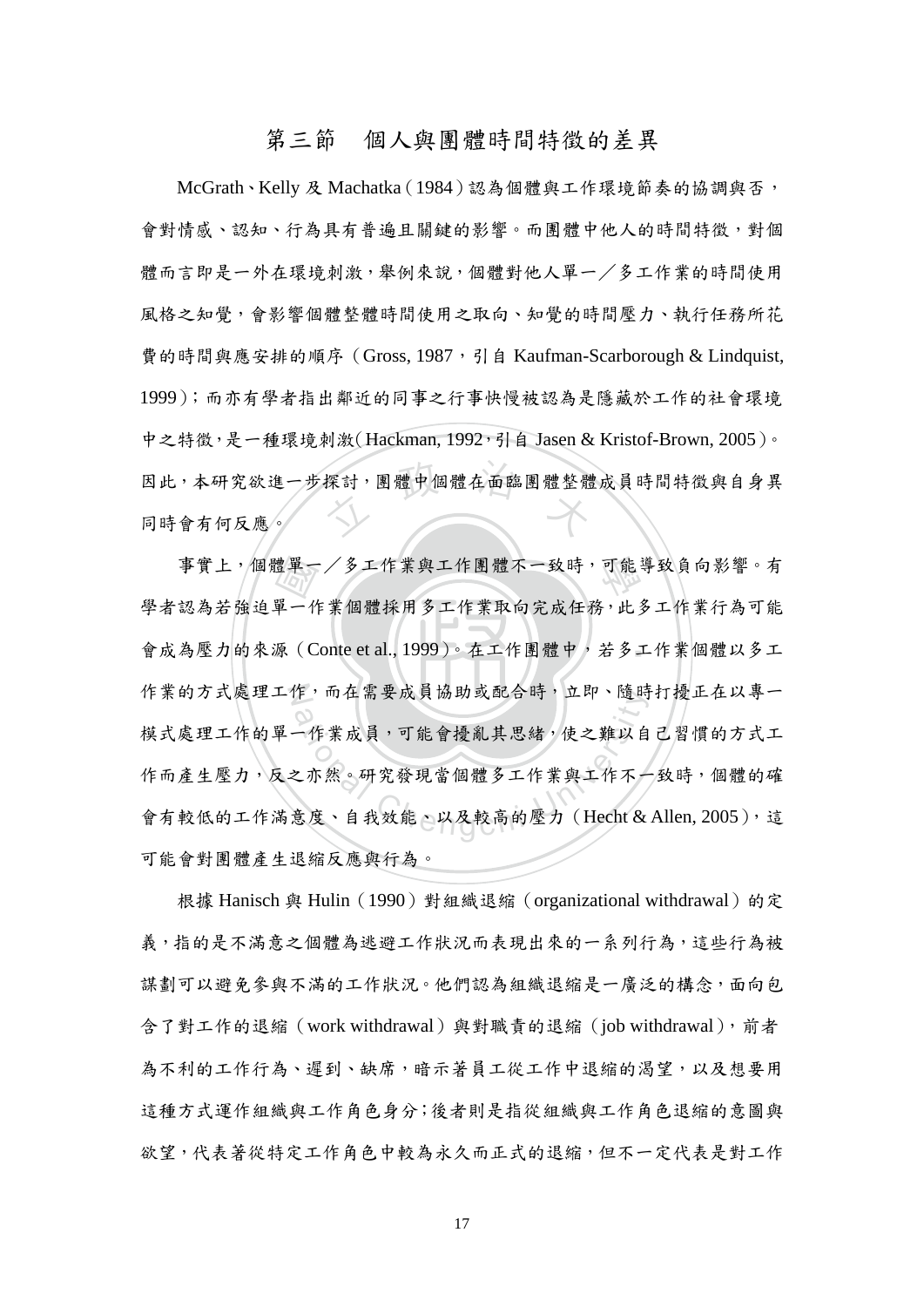相關任務或工作本身的退縮,如離職意圖。而在反應上亦包含了物理性的退縮行 為與心理上的退縮。當工作環境逐漸變成不舒服、不自在的,個體會嘗試脫離或 心理上地退縮,可能以行為表現出來,也可能占滿他們的心思(Cropanzano, Howes, Grandey, & Toth, 1997), 如做白日夢、與同事聊和工作無關的話題 (Lehman & Simpson, 1992);或是消極的工作行為、遲到、缺席等(Hanisch & Hulin, 1990)。

:中面臨這種與團體成員時間特徵<br>縮,以逃避工作現狀。綜合上述, 對個體而言,與團體成員時間特徵差異大時,會有個體不願見之狀況發生, 且團體反而成為了個體工作時的阻礙,這可能致使個體產生逃離團體的想法。亦 即,當個體在工作環境中面臨這種與團體成員時間特徵不一致的「不自在情況」 時,可能會導致個體退縮,以逃避工作現狀。綜合上述,本研究提出以下假設:

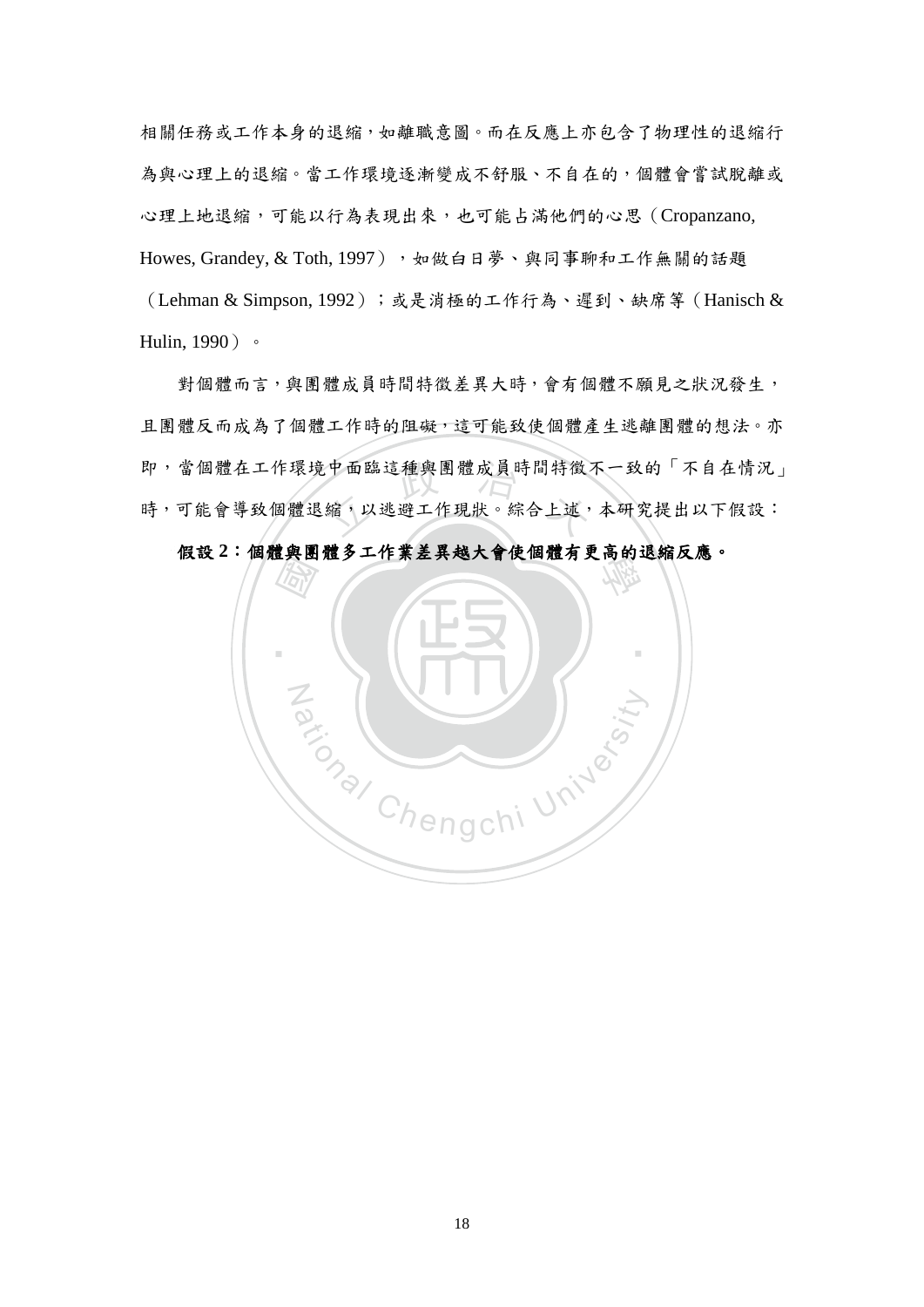## 第四節 壓力的中介效果

<span id="page-26-0"></span>體與團體時間特徵之差異與組織退縮間,可能是由壓力作為中介連結。<br>而 Lazarus 與 Folkman (1984) 以認知評估的觀點,認為壓力是個體與環境 過去個體與團體的時間特徵差異的研究中指出,當個體與團體的差異越大時, 會使個體產生越大的壓力(Jasen & Kristof-Brown, 2005; Conte et al., 1999)。而 在組織退縮的研究中,則發現個體對工作環境的整體知覺是個體退縮反應的前置 變項,像是使個體感到無助、威脅的環境,就會造成個體退縮(Cropanzano et al., 1997),而 Probst (2002)的研究亦發現工作不安全感會間接導致組織退縮。換 言之,個體面臨負向感受之工作情境可能導致個體退縮。而學者認為當個體面對 刺激或環境時存有負面感受便會感到壓力(高鳳霞、鄭伯壎,2014)。可見,個 體與團體時間特徵之差異與組織退縮間,可能是由壓力作為中介連結。

感到壓力後,個體是會進一步考慮接下來該如何行動,以因應此壓力情況。本研 當個體<br>需超出<br>體是會 互動而產生的,當個體面對環境的刺激,個體會經過自身主觀評估,若評估後認 究依據 Lazarus 與 Folkman (1984) 所提, 個體評估事件一壓力一後續行動之反 <sup>a</sup>t<sup>i</sup>ona<sup>l</sup> <sup>C</sup>hengch<sup>i</sup> <sup>U</sup>nivers<sup>i</sup>t<sup>y</sup> 為要處理此環境需超出個人資源的情況時,即為壓力。且他們認為當個體評估而 應過程,試圖解釋壓力在個體與團體時間特徵之差異與組織退縮間所扮演的中介 角色。

依據 Lazarus 與 Folkman (1984) 對壓力的定義, 個體會評估其他團體成員 之時間特徵此一刺激,是否超出自身可以因應的資源。過去研究發現,多元/單 一作業的不同,是會干擾個體習慣的處理工作方式 (Conte et al., 1999), 如單一 作業個體為因應多工作業成員即時性的要求,強迫自己中斷原本正專心處理的任 務,進入多工的狀態,這樣的過程使得個體需付出更多的心力在應付團體成員的 工作模式而形成壓力。

 而上述產生之壓力,會使個體考量下一步的行動來因應(Lazarus & Folkman, 1984)。Podsakoff、LePine 及 LePine(2007)的整合分析中即發現工作中的壓力 可能會直接導致個體有退縮反應。依據組織退縮的定義,是指個體面臨不滿的工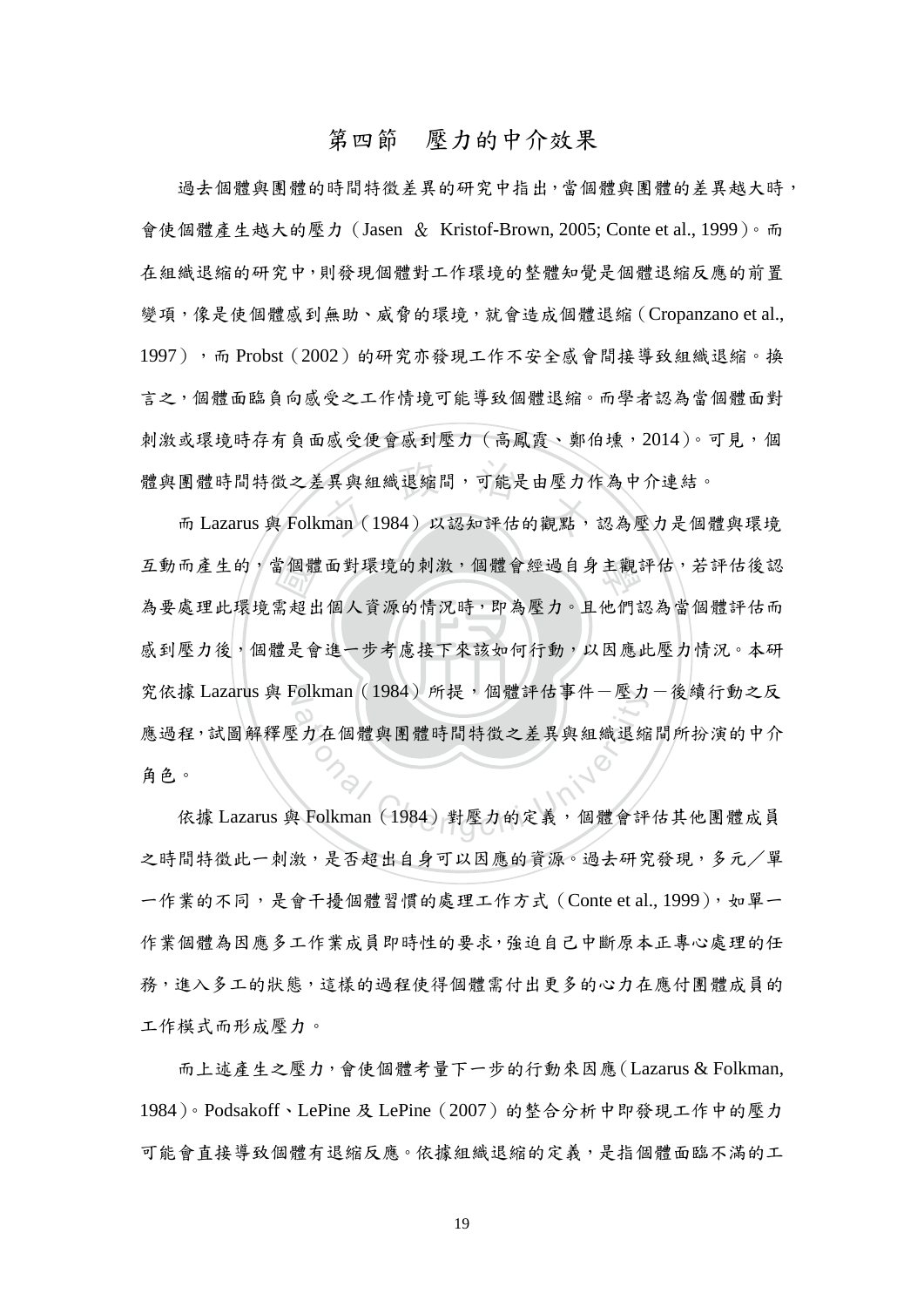作狀況而逃避 (Hanisch & Hulin, 1990),亦即個體可能會將退縮當作是面臨壓 力時的因應方式。

 綜合上述,個體與團體時間特徵之差異,可能會造成個體需要花費更多的力 氣在配合他人行事習慣,使個體感受到壓力,而此壓力感受會進而使個體有退縮 反應。由此,本研究提出以下假設:

假設 **3**:壓力會中介個體與團體多工作業之差異對退縮行為的影響;亦即,

個體與團體多工作業差異越大,會導致個體壓力越大,並進而使個



體有更高的退縮反應。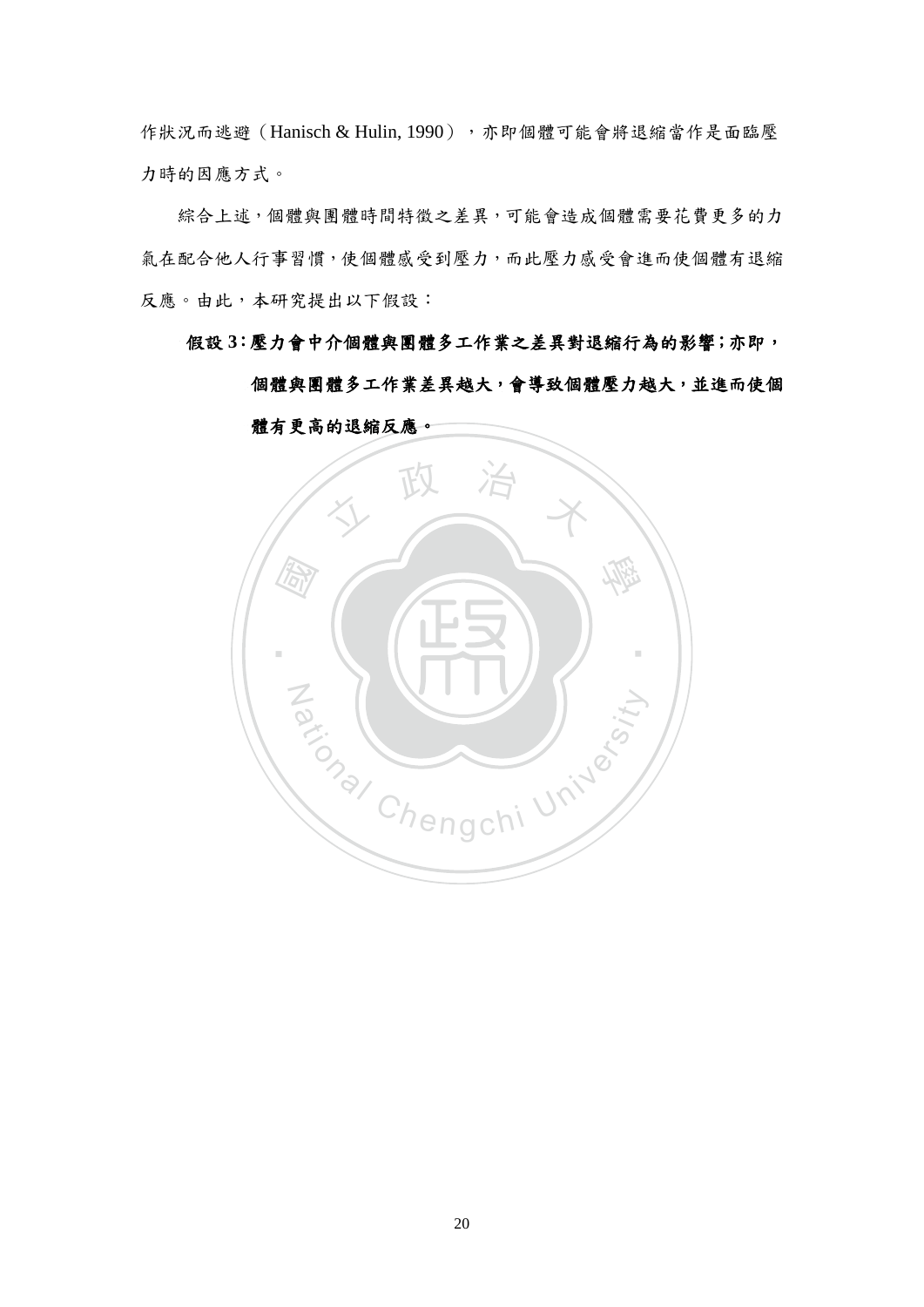### 第五節 團體時間規劃

<span id="page-28-0"></span> 由上述推論可知,團體多工作業多元性在不同層次可能會扮演著雙面刃角色。 對整個團體而言,團體時間多元性有助於平衡多重任務需求,使團體有較好的表 現(Eisenhardt, 2004);但對於團體中個體而言,與團體成員時間特徵之不同, 卻可能造成其負向感受甚至逃避之傾向。且在團體層次方面,雖多數學者認為時 間特徵多元性有益於團體整體表現,但有少數研究發現時間特徵多元性對團體並 無影響(Mohammed & Nadkarni, 2011)。

對完成任務的相關時間議題、時程進行討論,如討論某個時間點要進行某個行動、 層次<br>的定<br>關時間 .時間特徵(相對穩定的個體差異)<br>:因素)( Bartel & Milliken, 2004; B 換句話說,群體層次之時間安排亦會是個體組織工作時間的因素。依據 Janicik 而這個行動要花費多少時間、以及其他與時間相關的狀況。而當成員對任務執行 多少時间、以及具他與時间相關的狀況。而富<br>20<br>5 時程、衝突解決)具基本協議時,時間特徵<br>5 未現(Bartel & Milliken,2004; Gevers, Rutte 而員工組織工作中的時間是同時以個人與知覺之組織特徵為基礎,前者為本 研究一直強調的自身之時間特徵(相對穩定的個體差異),後者則為知覺之組織 時間議程(任務、情境因素)(Bartel & Milliken, 2004; Blount & Janicik, 2002)。 與 Bartel (2003)的定義,團體時間規劃 (temporal planning)指的是在一開始針 過程相關議題(如,時程、衝突解決)具基本協議時,時間特徵不同的團隊成員 可能能夠有更有效的表現(Bartel & Milliken,2004; Gevers, Rutte, & van Eerde, 2004)。

學者指出時間規劃可以使個體增加在面對時間議題時該如何反應的共同認 知,如時限、延宕等(Janicik & Bartel, 2003)。若個體對這些執行任務的時間層 面有共有而相同的觀點,使團體成員無須主動討論這些議題時,代表團體成員對 時間有了共享的認知(Thompson & Fine, 1999)。這個共同認知使成員間對時間 有共享的意義,如對各種時間概念的一般取向(準時性、時限等),是有助於增 加團體有效性(Bluedorn & Standife, 2004), 並成為一個機制幫助團體避免合作 上的困難而有效執行,使成員執行任務期間在時間議題中有非常高的協調性 (Janicik & Bartel, 2003)。因為這樣的機制被認為有助於團體成員在時間議題的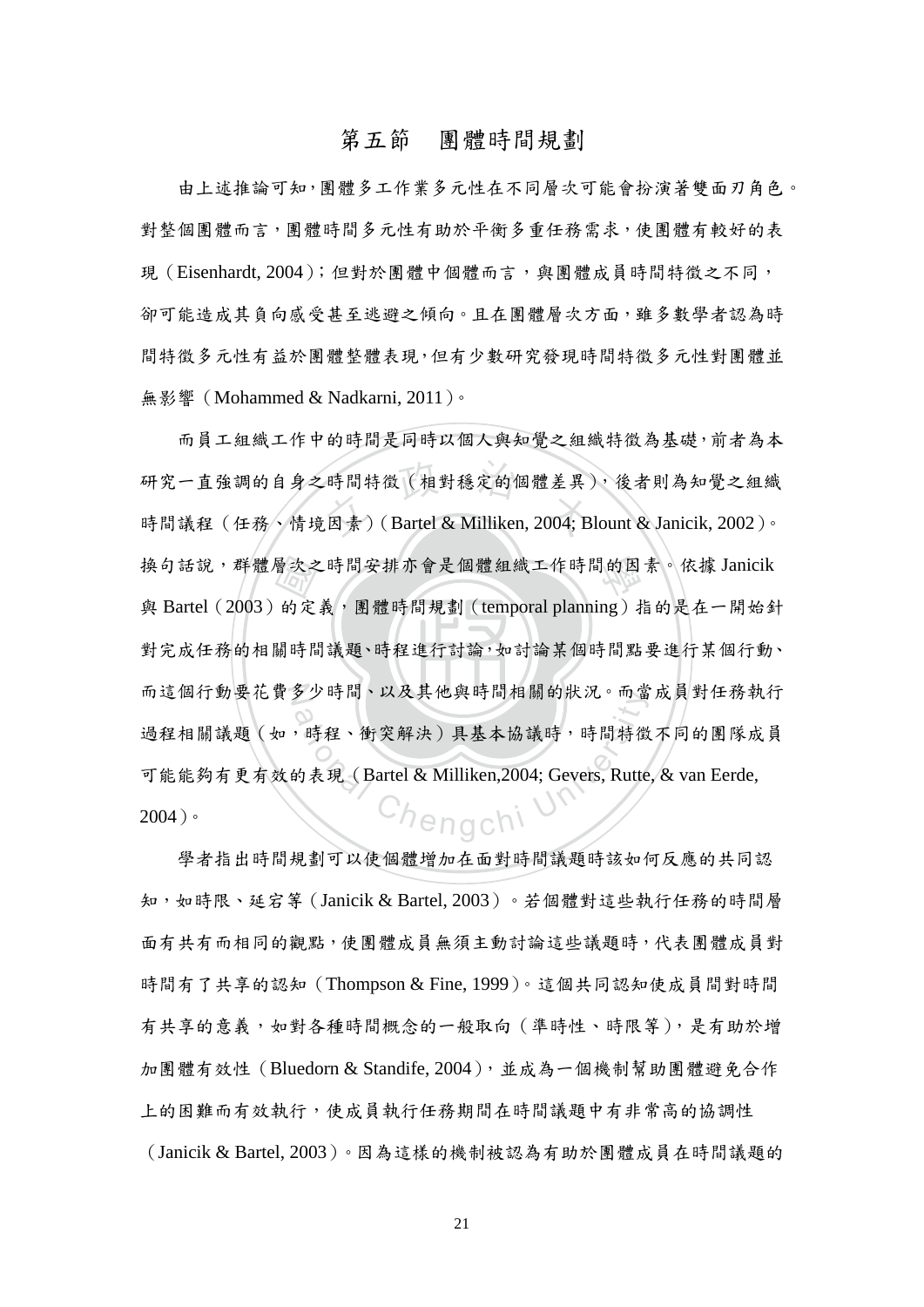共識,諸如對於階段性目標之重要性、完成子任務之適當步調、以及時間分配 (Gevers et al., 2004)。

因此,在如此快速變化的環境中,進行時間規劃對團體的協調合作有相當大 的價值。且團體需要在為期幾週或幾個月的時間中進行數個任務,若在執行任務 前進行規劃可能有助於團體成員有效協調,使個體有一外在、明確的時程表可以 遵循,消弭時間特徵多元性可能隱含的負向效果,將對團體的助益極大化。

一、 時間規劃在團體層次的調節效果

而互相<br>成任務<br>與 Na 合外在時間要求並適應於他人的行為(Gever et al., 2004)。若一開始團體就進<br>行時間規劃,協調彼此之行事方式,形成時程表與對時間的共識,可能可以減少 成員為達成時限而互相提醒、一再討論所花費的時間。使成員有依據行動,各自 而過去學者認為對於時間的共識是有助於團體成員建構他們的行為,以配 合外在時間要求並適應於他人的行為(Gever et al., 2004)。若一開始團體就進 專注在正確地完成任務,進而提升團體整體表現。

‧‧ Mohammed 與 Nadkarni(2014)在 71 個跨功能團隊、每個團隊由 3 至 8 為 成員組成的研究中,即發現多工作業多元性高的團體,若其對時間的共識也高, ,即發現多工作業多元性尚的團體,右具對时<br>(2)他們認為在達成特定時限、時程、步調之<br>(1)對團隊中每個人多工作業之差異有更深<br>(multitasking)或單工(monotasking)的偏 團體會有較好的表現。他們認為在達成特定時限、時程、步調之共識的過程中, 會增加以下情形:(1)對團隊中每個人多工作業之差異有更深的認知、(2)更 願意適應他人多工(multitasking)或單工(monotasking)的偏好,使個體至少 在短時間內為了達成團隊時間性目標而更可能去調整其行為,例如,儘管單一作 業成員習慣於注入專一的心力在手上的工作,可能還是會為了協助需要即時性答 覆的成員,而願意暫時性同時回覆電子郵件與電話。也就是說,若團體能夠在任 務執行前先進行時間規劃,是有助於增加團體成員在時間上的共識,並進而使單 一、多工作業更密切協調,將單一作業的優點一專注、執行,與多工作業的優點 -彈性,兩者組合而達到最好的狀態。

 且從團體長期的發展來看,的確涉及了成員間對彼此的行動有更深了解並參 與之(Gevers et al., 2004),或團體成員在達成時間議題一致性的過程中,透過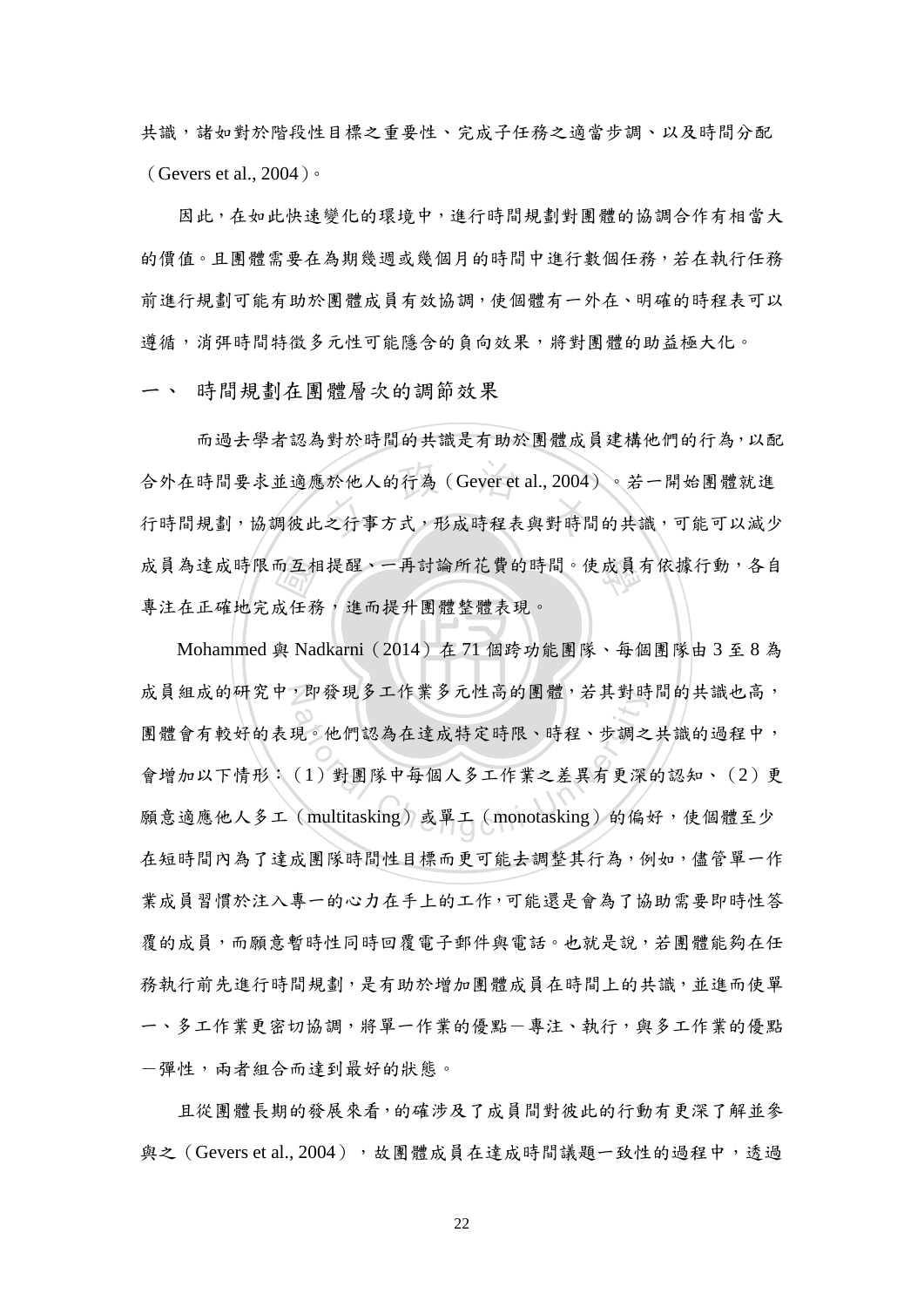了解他人行為以調整自身行為進而互相配合,是有助於團體共同完成任務。因此, 若團體成員進行時間規劃而在時間上達成共識,是有助於彼此合作以獲得更好的 結果。由此,本研究提出以下假設:

### 假設 **4**:多工作業多元性與團體績效之關係會受到團體時間規劃的調

### 節,亦即在高時間規劃情況下,此正向關係會增強。

二、 時間規劃對個體層次的跨層次調節效果

相關時間議題、時程進行討論,如討論某個時間點要進行某個行動、而這個行動 境時,<br>Barte<br>寺程進 擾( Conte et. al., 1999 ), 進而使個體<br>(所能負荷的而感到壓力 ( 見 Lazar 學 且個體在評估情境時,事件之不確定性亦會增加壓力(Lazarus & Folkman, 1984)。 要花費多少時間、以及其他與時間相關的狀況。是團體成員在正式執行任務前, 人及具他與时同相關的狀況。走團體成貝在止<br>2<br>程進行了討論。這可能有助於團體成完成各子<br>識 (Gevers et al., 2004), 而使成員有行動的日<br>定時會增加個體的壓力感受, 因此, 若在正式 個體與團體時間特徵差異之所以會形成個體壓力,是因為不同的時間使用習 慣造成執行任務時的干擾(Conte et. al., 1999),進而使個體認為這些干擾與負擔, 超出了自己擁有的資源所能負荷的而感到壓力(見 Lazarus & Folkman, 1984)。 而根據 Janicik 與 Bartel (2003)之定義,時間規劃為「一開始」針對完成任務的 就先行針對時間議程進行了討論。這可能有助於團體成完成各子任務的步調、時 間該如分配達成共識(Gevers et al., 2004),而使成員有行動的時程依據。

 且當事件不確定時會增加個體的壓力感受,因此,若在正式執行任務前就進 行時程的討論,個體能事先評估自身能力是否能達到這些階段性目標,與團體成 員協調、並形成自己所接受之共識。一來個體瞭解在甚麼時間點上需要達到的結 果、以及執行任務所需花費的時間,減少不確定;二來則其他團體成員亦有時程 依據,減少臨時干擾個體之可能。由此,本研究提出以下假設:

### 假設 **5**:個體與團體多工作業之差異與個體壓力之關係會受到團體時

間規劃的調節,亦即在高時間規劃情況下,此正向關係會減弱。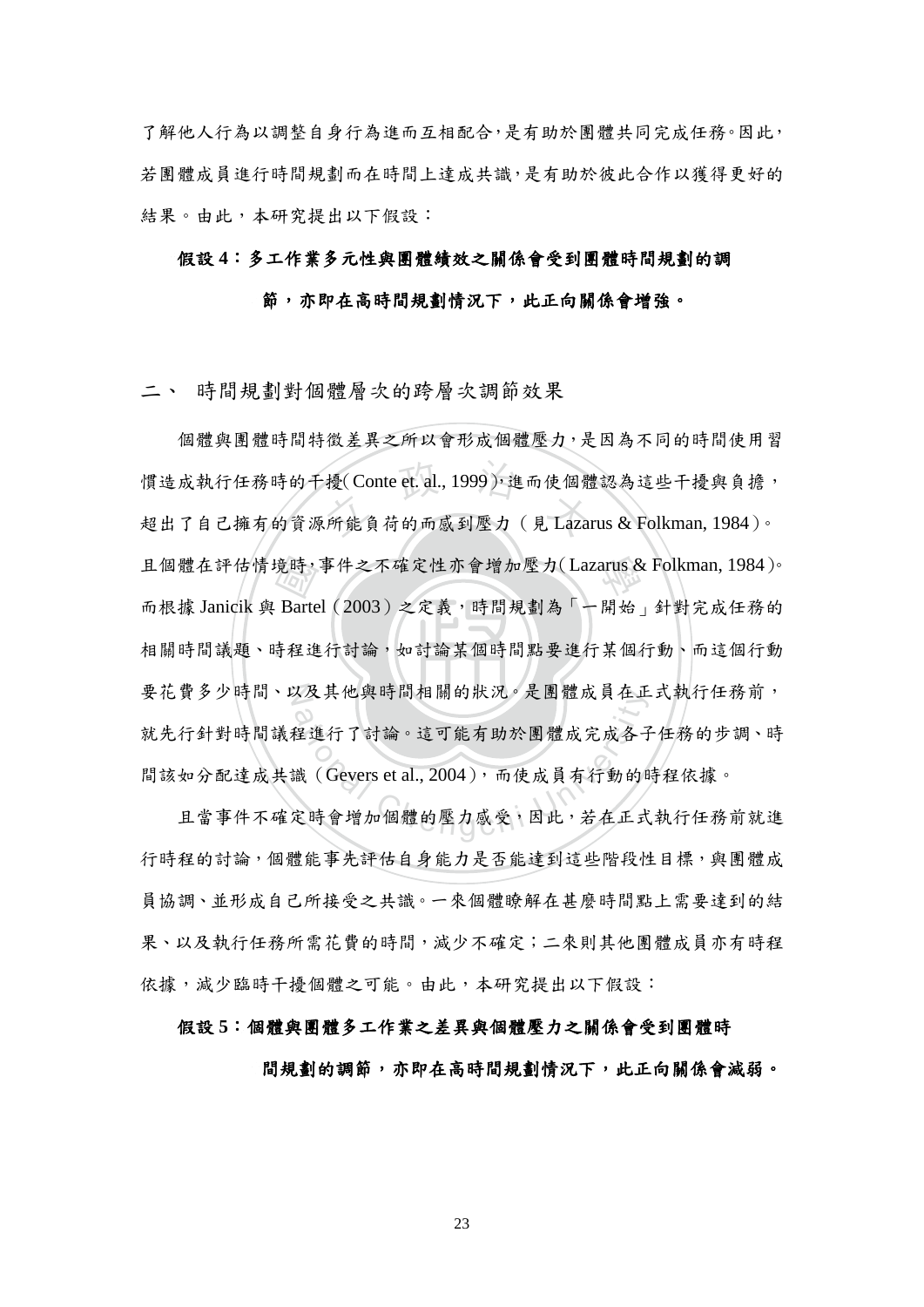# 第三章 研究方法

## 第一節 研究架構與假設

<span id="page-31-1"></span><span id="page-31-0"></span> 本研究欲談討工作團體多工作業多元性,對團體績效之影響、個人層次的個 體與其團體時間特徵之差異對個體反應的影響歷程。而團體時間規劃所扮演之調 節角色亦是欲探究的議題。依前述文獻回顧與推論,本研究提出研究架構如圖1, 並將研究假設整理如表 4。



圖 3-1 研究架構圖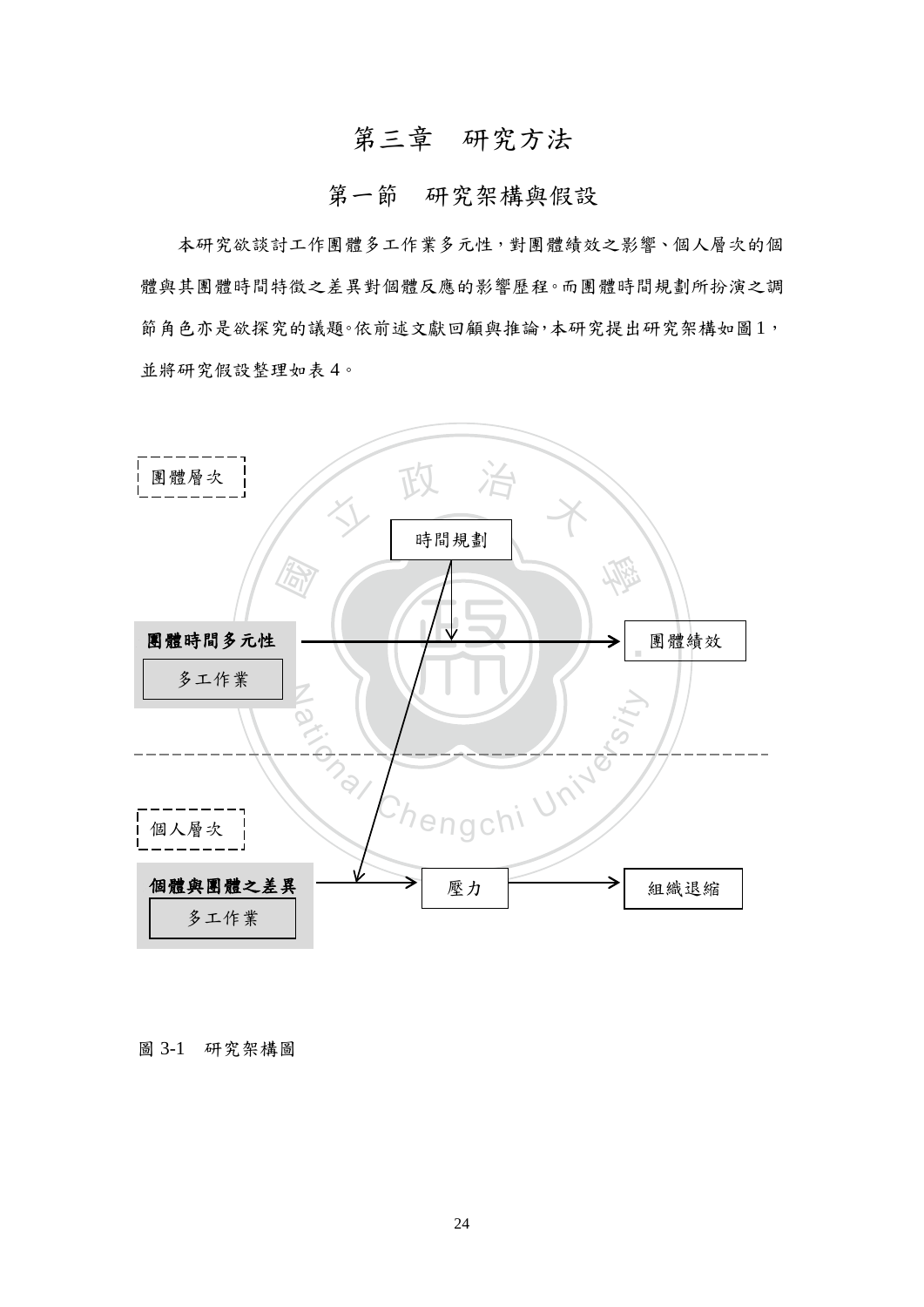<span id="page-32-0"></span>表 3-1 研究假設整理

| 假設一 | 多工作業多元性與團體績效具有正向關係。           |
|-----|-------------------------------|
| 假設二 | 個體與團體多工作業差異越大會使個體有更高的退縮反應。    |
| 假設三 | 壓力會中介個體與團體多工作業之差異對退縮行為的影響;亦即, |
|     | 個體與團體多工作業差異越大,會導致個體壓力越大,並進而使個 |
|     | 體有更高的退縮反應。                    |
| 假設四 | 多工作業多元性與團體績效之關係會受到團體時間規劃的調節,亦 |
|     | 即在高時間規劃情況下,此正向關係會增強。          |
| 假設五 | 個體與團體多工作業之差異與個體壓力之關係會受到團體時間規劃 |
|     | 的調節,亦即在高時間規劃情況下,此正向關係會減弱。     |

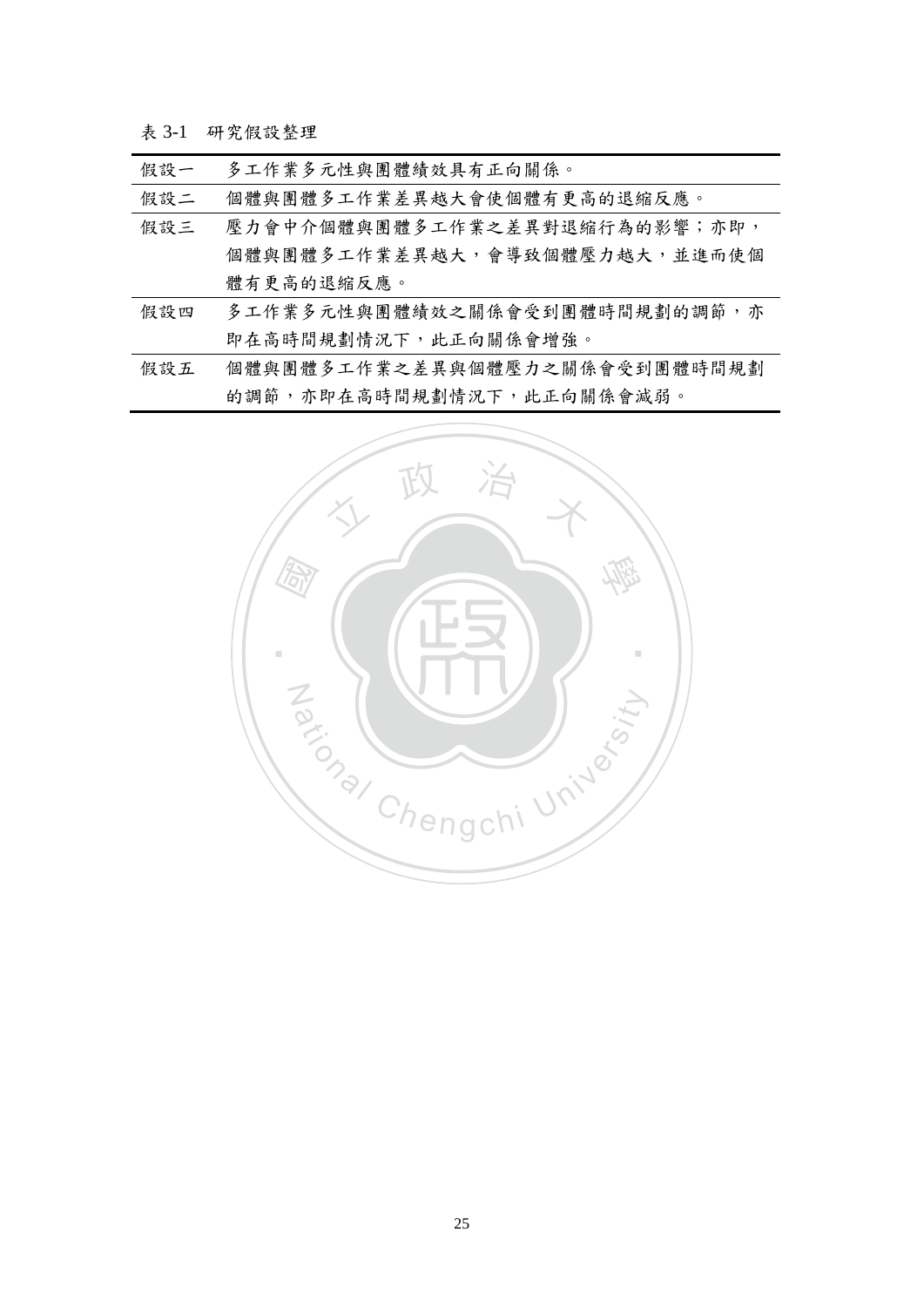## 第二節 施測程序與研究樣本

<span id="page-33-0"></span>之題項並不依照推論順序排列,使參與者認為變項間無因果關係,減少填答時之 負責某<br>注的<br>推論順 方式在互動上對工作表現的影響,改編了對工作團體的描述,加入成員間互動與<br>共同負責工作結果的必要性,將之定義為:「所屬最小之工作單位 (三人以上), 而此單位需共同負責某個業務且要共同承擔工作的結果,工作的過程中需相互合 N 本研究採用問卷調查法蒐集資料,並以便利性取樣方式進行,研究對象為台 灣企業全職工作團體成員。雖過去工作團體相關研究並未特意定義何謂工作團體, 然而為了釐清本研究對象,參考了 Katzenbach 與 Smith(1993)對工作團體的描 述,他們認為工作團體的互動是在於分享資訊、觀點及想法,以幫助團體成員在 各自的工作範圍內做決策並加強其表現,更詳細的描繪如表 5。依此描述,雖工 作團體成員共享資訊會使成員在目標上有更好的表現,且此表現能進一步達成組 織使命,但成員間是較為獨立的。而考量本研究旨趣在於團體成員間的時間使用 方式在互動上對工作表現的影響,改編了對工作團體的描述,加入成員間互動與 作。」。而問卷設計的部分為團體成套問卷,頁首標記代碼以利分辨,編排變項 一致性動機。

<span id="page-33-1"></span>表 3-2 工作團體特性

| 一致性助機        |                      |
|--------------|----------------------|
| 表 3-2 工作團體特性 |                      |
| 面向           | 在工作團體中的特性7日门口CI      |
| 領導者          | 明確、正式而有權力的領導者        |
| 責任           | 個人責任                 |
| 日標           | 團體之目標與組織使命相同         |
| 成果           | 個人成果                 |
| 會議           | 強調有效率地進行會議           |
| 績效評估         | 以個人表現為主              |
| 工作方式         | 會討論與決策,進而授權給成員進行工作任務 |

資料來源:Katzenbach 與 Smith(1993)。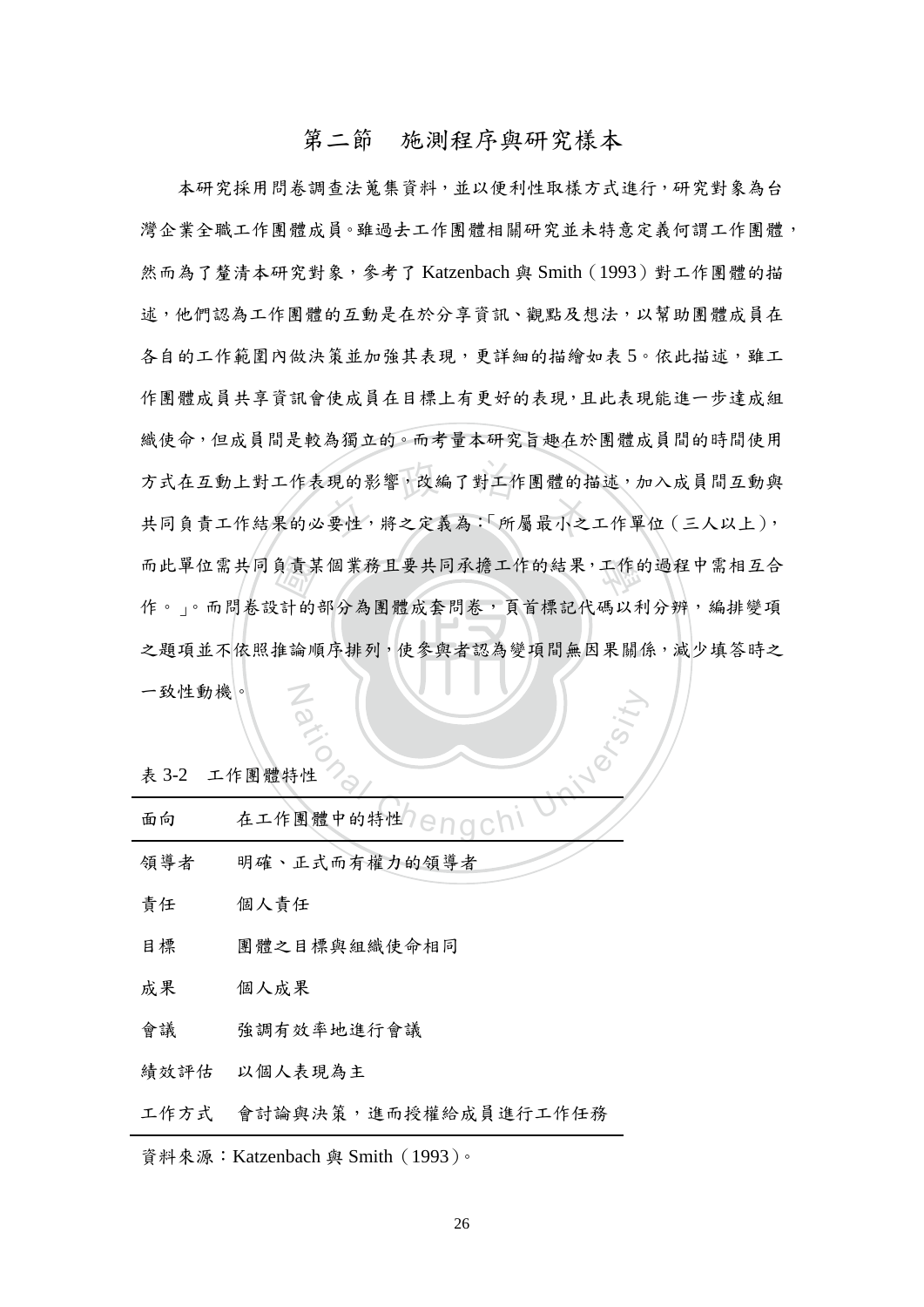資料蒐集上,委託組織內訊息提供人(informant)協助聯繫願意配合施測之 團體成員,進行問卷施測並回收交還給研究者。交付問卷時,附上施測注意事項 與問卷回收紀錄表供問卷發放人確認問卷回收,一成套問卷包含一份問卷發放注 意事項、一份回收紀錄以及問卷,若能確定成員人數則提供符合成員人數之問卷 份數,若無則提供五份問卷。問卷採不記名作答,為確保資料隱密性,每一份問 卷皆附上可彌封之信封,供參與者填答完畢後立即彌封,交付相關問卷發放人。

工作團體有效成套資料,並包含192份團體成員有效樣本。成套問卷有效回收率<br>為59.52%。 本研究共發放 84 團體成套問卷,回收 64 套,共 231 份 (人)。扣除資料不 符、漏答過多、團體有效成員樣本小於3份者、統計驗證效果不佳,共得50套 為 59.52%。

小育程<br>「<br>「<br>「<br>「<br>「<br>」 **(SD = 7.28);教育程度以大學為主,占了 57.3%,接著依序為碩博以上(31.3%)、** 專科 (7.3%)、高中職及以下 (4.2%);職級則以一般職員為主,占了91.7%,接  $\dot{\mathbb{Z}}$  參與者之背景資料的部分,男性共 102 位,占了 53.1%;平均年齡 29.92 歲 著為基層主管,占了 6.3%;平均服務年資為 3.32 年(*SD* = 7.28);平均與團體 共事時間為 2.88 年(*SD* = 3.98)。團體層次之背景資料,包含團體填答成員數、 團體實際成員數、成員填答率,整理如表 6;工作性質、產業,則整理如表 7。

Chengchi Uni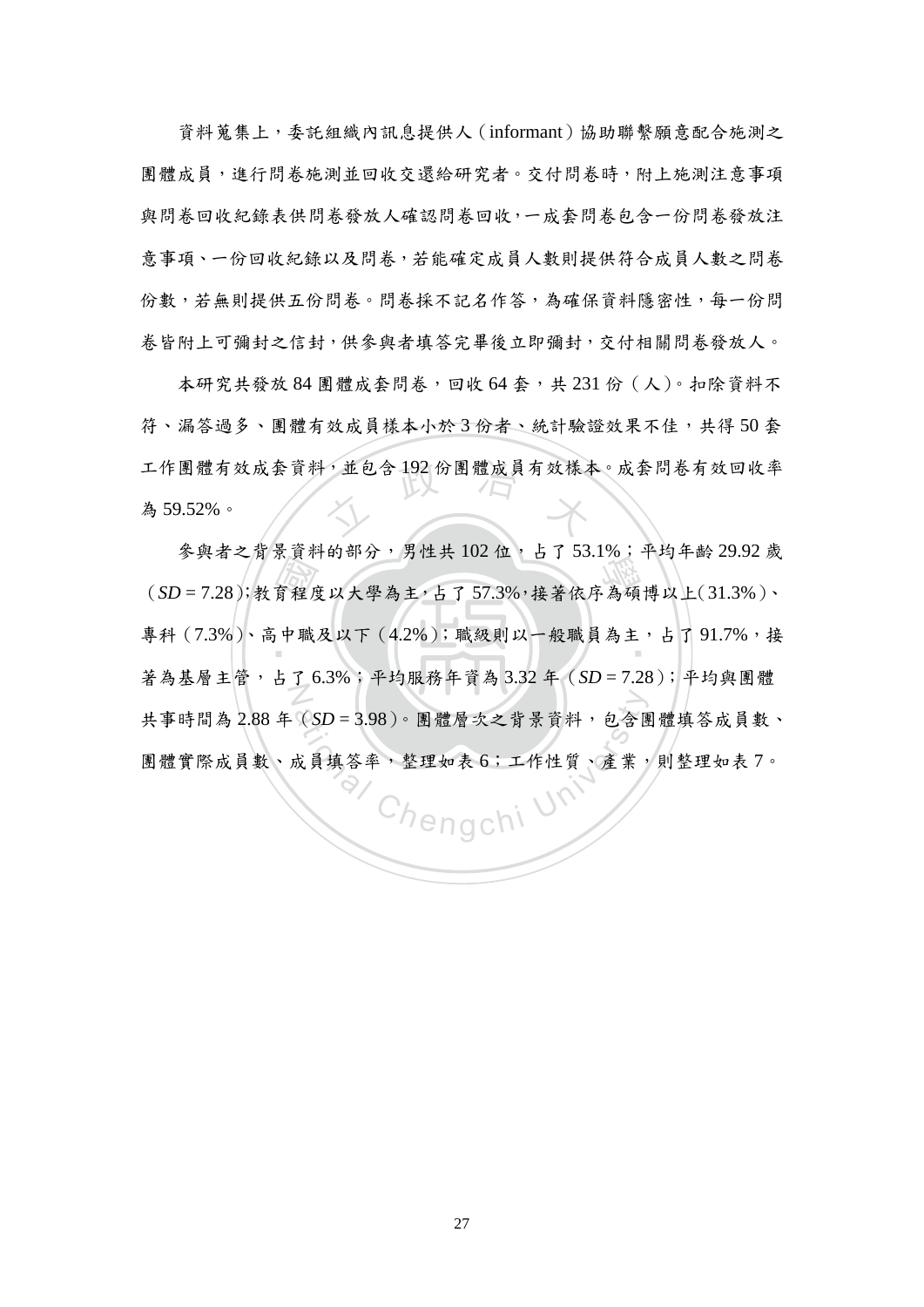|           | 平均   | 標準差  | 全距            |
|-----------|------|------|---------------|
| 團體填答成員數   | 3.84 | 1.25 | $3 \sim 10$   |
| 團體實際成員數   | 6.58 | 3.21 | $3 \sim 15$   |
| 成員填答率 (%) | 68.8 | 27.9 | $25 \sim 100$ |

<span id="page-35-0"></span>表 3-3 樣本組成:團體人數、填答率

### <span id="page-35-1"></span>表 3-4 樣本組成:工作性質、產業分布

|                 | 次數                       | 百分比              |
|-----------------|--------------------------|------------------|
| 工作性質            |                          |                  |
| 研發              | 12                       | 24               |
| 行銷/銷售           | 8                        | 16               |
| 其他 <sup>a</sup> | 6                        | 12               |
| 生產              | 5                        | 10               |
| 一般行政/管理         | $\overline{5}$           | 10               |
| 品管              | $\overline{\mathcal{L}}$ | $\,8$            |
| 資訊              | $\overline{4}$           | 8                |
| 業務              | $\overline{4}$           | $\overline{8}$   |
| 財務/會計           | $\overline{2}$           | $\overline{4}$   |
| ш<br>總計         | 50                       | ш<br>100         |
| 產業<br>Nation    |                          |                  |
| 電子資訊            | 14                       | $28\,$           |
| 傳統製造            | $\overline{11}$          | 22               |
| 服務業             | $\frac{1}{2}$            | .10 <sub>l</sub> |
| 科技業             |                          | $\sqrt{10}$      |
| 房屋仲介            | Chen<br>$\overline{4}$   | 8                |
| 大眾傳播            | 3                        | 6                |
| 其他 <sup>b</sup> | 3                        | 6                |
| 批發零售            | $\overline{2}$           | $\overline{4}$   |
| 金融保險            | $\overline{2}$           | $\overline{4}$   |
| 旅遊休閒            | $\mathbf{1}$             | $\overline{2}$   |
| 總計              | 50                       | 100              |

a 其他工作性質包含:設計、廣告、策展、營運開發、顧問、工程。

<sup>b</sup> 其他產業包含:軍公教、教育、環境顧問。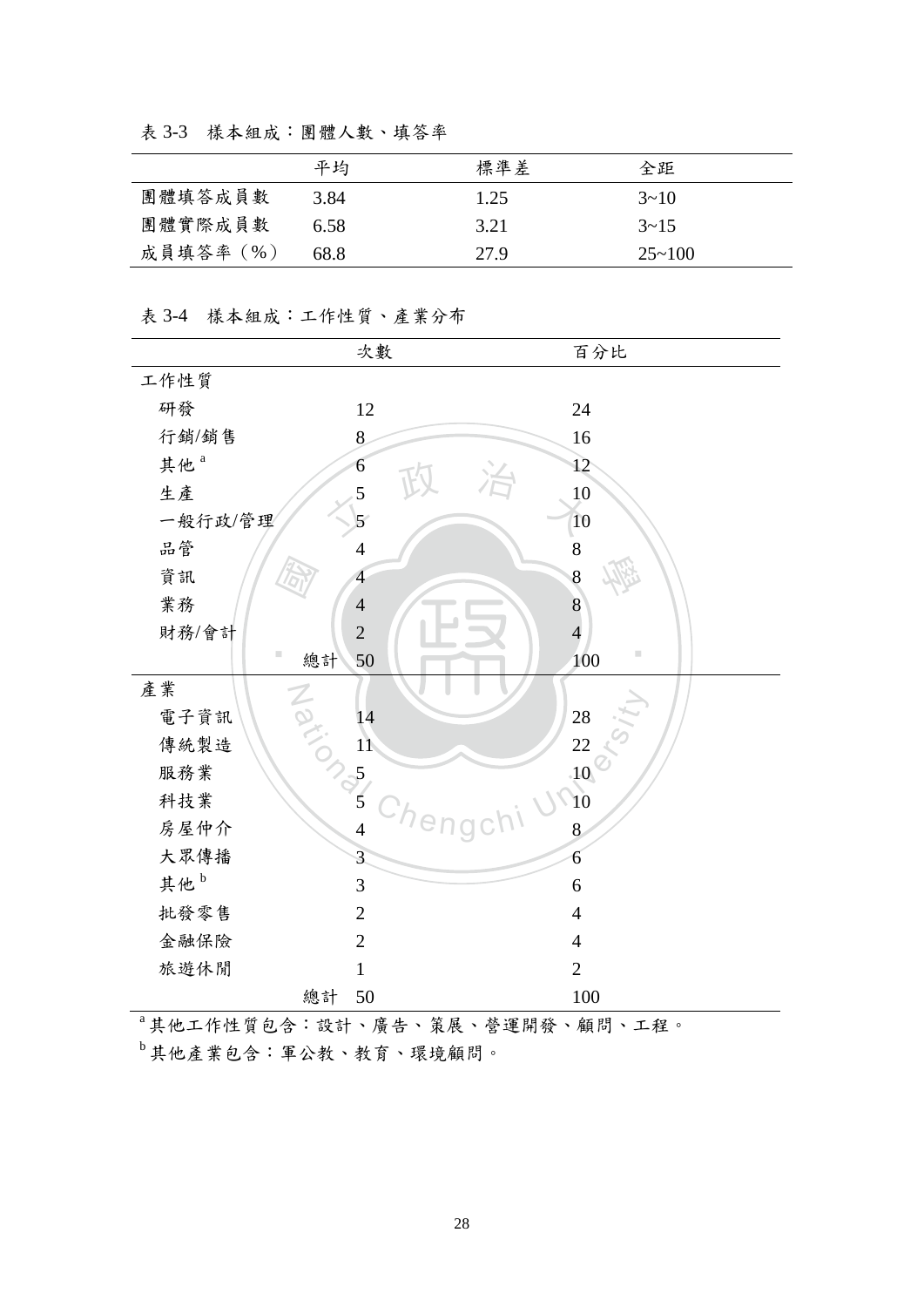#### 第三節 研究工具

 本研究使用結構化的自陳式問卷,量表皆為直接引用既有量表,或考量研究 問題之適切性來參考既有量表進行改編。而除背景資料外,在其餘變項上考量到 華人在填答問卷時可能發生之趨中反應 (Chiu & Yang, 1987),皆以李克特氏 (Likert type)六點量尺進行施測。本研究所使用之量表詳如下列:

一、主要變項

不符合」至「非常符合」評估自己在實際執行任務時的行為樣態。量表共5題,<br>因素分析結果如表8,量表內部一致性信度 Cronbach's α為 .84。 ス ニンス フェス トリング 11 多工作業。多工作業之定義為「在實際行動時會同時安排兩件以上事情的程 度,包含頻繁地在事情之間來回切換」(Slocombe, 1999)。測量的部分採用 Slocombe 與 Bluedorn(1999)所發展針對多工作業行為層面之測量。以「非常 因素分析結果如表 8,量表內部一致性信度 Cronbach's α 為 .84。

‧

|                | 表 3-5 多工作業之探索性因素分析 (N = 190)        |       |
|----------------|-------------------------------------|-------|
|                | 題項                                  | 因素負荷量 |
|                |                                     | .88   |
|                |                                     | .83   |
|                | 3. 我認為人們應該嘗試一次進行多件事情。               | .77   |
|                | 4. 當我自己在工作時,我總是一次只做一件事。*            | .77   |
| 5 <sub>1</sub> | 比起每天完成多個專案的一部分,我比較喜歡每天完成一整個<br>專案。* | .65   |

\*反向計分

 知覺團體多工作業。而在個體與團體多工作差異中,以個體所知覺工作團體 多工作業程度與自評多工作程度差異計算。為求一致,此部分亦使用 Slocombe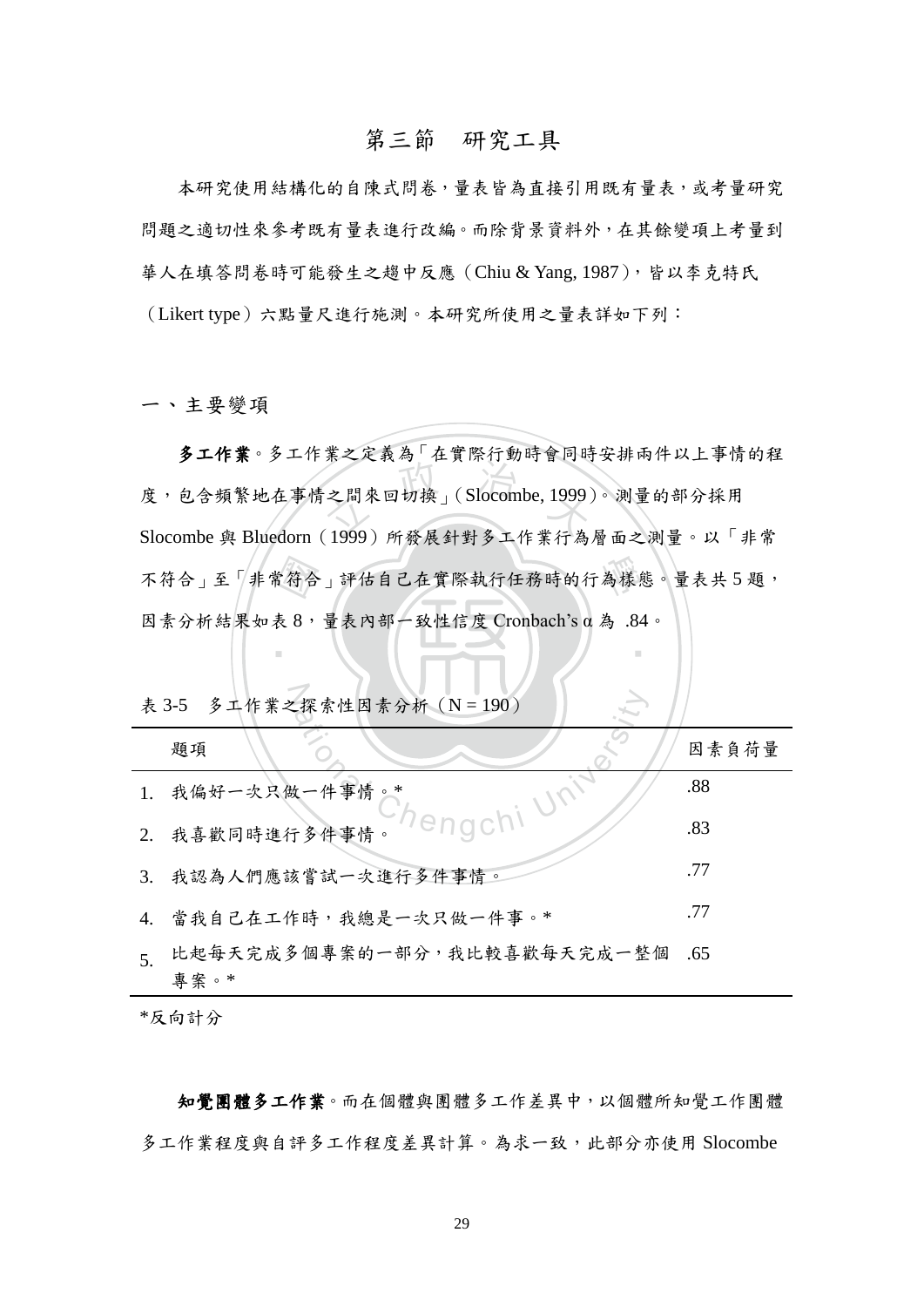與 Bluedorn (1999)之量表,並參考 Bluedorn 等人 (1992)研究中個體知覺所 屬單位多工作業之量表進行改編,以「非常不符合」至「非常符合」評估團體成 員知覺其工作團體平時工作時的多工作業樣態。量表共5題,因素分析如表9, 量表內部一致性 Cronbach's α 為 .75。

題項 カラン こうしょう こうしょう あんしゃ 因素負荷量

表 3-6 知覺團體多工作業之探索性因素分析 (N = 188)

|                  | 1. 整體而言,團體成員偏好一次只做一件事情。*                   | .84 |
|------------------|--------------------------------------------|-----|
|                  | 2. 整體而言,團體成員喜歡同時進行多件事情。                    | .78 |
| $\overline{3}$ . | 整體而言,比起每天完成多個專案的一部分,團體成員較喜歡<br>每天完成一整個專案。* | .62 |
|                  | 4. 整體而言,團體成員認為應該要一次進行多件事情。                 | .71 |
|                  | 5. 整體而言,團體成員在工作時,總是一次只做一件事。*               | .55 |
|                  | *反向計分<br>m                                 |     |

#### 二、團體層次之效標

N

效標<br>本研究著重在時間特徵上,除了常見用於衡量<br>納入團體時間性績效的團體產出指標 (Harris 團體績效。因本研究著重在時間特徵上,除了常見用於衡量團體表現的團體 任務性績效外,亦納入團體時間性績效的團體產出指標(Harrison et al., 2003)。 任務性績效採用 Edmondson(1999)團隊任務性績效量表,並參考 Huang 與 Huang (2015)之中譯版本,而為符合本研究之目的,將「團隊」一詞改為「工作團體」, 團體成員以「非常不符合」至「非常符合」評估所屬工作團體之績效表現,共計  $5.50$ 。原內部一致性信度 Cronbach's α為.64,而由刪題後 Cronbach's α 發現若刪 除第一題,內部一致性會提升。且由因素分析如表 10 可知,第一題因素負荷量 為 .21、第三題因素負荷量為 .37, 低於一般的考量基準 .40 (Hinkin, 1998), 因此予以刪除。刪題後得量表內部一致性 Cronbach's α 為.77。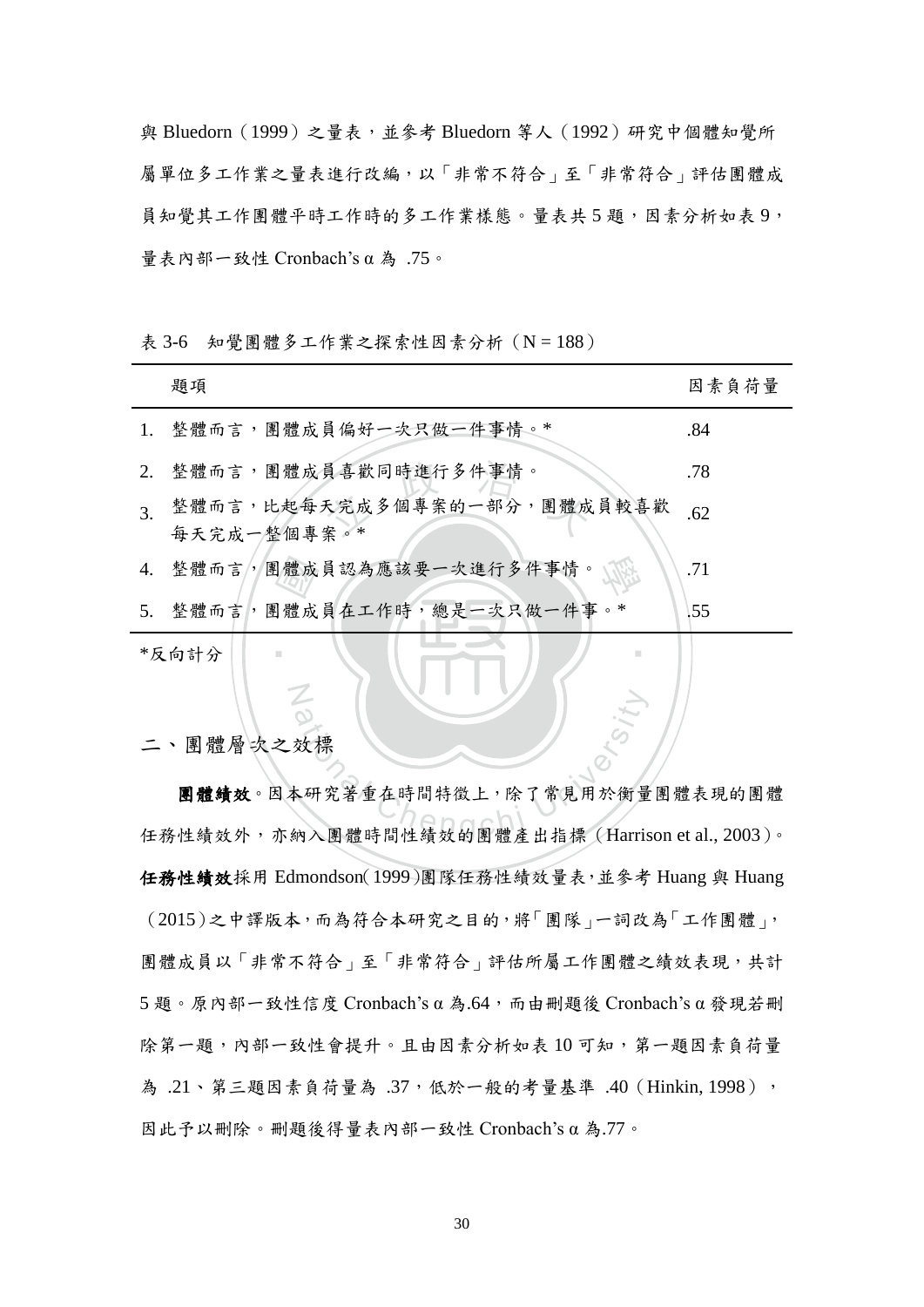| 題項                                        | 因素負荷量 |
|-------------------------------------------|-------|
| 組織內,與本工作團體有互動的其他單位會抱怨本工作團體的 .84<br>做事方式。* |       |
| 2. 其他人時常對本工作團體的工作成果有所抱怨。*                 | .80   |
| 3. 本工作團體經常發生錯誤與疏失。*                       | .78   |
| 4. 本工作團體之工作品質一直在持續進步中。                    | .37   |
| 5. 本工作團體近來的表現比預期的表現水準好一點。 <sup>a</sup>    | .21   |

表 3-7 任務性績效之探索性因素分析 (N = 191)

註:

a 刪題

\*反向計分

"刪題<br>\*反向計分<br>刪題前 Cronbach's α 為.64,刪題後 Cronbach's α 為.77

則參考<br>. (20)<br>. 時間性績效則參考 Mohammed 與 Nadkarni (2014)、Mohammed 與 Nadkarni ‧ (2011)、林姿葶(2014)等研究之時間性績效量表,進行整合與改編後共計 3 題。團體成員以「非常不符合」主常符合」評估所屬工作團體之績效表現, 果如表 11,量表内部一致性信度 Cronbach's e 探索性因素分析結果如表 11,量表內部一致性信度 Cronbach's α 為.69。

|  |  | 表 3-8 時間性績效之探索性因素分析 (N = 192) |  |  |
|--|--|-------------------------------|--|--|
|--|--|-------------------------------|--|--|

| 題項                      | 因素負荷量 |
|-------------------------|-------|
| 1. 本工作團體會如期完成所設立的階段性目標。 | .86   |
| 2. 本工作團體會按時完成每周應有的進度。   | .81   |
| 3. 本工作團體在最後期限過後才能完成工作。* | .72   |

\*反向計分

三、個體層次之中介變項與效標

壓力。對壓力的測量採用 Motowidlo、Packard 及 Manning(1986)所發展之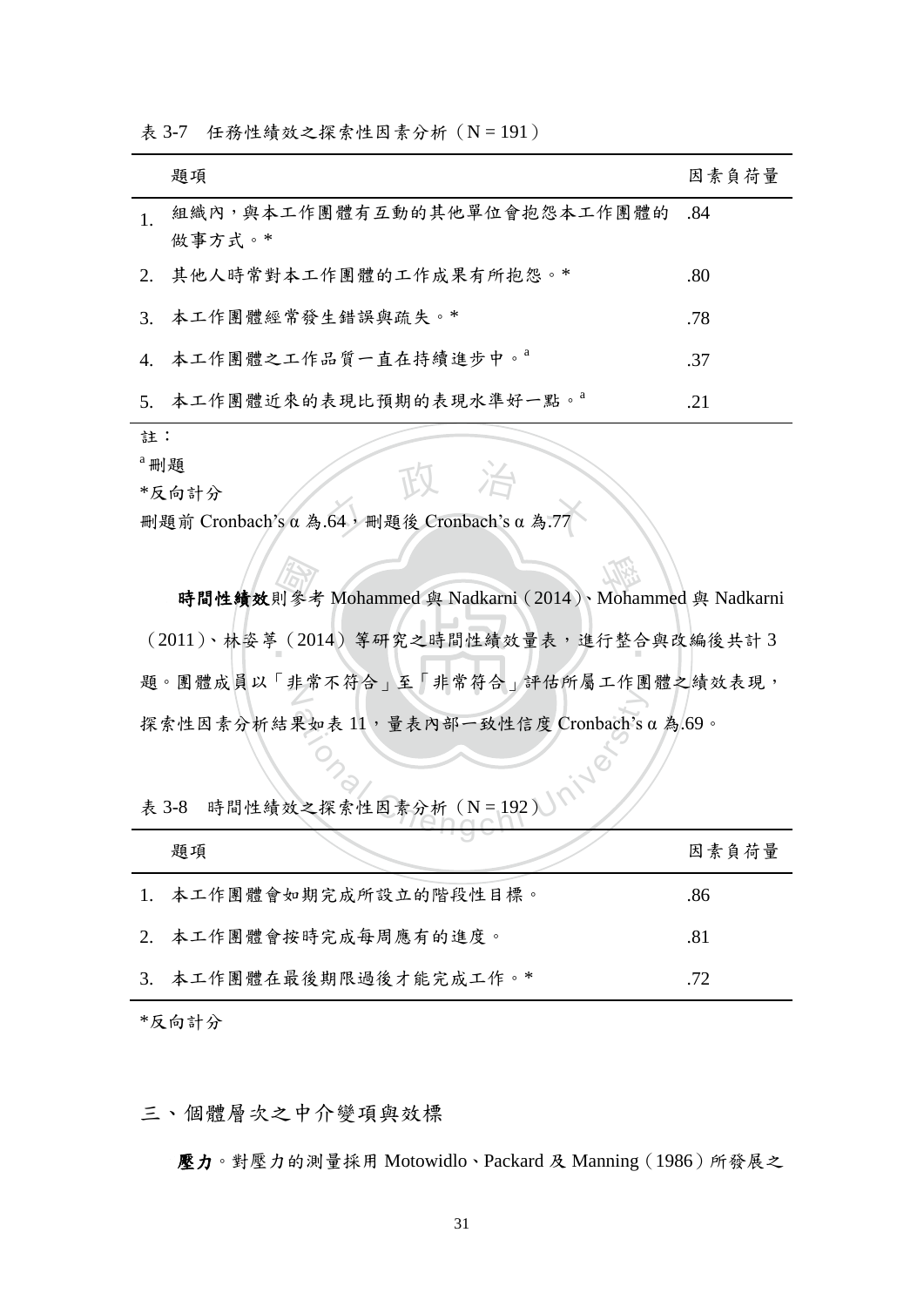工作壓力量表,題項呈現個體在工作中一般性之壓力狀態。此部分請團體成員以 「非常不同意」至「非常同意」評估自己與工作團體成員合作時所感受的壓力程 度,共計 4 題,探索性因素分析結果如表 12,內部一致性信度 Cronbach's α 為 .80。

| 表 3-9 壓力之探索性因素分析 (N = 191) |  |  |  |
|----------------------------|--|--|--|
|----------------------------|--|--|--|

|    | 題項                        | 因素負荷量 |
|----|---------------------------|-------|
| 1. | 我因為我的工作而感到很大的壓力。          | .83   |
| 2. | 我的工作是非常有壓力的。一             | .83   |
| 3. | 我幾乎不會在工作上感到壓力。*           | .82   |
|    | 4. 在工作中很少有充满壓力的事情發生在我身上。* | .69   |
|    | *反向計分<br>ш<br>ш           |       |

組織退縮。採用 Lehman 與 Simpson (1992)所發展之組織退縮量表。以「從 h此」評估自己在工作上的心思與行為表現<br>如表13,量表內部一致性信度 Cronbach's α ; 不如此」至「總是如此」評估自己在工作上的心思與行為表現,共計12題,探 索性因素分析結果如表 13,量表內部一致性信度 Cronbach's α 為 .87。

表 3-10 組織退縮之探索性因素分析  $(N = 189)$ 

|                | 題項                  | 因素負荷量 |
|----------------|---------------------|-------|
| $\mathbf{1}$ . | 將工作時間花費在私事上。        | .81   |
| 2.             | 比應該的投入較少努力到工作上。     | .79   |
| 3.             | 因不必要的原因離開工作岡位。      | .71   |
| 4.             | 讓其他人做我的工作。          | .70   |
| 5 <sub>1</sub> | 比允許的時間長度,拉長午休或休息時間。 | .67   |
| 6.             | 在沒有許可下,帶走公司的物品。     | .67   |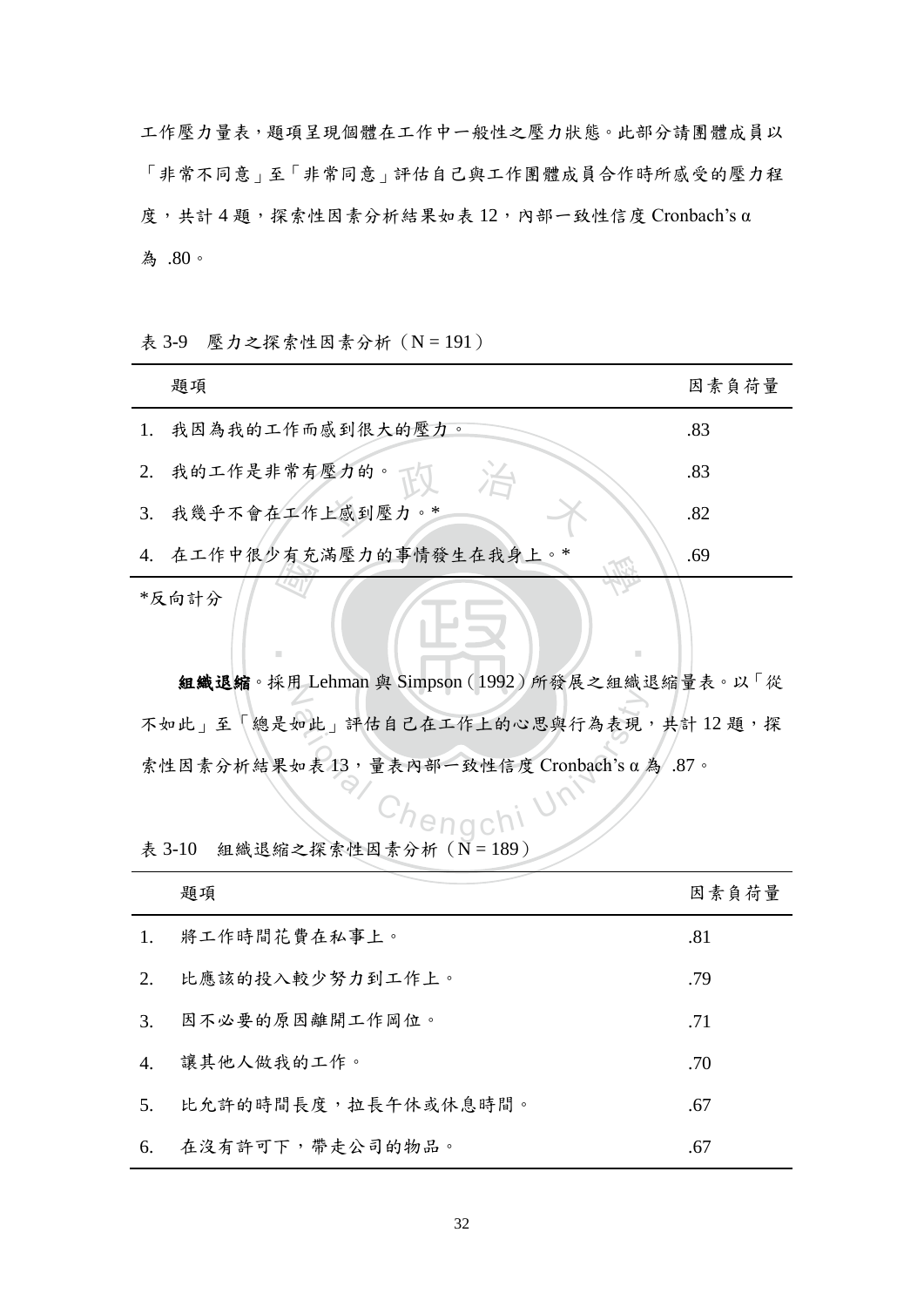|    | 題項                | 因素負荷量 |
|----|-------------------|-------|
| 7. | 想要缺席。             | .66   |
| 8. | 在沒有許可下,提早下班。      | .62   |
| 9. | 想著離開現在的工作。        | .59   |
|    | 10. 做白日夢。         | .57   |
|    | 11. 與同事聊和工作無關的話題。 | .54   |
|    | 12. 在工作時間睡著。      | .52   |

表 3-10 組織退縮之探索性因素分析 (N = 189) (續)

四、調節變項

議題、時程進行討論的程度。共計7題,探索性因素分析結果如表 14,內部一 采用」<br>」<br>封論的 時間規劃。採用 Janicik 與 Bartel (2003)所發展之時間規劃量表。團體成員 N 致性信度 Cronbach's α 為 .86。 以「非常不符合」至「非常符合」評估所屬工作團體在針對完成任務的相關時間

人 政 治 木

表 3-11 時間規劃之探索性因素分析  $(N = 192)$ 

|        | 致性信度 Cronbach's α 為 .86。<br>indersi |       |
|--------|-------------------------------------|-------|
| 表 3-11 | 時間規劃之探索性因素分析 (N = 192)              |       |
|        | enach!<br>題項                        | 因素負荷量 |
| 1.     | 團體成員會討論要花費多少時間能達到目標。                | .85   |
| 2.     | 團體成員會討論每一個特定的任務需要花費多少時間。            | .81   |
| 3.     | 團體成員會討論時限的設立。                       | .78   |
| 4.     | 團體成員會設立階段性目標來衡量任務進行的過程。             | .74   |
| 5.     | 團體成員會安排任務優先順序以及分配每個任務花費的時<br>間。     | .69   |
| 6.     | 團體成員會對照個人日程以安排團體會議、執行團體相關任<br>務。    | .69   |
| 7.     | 團體成員會準備並預留時間去處理突發狀況、問題或緊急事<br>件。    | .64   |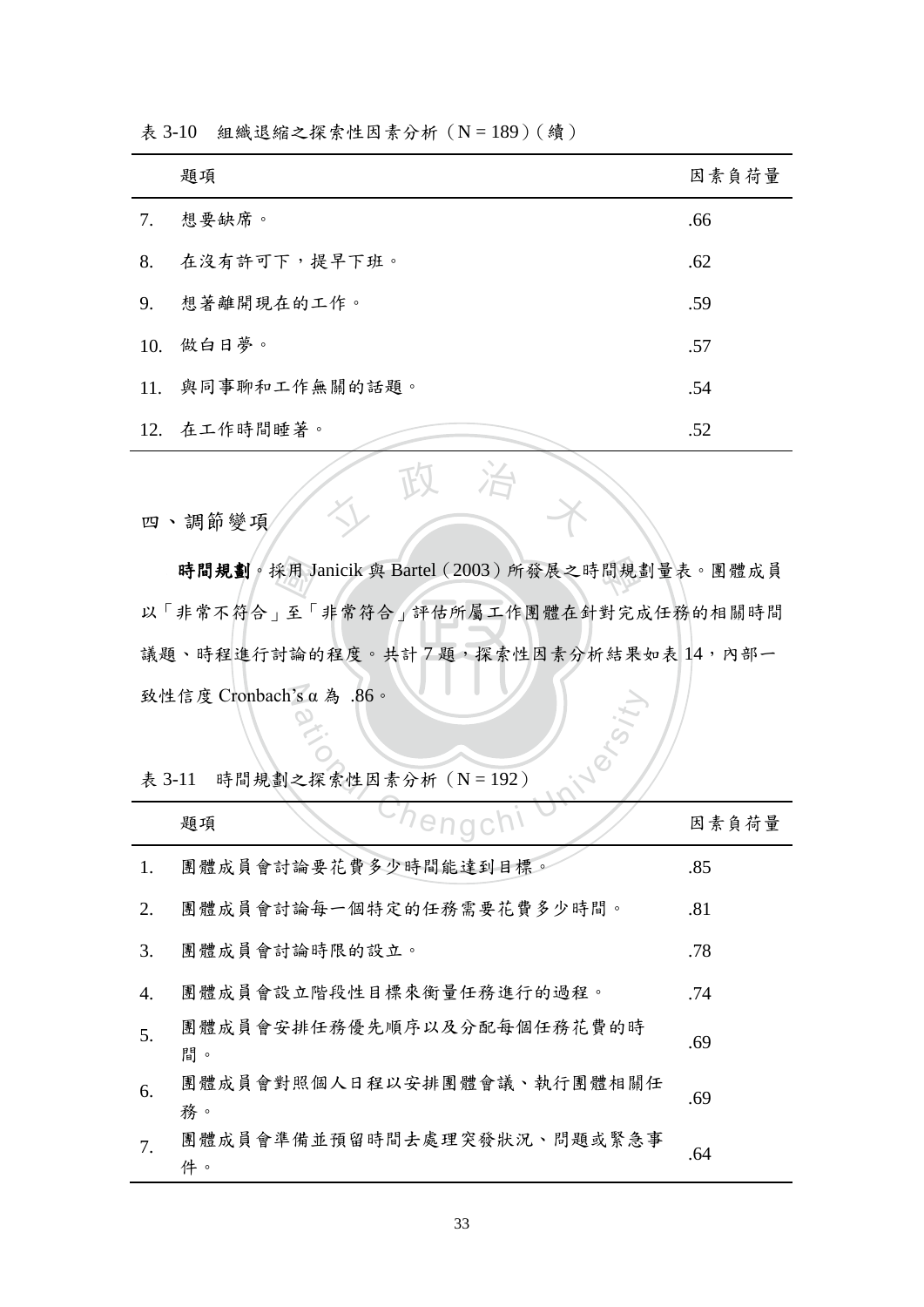五、控制變項

依據過往文獻,研究問題可能與工作任務本身特性相關,納入任務相依性 (Sargent & Sue-Chan, 2001)為控制變項。並收集個體背景資料。

 任務相依性。採用 Campion、Medsker 及 Higgs(1993)所編制任務相依性 量表,以「非常不符合」至「非常符合」評估其實際執行工作時與團體成員互動 之狀況。總計 3 題,探索性因素分析結果如表 15,內部一致性信度 Cronbach's α 為 .56。

|    |     |  | 表 3-12 任務相依性之探索性因素分析 (N=191) |                              |       |  |
|----|-----|--|------------------------------|------------------------------|-------|--|
|    | 題項  |  |                              |                              | 因素負荷量 |  |
| 1. |     |  | 團體成員需要我給予與他的工作任務相關之資訊/資料。    |                              | .78   |  |
|    |     |  | 2. 在本工作團體中,成員間的任務執行是相互依賴的。   |                              | 177   |  |
| 3. | 工作。 |  |                              | 在沒有團體成員提供資訊/資料的情況下,我沒有辦法完成我的 | .65   |  |
|    |     |  |                              |                              |       |  |

adional Chengchi View The South View The South View The South View The South View The South View The South View The South View The South View Theory<br><br>The South View The South View The South View The South View The South V 背景資料。參考過往文獻,將可能影響團體多元性、團體表現、個體與團體 時間特徵差異之背景變項納入資料收集範圍中,包含性別、年齡、年資、職級(Bell, Villado, Lukasik, Belau, & Briggs, 2011; Harrison, Price, Gavin, & Florey, 2002; Nishii & Mayer, 2009),以及團體的共事時間(Katz, 1982)。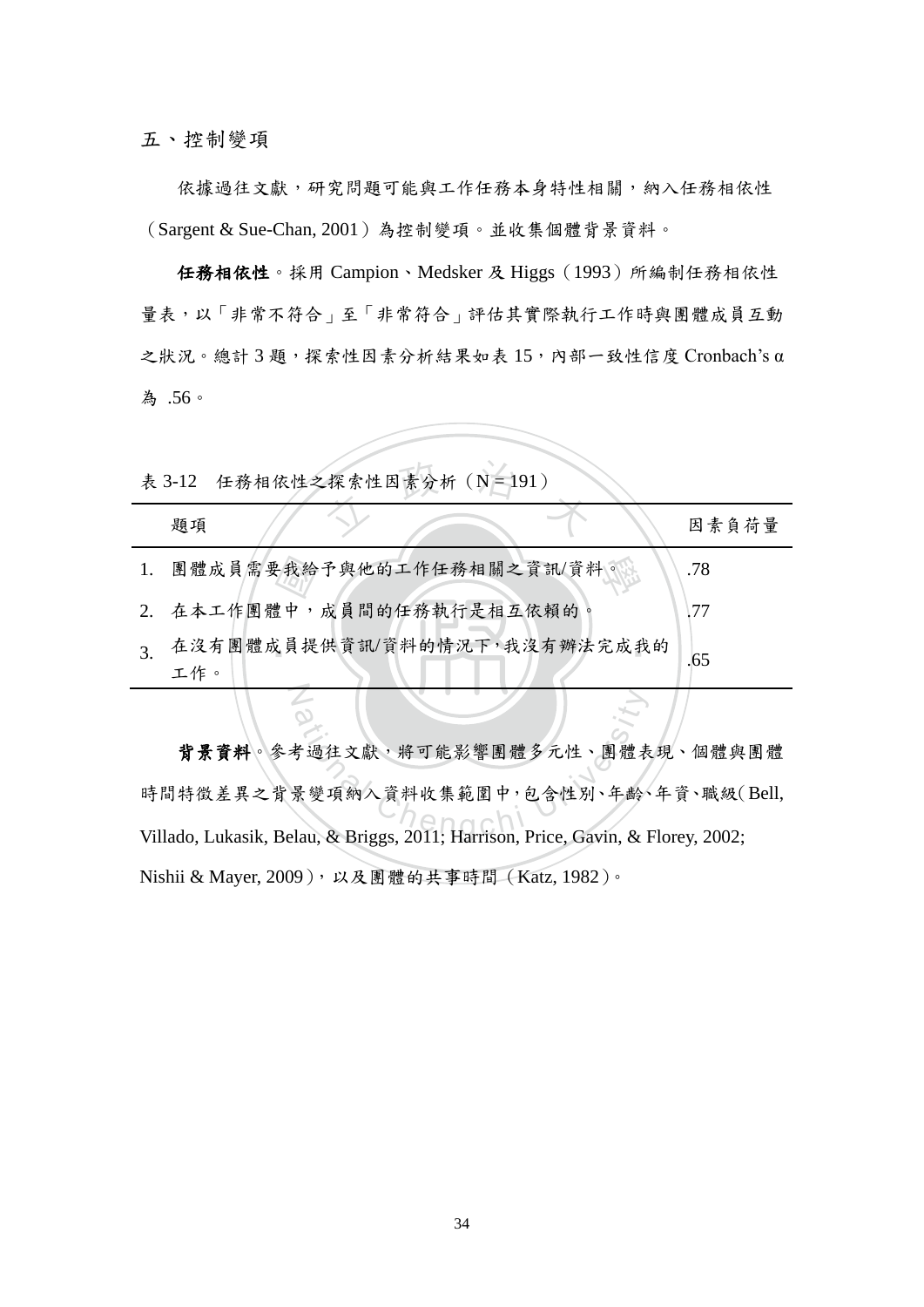### 第三節 資料分析程序

 為驗證本研究之假設,依序進行內部一致性信度分析(Cronbach's α)、探索 性因素分析(Explorative factor analysis, EFA)、變項資料之聚合與計算(包含內 部信度係數(Rwg)、組內相關係數(intraclass correlation coefficient, ICC)等)、 描述性統計分析(descriptive statistics)、相關分析(correlation analysis)、線性迴 歸分析(Linear regression)以及階層線性模型分析(Hierarchical linear modeling,  $HLM$ )。

支分析與因素分析 一、內部一致性信度分析與因素分析

‧與可靠<br>ji於 0<br>量各量 學 之量表的一致性與可靠性,而本研究是以 Cronbach's α 值為衡量標準,一般 ‧ 計算刪題後之信度係數,了解各量表之內部一致性信度。其中,任務相依性內部 Chengchi Univ 內部一致性信度分析之目的為了解各量表內部一致性信度,用以判斷所使用 Cronbach's α 值高於 0.6 時是在可接受範圍之內,而大於 0.7 時就可視為具有高 信度。並同時考量各量表之因素分析結果,刪除因素負荷量校於 0.4 之題項後,  $-$ 致性信度 Cronbach's α 僅 .56,但考量表僅有三題,且各題項之因素負荷量 達 .65 ~ .78 而仍作保留。

二、變項資料之聚合與計算

 本研究包含了群體層次之研究變項:時間規劃。為確認資料合併同時具有理 論與實證的支持,進行以下分析:首先衡量(1)內部信度係數(rwg)檢驗資料 是否具高度組內一致性以確認團體成員對構念有相同的反應程度、(2)組內相關 係數檢測是否具有足夠的組間差異,即 ICC(1);以及群體平均數之信度,即 ICC(2)。 再將成員之個人層次資料進行聚合(aggregate),以利後續研究假設之驗證分析。

 接著,在團體層次的變項中,多工作業多元性以團體內標準差計算(Harrison & Klein, 2007),團體績效則以平均數計算。而個體層次中,個體與團體之多工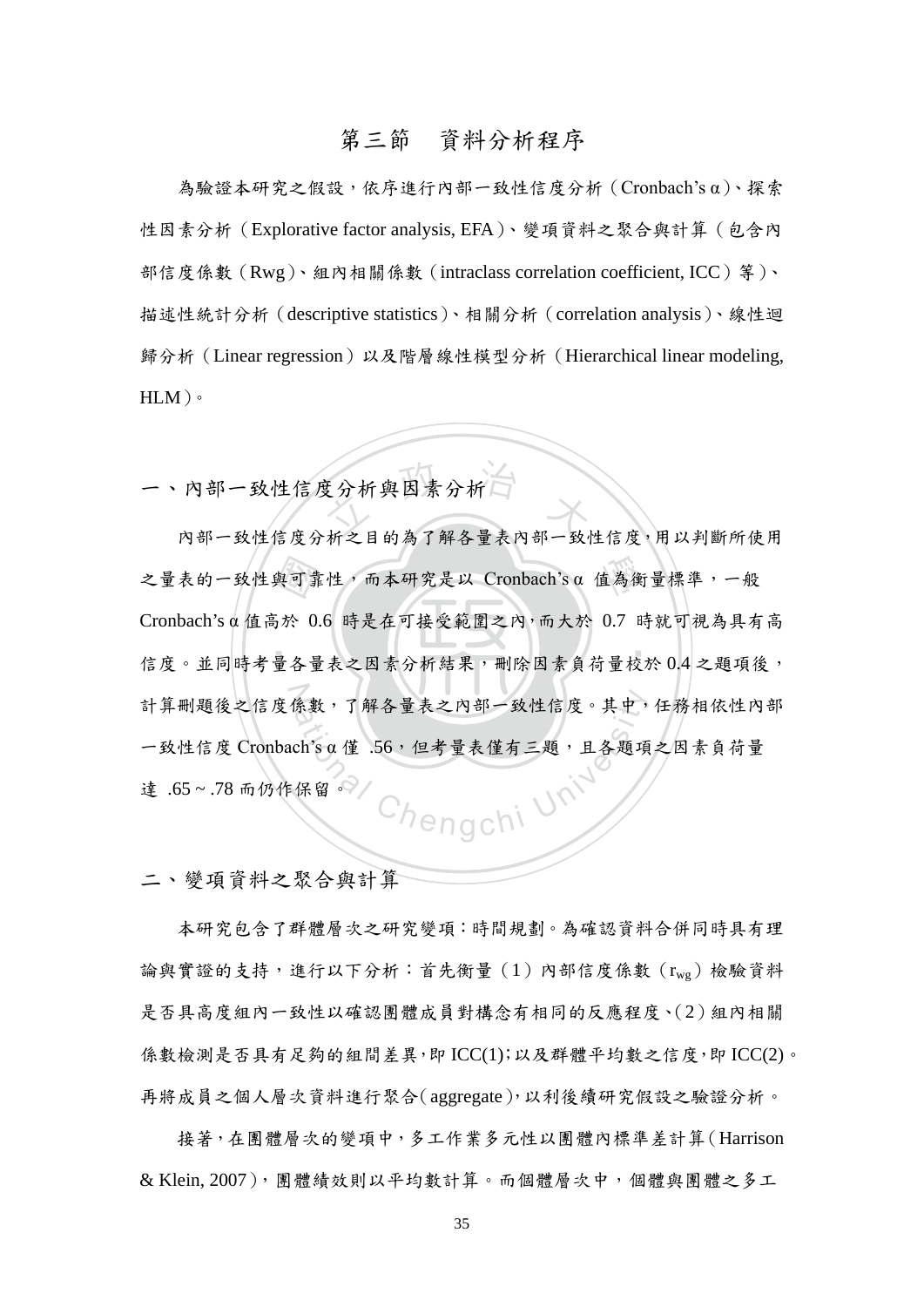作業差異將以個體知覺團體多工作業之分數扣除自評多工作業之分數來計算。

三、描述性統計分析與相關分析

 將計算各個變項之描述性統計指標,包含平均數、標準差、樣本組成之次數 分配與百分比等,以瞭解樣本組成、量表題項及研究變項之概況。並以 Pearson 相關係數分別對個體與團體層次,檢驗各變項間之兩兩相關。其中,假設一:多 工作業多元性與團體績效具正向關係,以相關分析檢驗。

四、線性迴歸分析

。<br><br><br>横刑<br> <sup>立</sup> <sup>政</sup> <sup>治</sup> <sup>大</sup> 團體層次之假設:時間規劃在多工作業多元性與團體績效間關係之調節效果, 學 使用 SPSS 進行線性迴歸分析檢驗。

‧

五、階層線性模型分析

N

個體層次、團體層次之變項,使用 HLM6.0,<br>來驗證研究假設:個體與團體時間特徵之差異<br>即體時間特徵之差異與組織退縮之關係的中介 本研究包括了個體層次、團體層次之變項,使用 HLM6.0,以階層線性模型 進行跨層次的分析來驗證研究假設:個體與團體時間特徵之差異對組織退縮之影 響、壓力在個體與團體時間特徵之差異與組織退縮之關係的中介效果、以及時間 規劃的跨層次調節效果。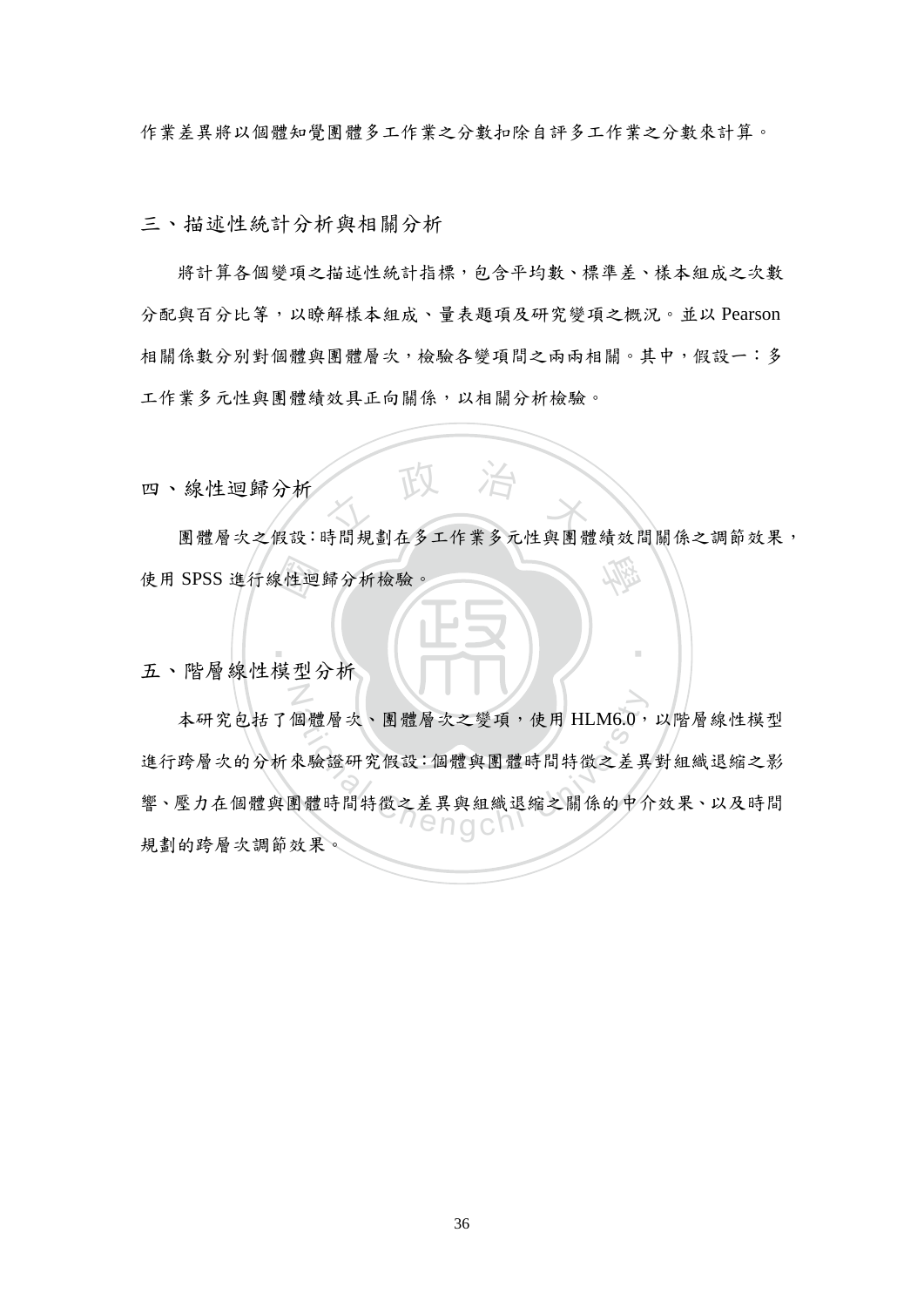# 第四章 研究結果

#### 第一節 時間規劃資料聚合

一、組內一致性分析

組 0.48 後,時間規劃在所有團體中 Rwg 範圍 0.72~1,平均值為 0.94,皆具高<br>度的團體內部反應一致性,得 50 有效組。 為確認研究變項(時間規劃)可加總至團體層次,本研究計算 Rwg 以檢驗 各團體的反應是否具有組內一致性(James, Demaree, & Wolf, 1993)。在問卷回 收後,刪除資料不符、漏答過多、團體有效成員樣本小於3份者,得52 組團體 樣本。進一步計算 Rwg,依據評估指標 0.7 (George, 1990),刪除一組 0.27、一 度的團體內部反應一致性,得 50 有效組。

學

二、組間差異性分析

本研究以組內相關係數 (intraclass correlation coefficient) 與效果量 (行) (eta-squared)進行組間差異性分析,結果如表 16。ICC(1)所指的是個體在某一 <sup>a</sup>t<sup>i</sup>ona<sup>l</sup> <sup>C</sup>hengch<sup>i</sup> <sup>U</sup>nivers<sup>i</sup>t<sup>y</sup> 變項上之變異可透過群體變數加以解釋的程度,當 ICC(1)越大即代表組內評分者 的認知越相似。根據 James (1982)所建議的方式進行計算,結果見表 16,時間 規劃變異數分析達顯著  $(F_{(49, 192)} = 3.27$ ,  $p < .01)$ , 代表有顯著的團體間差異。 而 ICC(1)為 0.37,代表時間規劃有 37%可由團體間變異來解釋,達 Bliese(2000) 所建議的 0.12 取決點。接著在組平均數之信度 (ICC(2)) 的部分為 0.70,代表群 體平均數具高信度。連同組內一致性分析的結果,顯示時間規劃的個體反應加總 後可用以測量團體層次的構念(Castro, 2002)。

| 構念   | 量<br>體變<br>異<br>團 | 量<br>差變<br>殘<br>異 | 值<br>н | 效果量    |         | CC(2) |
|------|-------------------|-------------------|--------|--------|---------|-------|
| 時間規劃 | รว าว<br>ن∠.د ر   | 18                | $77**$ | $\sim$ | $\cdot$ |       |
|      |                   |                   |        |        |         |       |

註:效果量 = Eta squared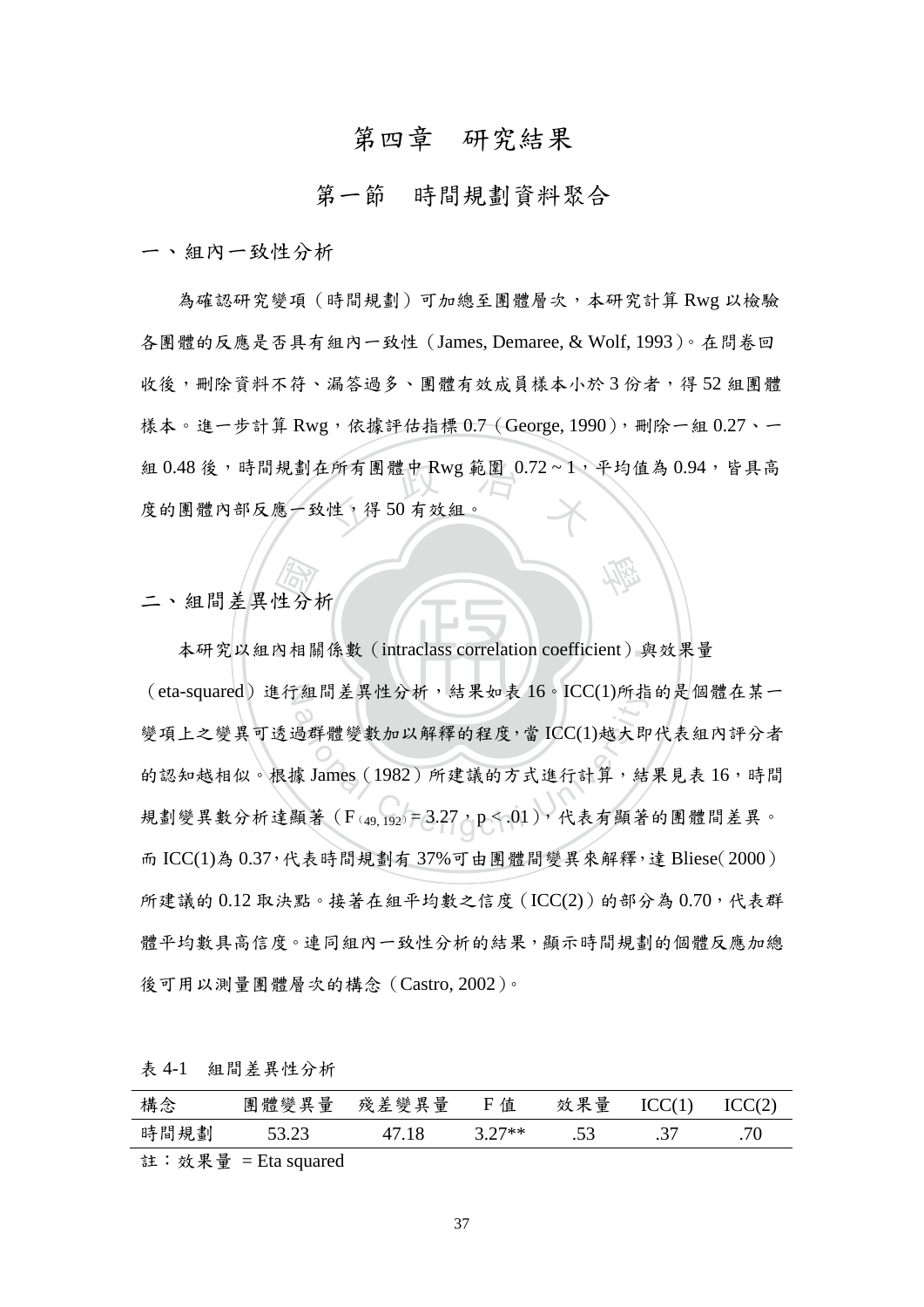## 第二節 相關分析

一、團體層次

團體有進行時間規劃其整體團體績效會有較好的表現,此部分將在後續進行討<br>論。 高,其在時間性績效表現越差;而<br>高,其在時間性績效表現越差;而 團體層次之各研究變項的平均數、標準差以及各變項間的相關係數,如表 17 所示。顯示團體多工作業標準差(即多工作業多元性)與任務性績效呈顯著 正相關(*r* = .34,*p* < .05);與時間性績效之正向關係則不顯著(*r* = .25,*p* > .05)。 即工作團體時間特徵多元性越高,其任務性績效表現越好,而與時間性績效則未 顯著相關,部分支持假設一。雖不在研究假設範圍內,從表17中亦可發現,團 體多工作業平均數與時間性績效呈顯著負相關(*r* = -.33,*p* < .05),代表工作團 體整體多工作業程度越高,其在時間性績效表現越差;而時間規劃亦與任務績效 (*r* = .36,*p* < .05)、時間績效(*r* = .49,*p* < .01)皆具顯著正相關,代表當工作 論。

二、個體層次

N

dong<br>研究變項的平均數、標準差以及各變項間的材<br>-團體多工作業之差異與壓力 (r=.16, p<.0) 個體層次之各研究變項的平均數、標準差以及各變項間的相關係數,如表 18 所示。顯示個體-團體多工作業之差異與壓力(*r* = .16,*p* < .05)、組織退縮(*r* = .15,*p* < .05),皆具有顯著正相關。顯示個體與團體多工作業之差異可能會導 致個體的壓力感受與退縮反應,而壓力是否在個體與團體多工作業之差異與組織 退縮間具中介效果,則於後續進一步檢驗。

‧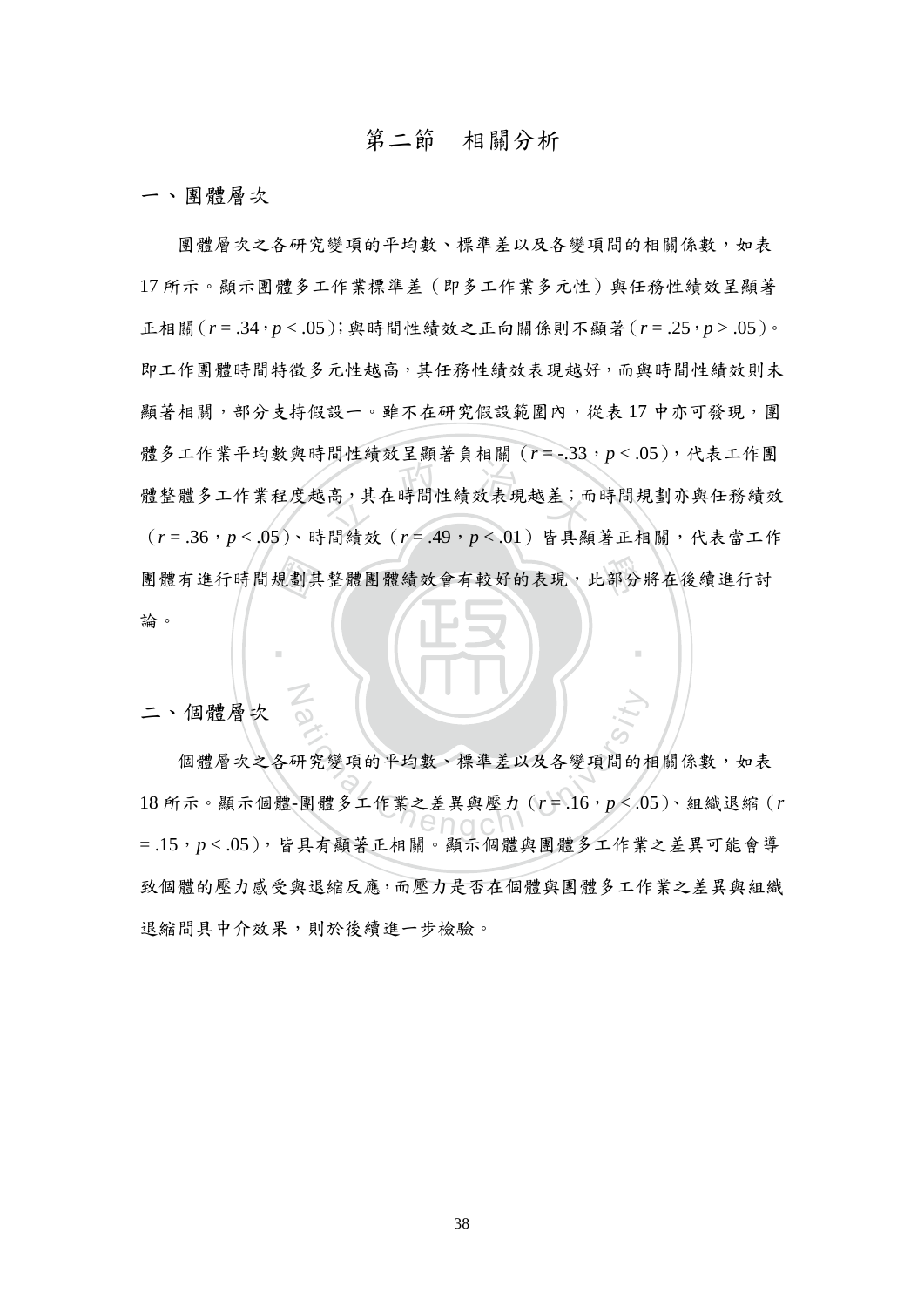表 4-2 團體層次-描述統計值與相關係數矩陣

|                                                | 平均數  | 標準差  | $\mathbf 1$ | $\overline{2}$          | 3                        | $\overline{4}$ | $5\overline{)}$ | 6     | $\overline{7}$ |
|------------------------------------------------|------|------|-------------|-------------------------|--------------------------|----------------|-----------------|-------|----------------|
| 1.人數                                           | 6.58 | 3.21 |             |                         |                          |                |                 |       |                |
| 2.團體共事時間(年)                                    | 2.69 | 2.42 | $-.10$      |                         |                          |                |                 |       |                |
| 3.團體多工作業標準差                                    | .75  | .32  | .07         | $-.05$                  | $\sum_{-0.05}^{+\infty}$ |                |                 |       |                |
| 4.團體多工作業平均數                                    | 3.22 | .56  | $.45**$     | $-.01$                  |                          |                |                 |       |                |
| 團體績效                                           |      |      |             |                         |                          |                |                 |       |                |
| 5.任務績效平均數                                      | 3.82 | .66  | 7.17        | $-.20$                  | $.34*$                   | $-06$          |                 |       |                |
| 6.時間績效平均數                                      | 4.37 | .49  | $-.12$      | $-.00$                  | .25                      | $-.33*$        | .23             |       |                |
| 7.時間規劃平均數                                      | 4.54 | .56  | $-.04$      | lin A<br>$\frac{1}{11}$ | .28                      | $-.24$         | $.36*$          | .49** |                |
| 8.任務相依性平均數                                     | 4.18 | .60  | $-.11$      | $-0.35*$                | .19                      | $-15$          | .15             | .24   | $.56**$        |
| 註:                                             |      |      |             |                         |                          |                |                 |       |                |
| $\mathrm{d}^{\mathrm{a}}\mathrm{N}=50$ $\circ$ |      |      |             |                         |                          |                |                 |       |                |
| * $p < .05.$ ** $p < .01.$                     |      |      |             |                         |                          |                |                 |       |                |
|                                                |      |      | Maxional    |                         |                          | University     |                 |       |                |
|                                                |      |      |             |                         |                          |                |                 |       |                |
|                                                |      |      |             |                         |                          |                |                 |       |                |
|                                                |      |      |             |                         |                          |                |                 |       |                |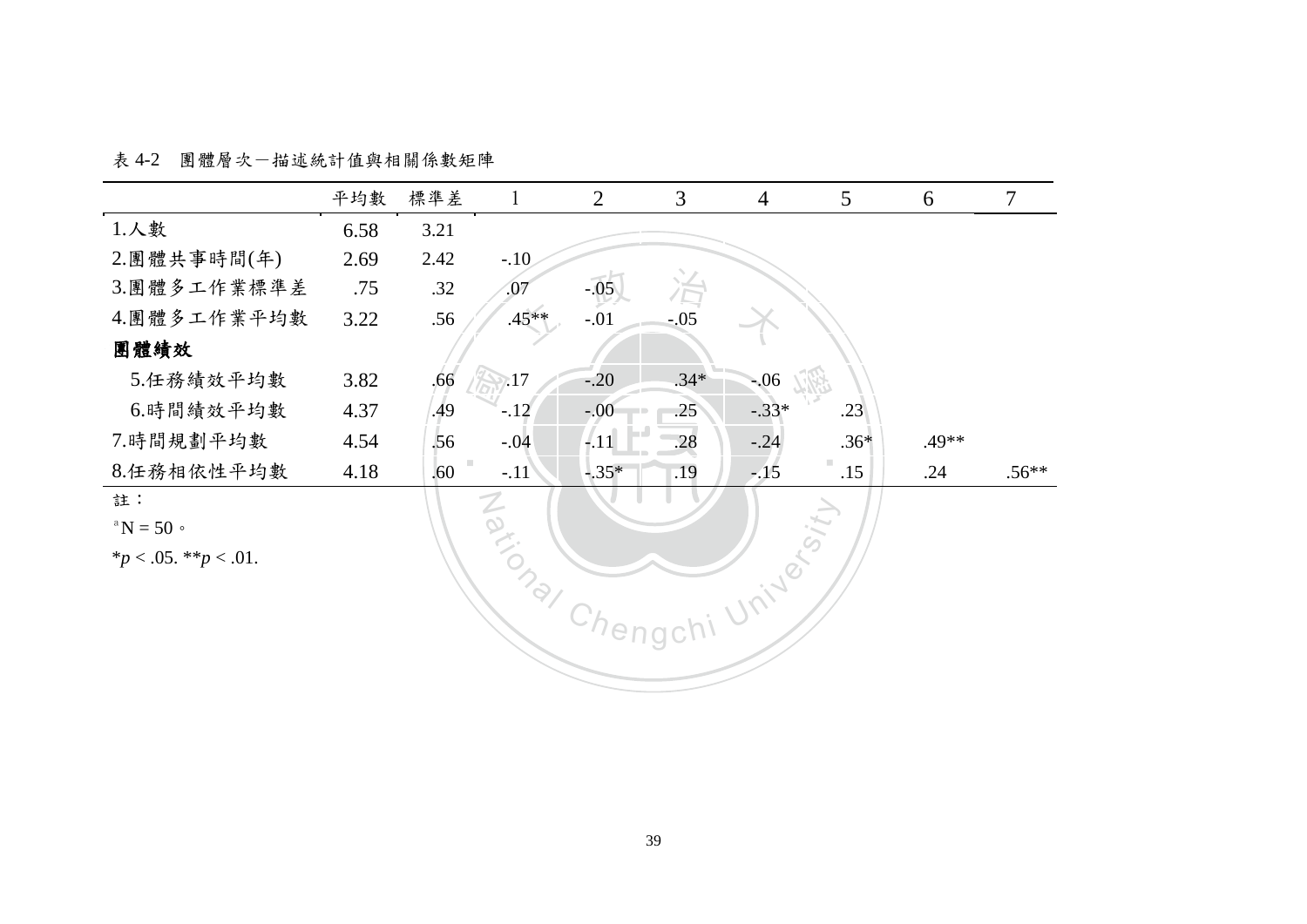表 4-3 個體層次-描述統計值與相關係數矩陣

|                                                                                                       | 平均數   | 標準差              | $\mathbf{1}$ | $\overline{2}$ | 3        | $\overline{4}$ | 5       | 6       | $\tau$ | 8   |
|-------------------------------------------------------------------------------------------------------|-------|------------------|--------------|----------------|----------|----------------|---------|---------|--------|-----|
| 1.性别                                                                                                  | .47   | .50              |              |                |          |                |         |         |        |     |
| 2.年齢                                                                                                  | 29.92 | 7.28             | .04          |                |          |                |         |         |        |     |
| 3.學歷                                                                                                  | 3.16  | .73/             | $-.22**$     | $-34**$        |          |                |         |         |        |     |
| 4. 職級                                                                                                 | 1.11  | .40              | $-0.05$      | $.32**$        | $-.24**$ |                |         |         |        |     |
| 5.工作年資(年)                                                                                             | 3.32  | 4.97             | .10          | $.72**$        | $-.28**$ | $.15*$         |         |         |        |     |
| 6.團體共事時間(年)                                                                                           | 2.88  | 3.98             | .08          | $.64***$       | $-.27**$ | $.18*$         | $.83**$ |         |        |     |
| 7.個體-團體多工作業之差異                                                                                        | .30   | .99              | $-.01$       | $-.12$         | $.16*$   | $-03$          | $-.12$  | $-.12$  |        |     |
| 8.壓力                                                                                                  | 3.97  | .87              | $-.04$       | $-0.04$        | .04      | $-0.07$        | $-.00$  | .06     | $.16*$ |     |
| 9.組織退縮                                                                                                | 2.56  | $\overline{.69}$ | .00.         | $-.06$         | .09      | .05            | $-.05$  | $-0.06$ | $.15*$ | .06 |
| 註:<br>$^{\rm a}$ N = 192, 男 = 102, 女 = 90。<br>$b$ 編碼: (1)性別: 男-0、女-1。<br>* $p < .05$ . ** $p < .01$ . |       | $\mathcal{Z}$    | TONDET       | Chengch        |          | University     |         |         |        |     |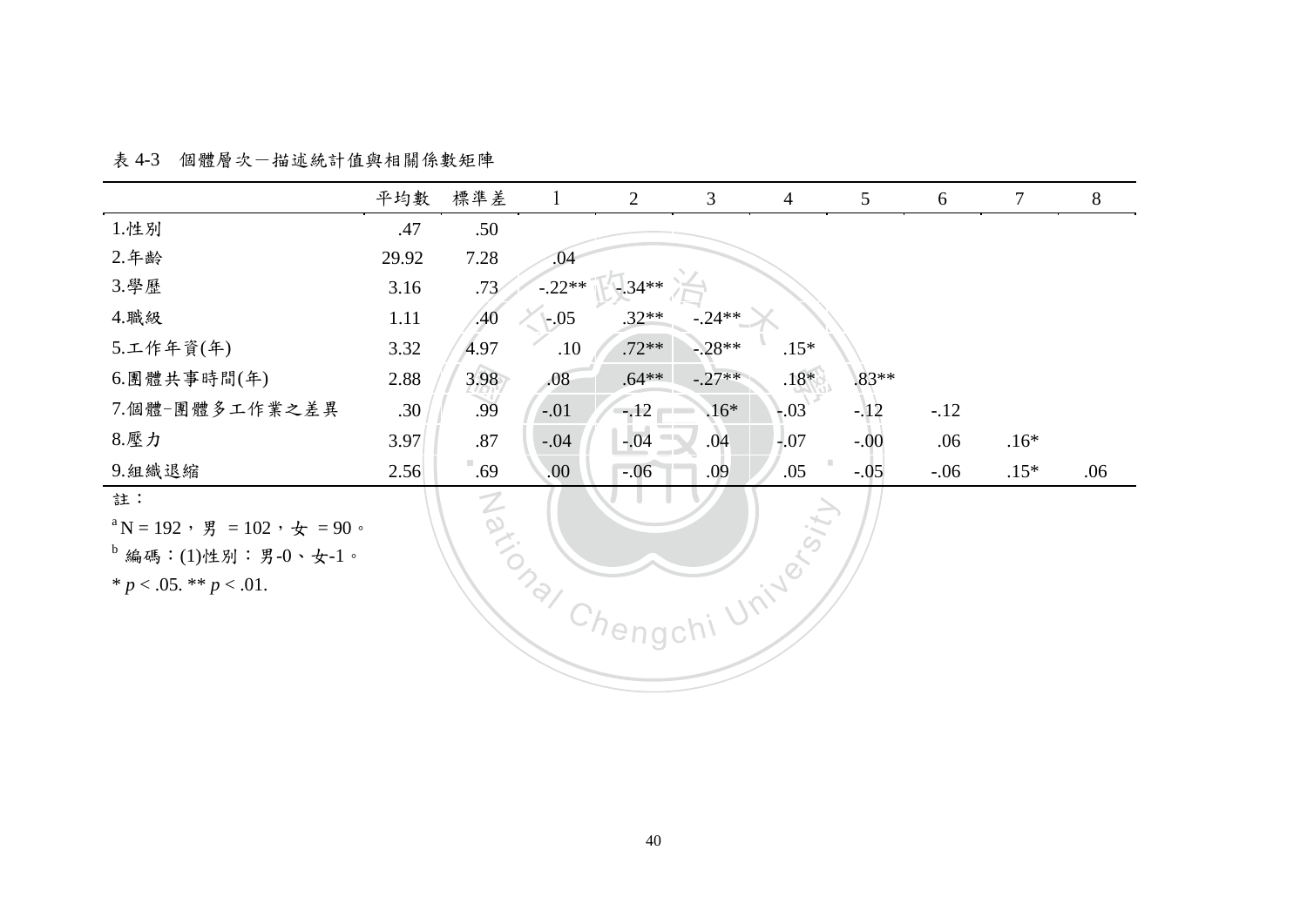第三節 個體層次中介效果:階層線性模式分析

因中介變項的加入而顯著削弱;若是則代表具中介效果,<br>效果仍顯著代表為部分中介,若不顯著則為完全中介。 因本研究變項涉及個體、團體層次,且後續欲進一步檢驗時間規劃的跨層次 調節角色,因此雖此部分僅包含個體層次變項:個體與團體多工作業之差異、壓 力、組織退縮,仍以階層線係模式進行分析,以得嚴謹之結果。根據 Baron 與 Kenny(1986)的觀點,本研究分為三個步驟進行中介效果之驗證:(1)前置變 項(個體與團體多工作業之差異)對中介變項(壓力)之預測效果驗證、(2)前 置變項(個體與團體多工作業之差異)對結果變項(組織退縮)之預測效果驗證、 (3)同時加入中介變項至方程式中,檢視前置變項對結果變項之預測效果是否 因中介變項的加入而顯著削弱;若是則代表具中介效果,若削弱後,前置變項之

效果 ( $γ_{30} = .15$ ,  $t = 2.09$ ,  $p < .05$ ), 第一個條件成立;(2)接著個體與團體多工 |在控<br>|多工<br>|多工 由表 19 可知在控制背景資料變項:性別、與團體共事時間後,依序結果為, 作業之差異(前置變項)對組織退縮(結果變項)亦具有顯著的預測效果(γ30=.10, [垻)對組織退縮(結未變頃)小具有網者的損?<br>第二個條件成立,假設二獲得支持;(3)最<br>(前置變項)與壓力 (中介變項)加入方程式<br>(前置變項)與壓力 (中介變項)加入方程式 (1)個體與團體多工作之差異(前置變項)對壓力(中介變項)具顯著的預測 *t* = 1.98,*p* < .10),第二個條件成立,假設二獲得支持;(3)最後同時將個體與 團體多工作之差異(前置變項)與壓力(中介變項)加入方程式中,結果發現個 體與團體多工作業之差異之預測效果有削弱而達顯著(γ*30* = .09,*t* = 1.74,*p* < .10), 而壓力對組織退縮之效果則未達顯著(γ*40* = .08,*t* = 1.54,*ns*),雖前置變項之預 測效果削弱,但中介變項未有顯著預測效果,代表無中介效果,第三個條件不成 立,不支持假設三。整體而言,個體與團體多工作業之差異對壓力、組織退縮皆 有顯著的預測效果,而壓力未中介個體與團體多工作業之差異與組織退縮之間的 關係,顯示壓力、組織退縮可能皆為個體與團體多工作業之差異所造成的個體反 應。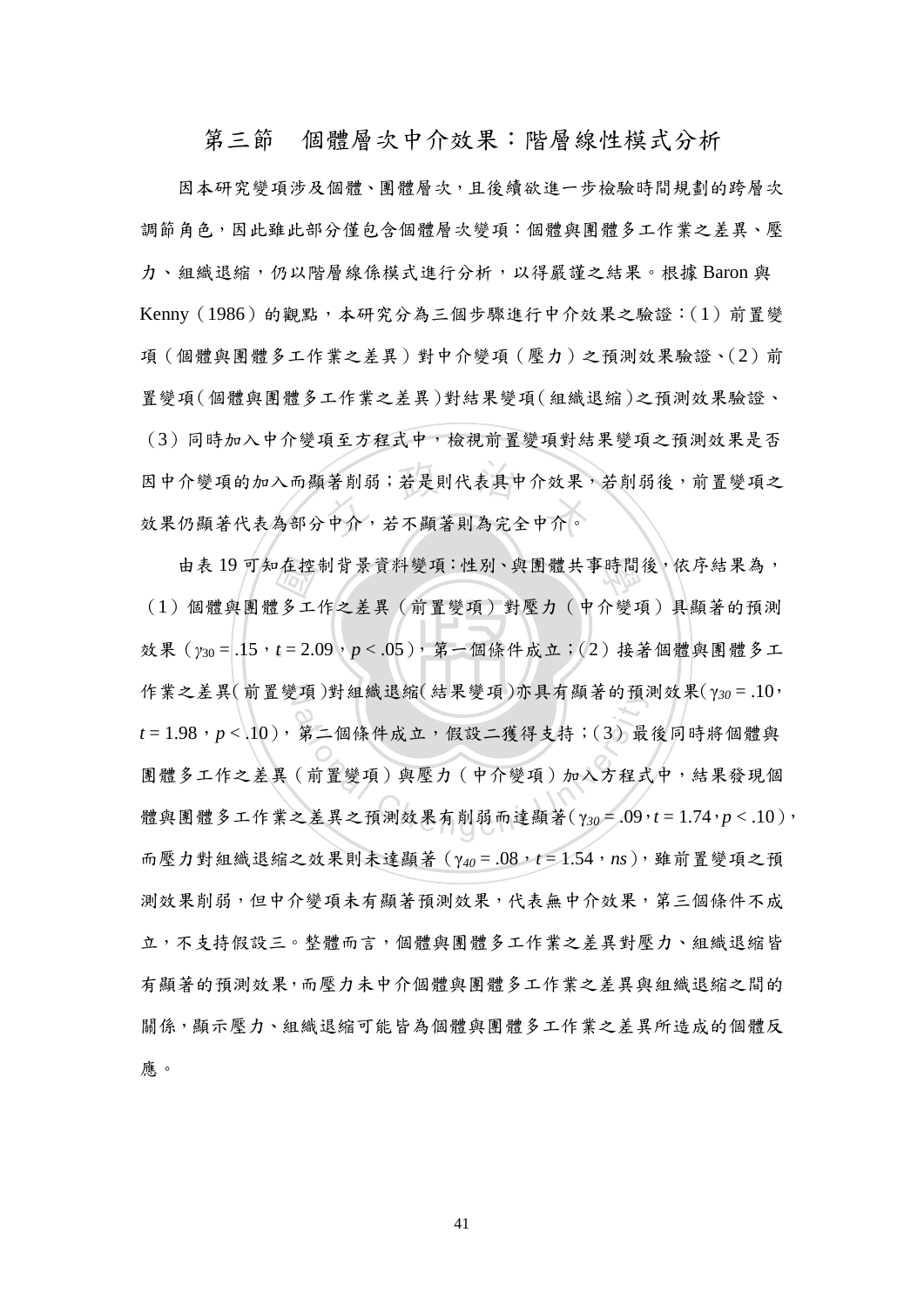表 4-4 個體層次一壓力之中介效果分析 (N = 191)

|                    | 壓力                    |         | 組織退縮          |                |               |                     |  |
|--------------------|-----------------------|---------|---------------|----------------|---------------|---------------------|--|
| 變項                 |                       |         | 模式一           |                | 模式二           |                     |  |
|                    | Intercept(SE)         |         | Intercept(SE) |                | Intercept(SE) | t                   |  |
| 截距                 | 3.98(.07)             | 51.73** | 2.19(.07)     | 31.66**        | 2.19(.07)     | $31.12**$           |  |
| 控制變項               |                       |         |               |                |               |                     |  |
| 團體層次               |                       |         |               |                |               |                     |  |
| 團體人數 γ01           | .00(.03)              | .00     | .03(.02)      | 1.26           | .03(.02)      | 1.23                |  |
| 任務相依性 γ02          | .12(.15)              | 1.42    | $-.18(.14)$   | $-1.35$        | $-.21(.14)$   | $-1.50$             |  |
| 個體-團體多工作業之差異平均 Y03 | .08(.15)              | .15     | .21(.13)      | 1.60           | .21(.13)      | 1.53                |  |
| 個體層次               |                       |         |               | $\mathbb{R}^n$ |               |                     |  |
| 性别 γ10             | $-13(.13)$            | $-1.00$ | $-.06(.10)$   | $-.68$         | $-.05(.10)$   | $-.05$              |  |
| 團體共事時間(年)γ20       | .03(.02)              | $2.03*$ | $-.00(.01)$   | 34/            | $-.01(.01)$   | $-.48$              |  |
| 前置變項               | Ø                     |         |               |                |               |                     |  |
| 個體-團體多工作業之差異 Y30   | .15(.07)              | $2.09*$ | .10(.05)      | $1.98^{+}$     | .09(.05)      | $1.74$ <sup>+</sup> |  |
| 中介變項               | $\mathcal{P}_{Q_{f}}$ |         | Uniters       |                |               |                     |  |
| 壓力 γ <sub>40</sub> |                       |         |               |                | .08(.05)      | 1.54                |  |
|                    | τ值                    |         | τ值            | $\mathbf{X}^2$ | τ值            | $X^2$               |  |
| $\tau_{00}$        | .14                   | 85.09** | .16           | 147.56**       | .17           | 153.99**            |  |
| $\sigma^2$         | .62                   |         | .29           |                | .29           |                     |  |

 $p<10$ . \* $p<0.05$ . \*\* $p<0.01$ .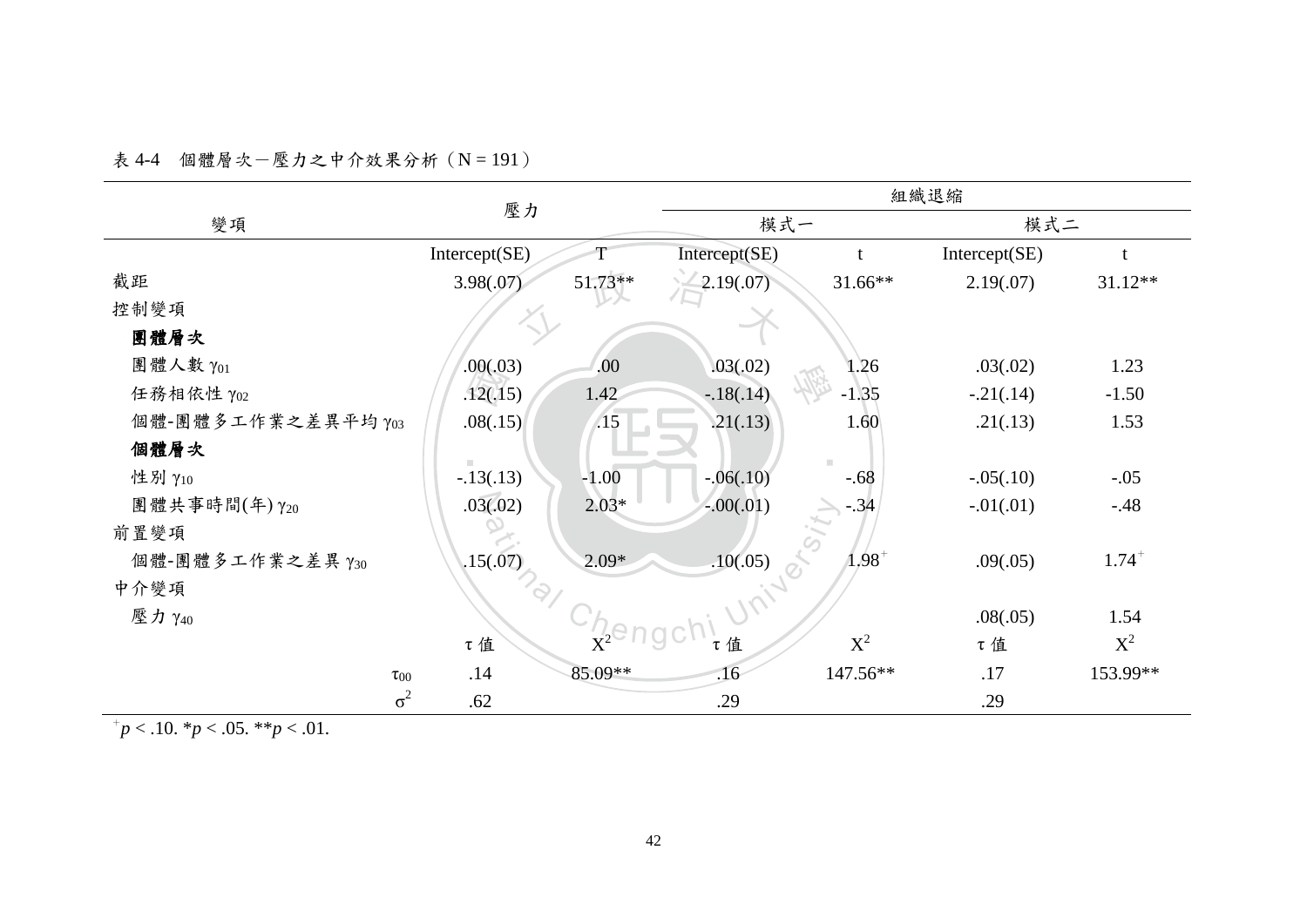#### 第四節 跨層次時間規劃調節效果

為檢驗團體時間規劃在(1)團體層次:多工作業多元性與團體績效之關係、 (2)個體層次:個體與團體多工作業之差異與壓力之關係的調節效果,本研究 在(1)團體層次進行線性迴歸分析,而(2)個體層次則進行階層迴歸模式分析。 一、團體層次:線性迴歸分析

<sub>がインの計量文</sub> ス 、出通クーロホンク<br><br><br>.<br>. \* 単 、( Barron & Kenny, 1986 )。 首先檢驗團體層次的時間規劃調節效果,因團體績效分為任務性績效、時間 性績效,為得精確之結果,本研究分別進行線性迴歸分析。模式一僅加入控制變 項、模式二至四依序再加入前置變項(團體多工作業多元性)、調節變項(時間 規劃)、交乘項,若模式四中的交乘項達統計顯著代表前置變項與調節變項之交 互作用顯著,即具調節效果,(Barron & Kenny, 1986)。

 $\ldots$   $\ldots$   $\ldots$   $\ldots$   $\ldots$   $\ldots$ 由表 20 可知,控制了背景資料變項:團體成員數、團體共事時間、任務相<br>依性,以及團體多工作業平均數後,模式四中團體多工作業多元性與時間規劃之<br>交乘項對任務性績效的效果雖與假設四預測的方向一致,但未達統計顯著性 (β =.04,ns),顯示時間規劃在團體多工作業多元性與任務性績效間無調節效果。 ·間規劃在團體多工作業多元性與任務性績效<br>1似的結果、控制了背景資料變項:團體成員<br><br><br>以及團體多工作業平均數後,模式四中團體多<br><br>對時間性績效未有顯著預測效果 (β = -.05, π 依性,以及團體多工作業平均數後,模式四中團體多工作業多元性與時間規劃之 交乘項對任務性績效的效果雖與假設四預測的方向一致,但未達統計顯著性(*β* 而由表 21 可發現相似的結果,控制了背景資料變項:團體成員數、團體共事時 間、任務相依性,以及團體多工作業平均數後,模式四中團體多工作業多元性與 時間規劃之交乘項對時間性績效未有顯著預測效果 (β = -.05, ns), 顯示時間規 劃在團體多工作業多元性與時間性績效間無調節效果。連同表 19、表 20 之結果, 假設四未獲支持。

 進一步探討,表 20 中模式三時間規劃直接效果(*β* = .23,p < .05)與變異 數分析達顯著(F(6, 43) = 2.40,*p* < .05),模式四時間規劃直接效果達顯著(*β* = .24, p < .05) 而變異數分析則未達顯著標準 (F<sub>(7,42)</sub> = 2.03, ns); 但在表 21, 模式 三(F(6, 43) = 3.20,*p* < .05)、模式四(F(7, 42) = 2.77,*p* < .05)變異數分析則皆 有達顯著標準,顯示時間規劃對任務績效、時間性績效皆有直接預測效果,且比 起任務績效,對時間績效的影響可能更強大。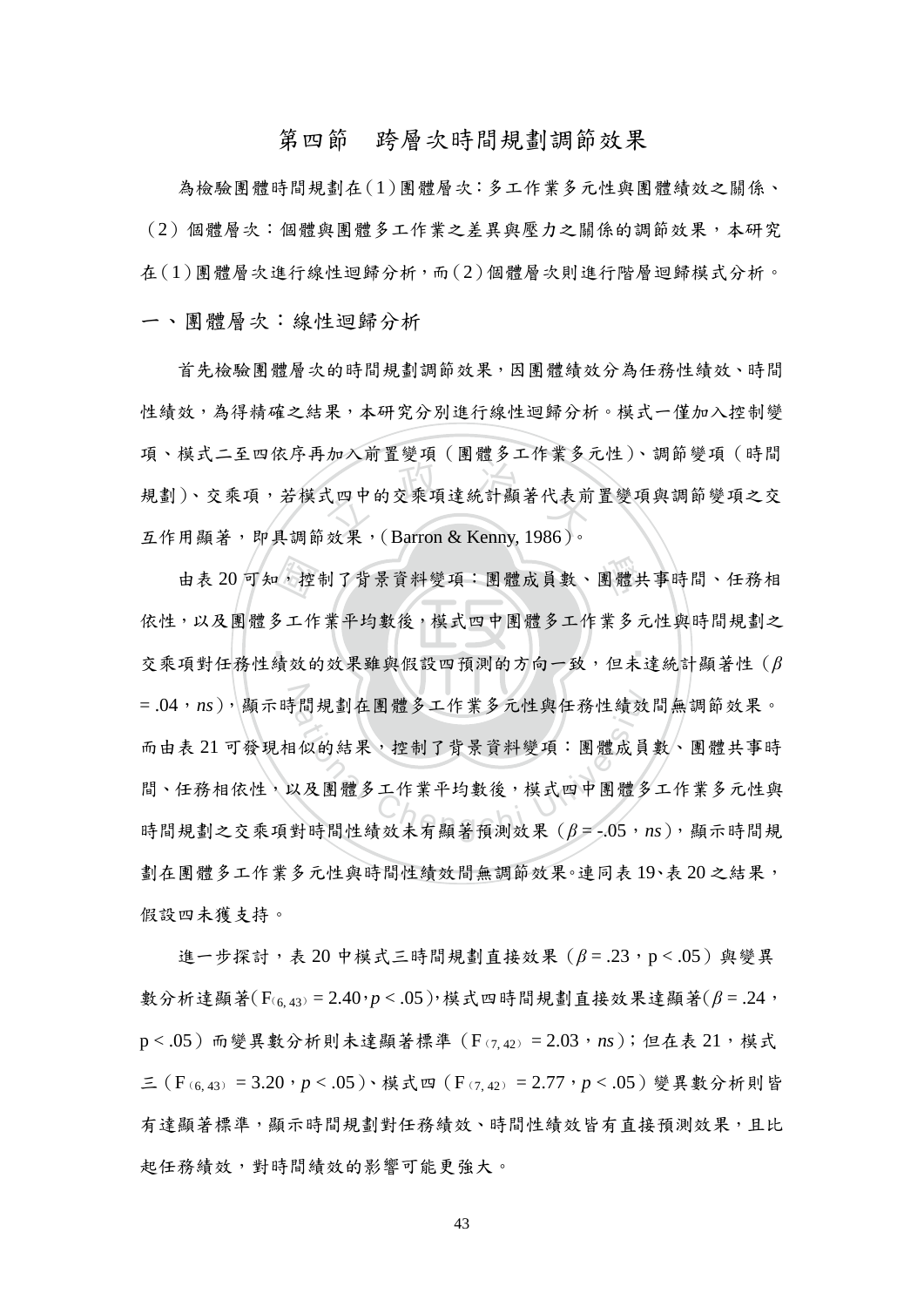|  |  |  | 表 4-5 任務績效之時間規劃調節效果:階層迴歸線性分析 (N = 50) |  |
|--|--|--|---------------------------------------|--|
|--|--|--|---------------------------------------|--|

| 變項                                 |        |          | 任務績效         |        |
|------------------------------------|--------|----------|--------------|--------|
|                                    | 模式一    | 模式二      | 模式三          | 模式四    |
| 控制變項                               |        |          |              |        |
| 團體成員數                              | .15    | .12      | .10          | .10    |
| 團體共事時間(年)                          | $-.09$ | $-.10$   | $-.12$       | $-.12$ |
| 任務相依性                              | .06    | .03      | $-.10$       | $-.09$ |
| 團體多工作業平均數                          | $-.09$ | $-.08$   | $-.04$       | $-.04$ |
| $\Delta R^2$                       | .09    |          |              |        |
| 前置變項                               |        |          |              |        |
| 團體多工作業多元性                          |        | $.20*$   | .16          | .16    |
| $\Delta R^2$                       |        | .09*     |              |        |
| 調節變項                               |        |          |              |        |
| 時間規劃                               |        |          | $.23*$       | $.24*$ |
| $\Delta R^2$                       |        |          | $.08*$       |        |
| 交互作用                               |        |          |              |        |
| 團體多工作業多元性                          |        |          |              | .04    |
| ×時間規劃                              |        |          |              |        |
| $\Delta R^2$                       |        |          |              | .00    |
| 調整後 $\mathbb{R}^2$<br>$\mathbb{Z}$ | .01    | .08      | .15          | .13    |
| F 值                                | 1.09   | 1.87     | $2.40*$      | 2.03   |
| df1, df2                           | 4, 45  | 5,44     | 6,43         | 7,42   |
| 估計標準誤                              | .65    | .63      | $-61$        | .61    |
| * $p < .05.$ ** $p < .01.$         |        |          | $U_{\Delta}$ |        |
|                                    |        | Chengchi |              |        |
|                                    |        |          |              |        |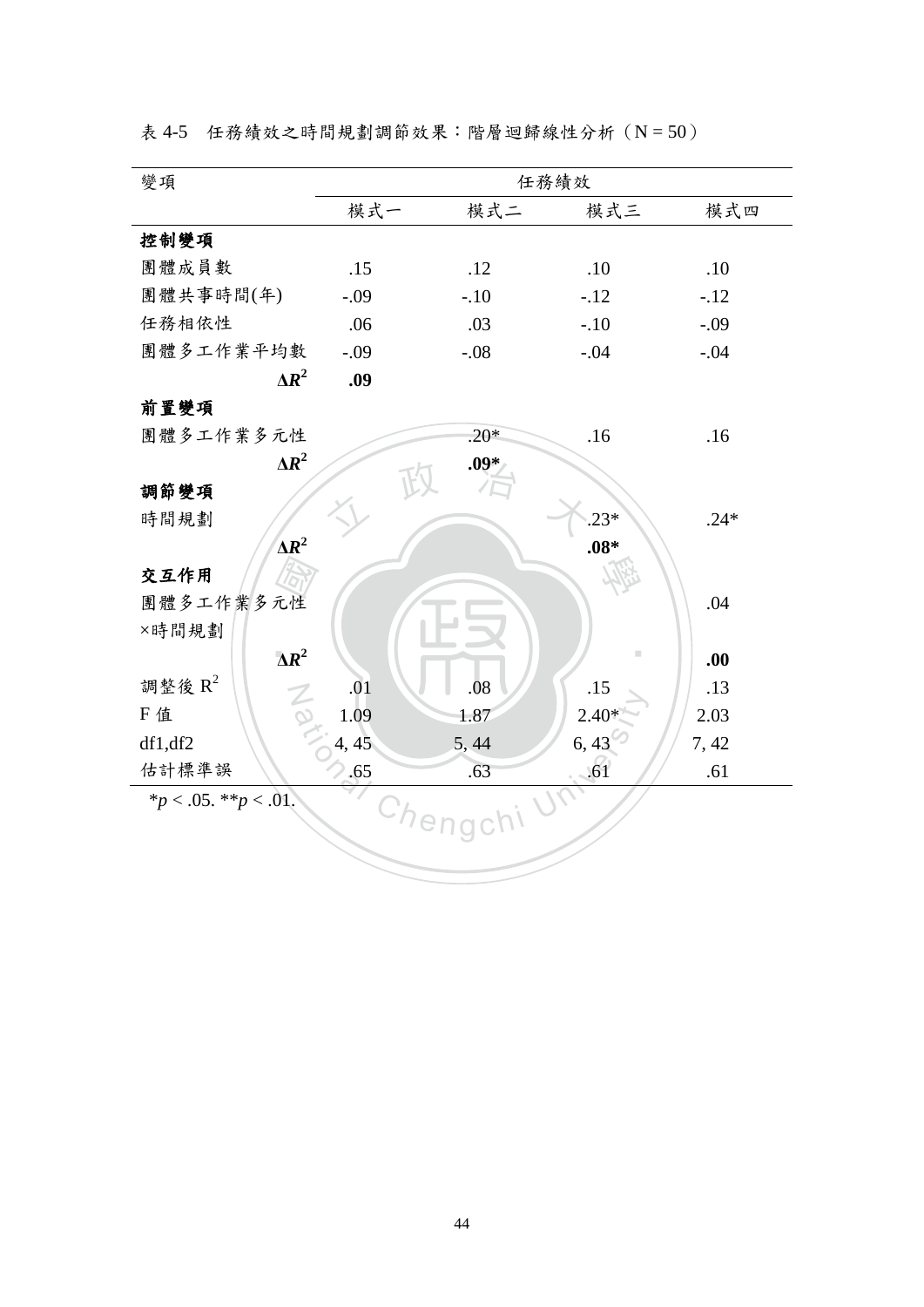|  |  |  | 表 4-6 時間績效之時間規劃調節效果:階層迴歸線性分析 (N=50) |  |
|--|--|--|-------------------------------------|--|
|--|--|--|-------------------------------------|--|

| 模式一     | 模式二    | 模式三           | 模式四                                   |
|---------|--------|---------------|---------------------------------------|
|         |        |               |                                       |
| .02     | .01    | $-.01$        | $-.01$                                |
| .04     | .04    | .01           | .01                                   |
| .11     | .09    | $-.03$        | $-.04$                                |
| $-.15*$ | $-.15$ | $-.11$        | $-.10$                                |
| .15     |        |               |                                       |
|         |        |               |                                       |
|         | .10    | .07           | .08                                   |
|         | .04    |               |                                       |
|         |        |               |                                       |
|         |        | $.21*$        | $.21*$                                |
|         |        | $.12*$        |                                       |
|         |        |               |                                       |
|         |        |               | $-.05$                                |
|         |        |               |                                       |
|         |        | ш             | .01                                   |
| .08     | .10    | .21           | .20                                   |
| 1.99    | 2.09   | $3.20*$       | $2.77*$                               |
| 4, 45   | 5,44   | $6, 43^\circ$ | 7,42                                  |
| .47     | .46    |               | .44                                   |
|         |        |               |                                       |
|         |        |               |                                       |
|         |        |               |                                       |
|         |        | Chengchi      | 時間績效<br>.43<br>$\Omega_{\mathcal{L}}$ |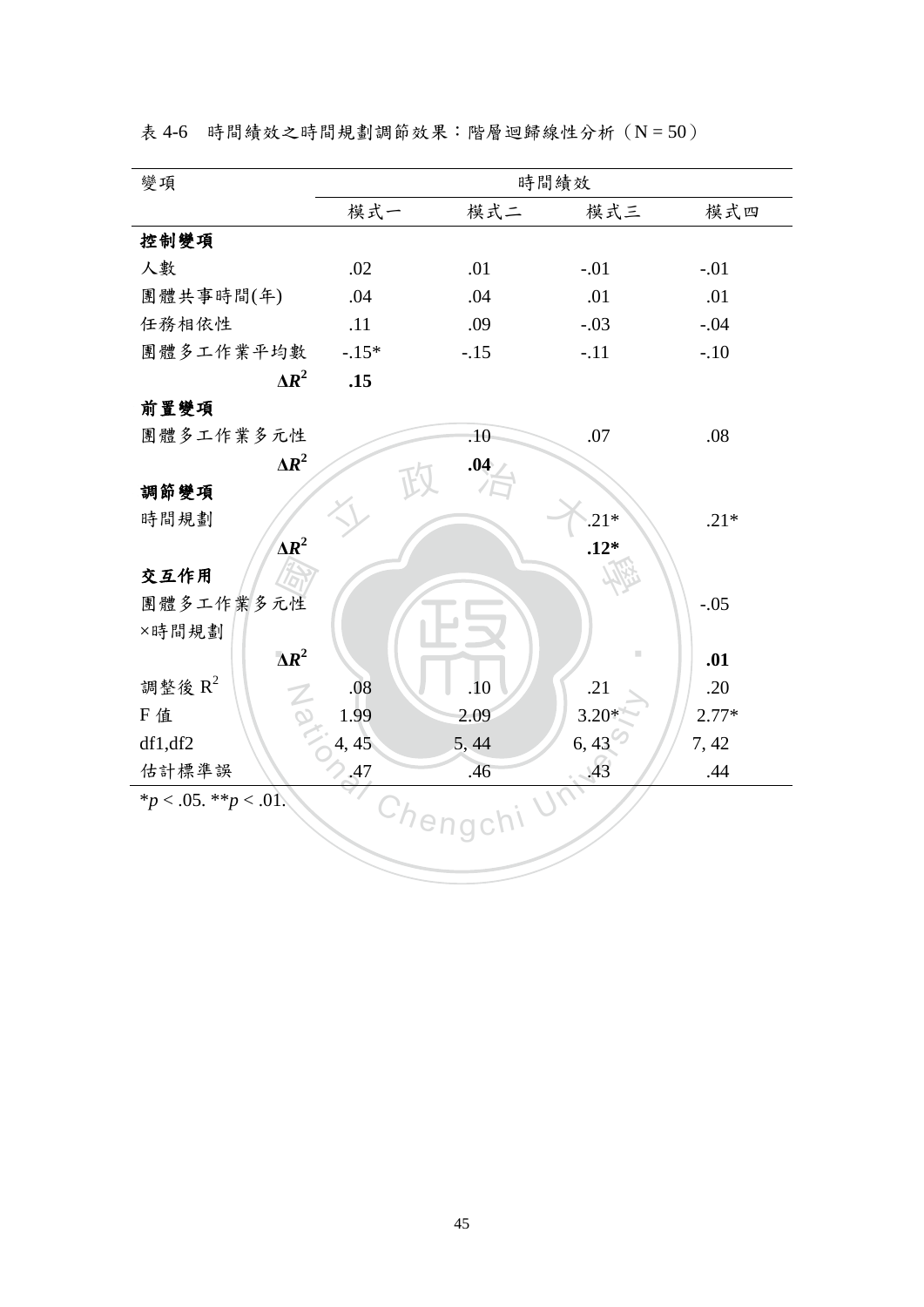二、個體層次:階層線性模式分析

因此部分包含個體層次之變項:個體-團體多工作業之差異、壓力,以及團 體層次之變項:時間規劃,以階層線性模式進行分析。因本研究之推論為獨變項 (個體-團體多工作業之差異)的影響隨調節變項(時間規劃)的改變呈線性關 係,根據 Baron 與 Kenny (1986), 前置變項與調節變項之交乘項對結果變項有 顯著預測效果有調節效果,據此將控制變項、前置變項、調節變項、交乘 項加入方程式中,結果如表 22。

進一步了解調節效果可知,比起低時間規劃,在高時間規劃的情況下,與團體多 作業:<br>之差:<br>效果可 及個體層次的性別與團體共事時間後,個體-團體多工作業之差異與時間規劃之<br>交乘項對壓力具有顯著的預測效果 (γ40 = -.25, t = -.72, p <.10), 顯示時間規劃 在個體-團體多工作業之差異與壓力間具調節效果,且為負向的交互作用,即個 工作業有較高差異之個體會有較低的壓力。 由表 22 可知,控制了團體層次的個體-團體多工作業之差異之團體平均、以 及個體層次的性別與團體共事時間後,個體-團體多工作業之差異與時間規劃之 體-團體多工作業之差異與壓力間的正向關係會削弱,假設五獲得支持。由圖 2

**Primary Chengchi University**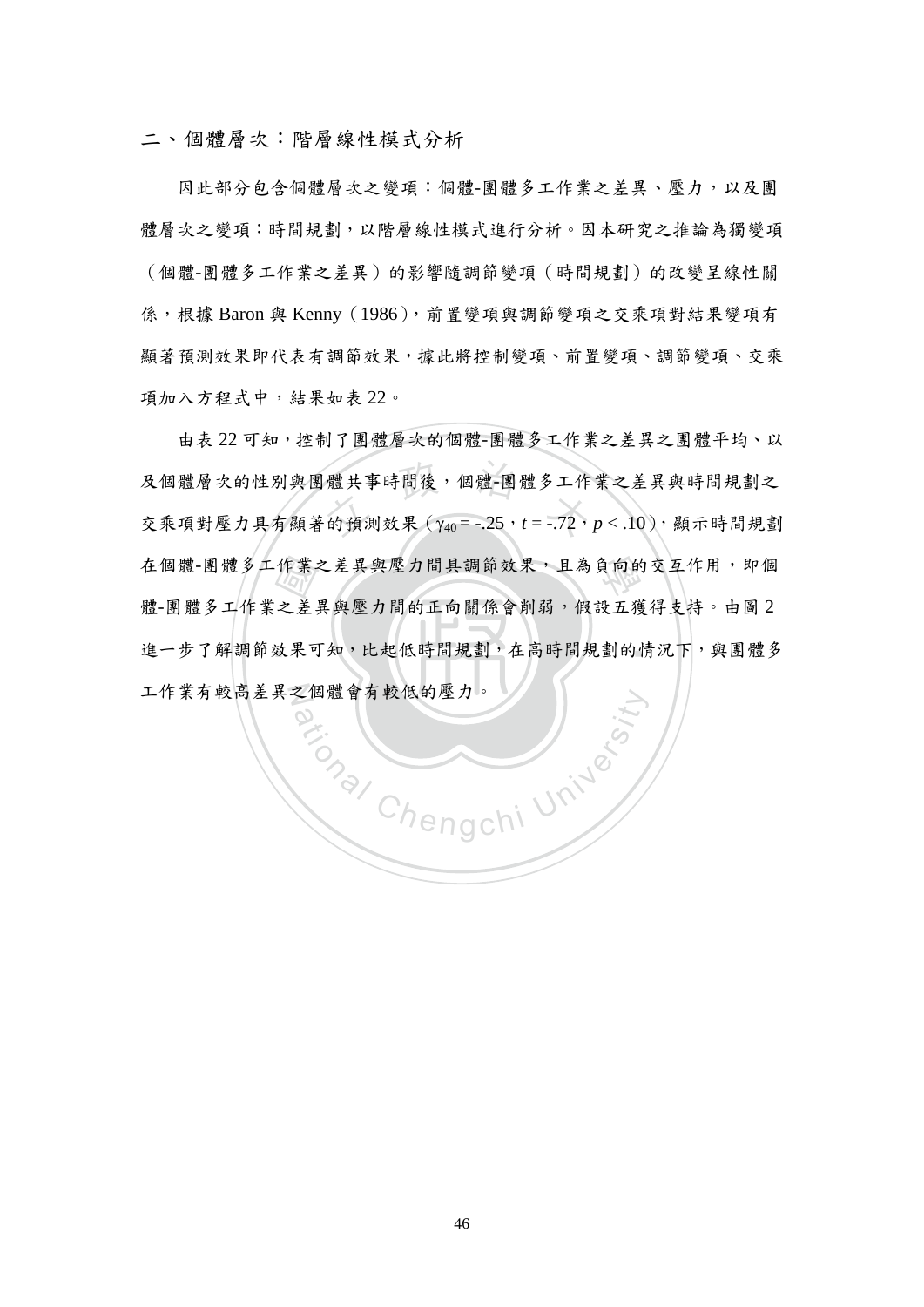| 變項                                          | 壓力                 |                      |
|---------------------------------------------|--------------------|----------------------|
|                                             | Intercept(SE)      | t                    |
| 團體層次                                        |                    |                      |
| 截距                                          | 3.98(.08)          | $50.67**$            |
| 團體人數                                        | .00(.03)           | .12                  |
| 個體-團體多工作業之差異之團體平均 Y01                       | .14(.14)           | 1.05                 |
| 時間規劃 γ02                                    | .19(.15)           | 1.26                 |
| 個體層次                                        |                    |                      |
| 性别 γ10                                      | $-.13(.13)$        | $-.97$               |
| 團體共事時間(年)γ20                                | .03(.02)           | 1.93                 |
| 個體-團體多工作業之差異 Y30                            | .17(0.07)          | $2.31*$              |
| 交乘項                                         |                    |                      |
| 個體-團體多工作業之差異×時間規劃 Y40                       | $-.25(.14)$        | $-1.72$ <sup>+</sup> |
|                                             | τ值                 | $X^2$                |
|                                             | .14<br>$\tau_{00}$ | 87.33**              |
|                                             | $\sigma^2$<br>.61  |                      |
| $p^+$ p < .10. * p \squad .05. * * p < .01. |                    | П                    |
| 6                                           |                    |                      |
|                                             |                    |                      |
| 5                                           |                    |                      |
|                                             |                    |                      |
| $\overline{4}$                              |                    |                      |
| 壓                                           |                    | 一低時間規劃               |
| 力<br>3                                      |                    | ■…高時間規劃              |
|                                             |                    |                      |
| $\sqrt{2}$                                  |                    |                      |
|                                             |                    |                      |
|                                             |                    |                      |
| 1<br>低個體–團體多工作業差異 高個體–團體多工作業差異              |                    |                      |

表 4-7 壓力之時間規劃調節效果:階層線性模式分析 (N = 191)

圖 4-1 時間規劃在個體層次之調節效果圖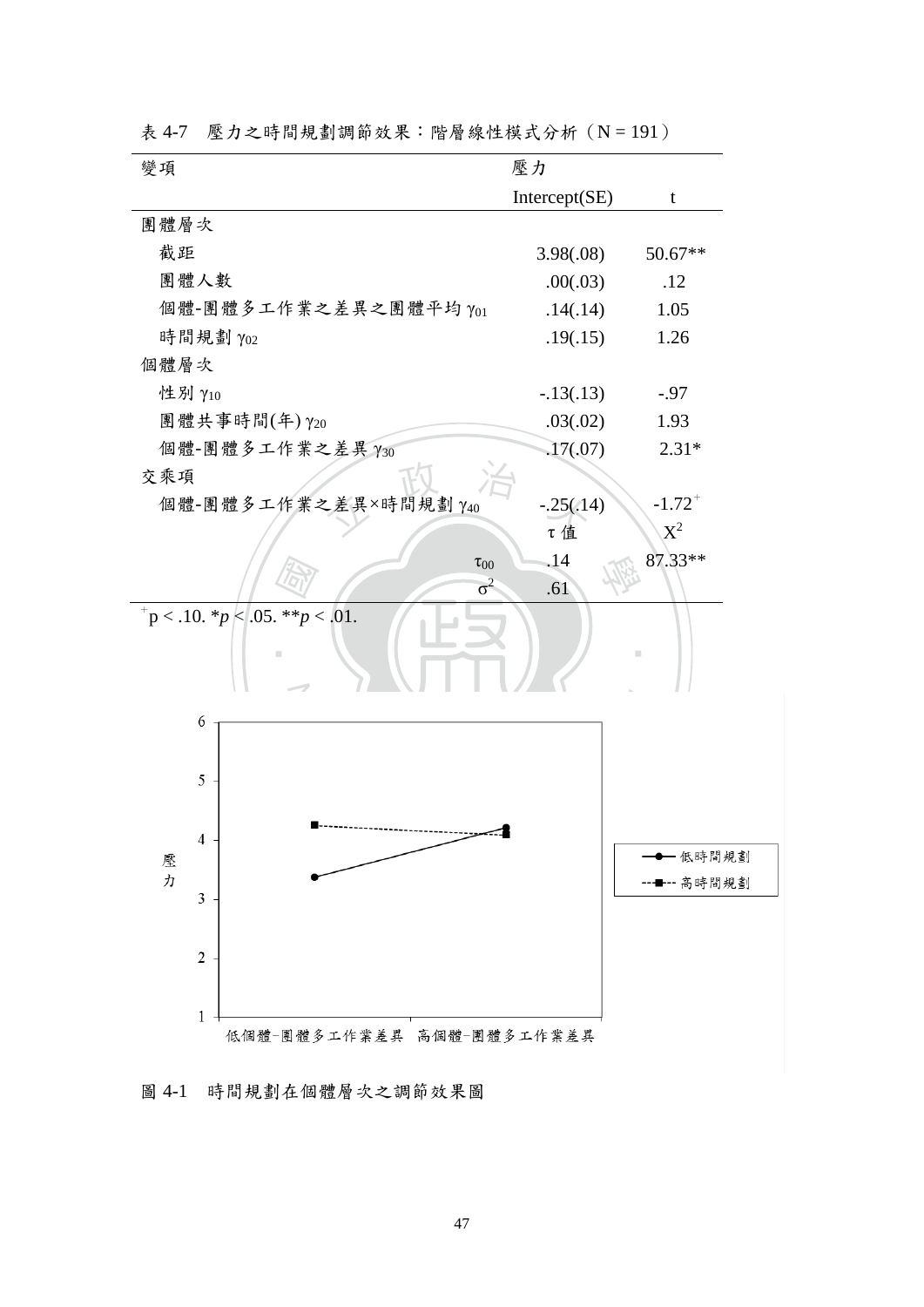#### 第五節 額外分析

‧‧ Guzzo, 1987)。因此,在不同任務相依性程度之情況下,團體成員可能會有不同 雖然<br>配合, (與資源,來共同地完成任務;相)<br>.作業,而較少需要與其他成員合<sup>{</sup> Stewart, 2006)。雖然任務相依性為任務本身的特徵,它亦有著影響團體成員 的時間規劃取向或方法。據此,本研究加入任務相依性為三階調節變項,檢視任 ク法。據此,本研究加入仕榜相依性為二階訳<br>○<br>一步調節多工作業多元性與時間規劃之交互作<br>行分析,模式一放入控制變項:團體人數、團 在假設四分析結果發現,團體層次之時間規劃調節效果不顯著。而進一步探 討發現,過去回顧團隊多元性的學者曾建議納入任務特性為調節變項,來考量多 元性對團隊的影響(e.g., Mannix & Neale, 2005; Van Knippenberg & Schippers, 2007; Williams & O'Reilly, 1998)。其中,本研究所測量的任務相依性即為任務特 性之一,其指的是團體成員透過彼此互動並相互依賴來完成工作(Campion et al., 1993)。當工作任務為互相依存時,會增加團體成員間的順暢互動之需求(溝通、 合作、協調)(Salancik & Pfeffer, 1977; Saavedra, Earley, & Van Dyne, 1993), 且成員會藉由共享資訊與資源,來共同地完成任務;相反地,當任務相依性低 時,成員則偏向於獨立作業,而較少需要與其他成員合作協調 (Bass, 1980; 選擇規劃、相互配合、執行活動的方式之功能(Saavedra et al., 1993; Shea & 務相依性是否會進一步調節多工作業多元性與時間規劃之交互作用對團體績效 的影響。

以線性迴歸進行分析,模式一放入控制變項:團體人數、團體共事時間、團 體多工作業平均數,模式二再加入前置變項(團體多工作業多元性)與調節變項 (時間規劃、任務相依性),模式三再加入二階交乘項(團體多工作業多元性× 時間規劃、團體多工作業多元性×任務相依性、時間規劃×任務相依性),最後模 式四加入了三階交乘項(團體多工作業多元性×時間規劃×任務相依性),檢驗多 工作業多元性與時間規劃之交互作用是否在不同任務相依性程度會有不同的效 果。而因團體績效分為任務績效與時間績效,分別進行分析。

 由表 23 可知,在以任務績效為結果變項時,三階交互作用達統計顯著(*β* = -.21,*p* < .05),顯示任務相依性會進一步調節多工作業多元性與團體時間規劃的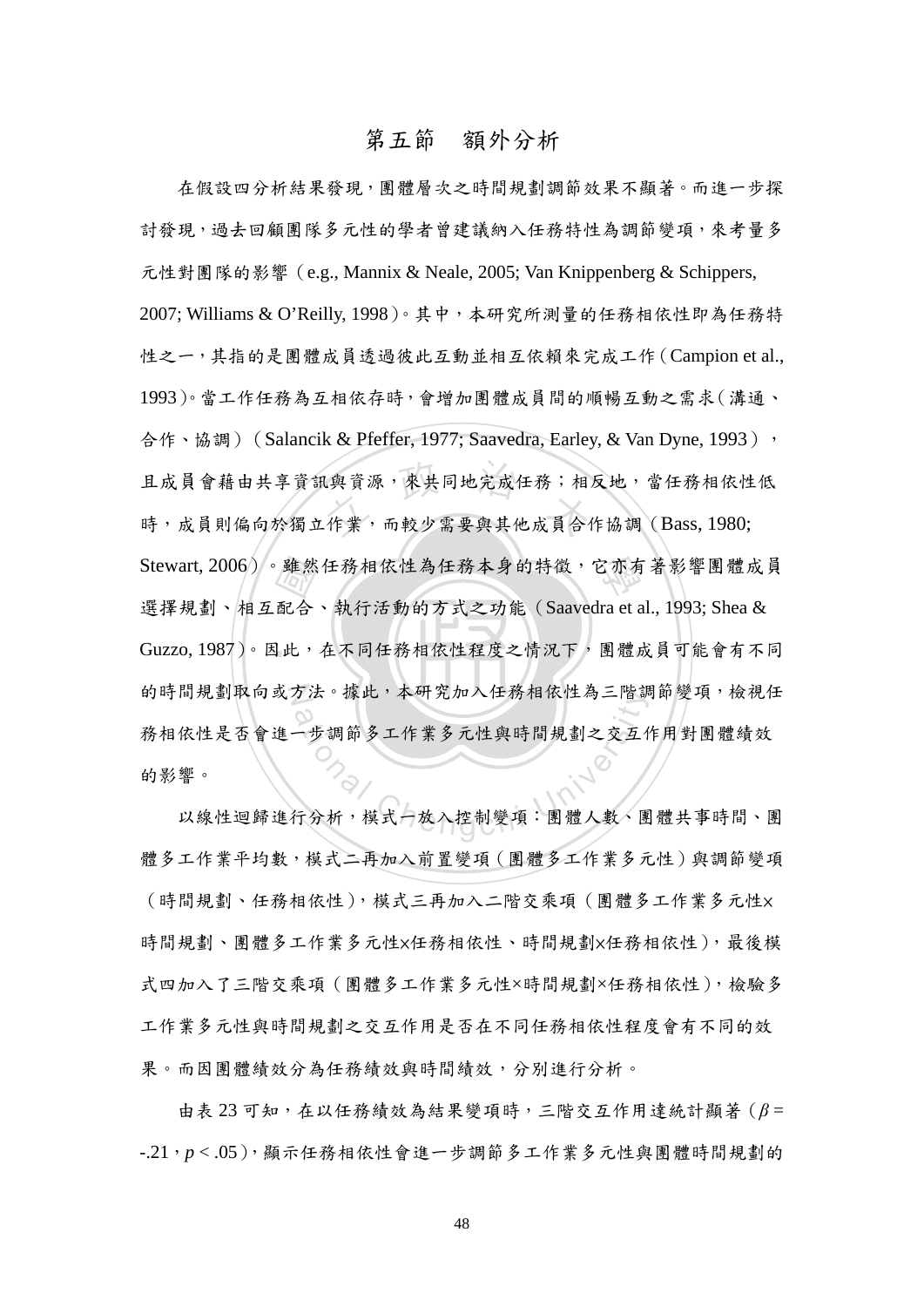交互作用對任務績效之影響;而由表 24 則發現以時間績效為結果變項時,三階 交互作用未達統計顯著(*β* = .06,*ns*),顯示此三階交互作用並未對時間績效有 顯著效果。

 任務相依性在任務績效之三階調節效果如圖 3,由圖可進一步發現在高相依 性時,多工作業多元性與時間規劃的交互作用具有較明顯的效果,其中,在低時 間規劃、高任務相依性時,多工作業多元性與任務績效之正向關係最為明顯。

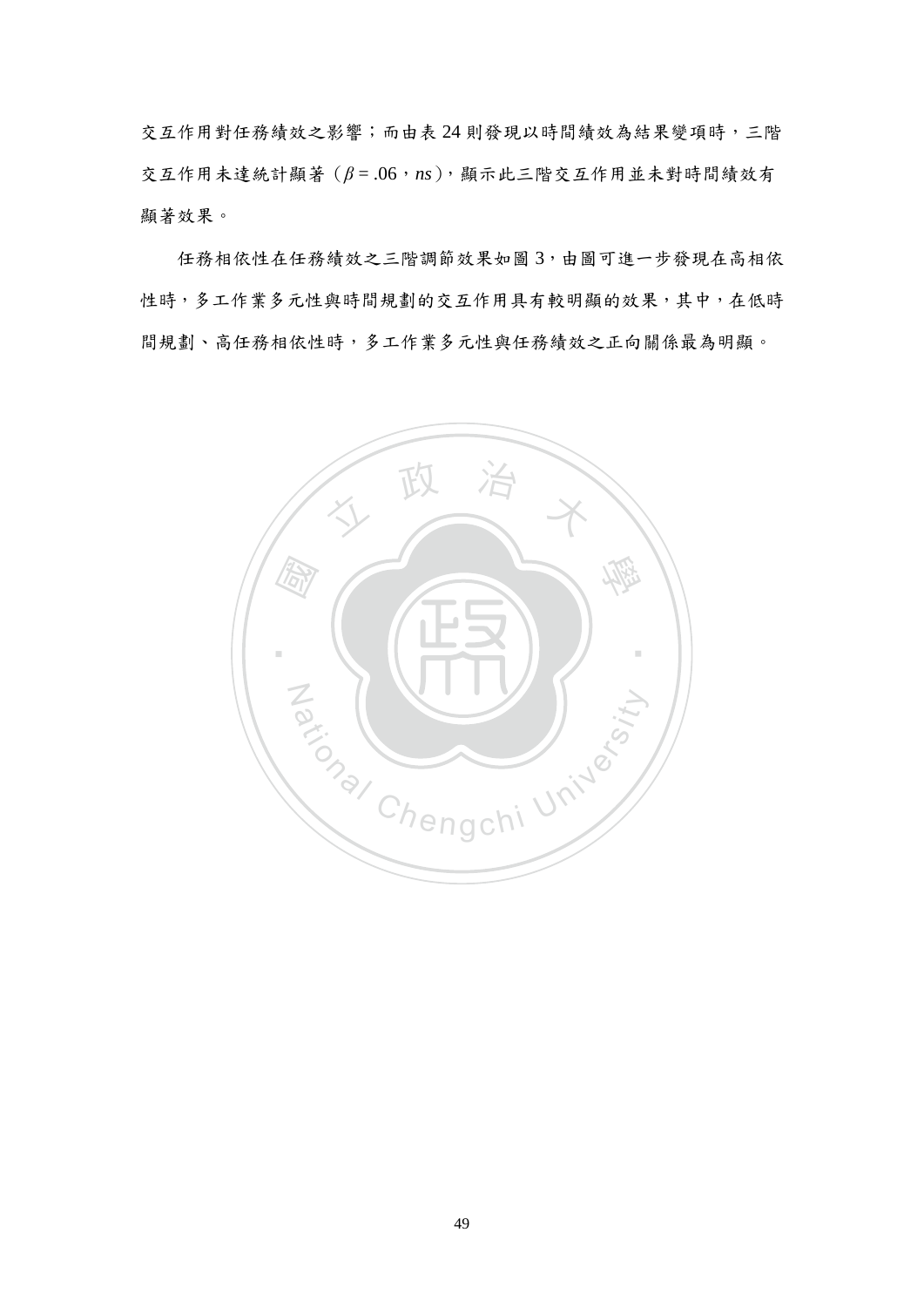表 4-8 團體層次三階調節效果:以任務績效為結果變項(N = 50)

| 變項              |        |               | 任務績效       |         |
|-----------------|--------|---------------|------------|---------|
|                 | 模式一    | 模式二           | 模式三        | 模式四     |
| 控制變項            |        |               |            |         |
| 人數              | .14    | .10           | .10        | .03     |
| 團體共事時間(年)       | $-.12$ | $-.12$        | $-.10$     | $-.08$  |
| 團體多工作業平均數       | $-.10$ | $-.04$        | $-.03$     | $-.03$  |
| $\Lambda R^2$   | .08    |               |            |         |
| 前置、調節變項         |        |               |            |         |
| 團體多工作業多元性       |        | .16           | .19        | $.29**$ |
| 時間規劃            |        | $.23*$        | $.24*$     | $.25*$  |
| 任務相依性           |        | $-.10$        | $-.07$     | $-.04$  |
| $\triangle R^2$ |        | $\sqrt{17^*}$ |            |         |
| 二階交互作用          |        |               |            |         |
| 團體多工作業多元性×      |        |               | $-.01$     | $-.02$  |
| 時間規劃            |        |               |            |         |
| 團體多工作業多元性×      |        |               | .06        | .12     |
| 任務相依性           |        |               |            |         |
| 時間規劃×任務相依性      |        |               | .10        | $-.06$  |
| $\Delta R^2$    |        |               | .04        |         |
| 三階交互作用<br>N     |        |               |            |         |
| 團體多工作業多元性×      |        |               |            | $-.21*$ |
| 時間規劃×任務相依性      |        |               |            |         |
| $\Delta R^2$    |        |               | University | $.08*$  |
| 調整後 $\rm R^2$   | .02    | d51           |            | .20     |
| F 值             | 1.33   | $2.40*$       | 1.81       | $2.24*$ |
| df1, df2        | 3,46   | 6, 43         | 9, 40      | 10, 39  |
| 估計標準誤           | .65    | .61           | .61        | .59     |

 $\frac{}{p}$  < .05. \*\**p* < .01.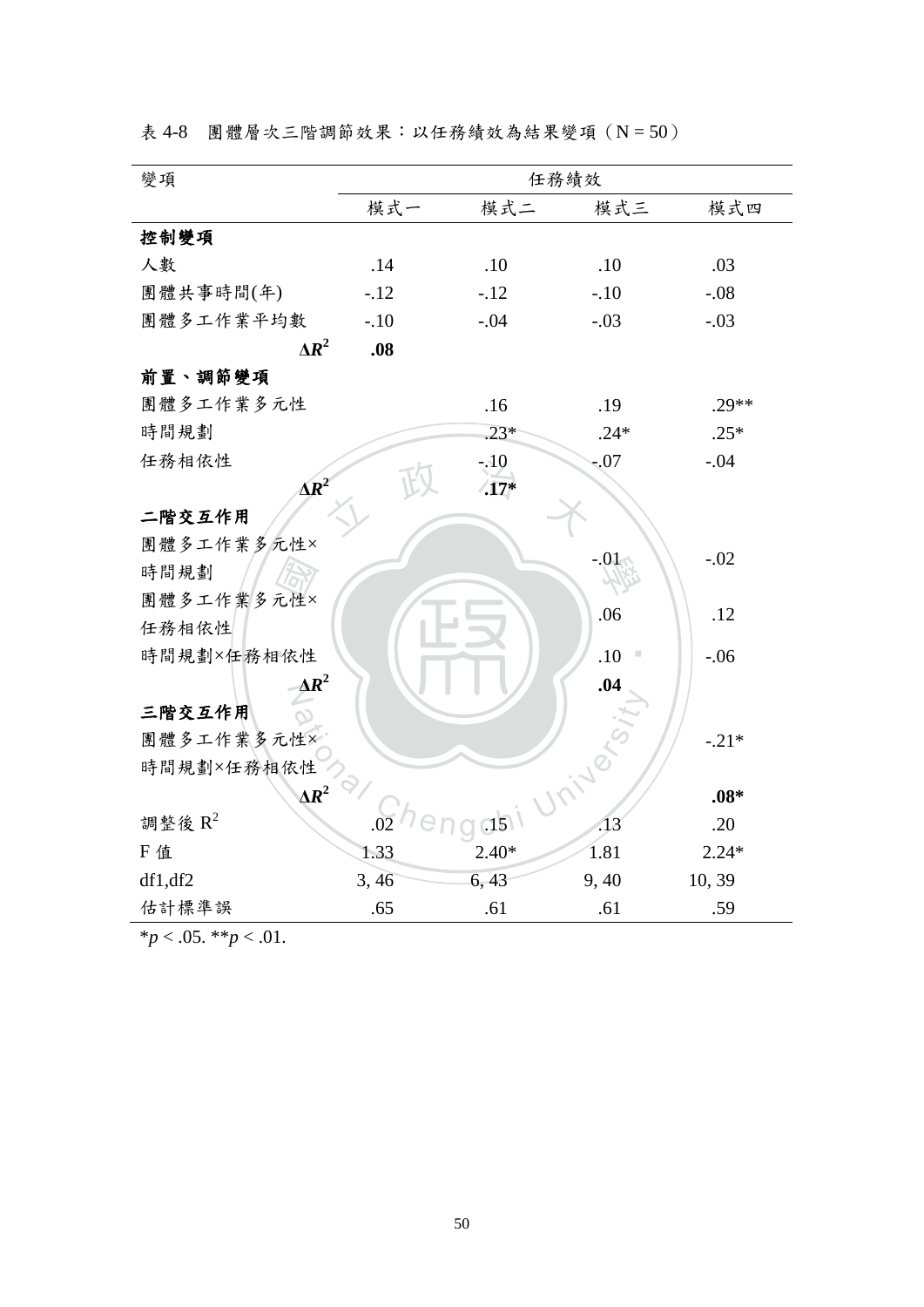|  |  | 表 4-9 團體層次三階調節效果:以時間績效為結果變項 (N = 50) |  |  |  |  |
|--|--|--------------------------------------|--|--|--|--|
|--|--|--------------------------------------|--|--|--|--|

| 變項           |                  |         | 時間績效      |        |
|--------------|------------------|---------|-----------|--------|
|              | 模式一              | 模式二     | 模式三       | 模式四    |
| 控制變項         |                  |         |           |        |
| 人數           | .01              | $-.01$  | $-.01$    | .01    |
| 團體共事時間(年)    | .00              | .01     | $-.01$    | $-.01$ |
| 團體多工作業平均數    | $-.17*$          | $-.11$  | $-.11$    | $-.11$ |
| $\Delta R^2$ | .11              |         |           |        |
| 前置、調節變項      |                  |         |           |        |
| 團體多工作業多元性    |                  | .07     | .05       | .02    |
| 時間規劃         |                  | $.21*$  | $.21*$    | $.21*$ |
| 任務相依性        |                  | $-.03$  | $-0.06$   | $-.06$ |
| $\Delta R^2$ |                  | $.20*$  |           |        |
| 二階交互作用       |                  |         |           |        |
| 團體多工作業多元性×   |                  |         | $-.02$    | $-.02$ |
| 時間規劃         |                  |         |           |        |
| 團體多工作業多元性×   |                  |         | $-.04$    | $-.06$ |
| 任務相依性        |                  |         |           |        |
| 時間規劃×任務相依性   |                  |         | $-.06$    | $-.02$ |
| $\Delta R^2$ |                  |         | .04       |        |
| 三階交互作用       |                  |         |           |        |
| 團體多工作業多元性×   |                  |         |           | .06    |
| 時間規劃×任務相依性   |                  |         |           |        |
| $\Delta R^2$ |                  |         | Iniversit | .01    |
| 調整後 $R^2$    | .05 <sub>1</sub> |         |           | .19    |
| F 值          | 1.87             | $3.20*$ | 2.33      | 2.15   |
| df1, df2     | 3,46             | 6, 43   | 9,40      | 10, 39 |
| 估計標準誤        | .48              | .43     | .44       | .44    |

 $**p* < .05. ***p* < .01.$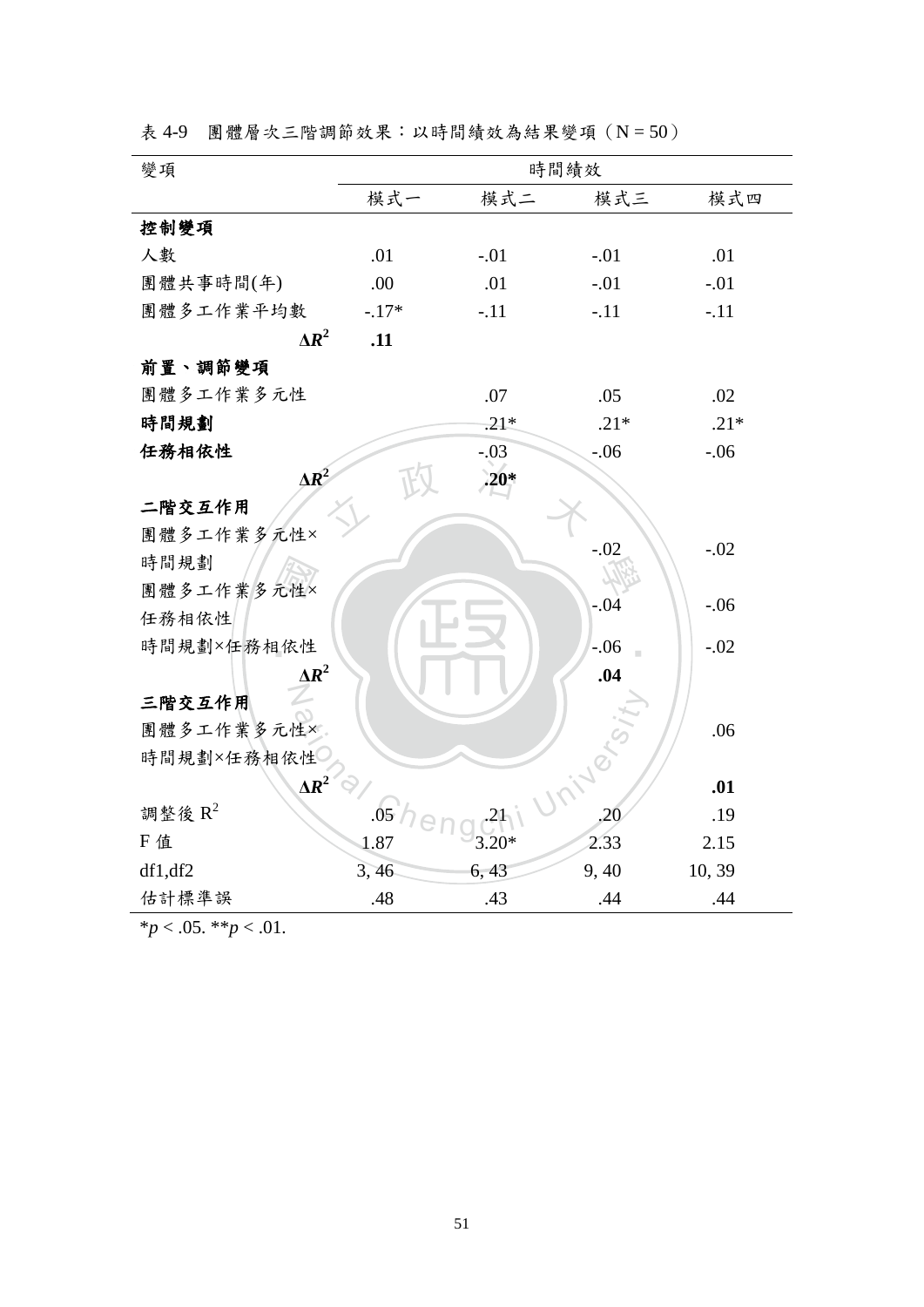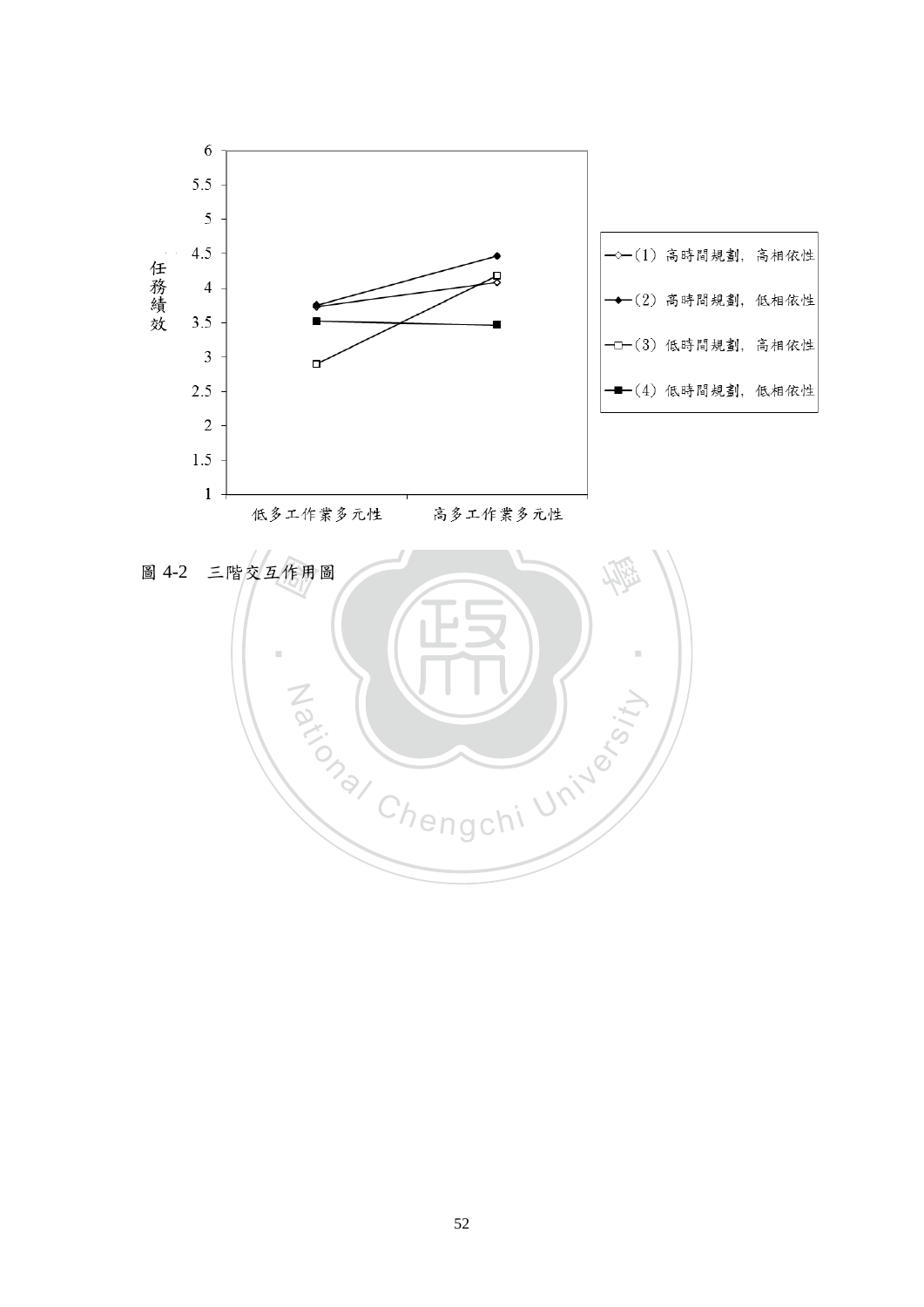# 第五章 討論與建議

#### 第一節 研究結果綜合討論

,从上以以到研究门口,,,,,,, 有別於過往,本研究著重在缺乏研究探索的工作團體時間特徵多元性議題, 其中,考量現代日益多工的工作型態,以多工作業為主要變項探討。而本研究預 期多工作業多元性與工作團體績效具正向關係,並根據過往文獻推論個體與團體 時間特徵差異越大會使個體產生負向反應(組織退縮),且此歷程由壓力中介。 由此,時間特徵在工作團體中具正向作用,但同時也有所弊害,因此本研究進一 步探討時間規劃可能在其中扮演調節的角色,同時增強團體層次之正向作用,並 削弱在個體層次之弊害,提升多工作業多元性的整體效益。研究結果整理如表 25。

| 表 4-10 | 假設分析結果總結             |           |
|--------|----------------------|-----------|
|        | 假設                   | 分析結果      |
| 假設一    | 多工作業多元性與團體績效具有正向關係。  | 部分支持      |
|        |                      | (僅任務績效顯著) |
| 假設二    | 個體與團體多工作業差異越大會使個體有更高 | 支持        |
|        | 的退缩反應。               |           |
| 假設三    | 壓力會中介個體與團體多工作業之差異對退縮 | 不支持       |
|        | 行為的影響;亦即,個體與團體多工作業差異 |           |
|        | 越大,會導致個體壓力越大,並進而使個體有 |           |
|        | 更高的退縮反應。             |           |
| 假設四    | 多工作業多元性與團體績效之關係會受到團體 | 不支持       |
|        | 時間規劃的調節,亦即在高時間規劃情況下, |           |
|        | 此正向關係會增強。            |           |
| 假設五    | 個體與團體多工作業之差異與個體壓力之關係 | 支持        |
|        | 會受到團體時間規劃的調節,亦即在高時間規 |           |
|        | 劃情況下,此正向關係會減弱。       |           |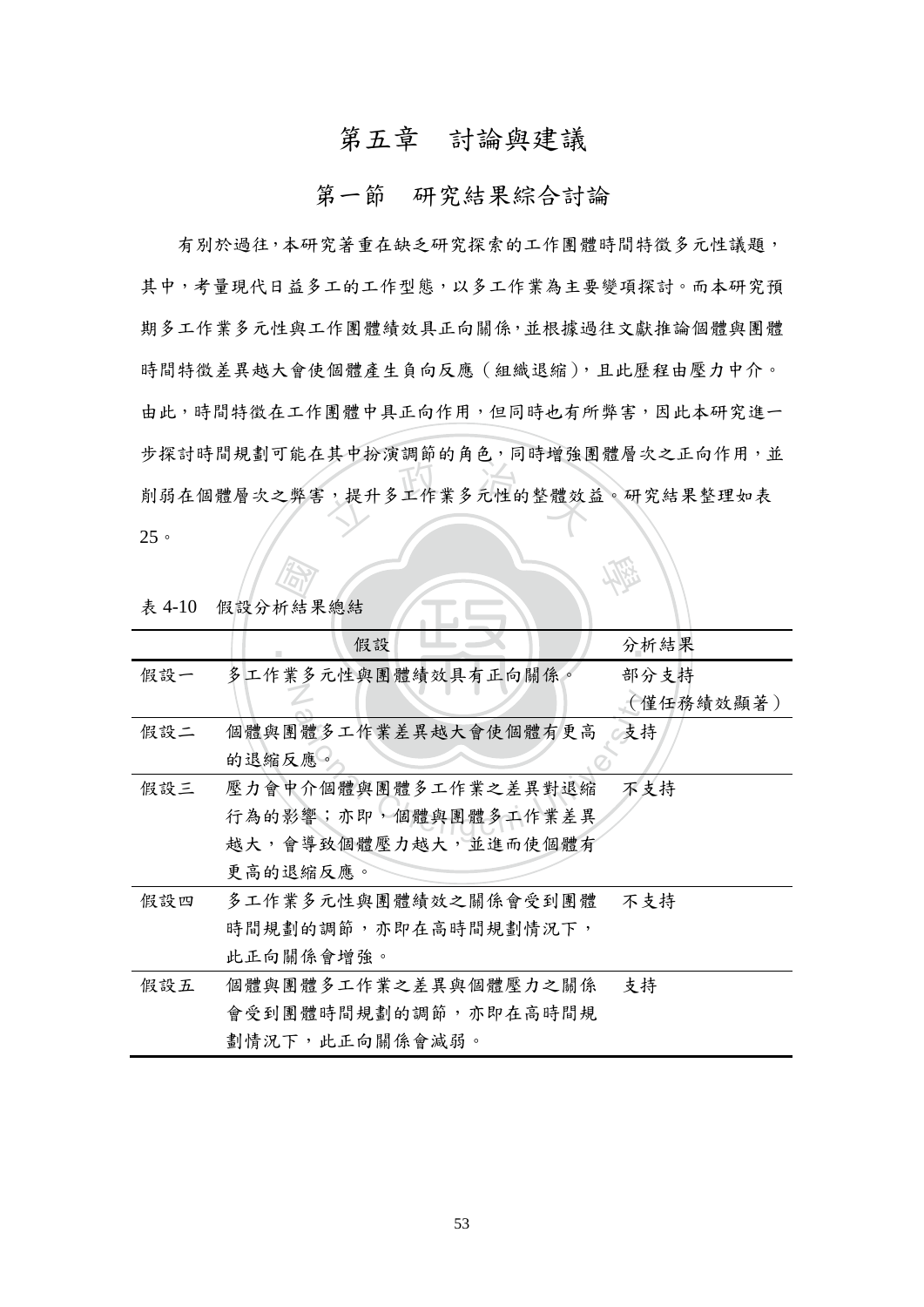一、 研究結果

較能專心在當前的任務上並完成之 (Waller et al., 1999), 而團體多工作業程度越 顯著負<br><br><br>的任務<br>的任務 與團體成員間是否有進行時程的<sup><br><br>之變異性。有趣的是,由表 17 可</sup> 學 數與時間績效呈顯著負相關(*β* = -.33, *p* < .05),代表若整體團體多工作業程度越 高,則可能所有成員都同時於不同任務上來回切換而忽略了重要期限,導致無法 大體上,本研究結果以多種方式拓展了工作團體中的時間多元性相關研究。 首先,團體層次方面,多工作業多元性僅與任務績效具正向關係,驗證了低多工 作業與高多工作業團體成員在執行任務時能夠協助、互補之推論。發揮單一作業 個體專注的優點 (Bluedorn et al., 1992), 以提升單一任務的品質, 並結合多工作 業個體在現代動態環境中,同時管理多個任務提升產出(Mohammed & Nadkarni, 2014)。而在時間績效的部分則僅與時間規劃有正相關,進一步看表 21 線性迴歸 分析中,在加入控制變項後時間規劃對時間績效仍具預測效果,可見能否準時在 時限內完成任務,可能與團體成員間是否有進行時程的安排較有直接關聯,而非 團體成員本身時間特徵之變異性。有趣的是,由表17可知,團體多工作業平均 高,其在按時完成任務的表現上越差,這可能是因為當團體趨於投入單一事件時, 在時限內完成。

<sub>【</sub>都问時於个问仕榜上來回切換而忽略」里<br>△<br>欠方面,由結果可知個體與團體多工作業差異<br>於自己高時,會導致成員有較多的負向反應– 接著,個體層次方面,由結果可知個體與團體多工作業差異越大時,尤其是 團體多工程度相較於自己高時,會導致成員有較多的負向反應-壓力、組織退縮。 這可能是因為多工作業成員以多工作業的方式處理工作任務,並在需要其他成員 幫助時立即打擾以專一模式處理工作的單一作業成員,擾亂了其思緒而無法以習 慣的方式工作。而這樣的工作狀態成為了壓力源(Conte et al., 1999),使個體認 為無法負荷導致個體產生壓力;另一方面,也因不自在或不滿而產生退縮反應, 欲脫離其中。

然而,與預期不同的是,壓力並未中介個體與團體多工作業差異與組織退縮 之關係(γ*30* = .09,*t* = 1.74,*p* < .10;*γ40* = .08,*t* = 1.54,*ns*)。這可能是因為超 出資源可處理的環境會形成壓力,但壓力卻不一定會造成個體不滿意、不舒服或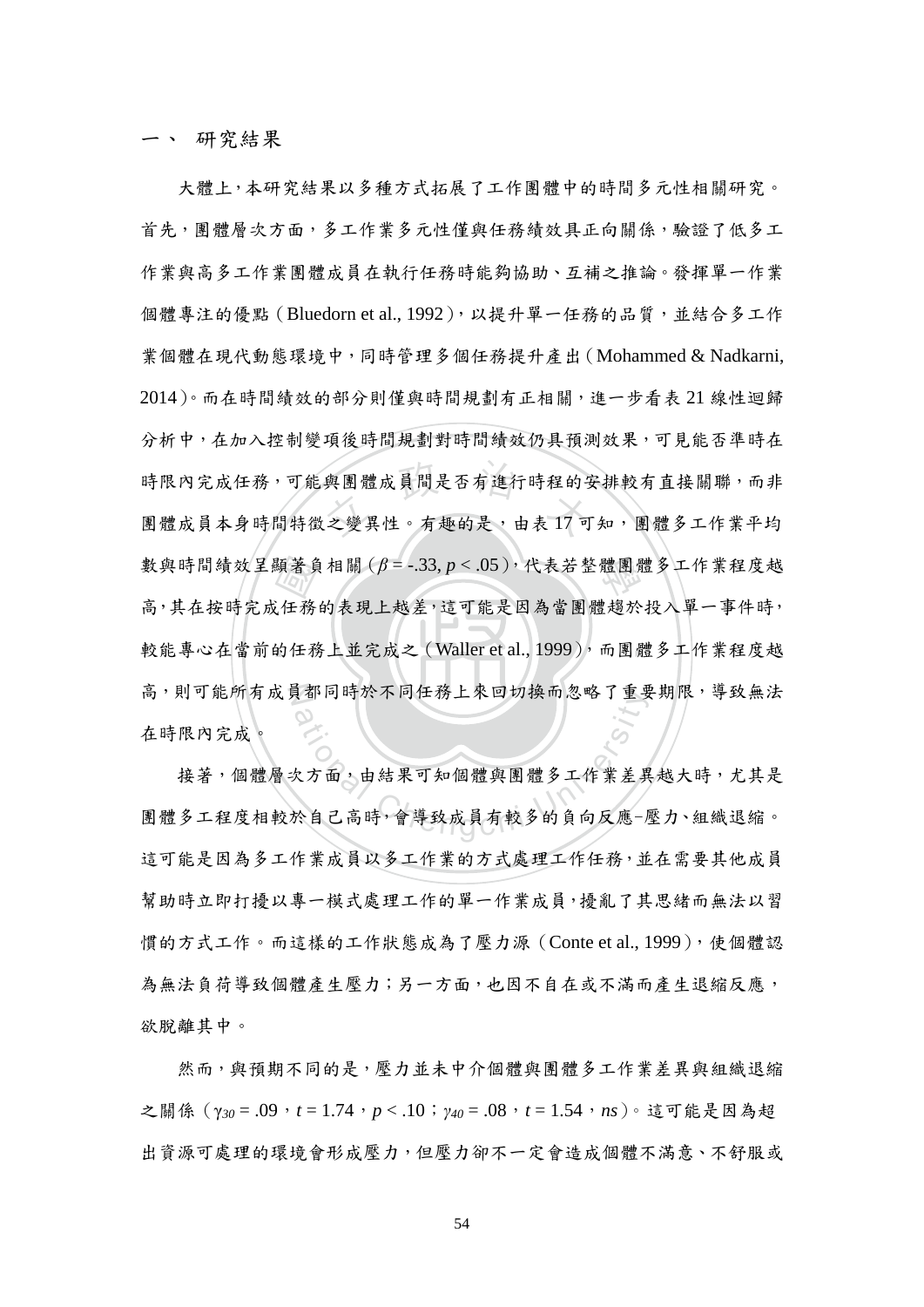的文化或規範,Crampton 與 Wag<br>不會受到共同方法變異之影響, 不自在。由表 18 可知,壓力與組織退縮之相關亦未達顯著(*r* = .06,*ns*),壓力、 組織退縮可能都是個體與團體差異所直接導致的結果,而兩者則未有直接的關係。 即個體與團體之差異所造成的不滿意、不舒服或不自在等負向感受導致了退縮反 應;而為因應此情況而超出個體資源則形成了個體壓力,兩者之影響歷程可能是 不同的。無可否認的是,對工作環境的整體知覺的確影響了個體壓力與退縮反應。 而本研究個體與團體之多工作業差異是以個體知覺的團體多工作業程度與個體 自評之差異進行計算,而非計算個體與每一位團體成員之差異,此部分可能會有 共同方法變異之疑慮。而因個體所經驗到的所屬工作團體之多工作業,是一種工 作單位在多工作業方面的文化或規範, Crampton 與 Wagner (1994)的研究即發 現組織文化之變項相對不會受到共同方法變異之影響,本研究之結果仍有支持 性。

聞規劃<br>有進行 任。<br>最後,在時間規劃調節效果方面,在團體層次上未有顯著的交互作用,顯示 了無論團體是否有進行時間規劃,多工作業多元性與團體績效之關係並未有所增  $\mathbb Z$ 生一步的文獻探討後,本研究從而檢視任務相<br>依性的情形下,多工作業多元性與時間規劃的<br>效果。由圖3,發現高任務相依性且低時間規 強。這可能是因為時間規劃之變異性偏低 (SD = .56), 而限縮了效果才導致未有 顯著的結果。根據進一步的文獻探討後,本研究從而檢視任務相依性的角色,發 現在不同的任務相依性的情形下,多工作業多元性與時間規劃的交互作用對任務 績效會有不一樣的效果。由圖 3,發現高任務相依性且低時間規劃時,多工作業 多元性與任務績效具最強的正向關係,代表在此情況下,多工作業多元性對團體 績效表現有更強的效果,凸顯出時間多元性在此情形的重要性。而在四種情況(四 條線)的比較下,低任務相依性與高時間規劃時,團體整體績效表現較好,亦即 比起高任務相依任務相依性時,較高的時間規劃,多工作業多元性與任 務績效的關係較強的。可見任務類型亦是在考量團體成員時間特徵的關鍵,除了 團體的時程安排計畫外,任務本身的特性亦是需要考量的因素之一。

且三階調節的四種情況中,僅有低時間規劃與低任務相依性時,任務績效並 未因時間多元性程度差異而有明顯的改變,這可能也顯示了過去少數多工作業多 元性與團體績效無顯著相關的原因之一,即這兩者的關係可能還受到了任務特性、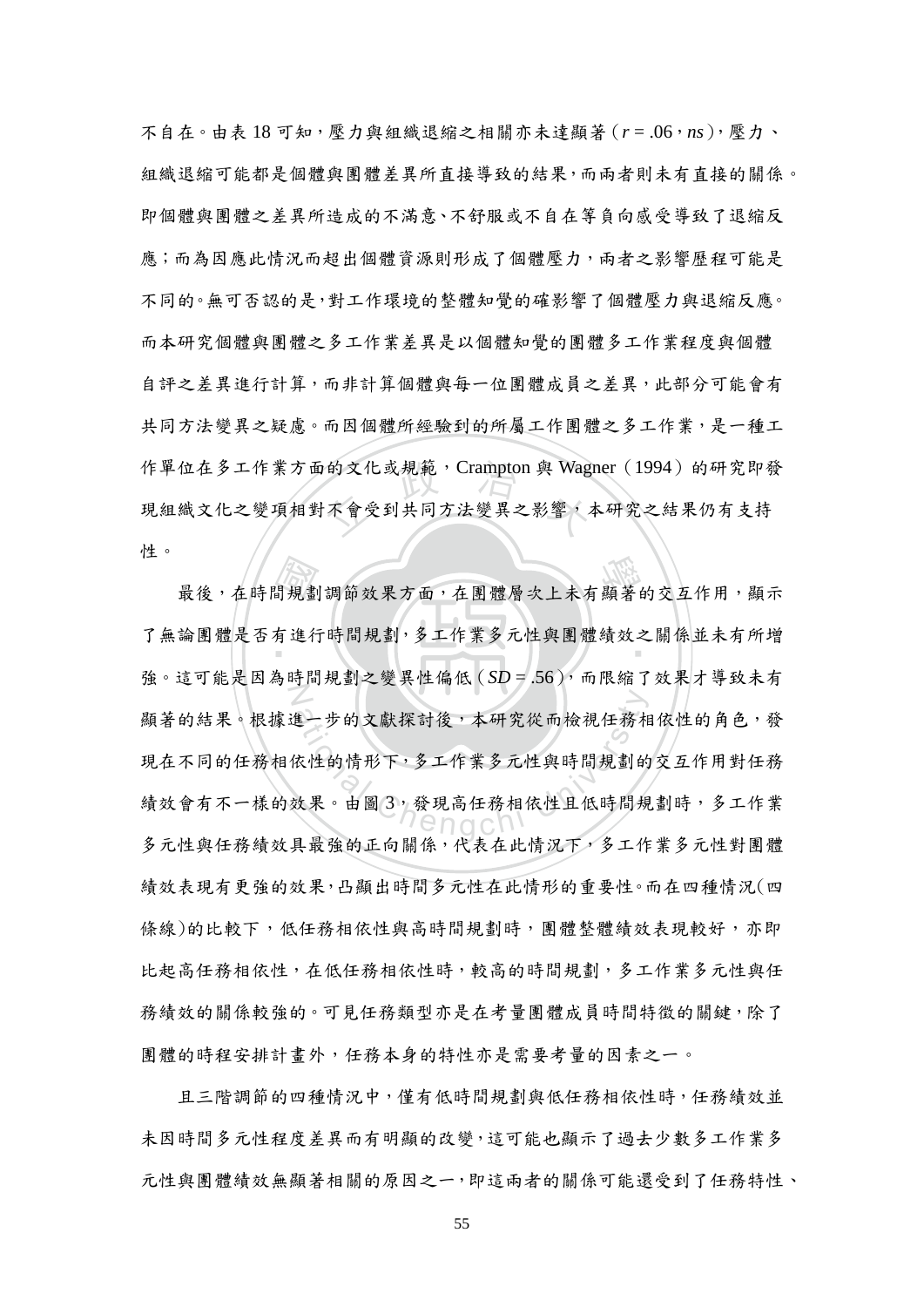時間規劃等因素所影響。然而,本研究之有效組僅50 組,樣本數偏低,結果可 能有所偏頗。無論如何,依據結果仍可相信有此方向,待未來研究有更多樣本驗 證。

而時間規劃在個體層次上,具有削弱個體與團體多工作業差異與壓力間的關 係之效果,可見時間規劃對於成員而言,可能形成了一種共識,使成員彼此知道 在哪一個時間點上該完成甚麼樣結果、以及每個任務需花費的時間,減少了執行 任務時的不確定性與互相干擾的可能。因此在高時間規劃下,團體成員不同的行 事方式有了行事依據,較少有因臨時要處理其他成員的要求而產生壓力的情況。

劃對團體而言是有所助益的,在低<br>元性對於團體任務績效的表現;亦 整體而言,時間規劃對團體而言是有所助益的,在低任務相依性的任務類型 下,可加強多工作業多元性對於團體任務績效的表現;亦能削弱個體與團體差異 所造成的個體壓力,凸顯了多工作業多元性的整體效益。

 國 川逗成的個短壓力, 口線」タエト未タル性的定短效血。<br>另一方面,因時間規劃進行了時程的安排可能會被誤認為平衡了工作團體之 時間多元性,而降低時間多元性程度;加上,研究結果指出兩者對工作團體任務 N 出規劃的不同。依據文獻,本研究認為時間規<br>標前,設立了階段性目標,即設定在各個時間 績效皆有正向相關,那麼哪一方更為重要亦是值得討論的。據此,本研究欲再釐 清時間多元性與時間規劃的不同。依據文獻,本研究認為時間規劃所指的是團體 成員在達到最終目標前,設立了階段性目標,即設定在各個時間點團體須達成的 程度;而時間多元性則是指團體成員各自達成這些階段性目標過程中的時間使用 方式之差異。且由表 17,時間規劃與多工作業多元性未具顯著相關(*r* = .28,*ns*), 可見兩者是不同的,並不互相衝突。而在重要性方面,時間規劃無論對管理者或 團體成員本身,可能是相對可控制的,在實務上也許較為重要;然而也因如此, 凸顯了時間多元性在學術研究中的重要性,因為管理者相對無法控制現有員工的 時間特徵,工作團體時間多元性之研究可能能夠加強相關議題的瞭解。

 而雖然過去將多元性特徵分成二類為主流,過去學者亦曾嘗試提出不同的團 體多元性分類方式 (如, McGrath et al.,1995; Pelled,1996), 但都未能完善的解 釋多元性所形成的影響(Mannix & Neale, 2005)。可能比起關注多元性特徵為何 類型,或其可能隱含的特定影響,多元性更應廣泛定義為團體中個體能夠斷定自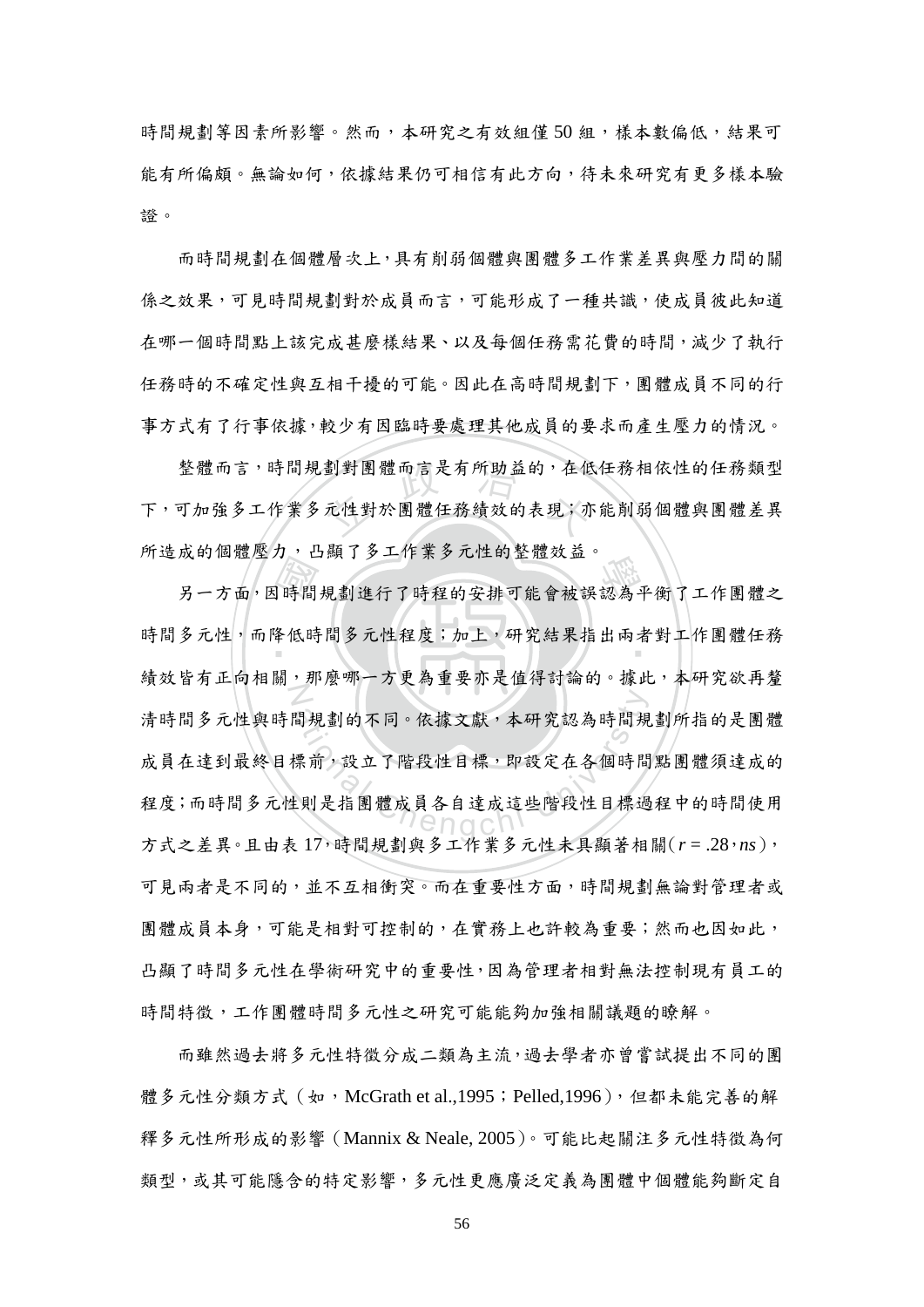己與他人不同之特徵。且更重要的是了解其影響機制,以及其中可能的調節或中 介變項。而本研究即提供了時間特徵多元性全面的瞭解,並發現到時間規劃、任 務特性可能在團體時間多元性研究中扮演重要角色,值得未來研究進一步探究。

二、 理論貢獻

一種在實際工作活動之互動,本研究結果提供了對團體多元性研究之新的發展方向。<br>向。<br>而在時間與團體的相關理論中,時間-互動-表現理論 (time-interaction-體的知覺、感受環境,以及執行活<br>|係導向或任務導向之特徵,工作團 整體而言,本研究之結果擴展了團體多元性、時間相關研究的了解。首先, 在單就團體多元性研究方面,本研究跳脫了過往對於團體多元性特徵之分類,而 關注在個體根本差異之時間特徵上。Bluedorn(2002)指出這種個體時間特徵之 根本差異,是會影響個體的知覺、感受環境,以及執行活動的方式。因此,相較 於過往團體多元性之關係導向或任務導向之特徵,工作團體中的時間特徵差異是 向。

而在時間與團體的相關理論中,時間-互動-表現理論 (time-interactionperformance theory; TIP theory) 主張團隊/團體是需要一有組織的機制來處理時 11P theory) 王派團隊/團體走需要一有組織 間性模糊、時間性衝突以及時間資源(McGrath, 1991)。TIP 理論辨認出團隊可 能所面臨的時間相關問題,但並未解釋這些問題是如何產生的或該如何管理這些 問題。而本研究則解釋了在團體中時間之差異對於團體績效表現的影響,以及此 差異對於團體成員而言所具有的效果,並且提供了可能的管理方式,並累積相關 的實徵研究結果,發展可能的團體中時間問題之處理機制。

 再者,比起過去時間多元性相關研究(如,Gevers, et al., 2009; Mohammed & Angell, 2004; Mohammed & Nadkarni, 2011),本研究拓展對其他時間特徵變項, 亦即多工作業,在差異性議題的了解。且過去在團體層次的多工作業相關研究中, 會假定個體有可區別的時間使用偏好,但在工作上團體會集體性的偏好,即有對 如何建構工作方式的共識(如,Kaplan, 2009; Mohammed, Rizzuto, Hiller, Neuman & Chen, 2008),就如 Souitaris 與 Maestro(2010, p. 654)在概念化團體層次多工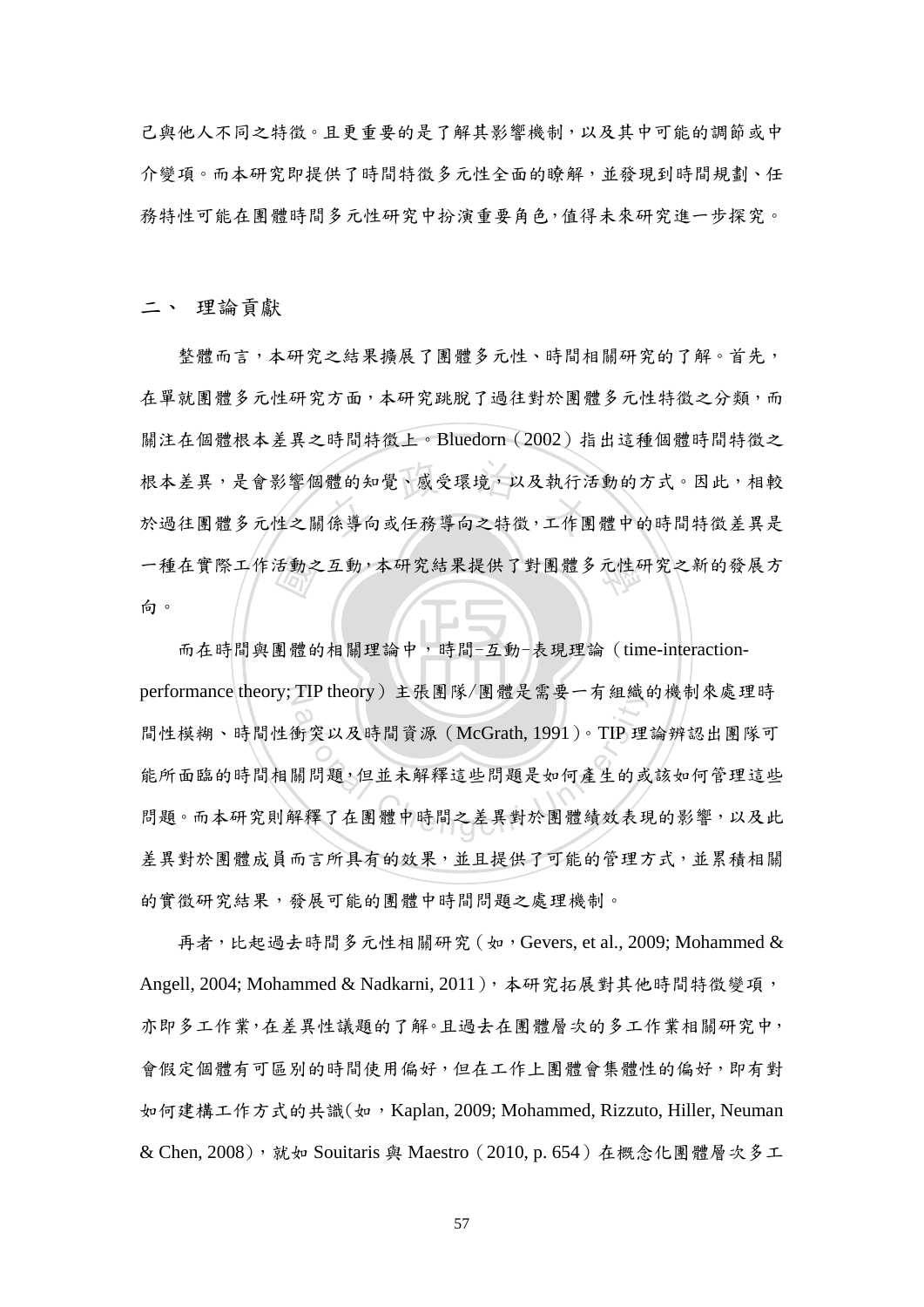作業時,亦將之描述為成員會擁有相似的偏好與行為傾向。而本研究則跳脫這種 以平均數來表示,將團體之多工作業視為一體性偏好的討論,認為團體成員中是 存在著多工作業與單一作業的多元化傾向。

 且本研究結果也顯示出,個體與團體之多工作業差異可能導致個體壓力,多 工作業的多元性則是對團體任務性績效表現具有正向效果。可見團體層次的多工 作業,除了過去常見的以整體平均表示,亦含有成員間差異的可能性。因此考量 兩種型態的多工作業,在多工作業對團體的影響方面提供了更清楚的瞭解。

27月不同的效果, 尤共是任明間的誠處「, 明間将做到於工作團體任員與量的於<br>響可能具有差異, 若將時間性績效與任務性績效混為一談, 可能會有失準確性。<br>時間與績效表現的相關研究, 可能需要進一步將兩者區別討論, 加以釐清還缺乏 nmed & Nadkarni, 2014) , 然而這<br>結果即指出多工作業多元性對任務 時間與績效表現的相關研究,可能需要進一步將兩者區別討論,加以釐清還缺乏 N 而過去多工作業多元性與團體績效之研究中,是將任務性、時間性績效一併 視為團體績效(Mohammed & Nadkarni, 2014), 然而這可能會過於概括性看待 團體工作表現。本研究結果即指出多工作業多元性對任務性績效、時間性績效分 別有不同的效果,尤其是在時間的議題中,時間特徵對於工作團體在質與量的影 實徵研究的時間議題在工作團體表現中所扮演的角色。

司時考量了時間特徵差異在團體、個體層次的 最後,本研究同時考量了時間特徵差異在團體、個體層次的影響,亦是團體 時間研究中較為少見的,此方式能夠全面性探討一變項在工作團體中所扮演的角 色。研究中之多工作業具有正面效果與負面影響,若是個別研究發現此結果,只 能解釋是相互衝突,但在本研究中則能夠進一步提出整體的解決機制。未來相關 研究中亦能考慮以其他變項為主題,探討其在不同層次的影響。

 總結而言,本研究有別於以往著重在系統性地研究分析,而以團體成員個人 時間特徵為主題來探討其所產生的影響,並透過實徵研究擴展了團體研究中對時 間議題的瞭解。且過去較少有同時考量團體層次與個體層次之研究,本研究則提 供了整體的個人特徵在團體與成員本身所產生之影響,對時間多元性有更為完善 的解釋。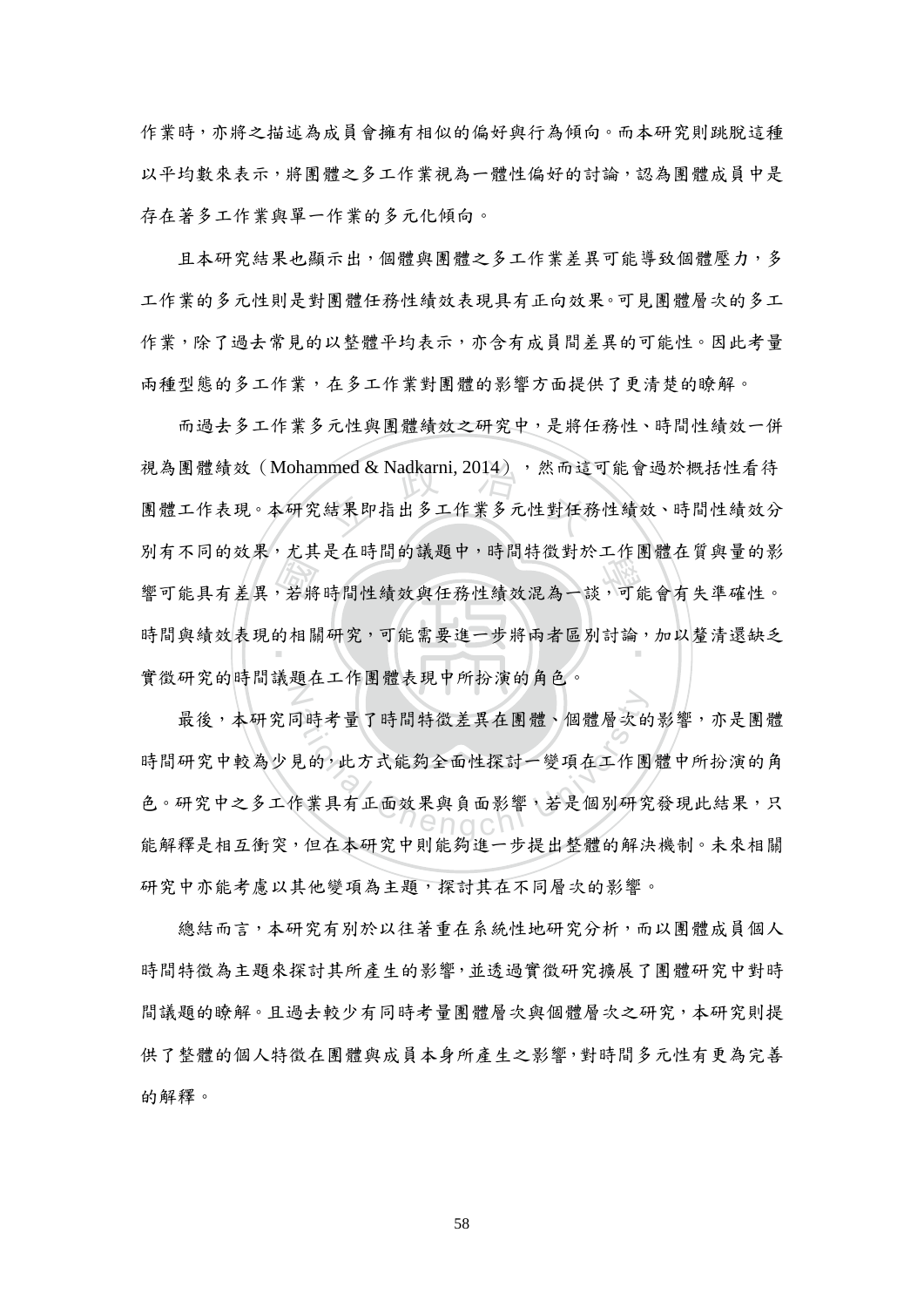#### 三、 實務管理建議

不良影響。<br>另一方面,任務類型亦是管理者在安排人員組成時須考量的因素。對於任務 現代快速變化的工作環境,多工的工作型態不少見,而員工自身的多工作業 工作方式在普及的工作團體中所形成的影響,本研究結果提供了相關的解釋與可 能管理方式。結果發現多工作業多元性是有助於工作團體體的任務表現,而員工 偏好多工作業或單一作業,透過量表、觀察皆可得知,管理者可依此作為組成工 作團體時的參考依據,將擁有多元時間特徵的不同個體組合成一工作團體,以得 更好的任務表現。同時,亦須減少由多工作業程度高的員工組成工作團體的可能 性,本研究結果發現,工作團體多工作業程度越高,可能會導致時間績效方面的 不良影響。

有更好的工作任務表現。而在任務相依性較低的任務類型時,時間規劃則扮演了 相依性高的工作,管理者更要重視時間多元性的組合,因為即使團體成員在執行<br>任務時少有規劃時間的排程,透過集結不同多工作業程度的成員,工作團體能夠<br>有更好的工作任務表現。而在任務相依性較低的任務類型時,時間規劃則扮演了 重要角色,團體成員自身應主動進行時程安排,或是透過管理者提醒,將時間多 任務時少有規劃時間的排程,透過集結不同多工作業程度的成員,工作團體能夠 元性對任務績效的助益最大化。

ational Chengert时程安排,或走透過官理有<br>co<br>助益最大化。<br>所以普及,是因組織相互依賴的任務結構所需<br><br>來完成工作是在沒有員工的同意或答應下執行 而工作團體之所以普及,是因組織相互依賴的任務結構所需,然而在安排員 工成為團體的一員來完成工作是在沒有員工的同意或答應下執行(Bayazit & Mannix, 2003), 本研究發現擁有不同時間特徵的團體成員,可能會因自己與其 他成員的差異形成壓力、退縮等反應。依據時間規劃調節效果的結果,團體成員 可主動提出進行時程之安排、時間分配等相關討論,亦可幫助與團體行事步調、 時間運用較為不同的成員減少壓力感受。這可能能夠避免員工因壓力而可能產生 的負向反應,如負向情緒、生理症狀等。

因此,時間規劃在某些情況下可以提升團體的任務表現,使得時間特徵差異 在團體發揮效益,且也能夠降低成員本身因而產生負向後果的可能,最終無論團 體或成員都有最佳的結果。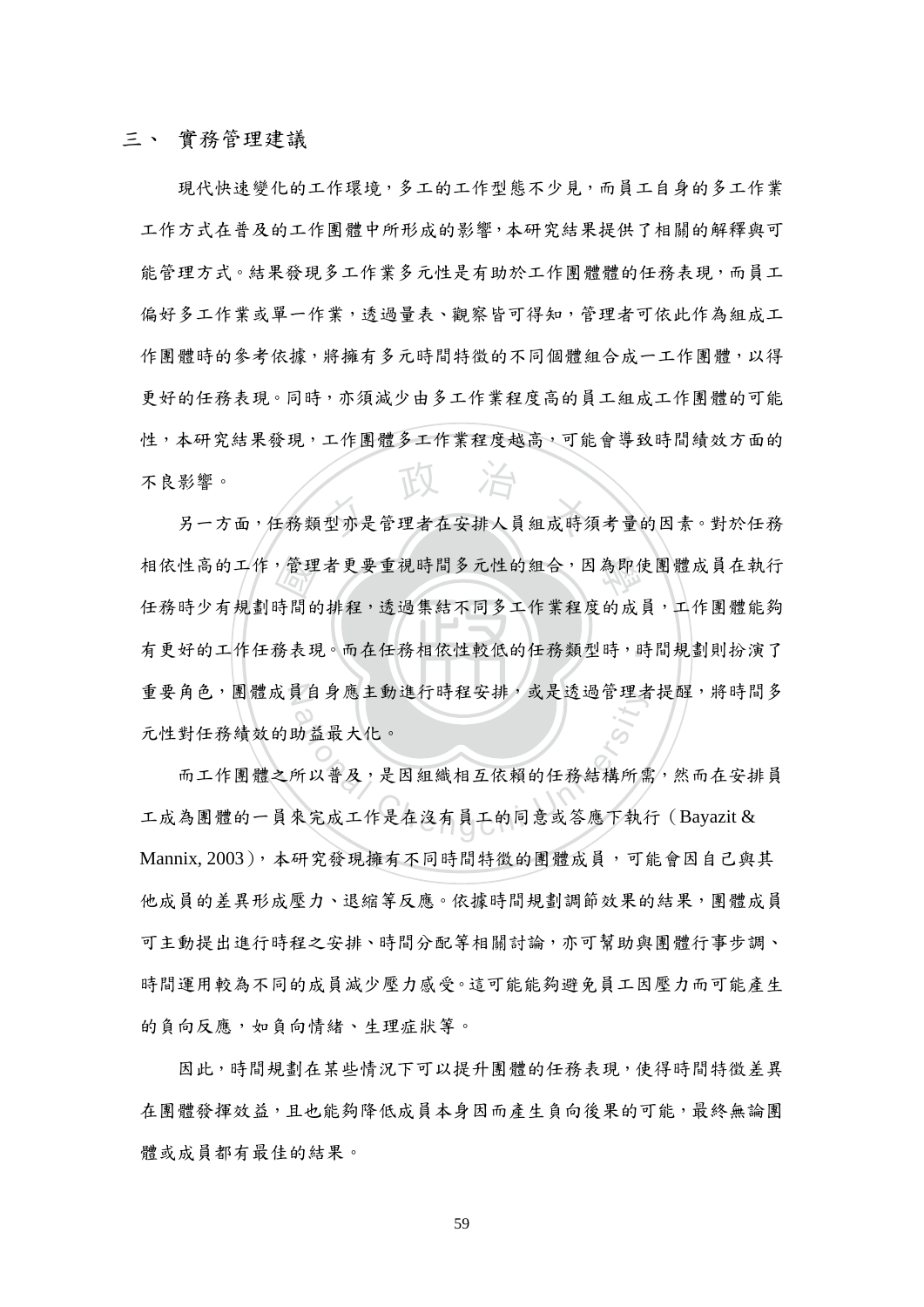#### 第二節 研究限制與未來研究方向

研究限制

時間山<br>因為這 <sup>立</sup> <sup>政</sup> <sup>治</sup> <sup>大</sup> 員各自如何分配時間以完成任務,對於不同的工作團體性質可能會有不同的效果。 ‧ 過去時間相關研究之樣本多為同來源,而可能執行相似的工作類型(如,時 間多元性相關研究:同一公司中負責相似專案之團隊(Mohammed & Nadkarni, 2011)、課程要求相同的學生團隊(Mohammed & Angell, 2014);個體與團體差 異相關研究:同一公司不同工作團體(Jansen & Kristof-Brown, 2005)、同校商學 院之畢業生(Slocombe & Bluedorn, 1999))。而本研究之樣本工作性質較為發散, 其工作特徵可能有很大的差異,如樣本中包含了研發與一般行政工作團體,研發 工作相對較無固定工作模式、充滿不確定性,可能較需要成員間隨時合作或討論; 而一般行政則相對穩定、週期性,可能較有固定的工作事項。如此一來,團體成 不過,也可能是因為這樣的樣本特性,使本研究能在額外分析發現到任務相依性 的效果。

而本研究之對象為工作團體,然而因蒐集上之困難,如團體成員出差、業務 象為工作團體,然而因蒐集上之困難,如團體<br><br><br>(2005)發現若團體資料中有隨機未填答者,<br><br>的變異而使團體層次變項間之關係膨脹,他們 繁忙等,訊息聯絡人協助發放問卷時,並不一定會獲得每一個團體中所有成員之 資料。Timmerman(2005)發現若團體資料中有隨機未填答者,會導致團體層次 變項之測量有較大的變異而使團體層次變項間之關係膨脹,他們指出填答率低於 60%時會造成測量偏誤而產生第二型偏誤 (Type II error)。見表 6 可知,本研究 各團體之填答率為 25%~100%。但是,Nesterkin 與 Ganster (2015) 在後續的相 關研究指出,除了填答率外,應同時考量組間相關係數(ICC(1))。他們發現, 高填答率也可能產生偏誤的團體層次變項之相關;而若具有高的組間相關係數時, 即使是低填答率也能有正確的團體層次變項之相關。由表16,本研究團體層次 之變項:時間規劃之組間相關係數為 0.37,已達 Bliese(2000)所建議的 0.12 取決點。因此,雖然本研究樣本有低於 60%的填答率,但具有夠高的組間相關係 數,所得之結果仍是可信的。而 Nesterkin 與 Ganster(2015)亦發現團體規模未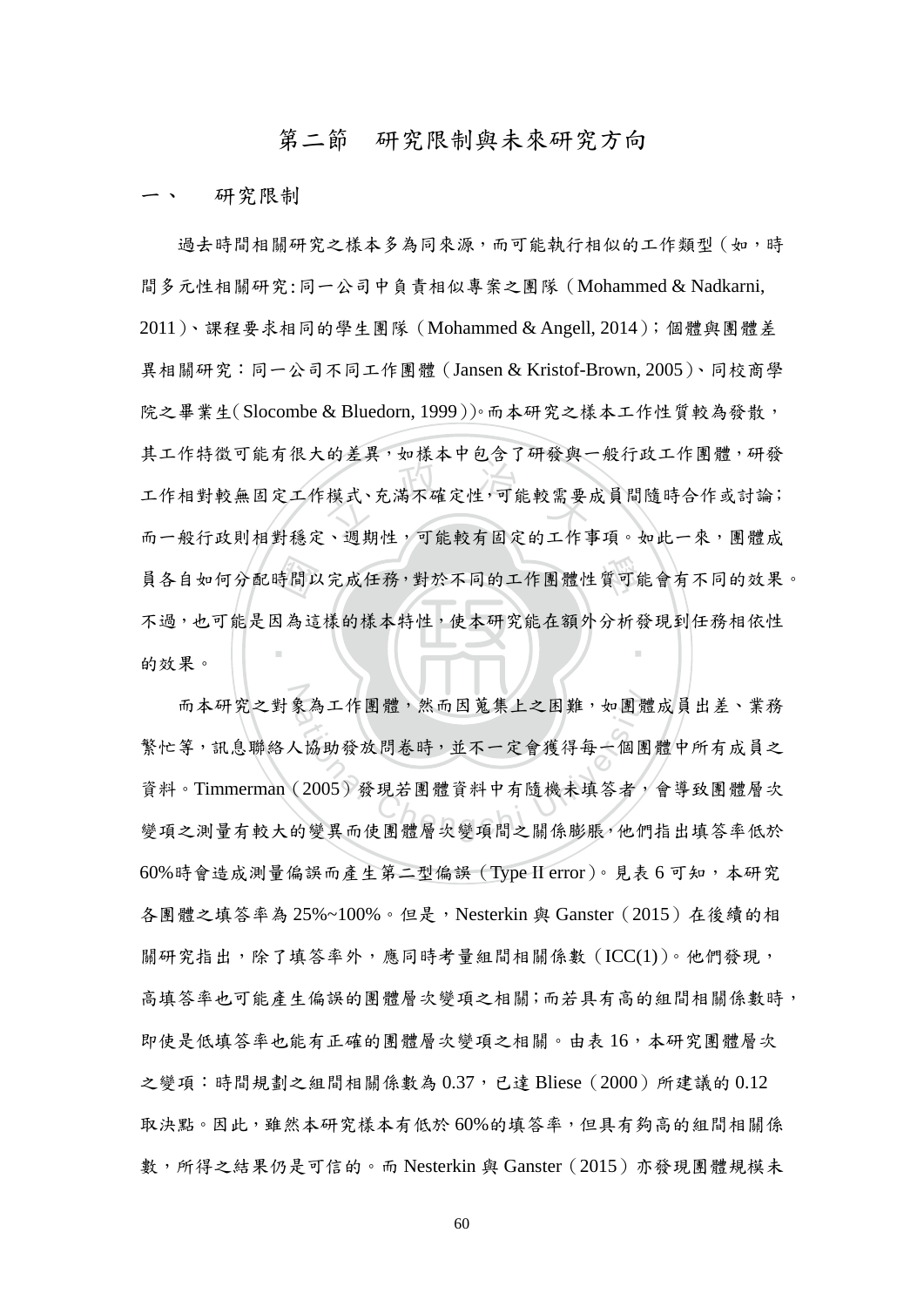有調節填答率的影響之效果,可知本研究亦未受到團體規模之影響。無論如何, 未來研究仍應在設計時即避免相關問題,減少偏誤產生的可能。

 最後,本研究之團體績效為團體成員的自評知覺,這可能會受到社會期許之 影響而膨脹了團體績效的評估,進而影響研究結果。理想上,應使用更為客觀的 測量,如直接透過公司取得績效考核的紀錄;或由團體表現評估者來填寫測量, 如客戶。然而,考量本研究對象是不分產業、工作型態之工作團體成員,評估團 體績效的方式可能有所不同,若隨各工作團體的原有評估作為測量,可能有失一 致性。未來研究可考慮加上團體領導者進行評估,增加資料的來源。

人 政 治 木

二、未來研究方向

會影響團體的運作,然而時間規劃並不如預期的具緩和之效果。在甚麼樣的情況 之議題<br>度之差<br>作,然 根據本研究之議題與結果,提出可能的四個未來研究方向。首先,個體與團 下能夠改善此情形,以同時兼顧時間多元性帶來的好處,是一個重要的議題。過 ,以问時兼傾時间多兀性帝來的好處,走一個<br>60<br>研究中發現,領導時程 (Mohammed & Nadka<br>rs et al., 2004) 皆具有調節效果,能夠強化時<br>皆在個體層次之影響,是否調節個體與團體的 體的多工作業程度之差異,的確會造成個體組織退縮,這樣不事生產之行為可能 去時間多元性相關研究中發現,領導時程(Mohammed & Nadkarni, 2011)、共 享時間認知 (Gevers et al., 2004)皆具有調節效果,能夠強化時間多元性與團體 績效之相關。而兩者在個體層次之影響,是否調節個體與團體的多工作業程度之 差異與其產生的負面效果,可能是未來能夠進一步探究的。

 再者,任務特性可能是未來時間多元性相關研究須考量的因素之一。由額外 分析結果發現任務相依性具三階調節的效果,代表了時間多元性與時間規畫之交 互作用,會依任務相依性的差異而有所不同。而過去學者曾提出,任務複雜度可 能也扮演了調節角色,他們根據 Wood's (1986) 之分類:內容複雜度、合作複 雜度、動態複雜度,一一建議了各類複雜度在不同的時間特徵多元性可能具有的 調節效果(Mohammed & Harrison,2013)。未來研究能再探討其他的任務特性 情況下,時間多元性對工作團體績效之效果,無論在學術或實務層面上,都能加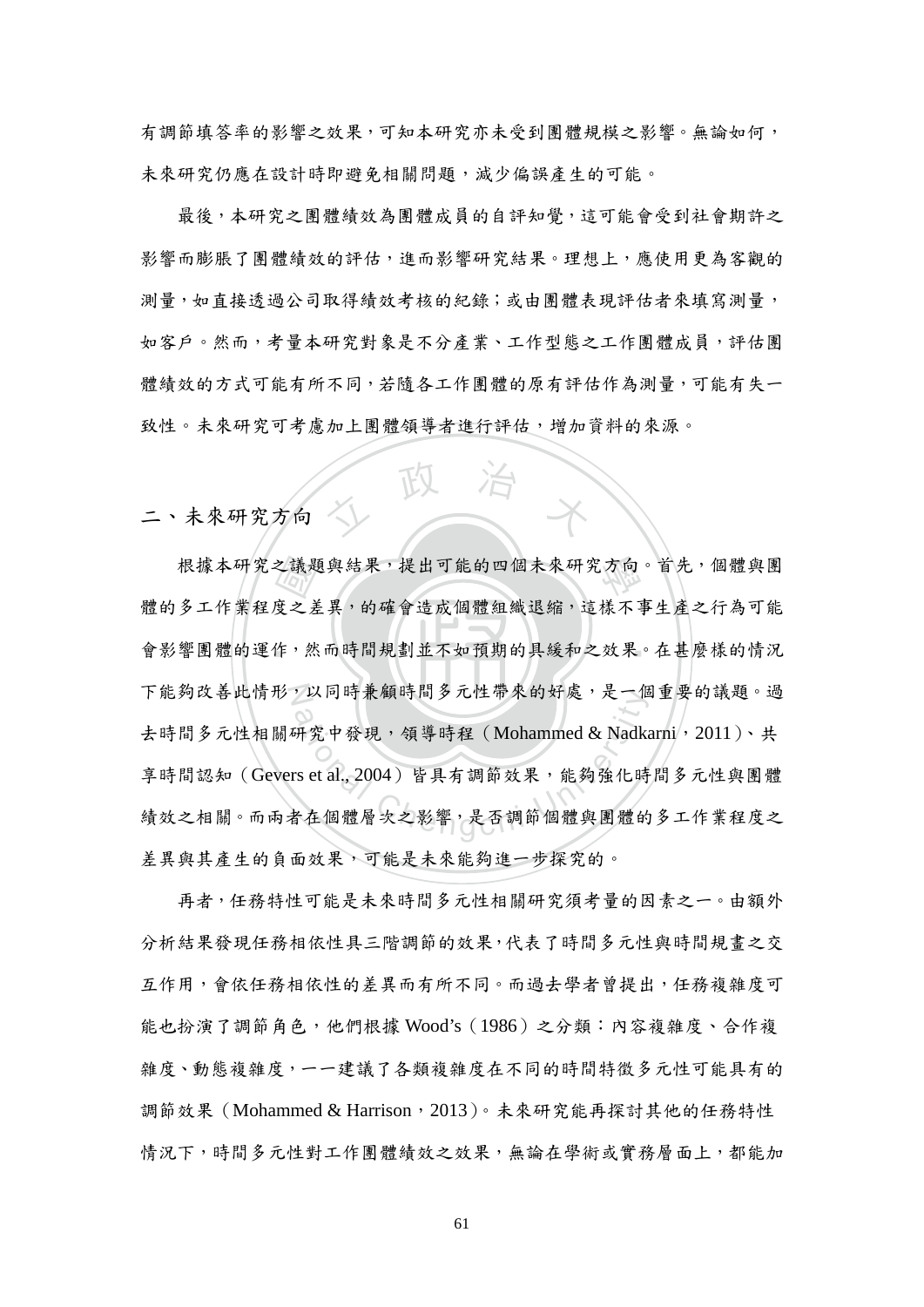深時間多元性之瞭解,從中提出更好的。

效)的過程可能有不同的影響機制。未來工作團體之相關研究,可以分別考量兩<br>種績效的前因與影響歷程。 而依據研究結果可知時間績效與任務績效的影響因素可能不同。多工作業多 元性與時間績效並未達顯著相關(*r* = .25,*ns*),反而是時間規劃與時間績效具顯 著正相關 (表 17, r = .49, p < .01)。代表比起團體成員本身的時間特徵,與時 間安排直接相關的變項,對於時間績效可能較為關鍵。而不管是多工作業多元性 或時間規劃則皆與任務績效具正向關係(*r* = .34,*p* < .05;*r* = .36,*p* < .05)。加 上,從表 17 可發現時間績效和任務績效之相關雖為正向,但並未達顯著(*r* = .25, *ns*),可見兩者是不同的。工作團體在達成品質(任務績效)與完成量(時間績 種績效的前因與影響歷程。

出到<br>數包知 取役, 4~7 九到到的是田胆成只少工作未之左共任工作田胆干的粉音效不 構念,包含量表、已知的共變項及結果,各有所不同,並將之歸類為認知、情感、 N Bluedorn 與 Martin (2008)即發現, 個體在思<br>發生的事件時,一般所考慮的過去時間距離與<br>用之彈性呈負相關。而 Zimbardo 與 Boyd (19 最後,本研究針對的是團體成員多工作業之差異在工作團體中的影響效果, 行為面。未來研究亦可探討其他團體成員時間使用行為,或團體成員看待時間的 方式之差異。如,Bluedorn 與 Martin(2008)即發現,個體在思量已發生、可能 已發生或未來可能發生的事件時,一般所考慮的過去時間距離與偏好快速工作、 自覺工作中時間使用之彈性呈負相關。而 Zimbardo 與 Boyd(1999)發現個體對 過去、現在、未來之觀點,與其創新程度有關。可見不同的時間多元性在工作團 體中的影響結果與歷程可能截然不同,對不同時間多元性之研究可能有助於了解 工作團體不同層面的表現或對團體成員本身的後果。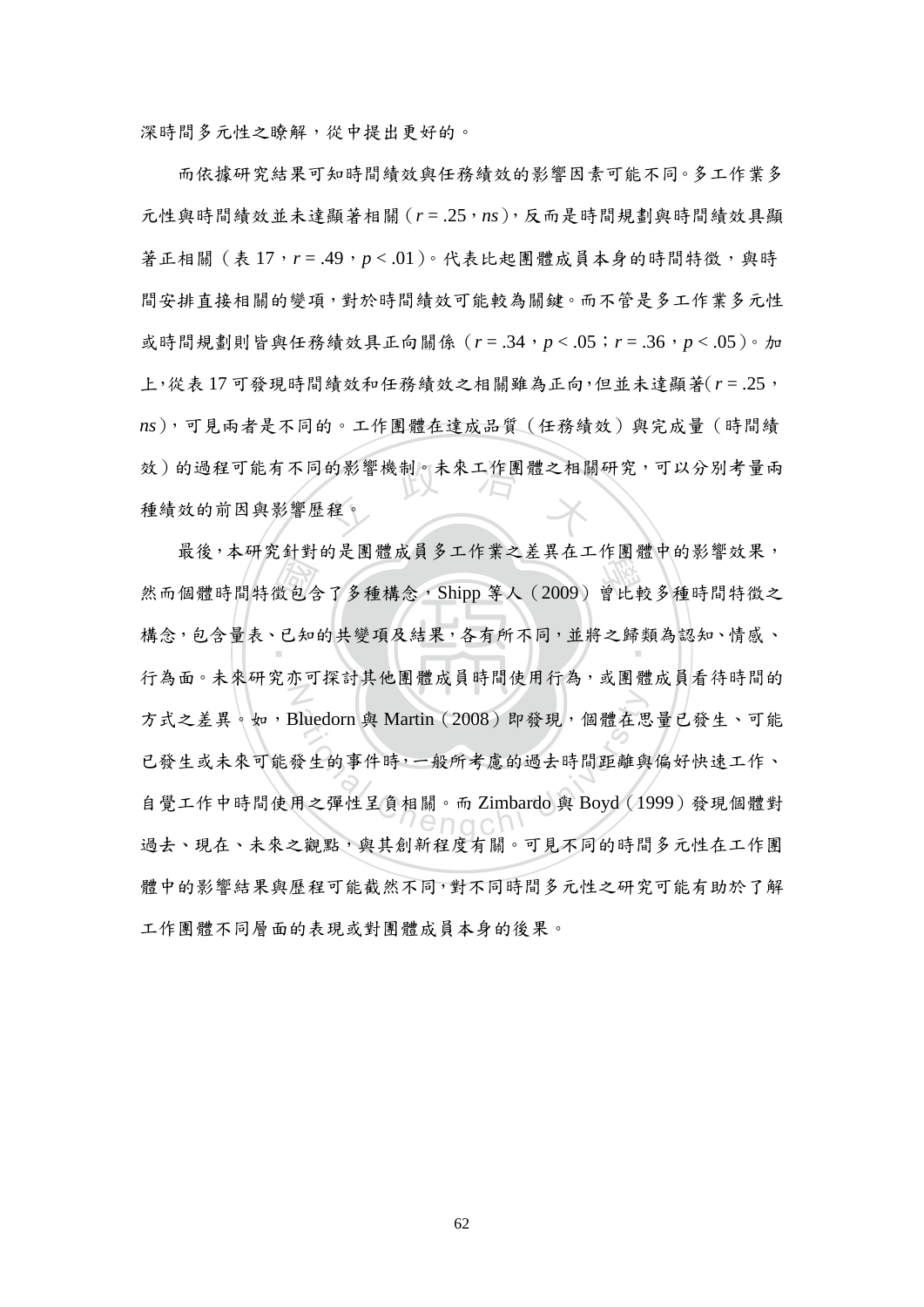# 參考文獻

- 林姿葶(2014)。組織中的時間觀領導:概念分析、協時歷程及效果驗證(未出 版之博士論文)。國立台灣大學,台北市。
- 高鳳霞、鄭伯壎(2014)。職場工作壓力:回顧與展望。人力資源管理學報,*14(1)*, 77-101。
- Ancona, D. G. (1990). Outward bound: strategic for team survival in an organization. *Academy of Management Journal*, 33(2), 334-365.
- new product team performance. Organization Science, 3, 321-341.<br>Ancona, D. G., Okhuysen, G. A., & Perlow, L. (2001). Taking time to integrate Ancona, D., & Caldwell, D. (1992). Demography & design: Predictors of new product team performance. *Organization Science*,3, 321-341.
- 學 temporal research. *Academy of Management Review*, 26(4), 512-529.
- ‧*Group Research*, 11, 431-504. earch.<br>
(). Tea<br>
rch, 1 ‧ Bass, B. M. (1980). Team productivity and individual member competence. *Small*
- Benabou, C. (1999). Polychronicity and temporal dimensions of work in learning organizations. *Journal of Managerial Psychology*, 14(3/4), 257-270.
- Polychronicity and temporal dimensions of works.<br>
Cournal of Managerial Psychology, 14(3/4), 257-<br>
Within-group agreement, non-independence, and contain the data aggregation and analysis. In K. J. Klein, & Bliese, P. D. (2000). Within-group agreement, non-independence, and reliability: Implications for data aggregation and analysis. In K. J. Klein, & S. W. Kozlowski (Eds.), *Mutilevel theory, research, and method in organizations* (pp. 349 - 381). San Francisco, CA: Jossey-Bass.
- Bluedorn, A. C. (2002). *The human organization of time: Temporal realities and experience*. Stanford, CA : Stanford Business Books.
- Bluedorn, A. C., & Denhardt, R. B. (1988). Time and organizations. *Journal of Management*, 14(2), 299-320.
- Bluedorn, A. C., & Martin, G. (2008). The time frames of entrepreneurs. *Journal of Business Venturing*, 23(1), 1-20.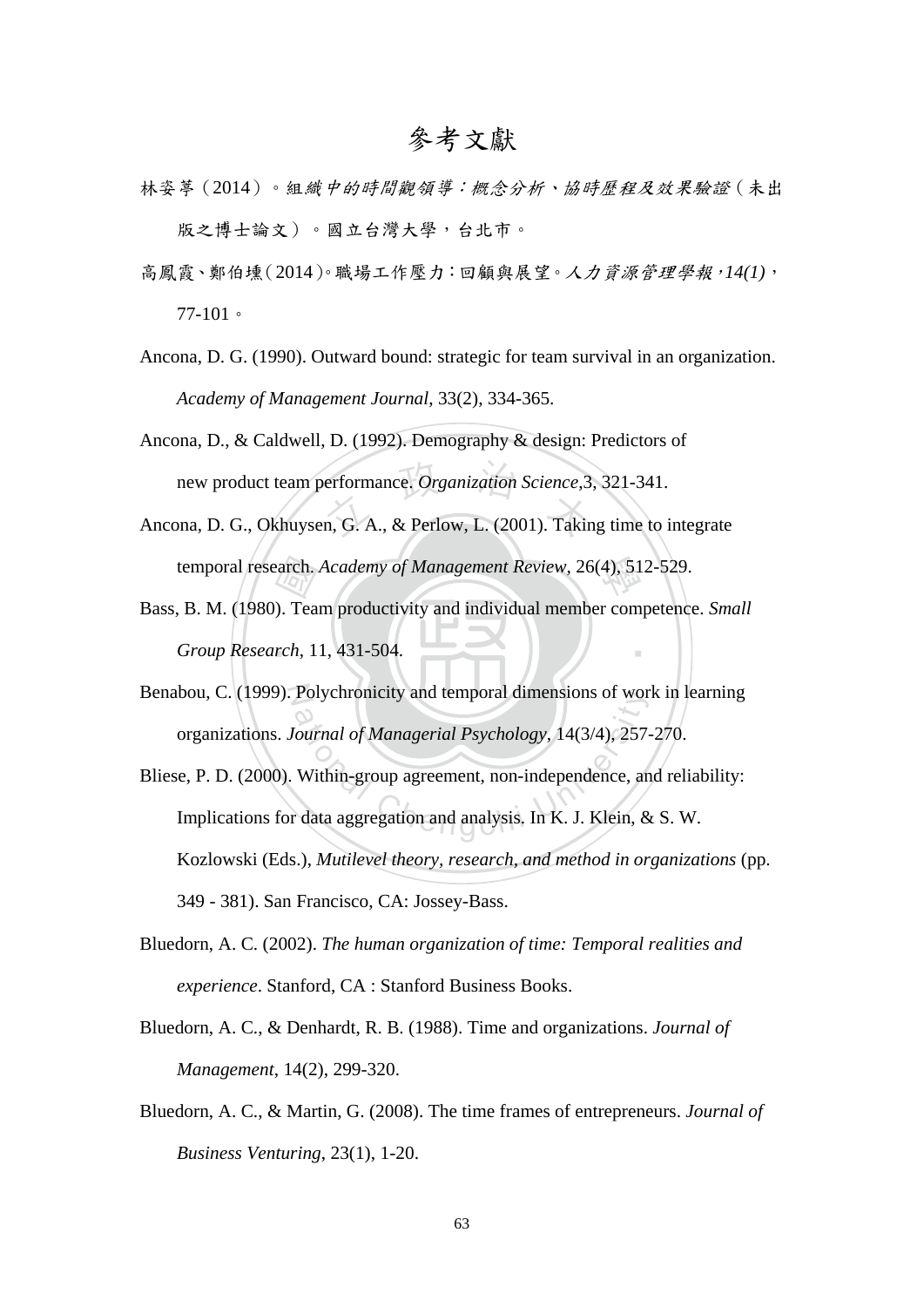- Bluedorn, A.C., & Standifer, R.L. (2004). Groups, boundary spanning, and the temporal imagination. In S. Blount (Ed.), *Research on Managing Groups and Teams: Time in Groups*, (Vol. 6, pp. 159-182). New York: Elsevier. Retrived from http://dx.doi.org/10.1016/S1534-0856(03)06008-0
- Bluedorn, A. C., Kaufman, C. F., & Lane, P. M. (1992). How many things do you like do at once? An introduction to monochronic and polychronic time. *The Executive*, 6(4), 17-26.
- and the Inventory of polychronic Values (IPV): The development of an instrument to measure a fundamental dimension of organizational culture Bluedorn, A. C., Kalliath, T. J., Strube, M. J., & Martin, G. D. (1999). polychronicity instrument to measure a fundamental dimension of organizational culture. *Journal of managerial psychology*, 14(3/4), 205-231.
- Blount, S., & Janicik, G. A. (2002). Getting and staying in-pace: The "in-synch"<br>preference and its implications for work groups. In H. Sondak (Ed.) Researc preference and its implications for work groups. In H. Sondak (Ed.) *Research on* N ational Chenger 235-266. New York: Elsevier. Retriver<br>
2/10.1016/S1534-0856(02)04010-0<br>
any, D. A. (1986). The moderator-mediator varia *managing groups and teams: Toward phenomenology of groups and group membership* (vol. 4, pp. 235-266). New York: Elsevier. Retrived from http://dx.doi.org/10.1016/S1534-0856(02)04010-0
- Baron, R. M., & Kenny, D. A. (1986). The moderator-mediator variable distinction in social psychological research: Conceptual, strategic, and statistical considerations. *Journal of Personality and Social Psychology*, 51(6), 1173-1182.
- Bayazit, M., & Mannix, E. A. (2003). Should I stay or should I go? Predicting team members' intent to remain in the team. *Small Group Research*, 34(3), 290-321.
- Bartel, C. A., & Milliken, F. J. (2004). Perceptions of time in work groups: Do members develop shared cognitions about their temporal demands? In S. Blount (Ed.), *Research on managing groups and teams: Time in groups* (vol. 6, pp. 87-109). New York: Elsevier. Retrived from http://dx.doi.org/10.1016/S1534-0856(03)06005-5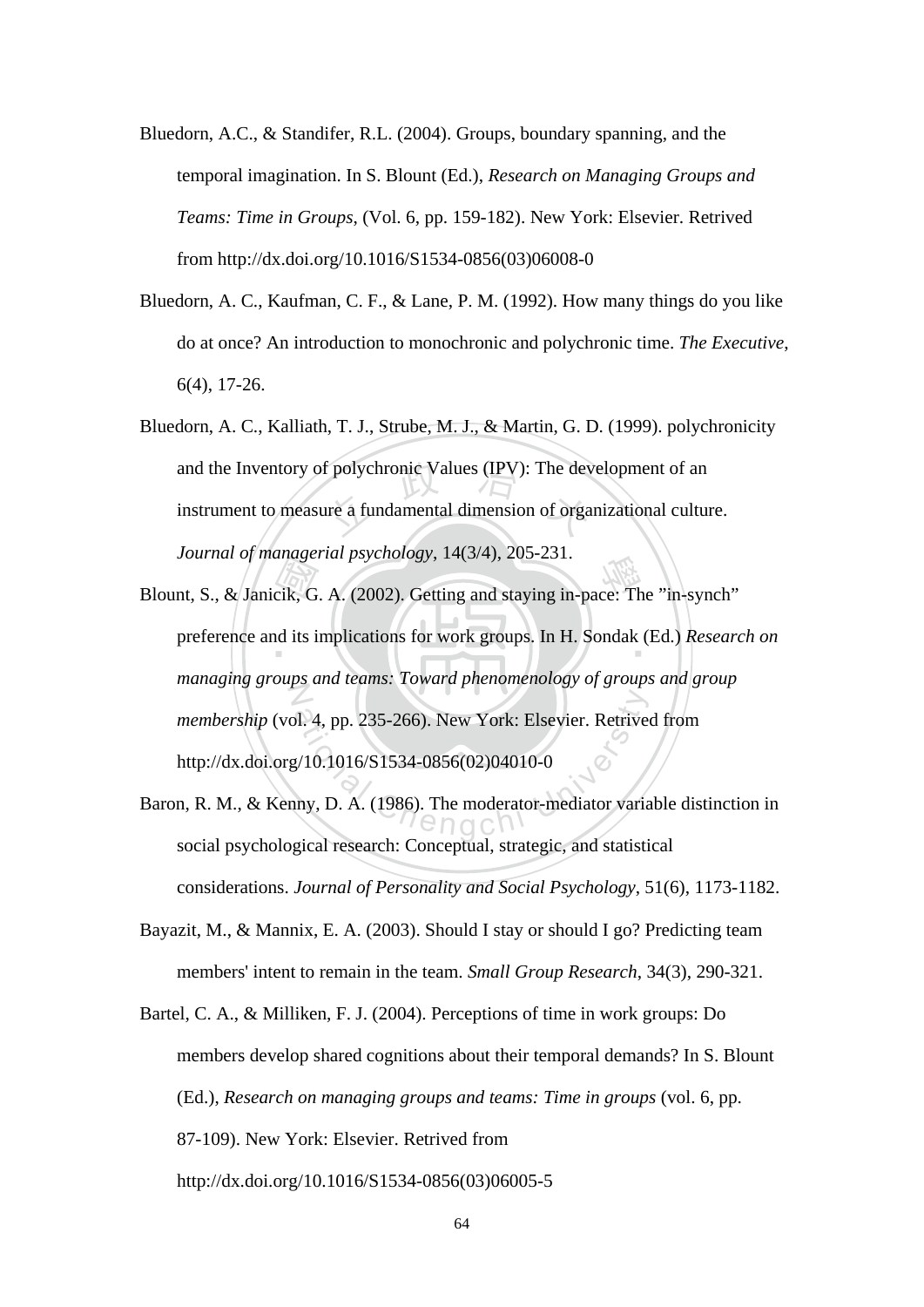- Bell, S. T., Villado, A. J., Lukasik, M. A., Belau, L., & Briggs, A. L. (2011). Getting specific about demographic diversity variable and team performance relationships: A meta-analysis. *Journal of Management*, 37, 709-743.
- Castro, S. L. (2002). Data analytic methods for the analysis of multilevel questions: A comparison of intraclass correlation coefficients, rwg (j), hierarchical linear modeling, within-and between-analysis, and random group resampling. *The Leadership Quarterly*, 13(1), 69-93.
- cognitive laziness as problems in using rating scales. *Bulletin of the Hong Kong*<br>*Psychological Society*, 18, 39-50. Chiu, C. Y., & Yang, C. F. (1987). Chinese subjects' dilemmas: Humility and *Psychological Society*, 18, 39-50.
- microorganizational research: An investigation of prevalence and effect. *Journal* of Applied Psychology, 79(1), 67-76. ‧ Crampton, S. M., & Wagner, J. A. (1994). Percept-percept inflation in *of Applied Psychology*, 79(1), 67-76.
- N polychronicity. Journal of Managerial Psychol<br>dsker, G. J., & Higgs, A. C. (1993). Relations be Conte, J. M., Rizzuto, T. E., & Steiner, D. D. (1999). A construct-oriented analysis of individual-level polychronicity. *Journal of Managerial Psychology*, 14(3/4), 269-288.
- Campion, M. A., Medsker, G. J., & Higgs, A. C. (1993). Relations between work group characteristics and effectiveness: Implications for designing effective work groups. *Personnel Psychology*, 46, 823-850.
- Cropanzano, R., Howes, J. C., Grandey, A. A., & Toth, P. (1997). The relationship of organizational politics and support to work behaviors, attitudes, and stress. J*ournal of Organizational Behavior*, 18(2), 159-180.
- Das, T. K. (1993). Time in management and organizational studies. *Time & Society*, 2(2), 267-274.
- Doerr, K. H., Mitchell, T. R., Klastorin, T. D., & Brown, K. A. (1996). Impact of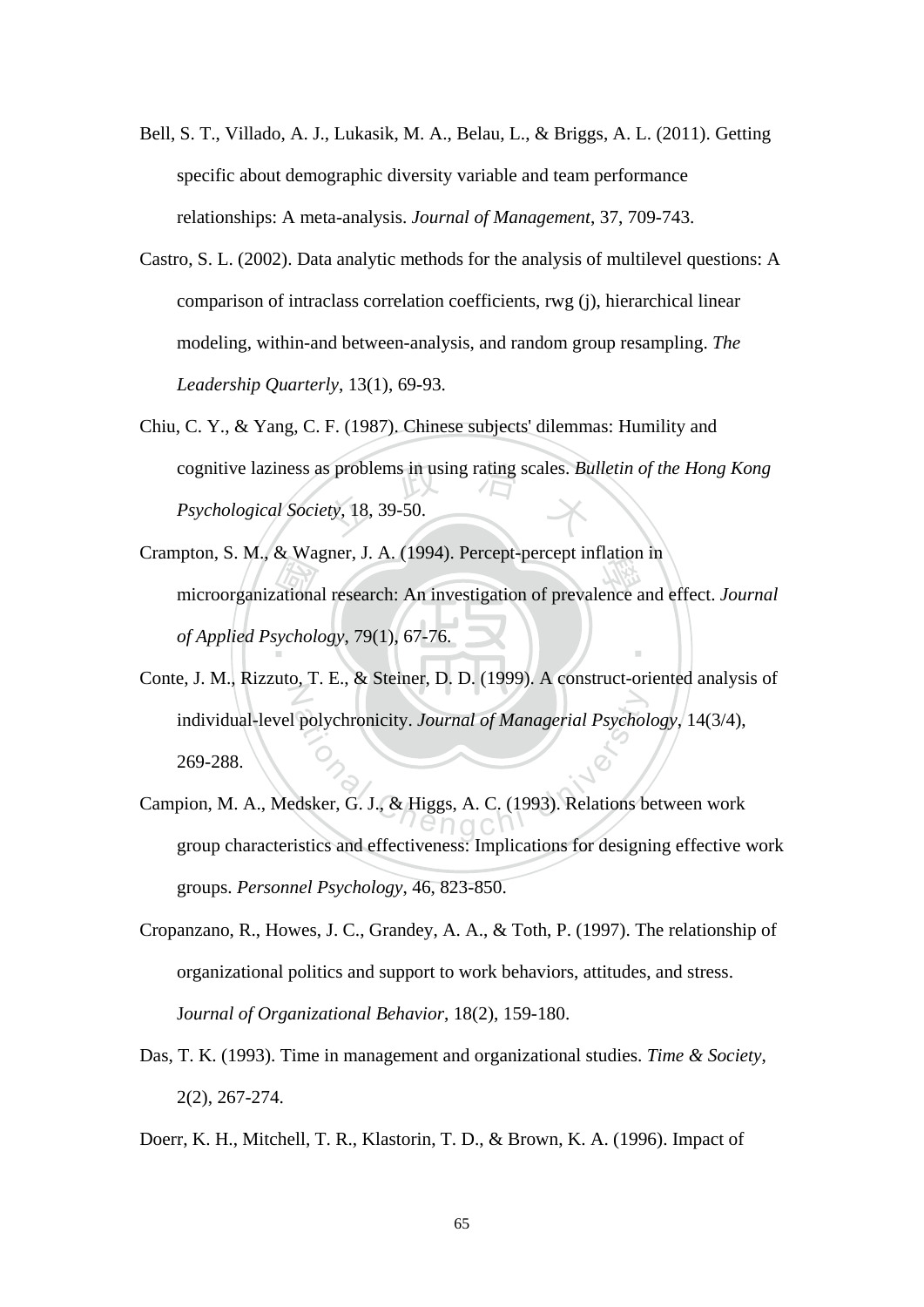material flow policies and goals on job outcomes. *Journal of Applied Psychology*, 81(2), 142-152.

- Devine, D. J., Clayton, L. D., Philips, J. L., Dunford, B. B., & Melner, S. B. (1999). Teams in organizations prevalence, characteristics, and effectiveness. *Small Group Research*, 30(6), 678-711.
- Edmondson, A. (1999). Psychological safety and learning behavior in work teams. *Administrative science quarterly*, 44(2), 350-383.
- Research on Managing Groups and Teams: Time in Groups (Vol. 6, pp.<br>267-283). New York: Elsevier. Retrived from Eisenhardt, K. M. (2004). Five issues where groups meet time. In S. Blount (Ed.), 267-283). New York: Elsevier. Retrived from

http://dx.doi.org/10.1016/S1534-0856(03)06012-2

- Eisenhardt, K. M., Kahwajy, J. L., & Bourgeois, L. J. (1997). Conflict and strategic<br>choice: How top management teams disagree. *California Management Review*, ‧ choice: How top management teams disagree. *California Management Review*, N 39, 42-62.
- ational Chengchi University Chengchi University Chengchi University Chengchi University Chengchi University Chengchi University Chengchi University Chengchi University Chengchi University Chengchi University Chengchi Unive Francis-Smythe, J. A., & Robertson, I. T. (2003). The importance of time congruity in the organization. *Applied Psychology: An International Review*, 52(2), 298-321.
- Gersick, C. J. (1988). Time and transition in work teams: Toward a new model of group development. *Academy of Management Journal*, 31(1), 9-41.
- George, J. M. (1990). Personality, affect, and behavior in groups. J*ournal of Applied Psychology*, 75(2), 107-116.

Gevers, J. M. P., Rutte, C. G., & van Eerde, W. (2004). How project teams achieve coordinated action: A model of shared cognitions on time. In S. Blount (Ed.), *Research on managing groups and teams: Time in groups* (Vol. 6, pp. 67-85). New York: Elsevier. Retrived from

http://dx.doi.org/10.1016/S1534-0856(03)06004-3

Gevers, J. M., Rutte, C. G., & Van Eerde, W. (2006). Meeting deadlines in work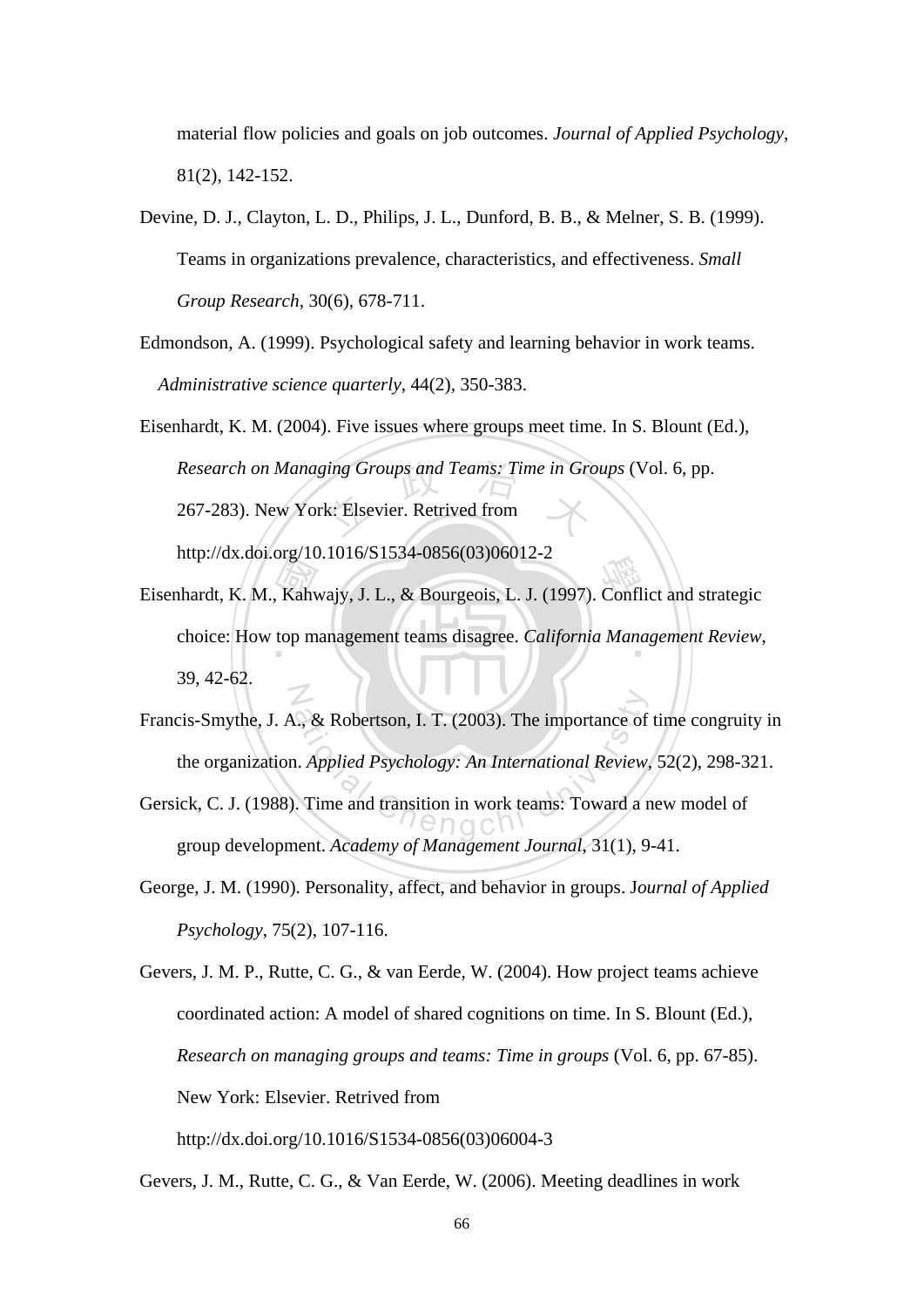groups: Implicit and explicit mechanisms. *Applied Psychology*, 55(1), 52-72.

- Gruenfeld, D. H., Mannix, E. A., Williams, K. Y., & Neale, M. A. (1996). Group composition and decision making: How member familiarity and information distribution affect process and performance. *Organizational behavior and human decision processes*, 67(1), 1-15.
- Gibson, C. B., Waller, M. J., Carpenter, M. A., & Conte, J. M. (2007). Antecedents, consequences, and moderators of time perspective heterogeneity for knowledge management in MNO teams. *Journal of Organizational Behavior*, 28(8), 1005-1034.
- brief tutorial on the development of i Hinkin, T. R. (1998). A brief tutorial on the development of measures for use in survey questionnaires. *Organizational research methods*, 1(1), 104-121.
- survey questionnaires. *Organizational research memous*, 1(1), 104-121.<br>Hecht, T. D., & Allen, N. J. (2005). Exploring links between polychronicity and<br>well-being from the perspective of person-job fit: Does it matter if y well-being from the perspective of person-job fit: Does it matter if you prefer to  $\mathbb{Z}$ do only one thing at a time?. *Organizational Behavior and Human Decision Processes*, 98(2), 155-178.
- ation<br>
1, 155-178.<br>
atitudes and organization<br>
1 of retirement and other voluntary withdrawal b<br>  $\begin{array}{c}\n\circ \\
\circ \\
\circ\n\end{array}$ Hanisch, K. A., & Hulin, C. L. (1990). Job attitudes and organizational withdrawal: An examination of retirement and other voluntary withdrawal behaviors. *Journal of Vocational Behavior*, 37(1), 60-78.
- Horwitz, S. K., & Horwitz, I. B. (2007). The effects of team diversity on team outcomes: A meta-analytic review of team demography. *Journal of Management*, 33(6), 987-1015.
- Huang, J. C., & Huang, C.Y. (2015). Team regulatory focus, team affect tone and team performance: The moderating role of transformational leadership. *14th European Congress of Psychology (ECP)*. Italy: Milan.

Harrison, D. A., & Klein, K. J. (2007). What's the difference? Diversity constructs as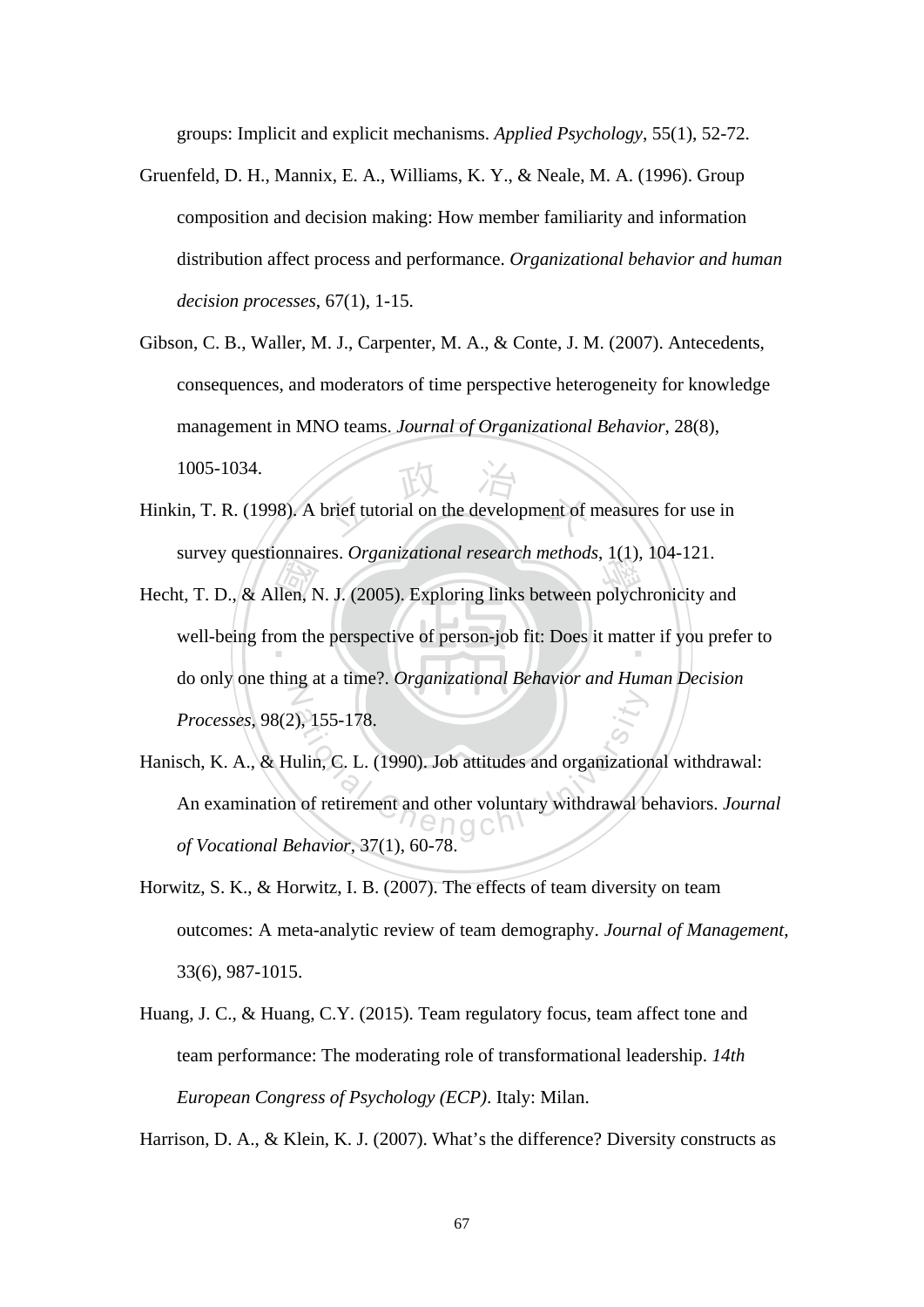separation, variety, or disparity in organizations. *Academy of Management Review*, 32, 1199 -1228.

Harrison, D. A., Price, K. H., Gavin, J. H., & Florey, A. T. (2002). Time, teams, and task performance: Changing effects of surface- and deep-level diversity on group functioning. *Academy of Management Journal*, 45,1029-1045.

Harrison, D. A., Mohammed, S., Mcgrath, J. E., Florey, A. T. & Vanderstoep, S. W. (2003). Time Matters in Team Performance: Effects of Member Familiarity, Entrainment, and Task Discontinuity on Speed and Quality. *Personnel Psychology*, 56, 633-669.

- $3-669$ .<br>gregation bias in estimates of percept James, L. R. (1982). Aggregation bias in estimates of perceptual agreement. *Journal of Applied Psychology*, 67(2), 219-229.
- James, L. R., Demaree, R. G., & Wolf, G. (1993). Rwg: An assessment of within-group interrater agreement. Journal of Applied Psychology, 78 within-group interrater agreement. *Journal of Applied Psychology*, 78(2), N 306-309.
- rtel, C. A. (2003). Talking about time: Effects of<br>me awareness norms on group coordination and<br>cs: Theory, Research, and Practice, 7(2), 122-13 Janicik, G. A., & Bartel, C. A. (2003). Talking about time: Effects of temporal planning and time awareness norms on group coordination and performance. *Group Dynamics: Theory, Research, and Practice*, 7(2), 122-134.
- Jansen, K. J., & Kristof-Brown, A. L. (2005). Marching to the beat of a different drummer: Examining the impact of pacing congruence. *Organizational Behavior and Human Decision Processes*, 97(2), 93-105.
- Joshi, A., & Roh, H. (2009). The role of context in work team diversity research: A meta-analytic review. *Academy of Management Journal*, 52(3), 599-627.
- Jackson, S. E., Joshi, A., & Erhardt, N. L. (2003). Recent research on team and organizational diversity: SWOT analysis and implications. *Journal of Management*, 29(6), 801-830.

Jackson, S. E., May, K. E., & Whitney, K. (1995). Under the dynamics of diversity in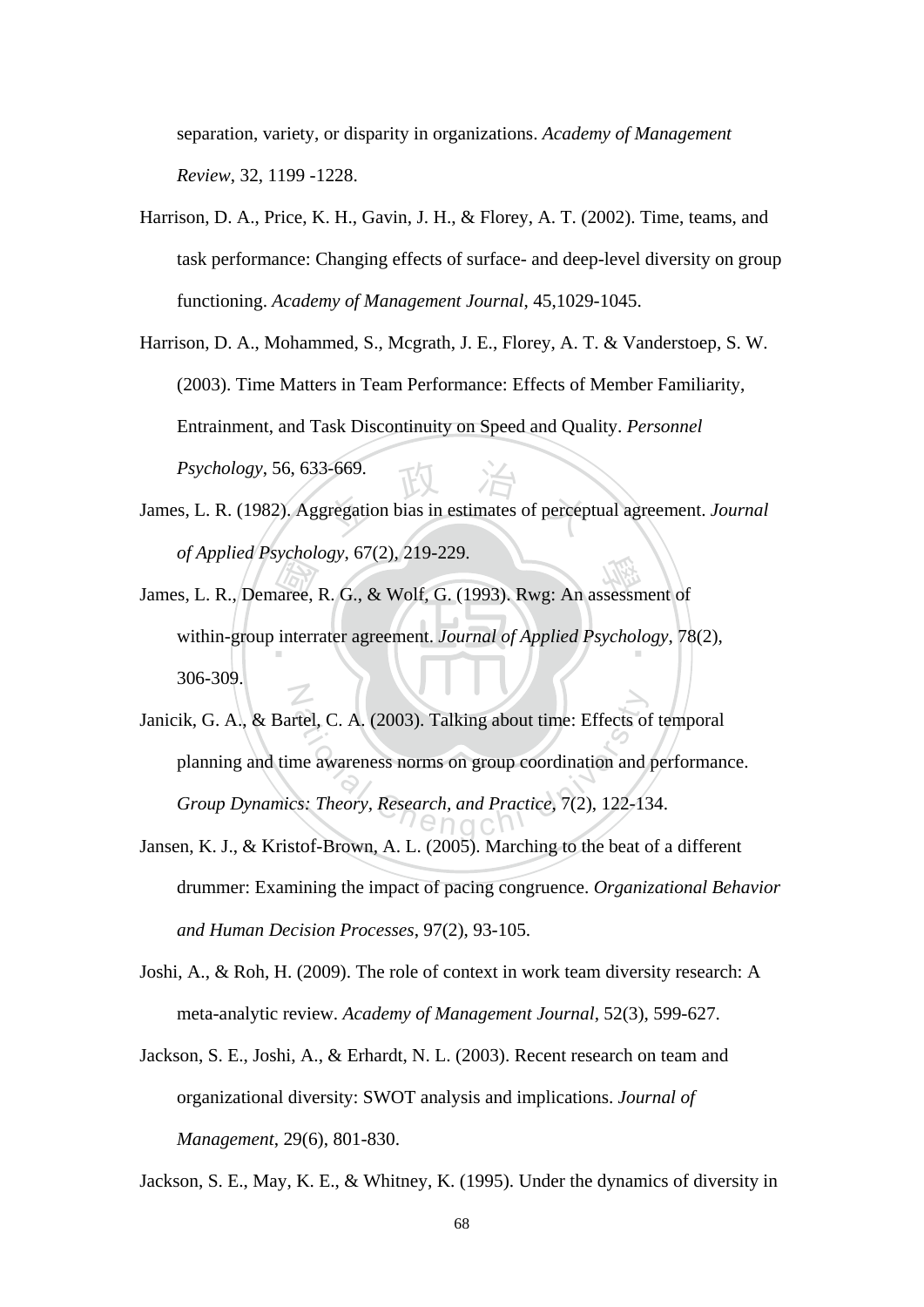decision-making teams. In R. A. Guzzo & E. Salas (Eds.), *Team effectiveness and decision making in organizations* (pp. 204-261). San Francisco: Jossey-Bass.

- Jehn, K. A., Northcraft, G. B., & Neale, M. A. (1999). Why differences make a difference: A field study of diversity, conflict and performance in workgroups. *Administrative Science Quarterly*, 44(4), 741-763.
- Katz, R.. (1982). The Effects of Group Longevity on Project Communication and Performance. *Administrative Science Quarterly*, 27(1), 81-104.
- nsequences. In R. A. Roe, M. J. Wall<br>and research (pp. 103-126). New Yo Kaplan, S. (2009). Polychronicity in work teams: A theoretical examination of antecedents and consequences. In R. A. Roe, M. J. Waller, & S. R. Clegg (Eds.), *Time in organizational research* (pp. 103-126). New York, NY: Routledge.
- man-scarborough, C., & Emdquist, J. D. (1999). The management and<br>polychronicity: Comparisons, contrasts, and insights for the workplace. *Journal*<br>of Managerial Psychology, 14(3/4), 288-312. ‧ Kaufman-Scarborough, C., & Lindquist, J. D. (1999). Time management and *of Managerial Psychology*, 14(3/4), 288-312.
- N Katzenbach, J. R., & Smith, D. K. (1993). *The wisdom of teams: Creating the high-performance organization*. Boston, MA: Harvard Business School Press.
- ce organization. Boston, MA: Harvard Business<br>e, P. M., & Lindquist, J. D. (1991). Exploring m<br>inary investigation of polychronic time use. Jou. Kaufman, C. F., Lane, P. M., & Lindquist, J. D. (1991). Exploring more than 24 hours a day: A preliminary investigation of polychronic time use. *Journal of Consumer Research*, 392-401.
- Lewin, K. (1951). Field theory in social science. In D. Cartwright (Ed.), *Selected theoretical papers*. New York: Harper & Row.
- Levine, R. V. (1988). The pace of life across cultures. In J. E. McGrath (Ed.), *The social psychology of time: new perspectives* (pp. 39-62). Newbury Park, CA: Sage.
- Leroy, S. (2009). Why is it so hard to do my work? The challenge of attention residue when switching between work tasks. *Organizational Behavior and Human Decision Processes*, 109(2), 168-181.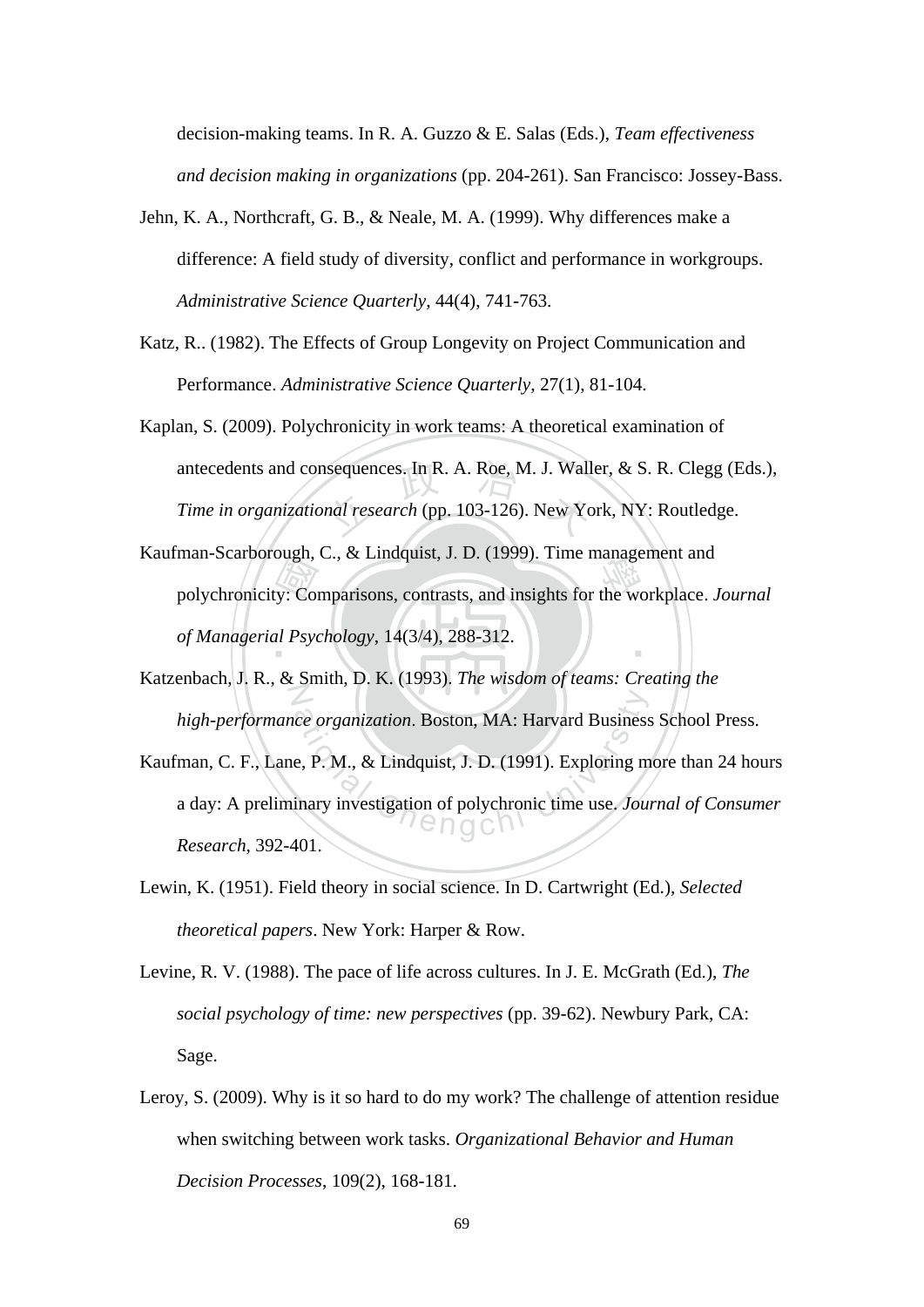- Lazarus, R. S., & Folkman, S. (1984). *Stress, appraisal, and coping*. New York, NY: Springer.
- Lee, H., & Liebenau, J. (1999). Time in organizational studies: Towards a new research direction. *Organization Studies*, 20(6), 1035-1058.
- Lehman, W. E., & Simpson, D. D. (1992). Employee substance use and on-the-job behaviors. *Journal of Applied Psychology*, 77(3), 309.
- Maynard, D. C., & Hakel, M. D. (1997). Effects of objective and subjective task complexity on performance. *Human Performance*, 10(4), 303-330.
- A. (2005). What differences make a<br>se teams in organizations. *Psycholog* Mannix, E., & Neale, M. A. (2005). What differences make a difference? The promise and reality of diverse teams in organizations. *Psychological science in the public interest*, 6(2), 31-55.
- Marks, M. A., Mathieu, J. E., & Zaccaro, S. J. (2001). A temporally based framework<br>and taxonomy of team processes. Academy of Management Review, 26, 356-376. and taxonomy of team processes. *Academy of Management Review*, 26, 356-376.
- N Edmontonal of Organizational Behaviorship conflict. Journal of Organizational Behaviorship<br>
Chengchi University<br>
Chengchi University<br>
Chengchi University<br>
Chengchi University<br>
Chengchi University<br>
Chengchi University<br>
Chen Mohammed, S., & Angell, L. C. (2004). Surface-and deep-level diversity in workgroups: Examining the moderating effects of team orientation and team process on relationship conflict. *Journal of Organizational Behavior*, 25(8), 1015-1039.
- Mohammed, S., & Harrison, D. A. (2013). The clocks that time us are not the same: A theory of temporal diversity, task characteristics, and performance in teams. *Organizational Behavior and Human Decision Processes*, 122(2), 244-256.
- Mohammed, S., & Nadkarni, S. (2011). Temporal diversity and team performance: The moderating role of team temporal leadership. *Academy of Management Journal*, 54(3), 489-508.

Mohammed, S., & Nadkarni, S. (2014). Are we all on the same temporal page? The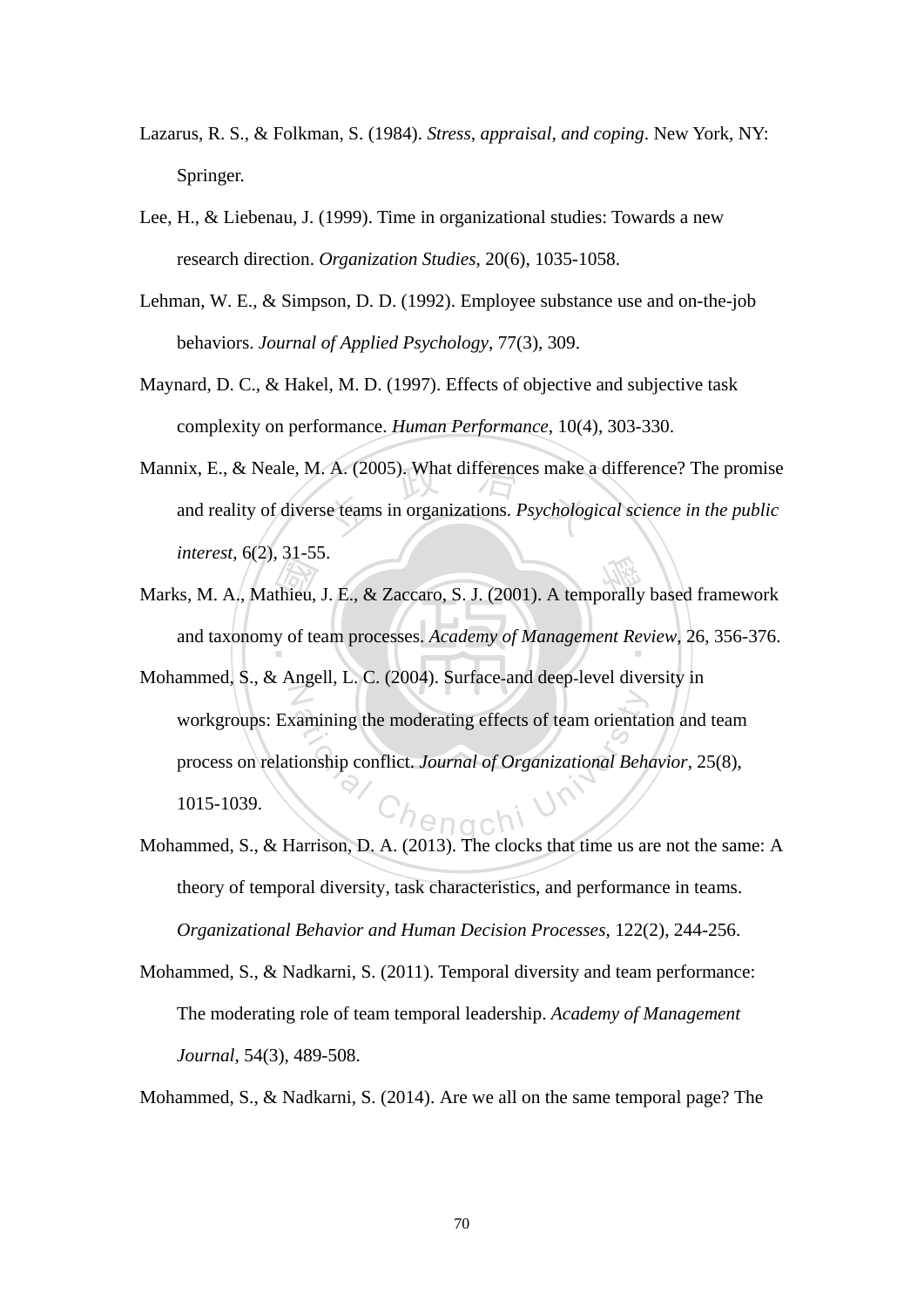moderating effects of temporal team cognition on the polychronicity diversity-team performance relationship. *Journal of Applied Psychology*, 99(3), 404-422.

- Mohammed, S., Rizzuto, T., Hiller, N., Neuman, D., & Chen, T. (2008). Individual differences and group negotiation: The role of polychronicity, dominance, and decision rule. *Negotiation and Conflict Management Research*, 1,282-307.
- McGrath, J. E., & Rotchford, N. L. (1983). Time and behavior in organizations. In B. Staw & L. Cummings (Eds.), *Research in organizational behavior* (Vol. 5, pp. 57-101). Greenwich, CT: JAI Press.
- $DC: A$ <br>elly, J. n, CT: JAI Press.<br>& Arrow, H. (1995). Traits, expecta In S. Jackson & M. Ruderman (Eds.), *Diversity in workteams* (pp. 47-68).<br>Washington, DC: APA Books. McGrath, J., Berdahl, J., & Arrow, H. (1995). Traits, expectations, culture, and clout. Washington, DC: APA Books.
- McGrath, J. E., Kelly, J. R., & Machatka, D. E. (1984). The social psychology of time: Z Entrainment of behavior in social and organizational settings. *Applied Social Psychology Annual*, 5, 21-44.
- ational, 5, 21-44.<br>
ckard, J. S., & Manning, M. R. (1986). Occupation<br>
equences for job performance. Journal of Applic Motowidlo, S. J., Packard, J. S., & Manning, M. R. (1986). Occupational stress: its causes and consequences for job performance. *Journal of Applied Psychology*, 71(4), 618-629.
- Nesterkin, D. A., & Ganster, D. C. (2015). The effects of nonresponse rates on group-level correlations. *Journal of Management*, 41(3), 789-807.
- Nandhakumar, J., & Jones, M. (2001). Accounting for time: managing time in project-based teamworking. *Accounting, Organizations and Society*, 26(3), 193-214.
- Nishii, L. H., & Mayer, D. M. (2009). Do inclusive leaders help to reduce turnover in diverse groups? The moderating role of leader-member exchange in the diversity to turnover relationship. *Journal of Applied Psychology*, 94,1412-1426.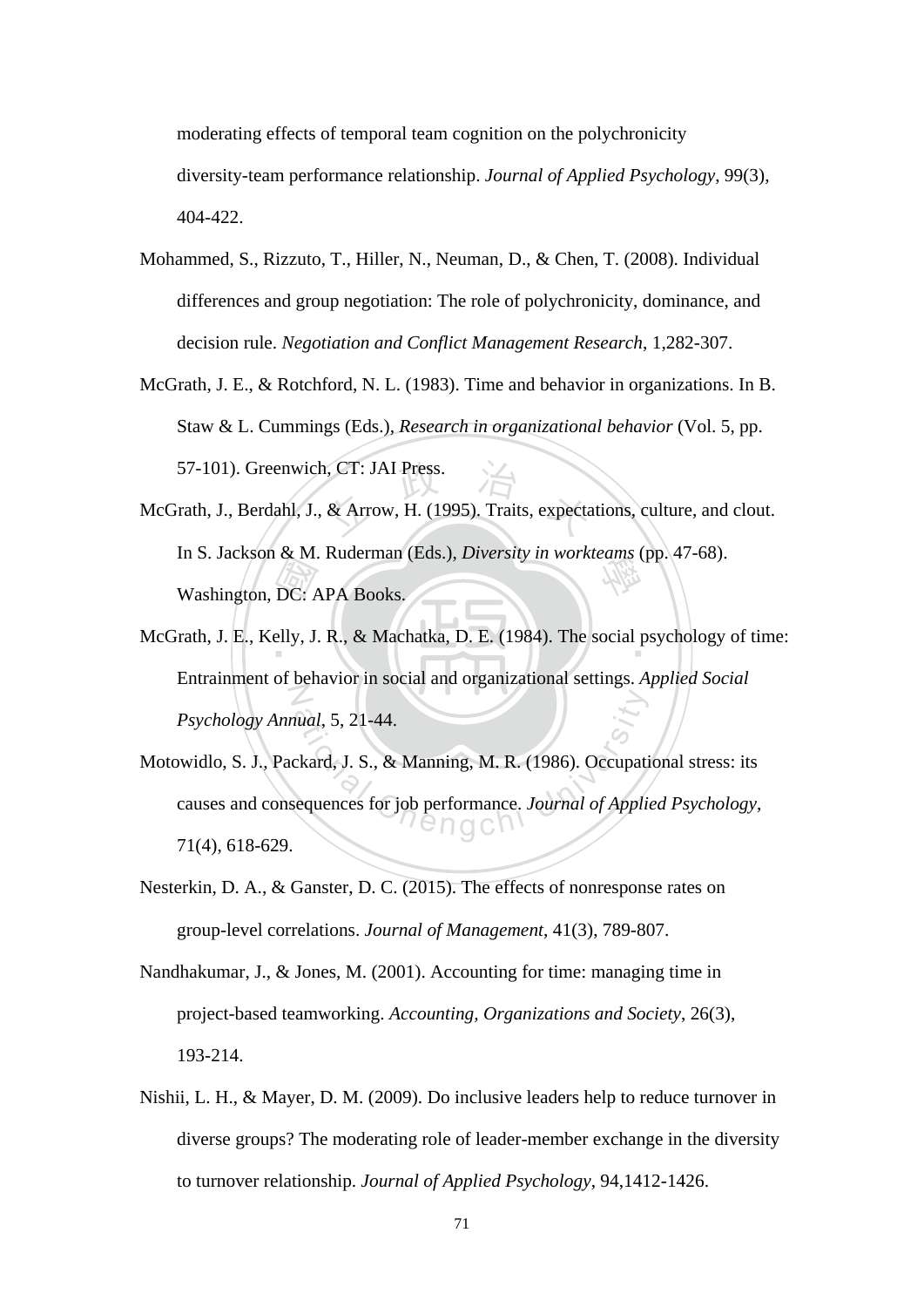- O'Leary, M. B., Mortensen, M., & Woolley, A. W. (2011). Multiple team membership: A theoretical model of its effects on productivity and learning for individuals and teams. *Academy of Management Review*, 36,461- 478.
- Pelled, L. H. (1996). Demographic diversity, conflict, and work group outcomes: An intervening process theory. *Organization science*, 7(6), 615-631.
- Pelled, L. H., Eisenhardt, K. M., & Xin, K. R. (1999). Exploring the black box: An analysis of work group diversity, conflict and performance. *Administrative Science Quarterly*, 44(1), 1-28.
- Maria<br>
dobe D<br>
resear Probst, T. M. (2002). The impact of job insecurity on employee work attitudes, job<br>adaptation, and organizational withdrawal behaviors. In Brett J. M. & Drasgov (Eds.), *The psychology of work: Theoretically based empirical research* (pp.<br>141-168) [Adobe Digital Editions version]. Retrived from ‧ adaptation, and organizational withdrawal behaviors. In Brett J. M. & Drasgow F. 141-168) [Adobe Digital Editions version]. Retrived from https://www.researchgate.net/
- N Pierce, J. L., & Dunham, R. B. (1992). The 12-hour work day: A 48-hour, eight-day week. *Academy of Management Journal*, 35(5), 1086-1098.
- of Management Journal, 35(5), 1086-1098<br>Pine, J. A., & LePine, M. A. (2007). Differential<br>ace stressor relationships with job attitudes, turned Podsakoff, N. P., LePine, J. A., & LePine, M. A. (2007). Differential challenge stressor-hindrance stressor relationships with job attitudes, turnover intentions, turnover, and withdrawal behavior: a meta-analysis. *Journal of Applied Psychology*, 92(2), 438-454.
- Phillips, K., Mannix, E., Neale, M., & Gruenfeld, D. (2004). Diverse groups and information sharing: The effect of congruent ties. *Journal of Experimental Social Psychology*, 40, 497-510.
- Slocombe, T. E. (1999). Applying the theory of reasoned action to the analysis of an individual's polychronicity. J*ournal of Managerial Psychology*, 14, 313-322.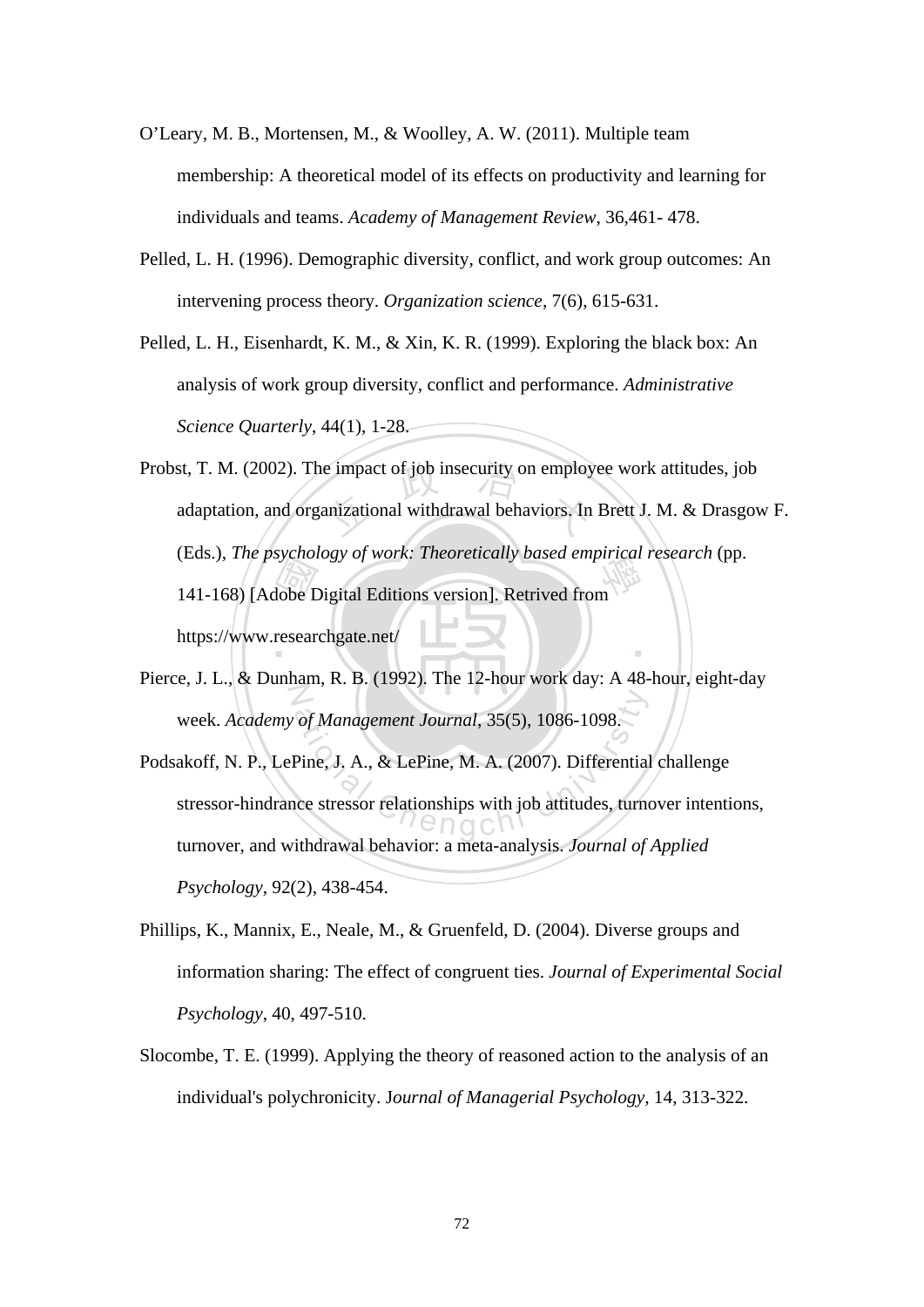- Slocombe, T. E., & Bluedorn, A. C. (1999). Organizational behavior implications of the congruence between preferred polychronicity and experienced work‐unit polychronicity. *Journal of Organizational Behavior*, 20(1), 75-99.
- Stewart, G. (2006). A meta-analytic review of relationships between team design features and team performance. *Journal of Management*, 32, 29-54.
- Schein, E. H. (2010), *Organizational Culture and Leadership* (4nd ed.). San Francisco, CA: Jossey-Bass.
- of an underlying aspect of organization culture. *Journal of Applied Psychology*,<br>72(4), 642-650, Schriber, J. B., & Gutek, B. A. (1987). Some time dimensions of work: Measurement 72(4), 642-650.
- M. Rowland (Eds.), *Research in personnel and human resources management* (Vol. 5, pp. 323–356). Greenwich, CT: JAI Press ‧ Shea, G. P., & Guzzo, R. A. (1987). Groups as human resources. In G. R. Ferris & K. (Vol. 5, pp. 323–356). Greenwich, CT: JAI Press
- $\overline{Z}$ gic decision processes and performance of new<br>gic Management Journal, 31(6), 652-678.<br>feffer J. (1977). A social information processing Souitaris, V., & Maestro, B. M. (2010). Polychronicity in top management teams: The impact on strategic decision processes and performance of new technology ventures. *Strategic Management Journal*, 31(6), 652-678.
- Salancik, G. R., & Pfeffer J. (1977). A social information processing approach to job attitudes and task design. *Administrative Science Quarterly*, 23, 224-253.
- Sargent, L. D., & Sue-Chan, C. (2001). Does diversity affect group efficacy? The intervening role of cohesion and task interdependence. *Small Group Research*, 32(4), 426-450.
- Shipp, A. J., Edwards, J. R., & Lambert, L. S. (2009). Conceptualization and measurement of temporal focus: The subjective experience of the past, present, and future. *Organizational Behavior and Human Decision Processes*, 110(1), 1-22.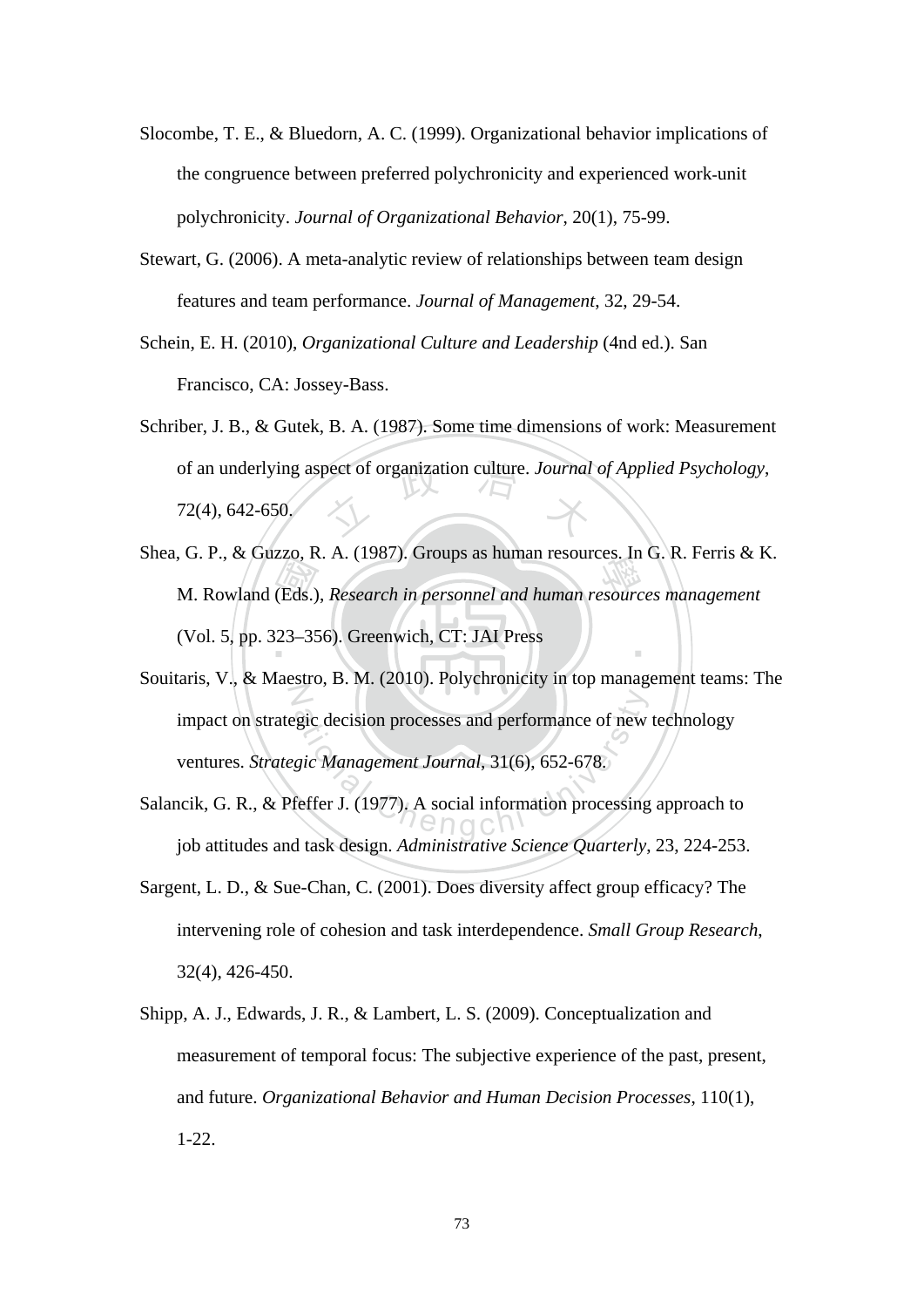- Saavedra, R., Earley, P. C., & Van Dyne, L. (1993). Complex interdependence in task-performing groups. *Journal of Applied Psychology*, 78(1), 61-72.
- Timmerman, T. A. (2005). Missing persons in the study of groups. *Journal of Organizational Behavior*, 26(1), 21-36.
- Thomas, D. A., & Ely, R. J. (1996). Making differences matter. *Harvard business review*, 74(5), 79-90.
- Thompson, L., & Fine, G.A. (1999). Socially shared cognition, affect, and behavior: A review and integration. *Personality and Social Psychology Review*, 3, 278-302.
- O'Reilly, C. (1992). Being different: and organizational attachment. *Administrative Science Quarterly*, 37(4), 549-579. Tsui, A. S., Egan, T., & O'Reilly, C. (1992). Being different: Relational demography 549-579.
- $\begin{array}{c}\n\hline\n\end{array}\n\begin{array}{c}\n\hline\n\end{array}\n\end{array}\n\quad \begin{array}{c}\n\hline\n\end{array}\n\quad \begin{array}{c}\n\hline\n\end{array}\n\quad \begin{array}{c}\n\hline\n\end{array}\n\end{array}\n\quad \begin{array}{c}\n\hline\n\end{array}\n\quad \begin{array}{c}\n\hline\n\end{array}\n\quad \begin{array}{c}\n\hline\n\end{array}\n\end{array}$ Van Knippenberg, D., & Schippers, M. C. (2007). Work group diversity. *Annual* N *Review of Psychology*, 58, 515-541.
- ation De Dreu, C. K., & Homan, A. C. (2004). Work<br>
France: an integrative model and research agen<br>
logy, 89(6), 1008-1022. Van Knippenberg, D., De Dreu, C. K., & Homan, A. C. (2004). Work group diversity and group performance: an integrative model and research agenda. *Journal of Applied Psychology*, 89(6), 1008-1022.
- Webber, S. S., & Donahue, L. M. (2001). Impact of highly and less job-related diversity on work group cohesion and performance: A meta-analysis. *Journal of Management*, 27(2), 141-162.
- Waller, M. J., Giambatista, R. C., & Zellmer-Bruhn, M. E. (1999). The effects of individual time urgency on group polychronicity. *Journal of Managerial Psychology*, 14(3/4), 244-257.
- Waller, M. J., Conte, J. M., Gibson, C. B., & Carpenter, M. A. (2001). The effect of individual perceptions of deadlines on team performance. *Academy of Management Review*, 26(4), 586-600.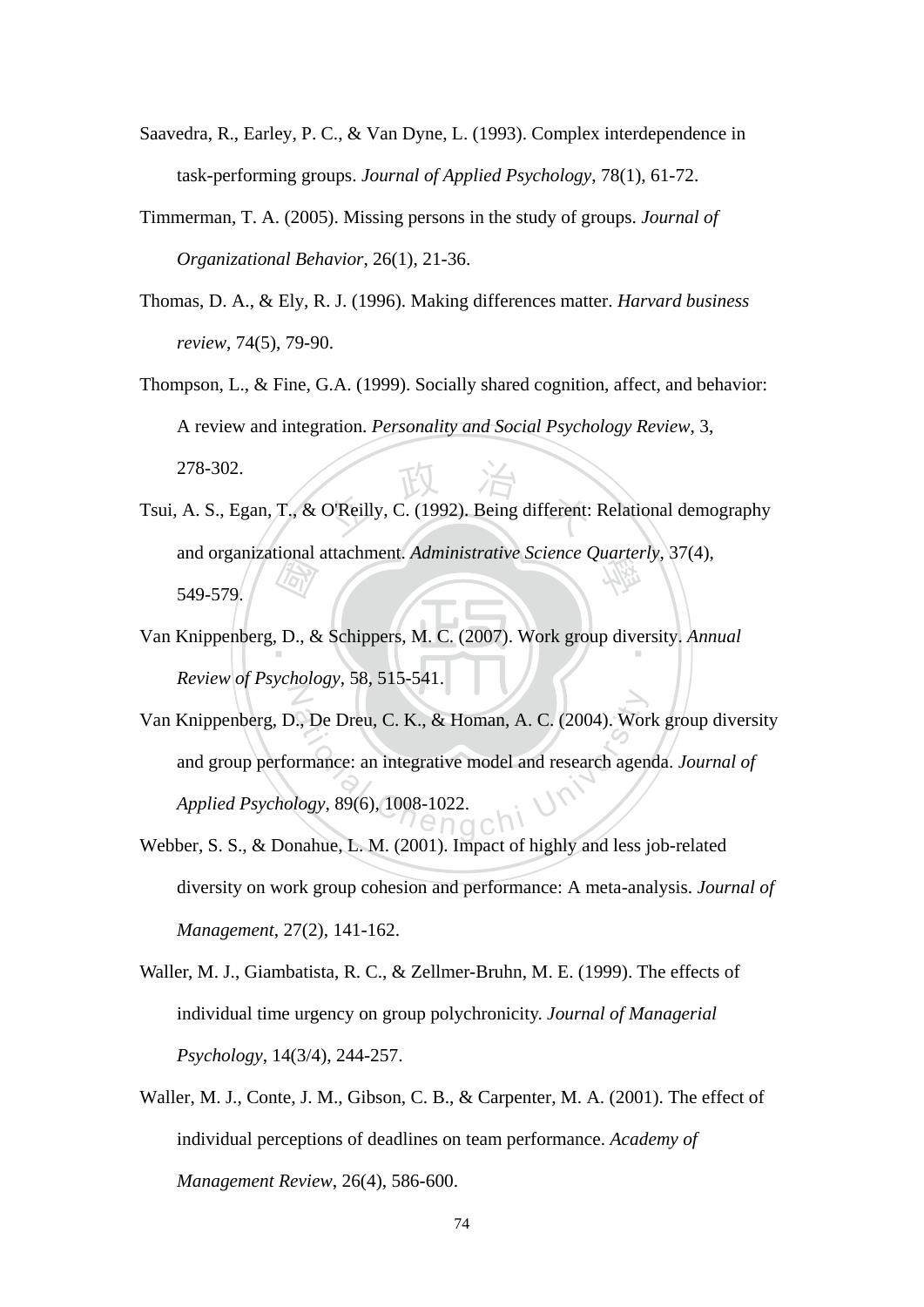- Winquist, J., & Larson, J. (1998). Information pooling: When it impacts group decision making. *Journal of Personality and Social Psychology*, 74, 371-377.
- Williams, K. Y., & O'Reilly III, C. A. (1998). a Review of 40 Years of Research. *Research in Organizational Behavior*, 20, 77-140.
- Wittenbaum, G., & Stasser, G. (1996). Management of information in small groups. In J. Nye & A. Brower (Eds.),*What's social about social cognition? Social cognition research in small groups* (pp. 3-28). Thousand Oaks, CA: Sage
- Individual-Differences Metric. *Journal of Personality and Social Psychology*,<br>77(6), 1271-1288. Zimbardo, P. G., & Boyd, J. N. (1999). Putting Time in Perspective: a Valid, Reliable 77(6), 1271-1288.

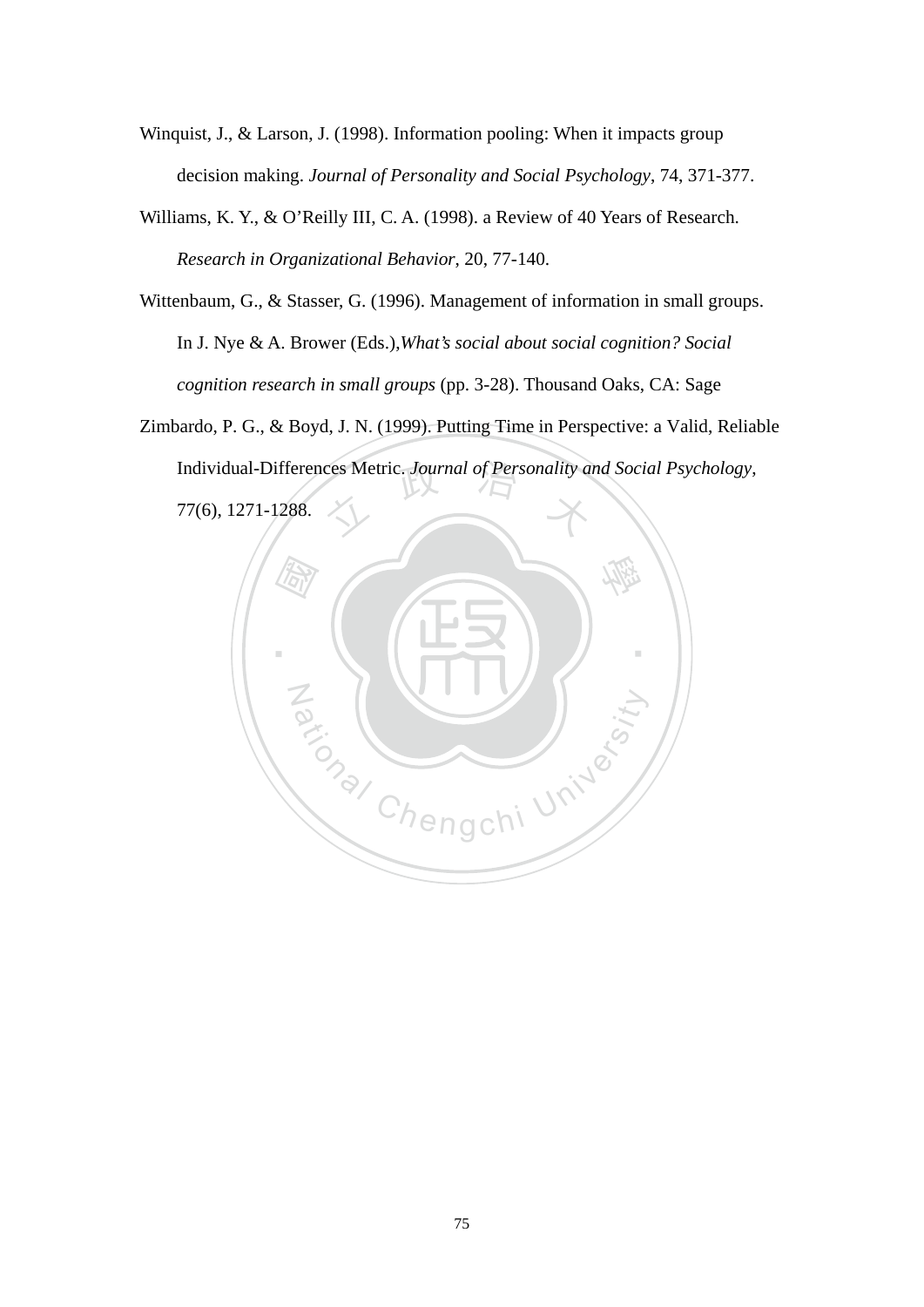## 附錄 1 問卷

問卷編號:

## 團體工作習慣調查

親愛的同仁,您好:

文 首先非常感激您協助我們進行調查,您的協助對於本研究至關重要!本問卷是一份針 對團體在工作時做事習慣的調查,目的是了解企業工作團體的工作型態。而我們關心的是 您個人的看法,因此問卷中的回答都沒有所謂「對」或「錯」,您只要按照實際情況與感受 填寫即可。

一體 題 : A P TO O THE A IS A THE A THAT A R THE A THAT A L H T M Z H T THAT THAT A THAT TH<br>用途。且資料只會做整體分析,不會做個別處理,我們也保證資料不會外流。懇請您撥冗 協助,並仔細填答所有題目。填答完畢後請您將整份資料彌封,交還給問卷發放人。正常 N 本問卷採不記名填答,資料僅提供研究人員作學術上的分析之用,絕對不會移作其他 情況下,本問卷的填答所需時間不會超過十五分鐘。

dation<br>|次感謝您的協助,並祝您一切順心如意<br>|次感謝您的協助,並祝您一切順心如意 再次感謝您的協助,並祝您一切順心如意!

- 政治大學心理學系暨研究所 指導教授 林姿葶
	- 政治大學心理學系工商組 碩士生 何其霞
		- 敬上

\*若您對本份問卷有不清楚的地方,或有進一步的問題想要與研究單位諮詢,可與下列相關人員聯 繫。聯絡方式如下:

何其霞 小姐 電話:0955-xxx-xxx email:103752016@nccu.edu.tw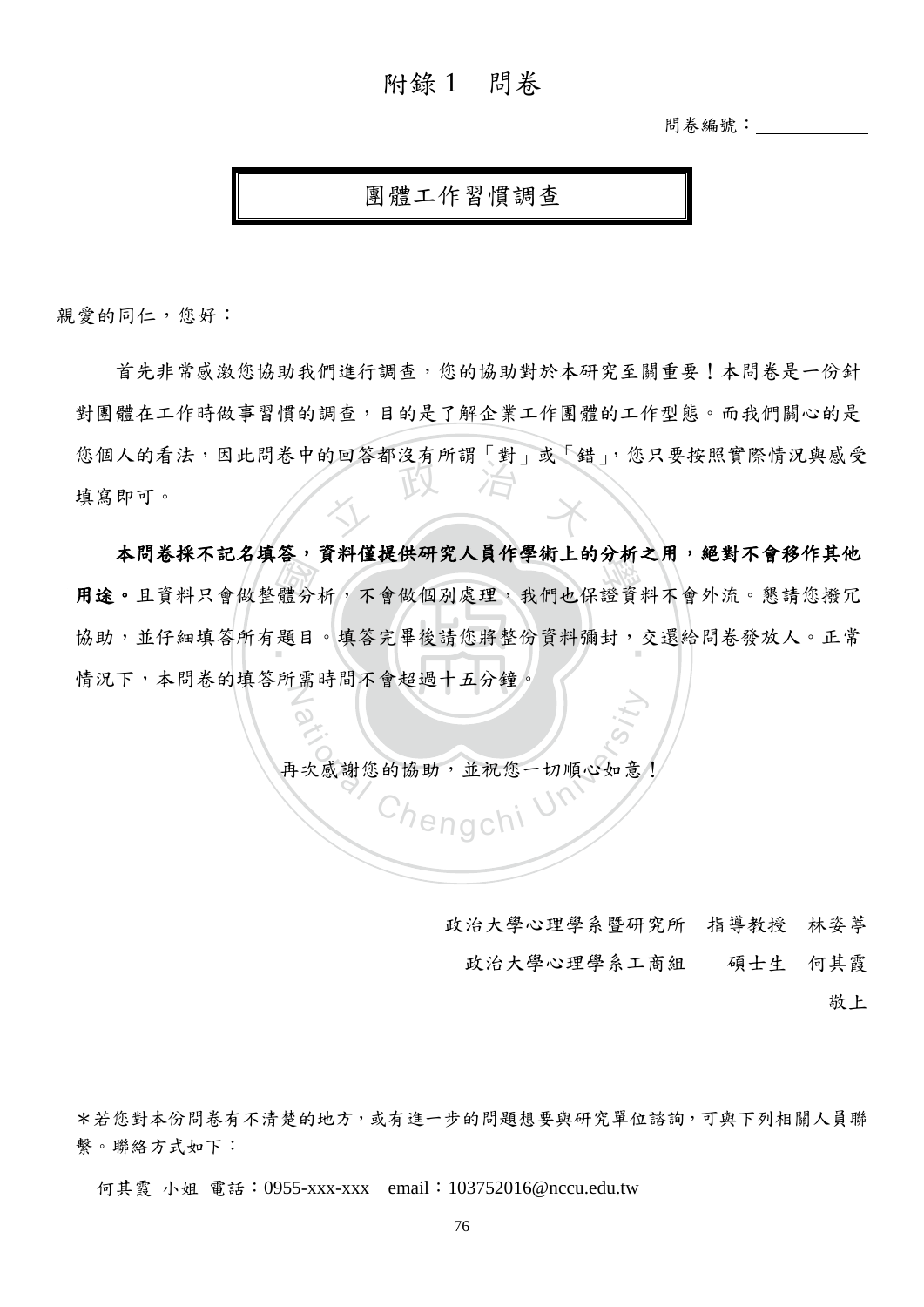| 第一部份           |                                      |              | 符合程度                        |                |                |                 |   |
|----------------|--------------------------------------|--------------|-----------------------------|----------------|----------------|-----------------|---|
|                |                                      | 1            | $\overline{2}$              | 3              | $\overline{4}$ | 5               | 6 |
|                | 本部分的主要目的是想瞭解您所屬工作團體的工作狀況。            | 非            | 不                           | 有              | 有              | 符               | 非 |
|                | 請您盡量客觀地描述您所屬工作團體的工作情形,並請在右邊欄位中       | 常            |                             | 點              | 點              |                 | 常 |
|                | 圈選出符合程度。                             | 不            | 符                           | 不              |                |                 |   |
|                | 工作團體定義為:所屬最小之工作單位 (如部門中之專案團隊)。       |              |                             |                | 符              |                 | 符 |
|                | 請依據問卷發放人指示,針對某一所屬工作團體進行評估。           | 符            |                             | 符              |                |                 |   |
|                |                                      | 合            | 合                           | 合              | 合              | 合               | 合 |
|                |                                      |              | 2                           | 3              | $\overline{4}$ | 5               | 6 |
| $\mathbf{2}$   |                                      |              | $\mathcal{D}_{\mathcal{L}}$ | 3              | $\overline{4}$ | 5               | 6 |
|                | 3 整體而言,比起每天完成多個專案的一部分,團體成員較喜歡每天完成    |              | $\overline{2}$              | 3              | $\overline{4}$ | 5               | 6 |
|                |                                      |              |                             |                |                |                 |   |
|                | 4 整體而言,團體成員認為應該要一次進行多件事情。 1          |              | 2                           | 3              | 4              | 5               | 6 |
| 5 <sup>5</sup> | 整體而言,團體成員在工作時,總是一次只做一件事。 1           |              | 2                           | 3              | $\overline{4}$ | 5               | 6 |
| 6              | 團體成員會安排任務優先順序以及分配每個任務花費的時間。 1        |              | 2                           | 3              | $\overline{4}$ | 5               | 6 |
| 7              | <b>NA</b> 1                          |              | 2                           | 3              | $\overline{4}$ | 5               | 6 |
| 8              | 團體成員會準備並預留時間處理突發狀況、問題或緊急事件。          | $\mathbf{1}$ | 2                           | 3              | $\overline{4}$ | 5               | 6 |
| 9              | 團體成員會討論要花費多少時間能達到目標。                 | -1           | 2                           | 3              | $\overline{4}$ | 5               | 6 |
|                |                                      |              | 2                           | 3              | $\overline{4}$ | 5               | 6 |
|                | 11 團體成員會設立階段性目標來衡量任務進行的過程。 ……………………  | $\vert$ 1    | 2                           | 3              | $\overline{4}$ | 5               | 6 |
|                | 12團體成員會對照個人日程以安排團體會議或執行團體相關任務。       |              | $\overline{2}$              | 3              | $\overline{4}$ | 5               | 6 |
|                | 13 在沒有團體成員提供資訊/資料的情況下,我沒有辦法完成我的工作。   |              | 2                           | 3              | $\overline{4}$ | 5               | 6 |
| 14             | 團體成員需要我給予與他的工作任務相關之資訊/資料。            | Л            | 2                           | 3              | 4              | 5               | 6 |
|                | 15 本工作團體中成員間的任務執行是相互依賴的。             |              | 2                           | 3              | 4              | 5               | 6 |
|                | S<br>16本工作團體近來的表現比預期的表現水準好一點。        |              | $\mathcal{D}$               | $\mathcal{F}$  | 4              | 5 <sup>7</sup>  | 6 |
|                | 17 其他人時常對本工作團體的工作成果有所抱怨。             |              | $\overline{2}$              | $\overline{3}$ | $\overline{4}$ | 5               | 6 |
|                |                                      |              | $\overline{2}$              | $\overline{3}$ | $\overline{4}$ | $5\overline{)}$ | 6 |
|                |                                      |              | $\overline{2}$              | $\overline{3}$ | $\overline{4}$ | 5 <sup>5</sup>  | 6 |
|                | 20 組織內,與本工作團體有互動的其他單位會抱怨本工作團體的做事方式。1 |              | $\overline{2}$              | $\mathfrak{Z}$ | $\overline{4}$ | 5               | 6 |
|                |                                      |              | $\overline{2}$              | 3              | $\overline{4}$ | $5\overline{)}$ | 6 |
|                |                                      |              | $\overline{2}$              | $\overline{3}$ | $\overline{4}$ | 5               | 6 |
|                |                                      |              | 2                           | 3              | 4              | 5               | 6 |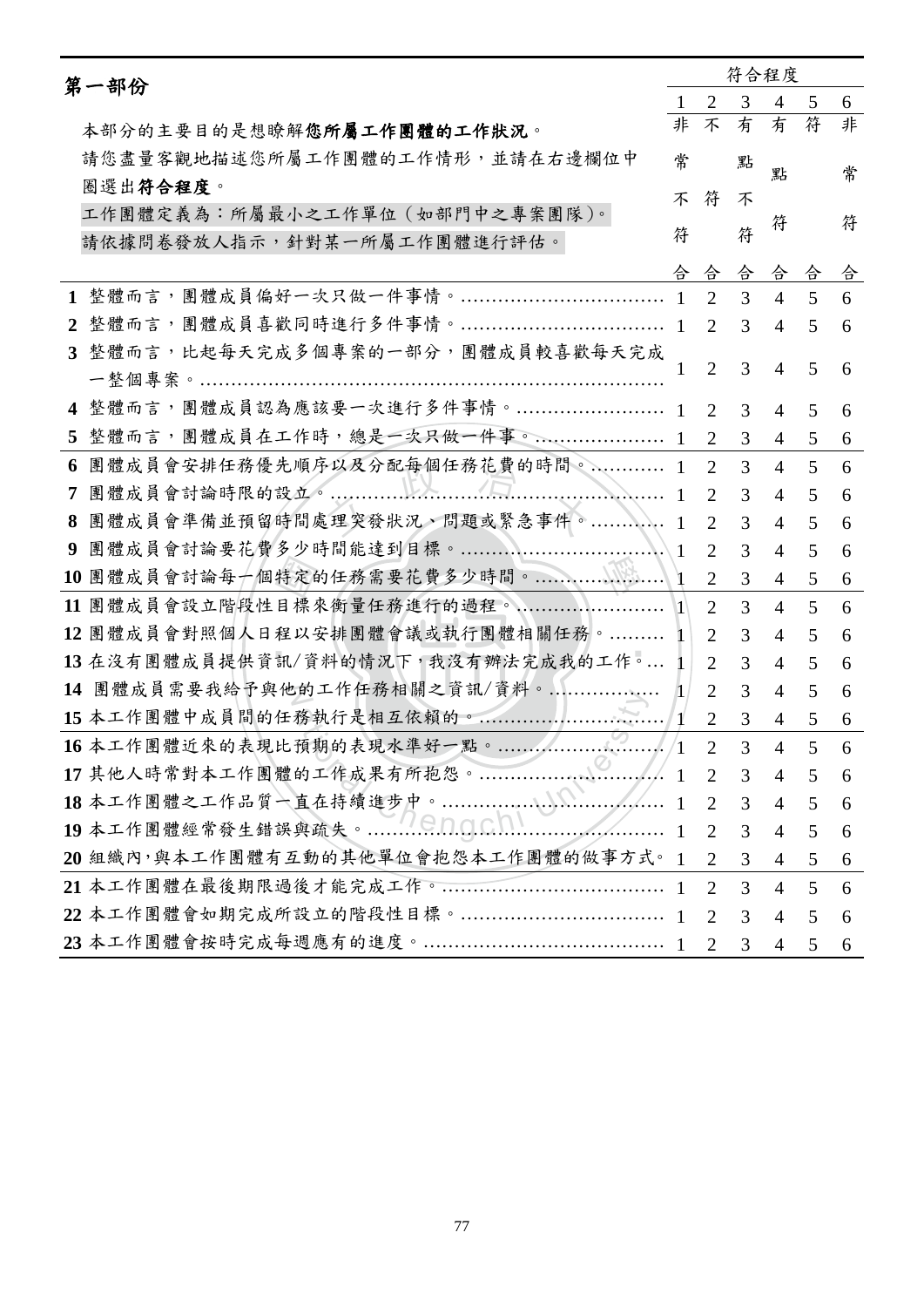|  | 第二部份                                         |   | 符合程度 |                |                |     |     |  |  |  |
|--|----------------------------------------------|---|------|----------------|----------------|-----|-----|--|--|--|
|  |                                              |   | 2    | $\overline{3}$ | $\overline{4}$ | 5   | 6   |  |  |  |
|  | 本部分的主要目的是想瞭解您平時工作時的做事習慣。                     | 非 | 不    |                | 有有符            |     | 非   |  |  |  |
|  | 請您盡量客觀地描述您個人平時工作情形,並請在右邊欄位中                  |   |      |                | 點              |     | 常   |  |  |  |
|  | 圈選出您個人的符合程度。                                 |   |      |                |                | 符 符 |     |  |  |  |
|  |                                              | 合 | 合    | 合合合            |                |     | 合   |  |  |  |
|  |                                              |   |      |                |                |     | -6  |  |  |  |
|  |                                              |   |      |                |                |     | - 6 |  |  |  |
|  | 3 比起每天完成多個專案的一部分,我比較喜歡每天完成一整個專案。 1 2 3 4 5 6 |   |      |                |                |     |     |  |  |  |
|  |                                              |   |      |                |                |     | - 6 |  |  |  |
|  |                                              |   |      |                |                |     | -6  |  |  |  |

| 第三部份                               |   | 同意程度                        |                          |                |       |     |  |
|------------------------------------|---|-----------------------------|--------------------------|----------------|-------|-----|--|
|                                    |   |                             | 3                        | $\overline{4}$ |       | 6   |  |
| 本部分的主要目的是想瞭解您平時在工作中的自身感受。          | 非 | 不                           |                          | 有有同            |       | 非   |  |
| 請您評估在現職工作中的一般感受,並請在右邊欄位中圈選出您的      |   |                             |                          |                | 點 常   |     |  |
| 同意程度。                              |   |                             |                          |                |       | 同   |  |
|                                    | 意 |                             |                          |                | 意意意意意 |     |  |
| 1 我因為我的工作而感到很大的壓力。………………………………………… |   | $\mathcal{D}$               | 3 4 5                    |                |       | - 6 |  |
|                                    |   | $\overline{2}$              | 3 4 5                    |                |       | - 6 |  |
|                                    |   | $\mathcal{D}_{\mathcal{L}}$ | $\overline{\mathcal{E}}$ | $4 \quad 5$    |       | - 6 |  |
|                                    |   | $\mathcal{D}_{\mathcal{L}}$ | $\mathcal{R}$            | $\overline{4}$ | 5     |     |  |
|                                    |   |                             |                          |                |       |     |  |

N

**bending at the Chengchi University**<br>解您平時在工作中的自身狀況。<br>時在工作時間的情形,並請在右邊欄位中<br>生媚率。 發生頻率 第七部份  $\sqrt{1}$ 23456從 很 偶 有 經 總 本部分的主要目的是想瞭解您平時在工作中的自身狀況。 很少如此 有時如此 經常如此 不 少 爾 時 常 是 請您盡量客觀地描述您平時在工作時間的情形,並請在右邊欄位中 圈選出平時以下狀況的發生頻率。  $4<sub>0</sub>$  $4<sub>U</sub>$  $4<sub>0</sub>$  $4<sub>U</sub>$  $4<sub>U</sub>$  $4<sub>U</sub>$ 此 此 此 此 此 此 1 想要缺席。………………………………………………………………………… 1 2 3 4 5 6 **2** 與同事聊和工作無關的話題。……………………………………………… 1 2 3 4 5 6 **3** 因不必要的原因離開工作崗位。…………………………………………… 1 2 3 4 5 6 **4** 做白日夢。…………………………………………………………………… 1 2 3 4 5 6 **5** 將工作時間花費在私事上。………………………………………………… 1 2 3 4 5 6 **6** 比應該的投入較少努力到工作上。………………………………………… 1 2 3 4 5 6 **7** 想著離開現在的工作。……………………………………………………… 1 2 3 4 5 6 **8** 讓其他人做我的工作。……………………………………………………… 1 2 3 4 5 6 **9** 在沒有許可下,提早下班。………………………………………………… 1 2 3 4 5 6 **10** 比允許的時間長度,拉長午休或休息時間。……………………………… 1 2 3 4 5 6 **11** 在沒有許可下,帶走公司的物品。………………………………………… 1 2 3 4 5 6 **12** 在工作時間睡著。………………………………………………………… 1 2 3 4 5 6